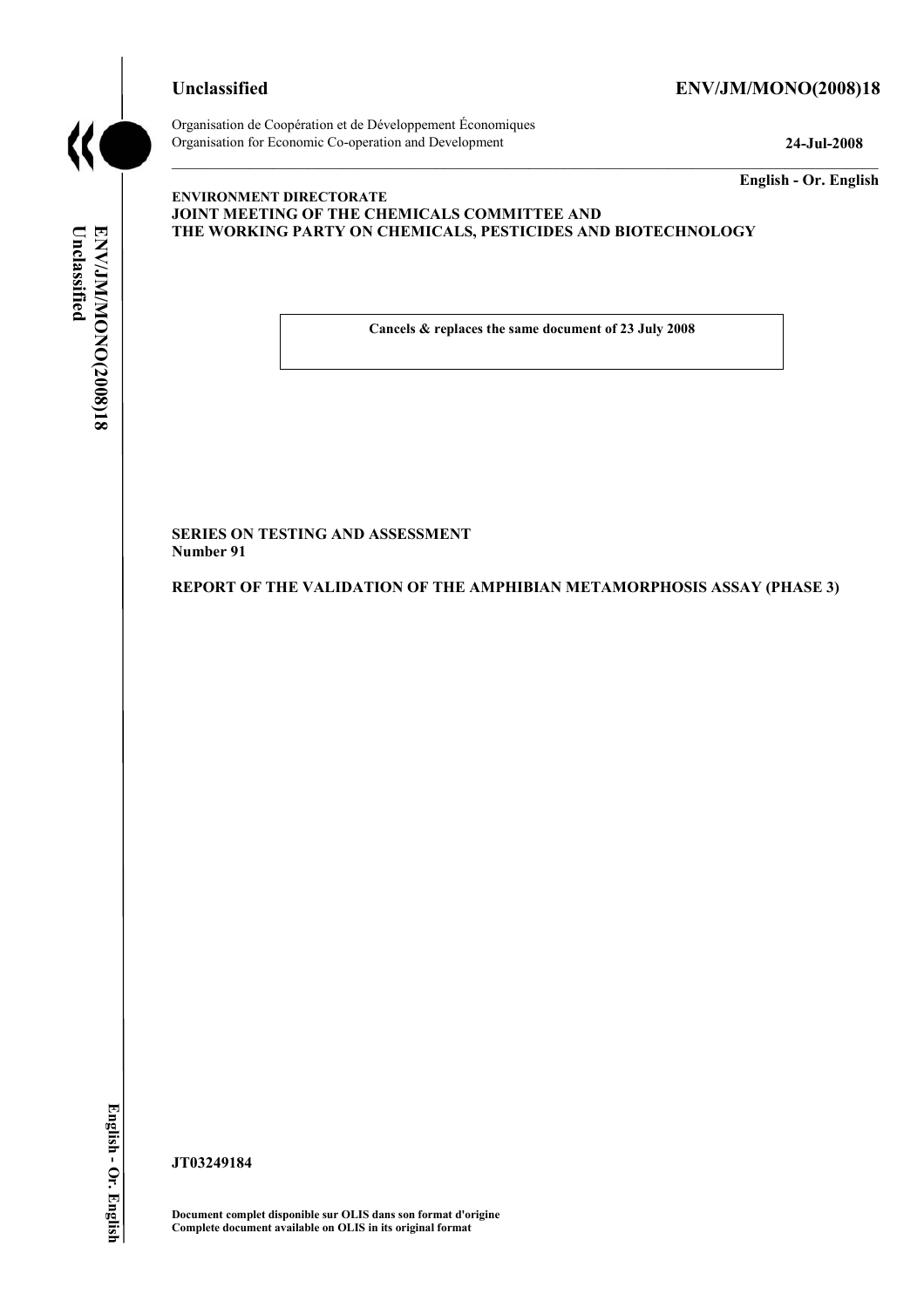**OECD Environment, Health and Safety Publications** 

**Series on Testing and Assessment** 

**No. 91** 

#### **REPORT OF THE VALIDATION OF THE AMPHIBIAN METAMORPHOSIS ASSAY (PHASE 3)**



INTER-ORGANIZATION PROGRAMME FOR THE SOUND MANAGEMENT OF CHEMICALS

A cooperative agreement among UNEP, ILO, FAO, WHO, UNIDO, UNITAR and OECD

**Environment Directorate** 

**ORGANISATION FOR ECONOMIC CO-OPERATION AND DEVELOPMENT Paris 2008**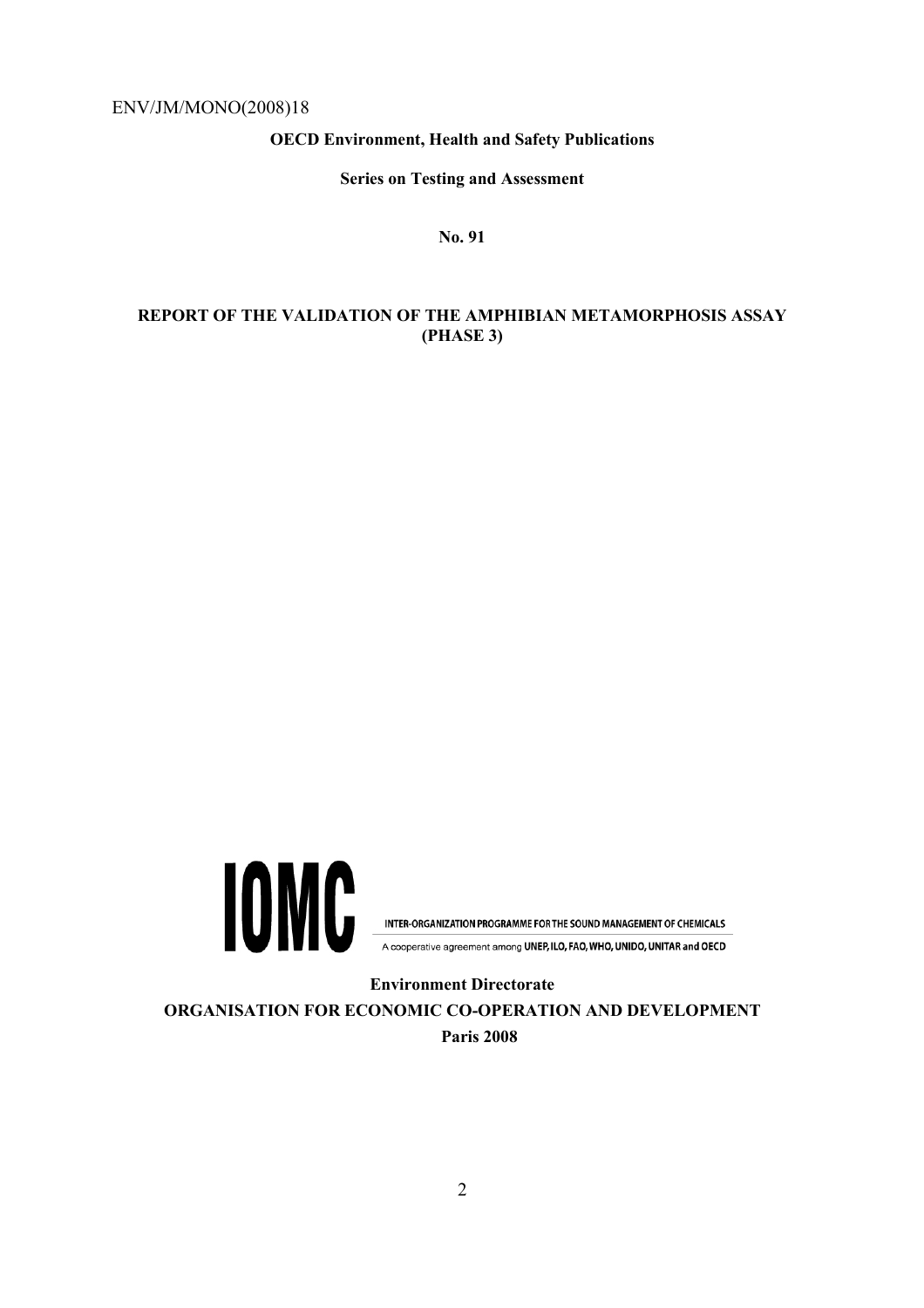#### **Also published in the Series on Testing and Assessment:**

No. 1, *Guidance Document for the Development of OECD Guidelines for Testing of Chemicals (1993; reformatted 1995, revised 2006)*

No. 2, *Detailed Review Paper on Biodegradability Testing (1995)*

No. 3, *Guidance Document for Aquatic Effects Assessment (1995)* 

No. 4, *Report of the OECD Workshop on Environmental Hazard/Risk Assessment (1995)*

No. 5, *Report of the SETAC/OECD Workshop on Avian Toxicity Testing (1996)*

No. 6, *Report of the Final Ring-test of the Daphnia magna Reproduction Test (1997)*

No. 7, *Guidance Document on Direct Phototransformation of Chemicals in Water (1997)* 

No. 8, *Report of the OECD Workshop on Sharing Information about New Industrial Chemicals Assessment (1997)*

No. 9, *Guidance Document for the Conduct of Studies of Occupational Exposure to Pesticides during Agricultural Application (1997)*

No. 10, *Report of the OECD Workshop on Statistical Analysis of Aquatic Toxicity Data (1998)*

No. 11, *Detailed Review Paper on Aquatic Testing Methods for Pesticides and industrial Chemicals (1998)*

No. 12, *Detailed Review Document on Classification Systems for Germ Cell Mutagenicity in OECD Member Countries (1998)*

No. 13, *Detailed Review Document on Classification Systems for Sensitising Substances in OECD Member Countries 1998)*

No. 14, *Detailed Review Document on Classification Systems for Eye Irritation/Corrosion in OECD Member Countries (1998)*

No. 15, *Detailed Review Document on Classification Systems for Reproductive Toxicity in OECD Member Countries (1998)*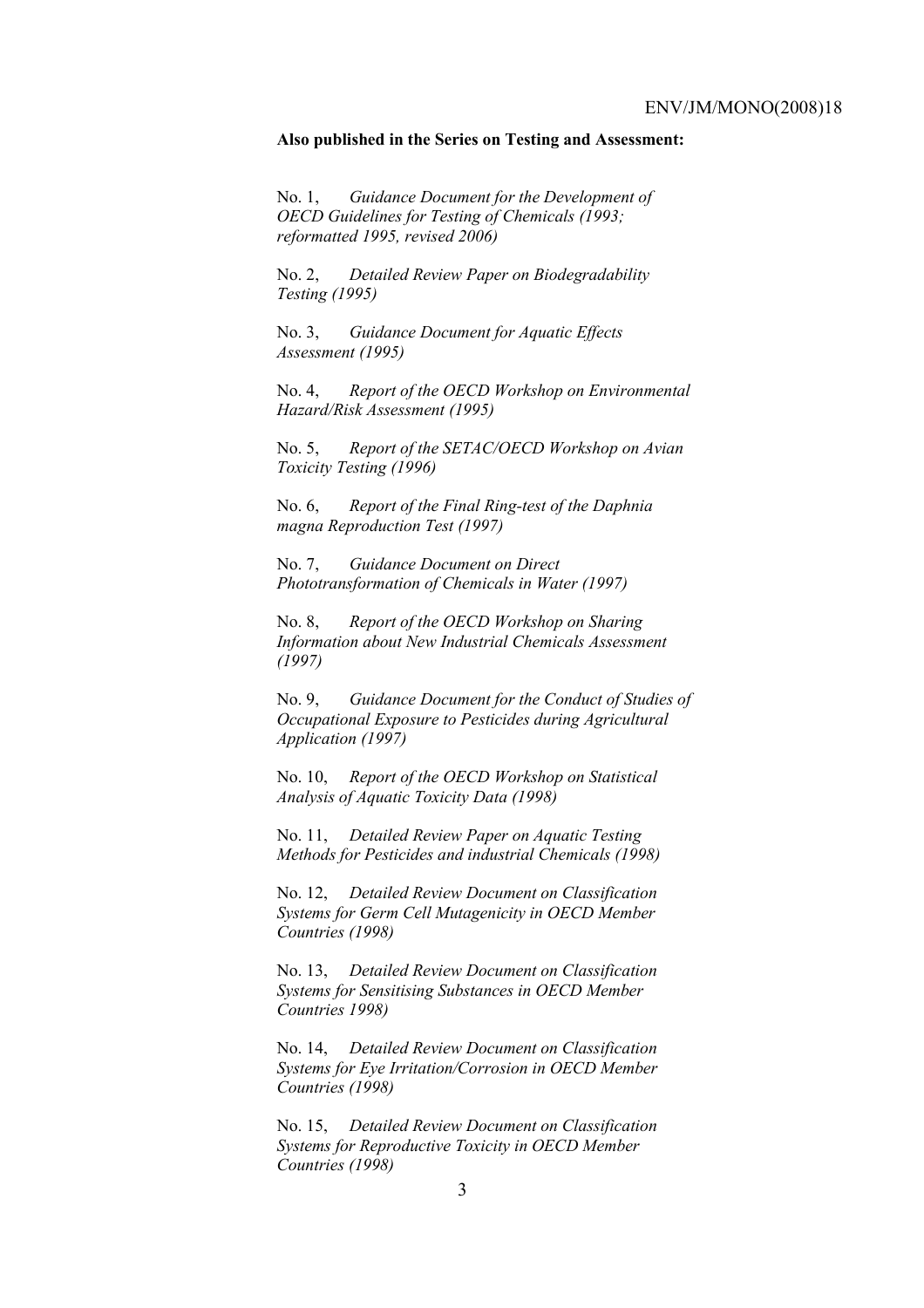No. 16, *Detailed Review Document on Classification Systems for Skin Irritation/Corrosion in OECD Member Countries (1998)*

No. 17, *Environmental Exposure Assessment Strategies for Existing Industrial Chemicals in OECD Member Countries (1999)*

No. 18, *Report of the OECD Workshop on Improving the Use of Monitoring Data in the Exposure Assessment of Industrial Chemicals (2000)*

No. 19, *Guidance Document on the Recognition, Assessment and Use of Clinical Signs as Humane Endpoints for Experimental Animals used in Safety Evaluation (1999)*

No. 20, *Revised Draft Guidance Document for Neurotoxicity Testing (2004)*

No. 21, *Detailed Review Paper: Appraisal of Test Methods for Sex Hormone Disrupting Chemicals (2000)*

No. 22, *Guidance Document for the Performance of Outdoor Monolith Lysimeter Studies (2000)*

No. 23, *Guidance Document on Aquatic Toxicity Testing of Difficult Substances and Mixtures (2000)*

No. 24, *Guidance Document on Acute Oral Toxicity Testing (2001)*

No. 25, *Detailed Review Document on Hazard Classification Systems for Specifics Target Organ Systemic Toxicity Repeated Exposure in OECD Member Countries (2001)*

No. 26, *Revised Analysis of Responses Received from Member Countries to the Questionnaire on Regulatory Acute Toxicity Data Needs (2001)*

No 27, *Guidance Document on the Use of the Harmonised System for the Classification of Chemicals Which are Hazardous for the Aquatic Environment (2001)*

No 28, *Guidance Document for the Conduct of Skin Absorption Studies (2004)*

No 29, *Guidance Document on Transformation/Dissolution of Metals and Metal Compounds in Aqueous Media (2001)*

No 30, *Detailed Review Document on Hazard Classification Systems for Mixtures (2001)*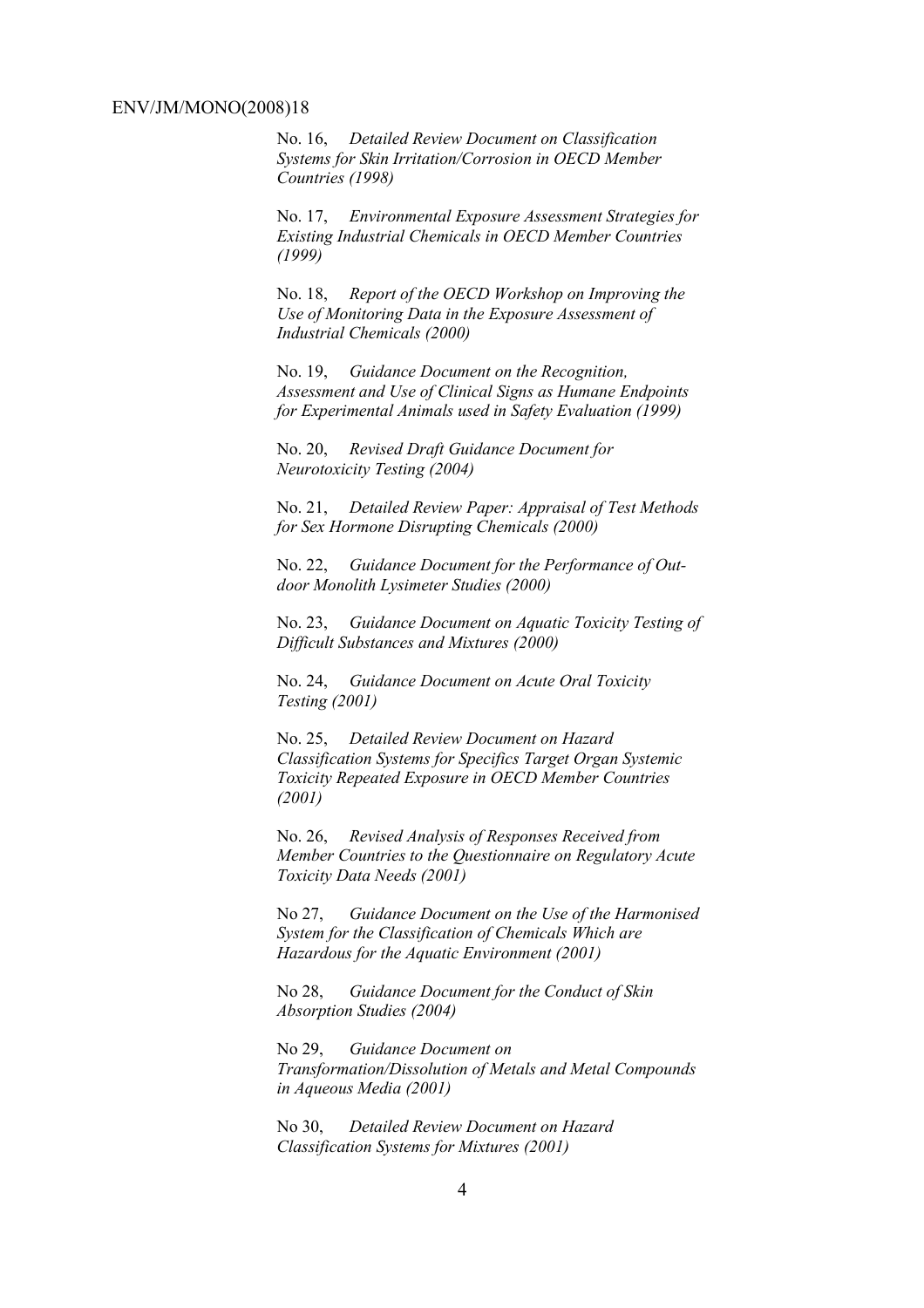No 31, *Detailed Review Paper on Non-Genotoxic Carcinogens Detection: The Performance of In-Vitro Cell Transformation Assays (2007)* 

No. 32, *Guidance Notes for Analysis and Evaluation of Repeat-Dose Toxicity Studies (2000)*

No. 33, *Harmonised Integrated Classification System for Human Health and Environmental Hazards of Chemical Substances and Mixtures (2001)*

No. 34, *Guidance Document on the Development, Validation and Regulatory Acceptance of New and Updated Internationally Acceptable Test Methods in Hazard Assessment (2005)*

No. 35, *Guidance notes for analysis and evaluation of chronic toxicity and carcinogenicity studies (2002)*

No. 36, *Report of the OECD/UNEP Workshop on the use of Multimedia Models for estimating overall Environmental Persistence and long range Transport in the context of PBTS/POPS Assessment (2002)*

No. 37, *Detailed Review Document on Classification Systems for Substances Which Pose an Aspiration Hazard (2002)*

No. 38, *Detailed Background Review of the Uterotrophic Assay Summary of the Available Literature in Support of the Project of the OECD Task Force on Endocrine Disrupters Testing and Assessment (EDTA) to Standardise and Validate the Uterotrophic Assay (2003)*

No. 39, *Guidance Document on Acute Inhalation Toxicity Testing (in preparation)*

No. 40, *Detailed Review Document on Classification in OECD Member Countries of Substances and Mixtures Which Cause Respiratory Tract Irritation and Corrosion (2003)*

No. 41, *Detailed Review Document on Classification in OECD Member Countries of Substances and Mixtures which in Contact with Water Release Toxic Gases (2003)*

No. 42, *Guidance Document on Reporting Summary Information on Environmental, Occupational and Consumer Exposure (2003)*

No. 43, *Guidance Document on Mammalian Reproductive Toxicity Testing and Assessment (2008)*

No. 44, *Description of Selected Key Generic Terms Used in Chemical Hazard/Risk Assessment (2003)*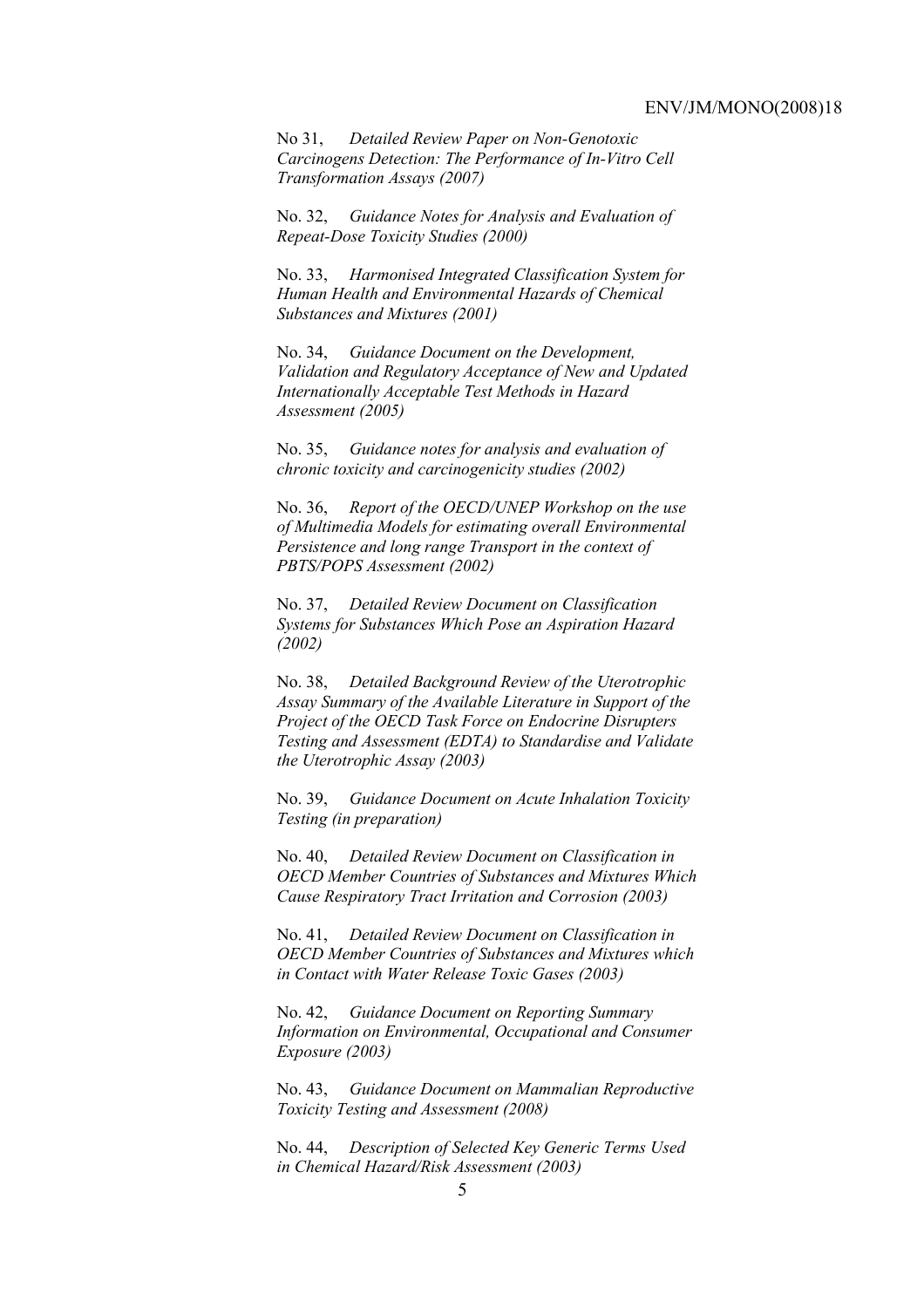No. 45, *Guidance Document on the Use of Multimedia Models for Estimating Overall Environmental Persistence and Long-range Transport (2004)*

No. 46*, Detailed Review Paper on Amphibian Metamorphosis Assay for the Detection of Thyroid Active Substances (2004)* 

No. 47, *Detailed Review Paper on Fish Screening Assays for the Detection of Endocrine Active Substances (2004)* 

No. 48, *New Chemical Assessment Comparisons and Implications for Work Sharing (2004)* 

No. 49, *Report from the Expert Group on (Quantitative) Structure-Activity Relationships [(Q)SARs] on the Principles for the Validation of (Q)SARs (2004)* 

No. 50, *Report of the OECD/IPCS Workshop on Toxicogenomics (2005)* 

No. 51, *Approaches to Exposure Assessment in OECD Member Countries: Report from the Policy Dialogue on Exposure Assessment in June 2005 (2006)* 

No. 52, *Comparison of emission estimation methods used in Pollutant Release and Transfer Registers (PRTRs) and Emission Scenario Documents (ESDs): Case study of pulp and paper and textile sectors (2006)* 

No. 53, *Guidance Document on Simulated Freshwater Lentic Field Tests (Outdoor Microcosms and Mesocosms) (2006)* 

No. 54*, Current Approaches in the Statistical Analysis of Ecotoxicity Data: A Guidance to Application (2006)* 

No. 55, *Detailed Review Paper on Aquatic Arthropods in Life Cycle Toxicity Tests with an Emphasis on Developmental, Reproductive and Endocrine Disruptive Effects (2006)* 

No. 56, *Guidance Document on the Breakdown of Organic Matter in Litter Bags (2006)* 

No. 57, *Detailed Review Paper on Thyroid Hormone Disruption Assays (2006)* 

No. 58, *Report on the Regulatory Uses and Applications in OECD Member Countries of (Quantitative) Structure-Activity Relationship [(Q)SAR] Models in the Assessment of New and Existing Chemicals (2006)*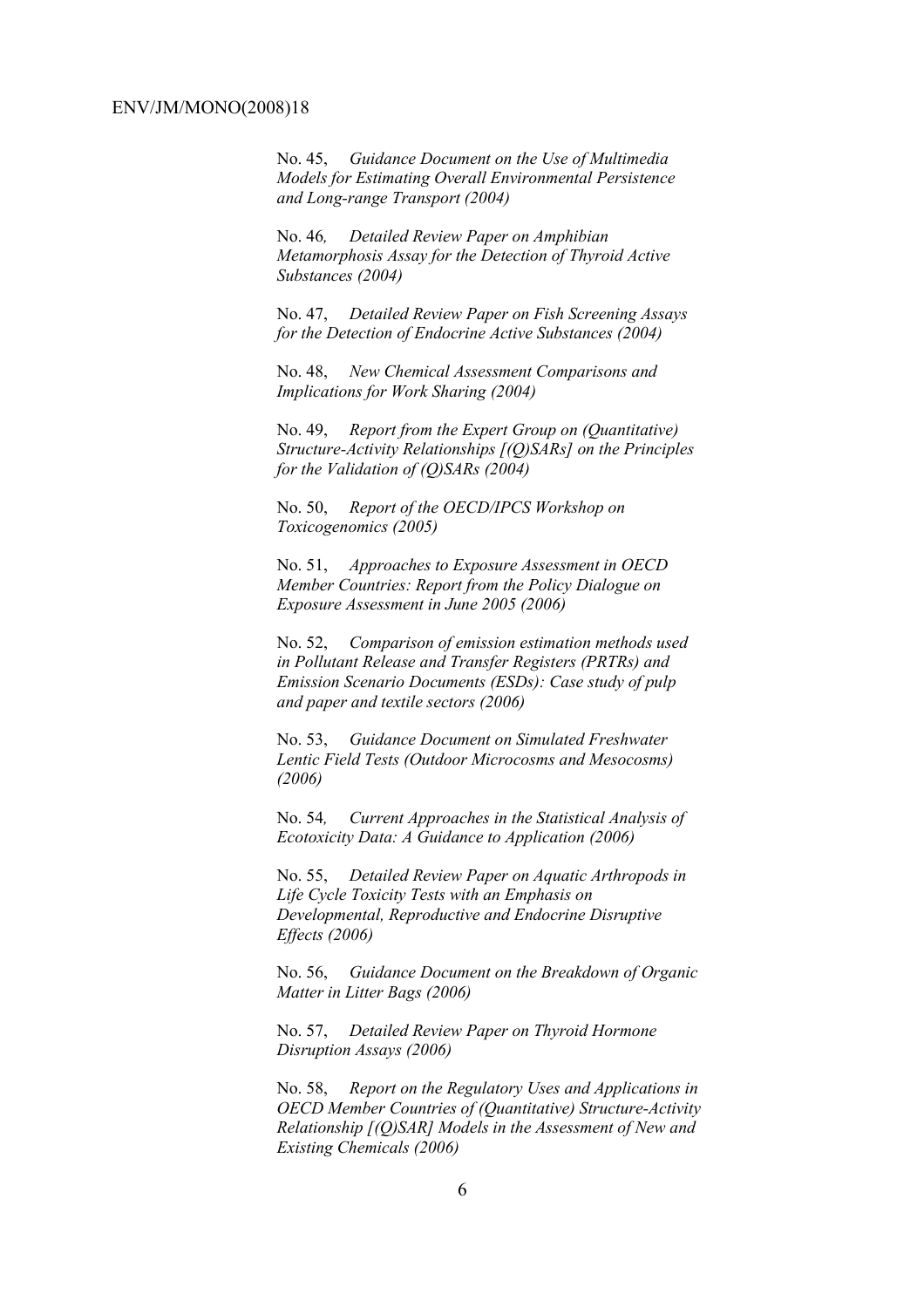No. 59, *Report of the Validation of the Updated Test Guideline 407: Repeat Dose 28-Day Oral Toxicity Study in Laboratory Rats (2006)* 

No. 60, *Report of the Initial Work Towards the Validation of the 21-Day Fish Screening Assay for the Detection of Endocrine Active Substances (Phase 1A) (2006)* 

No. 61, *Report of the Validation of the 21-Day Fish Screening Assay for the Detection of Endocrine Active Substances (Phase 1B) (2006)* 

No. 62, *Final OECD Report of the Initial Work Towards the Validation of the Rat Hershberger Assay: Phase-1, Androgenic Response to Testosterone Propionate, and Anti-Androgenic Effects of Flutamide (2006)* 

No. 63, *Guidance Document on the Definition of Residue (2006)* 

No. 64, *Guidance Document on Overview of Residue Chemistry Studies (2006)* 

No. 65, *OECD Report of the Initial Work Towards the Validation of the Rodent Utertrophic Assay - Phase 1 (2006)* 

No. 66, *OECD Report of the Validation of the Rodent Uterotrophic Bioassay: Phase 2. Testing of Potent and Weak Oestrogen Agonists by Multiple Laboratories (2006)* 

No. 67, *Additional data supporting the Test Guideline on the Uterotrophic Bioassay in rodents (2007)* 

No. 68, *Summary Report of the Uterotrophic Bioassay Peer Review Panel, including Agreement of the Working Group of the National Coordinators of the Test Guidelines Programme on the follow up of this report (2006)* 

No. 69, *Guidance Document on the Validation of (Quantitative) Structure-Activity Relationship [(Q)SAR] Models (2007)* 

No. 70, *Report on the Preparation of GHS Implementation by the OECD Countries (2007)*

No. 71, *Guidance Document on the Uterotrophic Bioassay - Procedure to Test for Antioestrogenicity (2007)*

No. 72, *Guidance Document on Pesticide Residue Analytical Methods (2007)* 

No. 73, *Report of the Validation of the Rat Hershberger Assay: Phase 3: Coded Testing of Androgen Agonists, Androgen Antagonists and Negative Reference Chemicals by*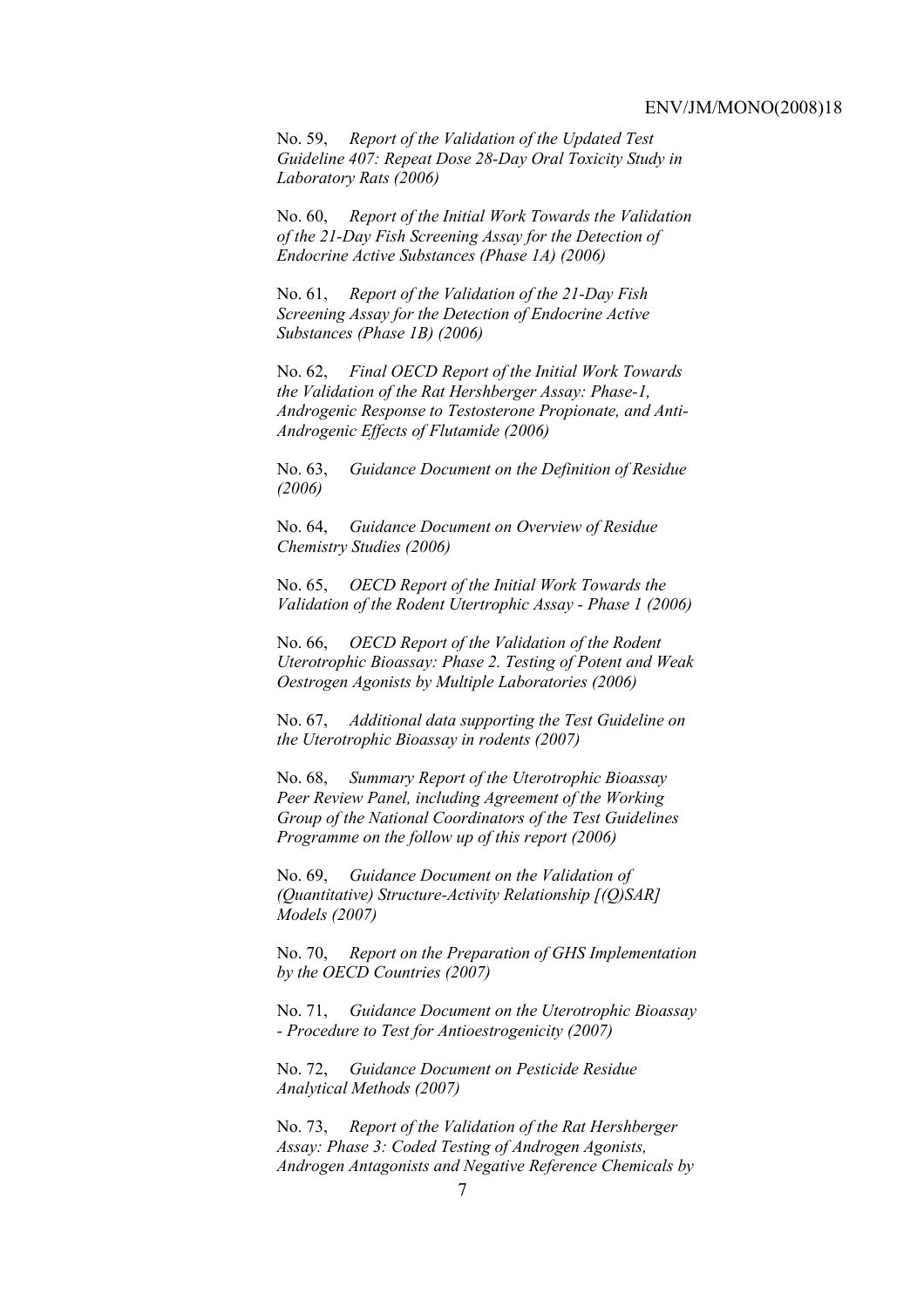*Multiple Laboratories. Surgical Castrate Model Protocol (2007)* 

No. 74, *Detailed Review Paper for Avian Two-generation Toxicity Testing (2007)*

No. 75, *Guidance Document on the Honey Bee (Apis Mellifera L.) Brood test Under Semi-field Conditions (2007)* 

No. 76, *Final Report of the Validation of the Amphibian Metamorphosis Assay for the Detection of Thyroid Active Substances: Phase 1 - Optimisation of the Test Protocol (2007)* 

No. 77, *Final Report of the Validation of the Amphibian Metamorphosis Assay: Phase 2 - Multi-chemical Interlaboratory Study (2007)* 

No. 78, *Final report of the Validation of the 21-day Fish Screening Assay for the Detection of Endocrine Active Substances. Phase 2: Testing Negative Substances (2007)* 

No. 79, *Validation Report of the Full Life-cycle Test with the Harpacticoid Copepods Nitocra Spinipes and Amphiascus Tenuiremis and the Calanoid Copepod Acartia Tonsa - Phase 1 (2007)* 

No. 80, *Guidance on Grouping of Chemicals (2007)* 

No. 81, *Summary Report of the Validation Peer Review for the Updated Test Guideline 407, and Agreement of the Working Group of National Coordinators of the Test Guidelines Programme on the follow-up of this report (2007)* 

No. 82, *Guidance Document on Amphibian Thyroid Histology (2007)* 

No. 83, *Summary Report of the Peer Review Panel on the Stably Transfected Transcriptional Activation Assay for Detecting Estrogenic Activity of Chemicals, and Agreement of the Working Group of the National Coordinators of the Test Guidelines Programme on the Follow-up of this Report (2007)* 

No. 84, *Report on the Workshop on the Application of the GHS Classification Criteria to HPV Chemicals, 5-6 July Bern Switzerland (2007)* 

No. 85, *Report of the Validation Peer Review for the Hershberger Bioassay, and Agreement of the Working Group of the National Coordinators of the Test Guidelines Programme on the Follow-up of this Report (2007)*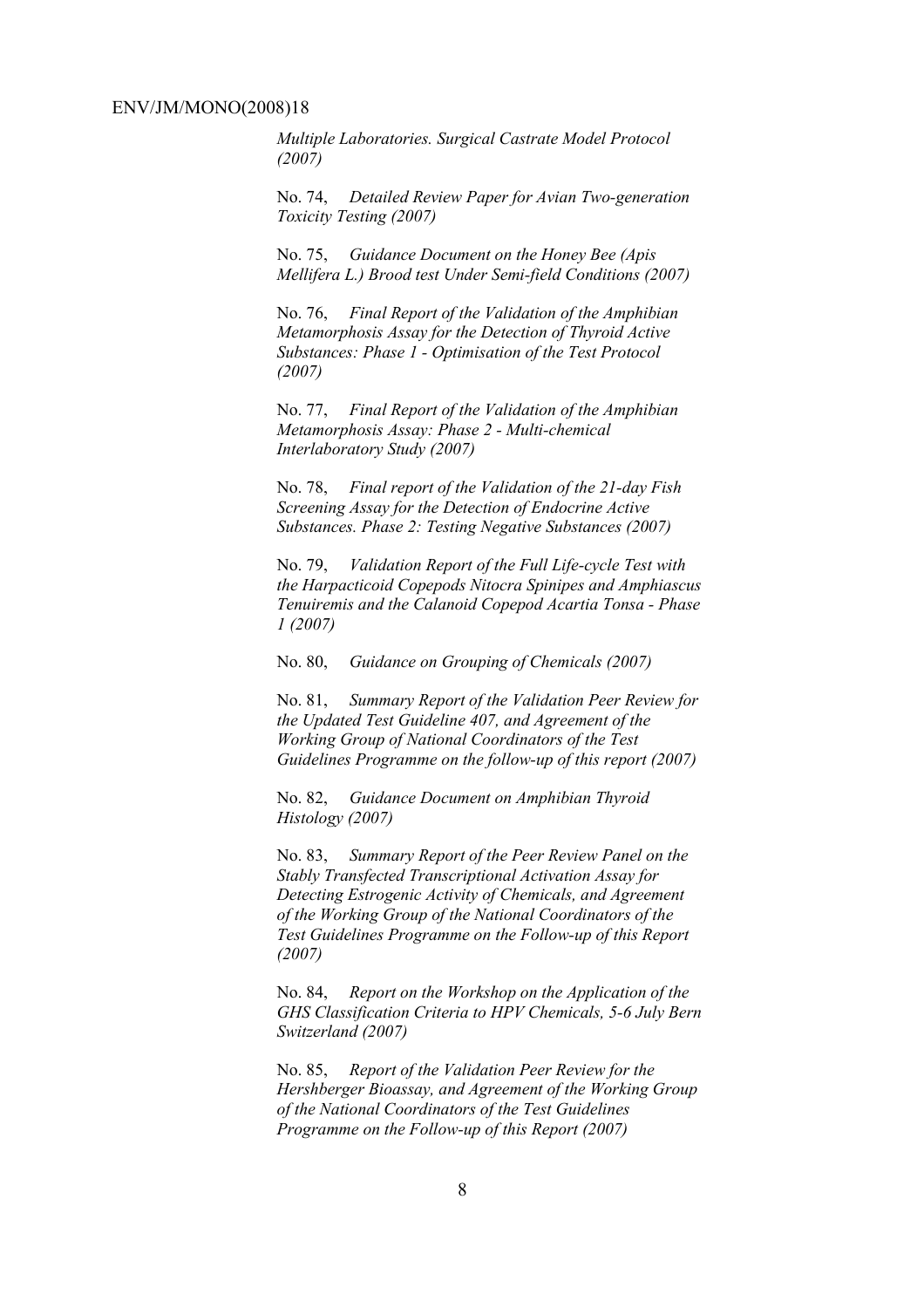No. 86, *Report of the OECD Validation of the Rodent Hershberger Bioassay: Phase 2: Testing of Androgen Agonists, Androgen Antagonists and a 5 α-Reductase Inhibitor in Dose Response Studies by Multiple Laboratories (2008)*

No. 87, *Report of the Ring Test and Statistical Analysis of Performance of the Guidance on Transformation/Dissolution of Metals and Metal Compounds in Aqueous Media (Transformation/ Dissolution Protocol) (2008)*

No.88 *Workshop on Integrated Approaches to Testing and Assessment (2008)* 

No.89 *Retrospective Performance Assessment of the Test Guideline 426 on Developmental Neurotoxicity (2008)* 

No.90 *Background Review Document on the Rodent Hershberger Bioassay (2008)* 

No.91 *Report of the Validation of the Amphibian Metamorphosis Assay (Phase 3) (2008)* 

#### **© OECD 2008**

Applications for permission to reproduce or translate all or part of this material should be made to: Head of Publications Service, OECD, 2 rue André-Pascal, 75775 Paris Cedex 16, France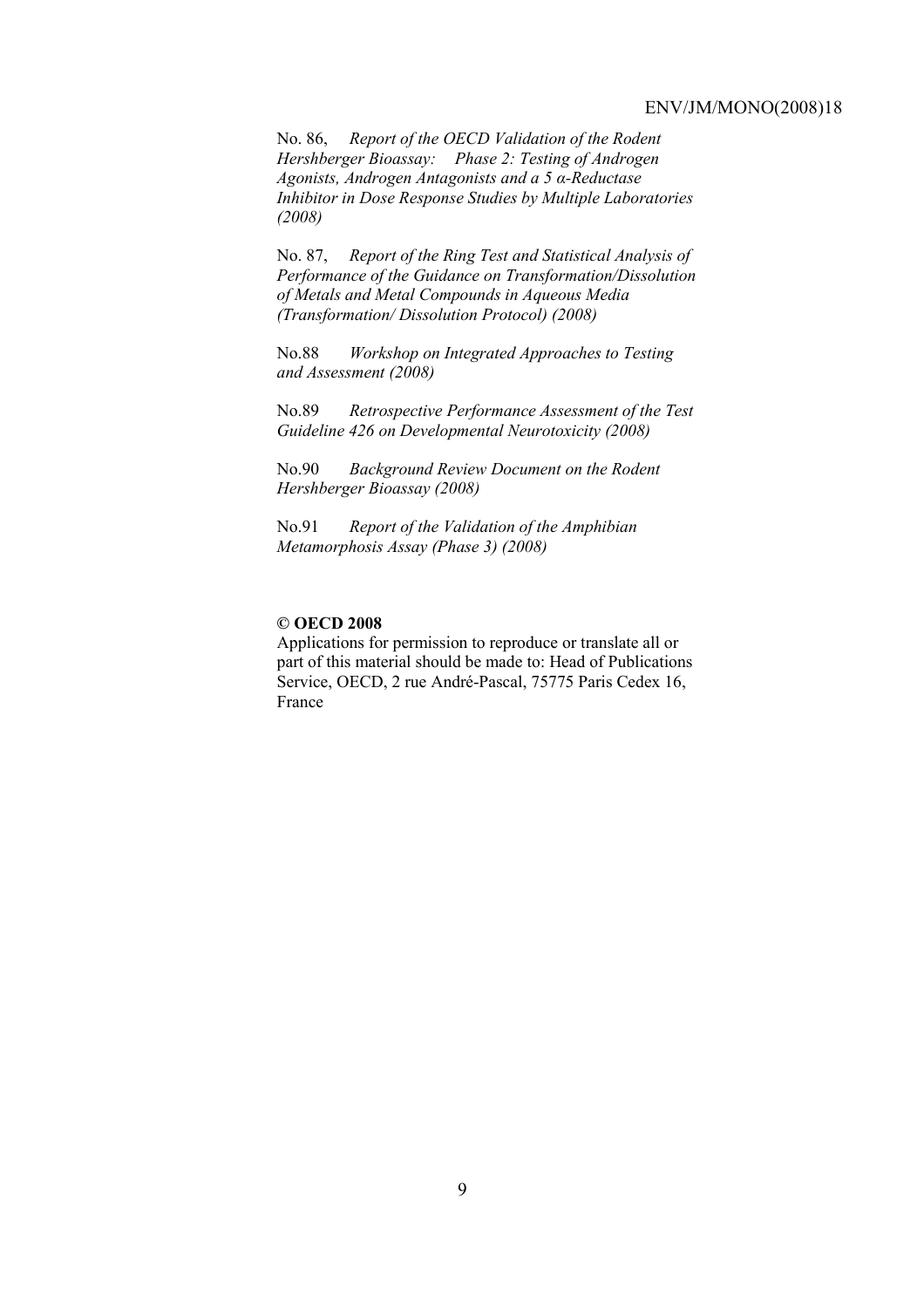#### **About the OECD**

The Organisation for Economic Co-operation and Development (OECD) is an intergovernmental organisation in which representatives of 30 industrialised countries in North America, Europe and the Asia and Pacific region, as well as the European Commission, meet to co-ordinate and harmonise policies, discuss issues of mutual concern, and work together to respond to international problems. Most of the OECD's work is carried out by more than 200 specialised committees and working groups composed of member country delegates. Observers from several countries with special status at the OECD, and from interested international organisations, attend many of the OECD's workshops and other meetings. Committees and working groups are served by the OECD Secretariat, located in Paris, France, which is organised into directorates and divisions.

The Environment, Health and Safety Division publishes free-of-charge documents in ten different series: **Testing and Assessment**; **Good Laboratory Practice and Compliance Monitoring**; **Pesticides and Biocides**; **Risk Management**; **Harmonisation of Regulatory Oversight in Biotechnology**; **Safety of Novel Foods and Feeds; Chemical Accidents; Pollutant Release and Transfer Registers; Emission Scenario Documents; and the Safety of Manufactured Nanomaterials.** More information about the Environment, Health and Safety Programme and EHS publications is available on the OECD's World Wide Web site (http://www.oecd.org/ehs/).

**This publication was developed in the IOMC context. The contents do not necessarily reflect the views or stated policies of individual IOMC Participating Organizations.** 

**The Inter-Organisation Programme for the Sound Management of Chemicals (IOMC) was established in 1995 following recommendations made by the 1992 UN Conference on Environment and Development to strengthen co-operation and increase international coordination in the field of chemical safety. The participating organisations are FAO, ILO, OECD, UNEP, UNIDO, UNITAR and WHO. The World Bank and UNDP are observers. The purpose of the IOMC is to promote co-ordination of the policies and activities pursued by the Participating Organisations, jointly or separately, to achieve the sound management of chemicals in relation to human health and the environment.**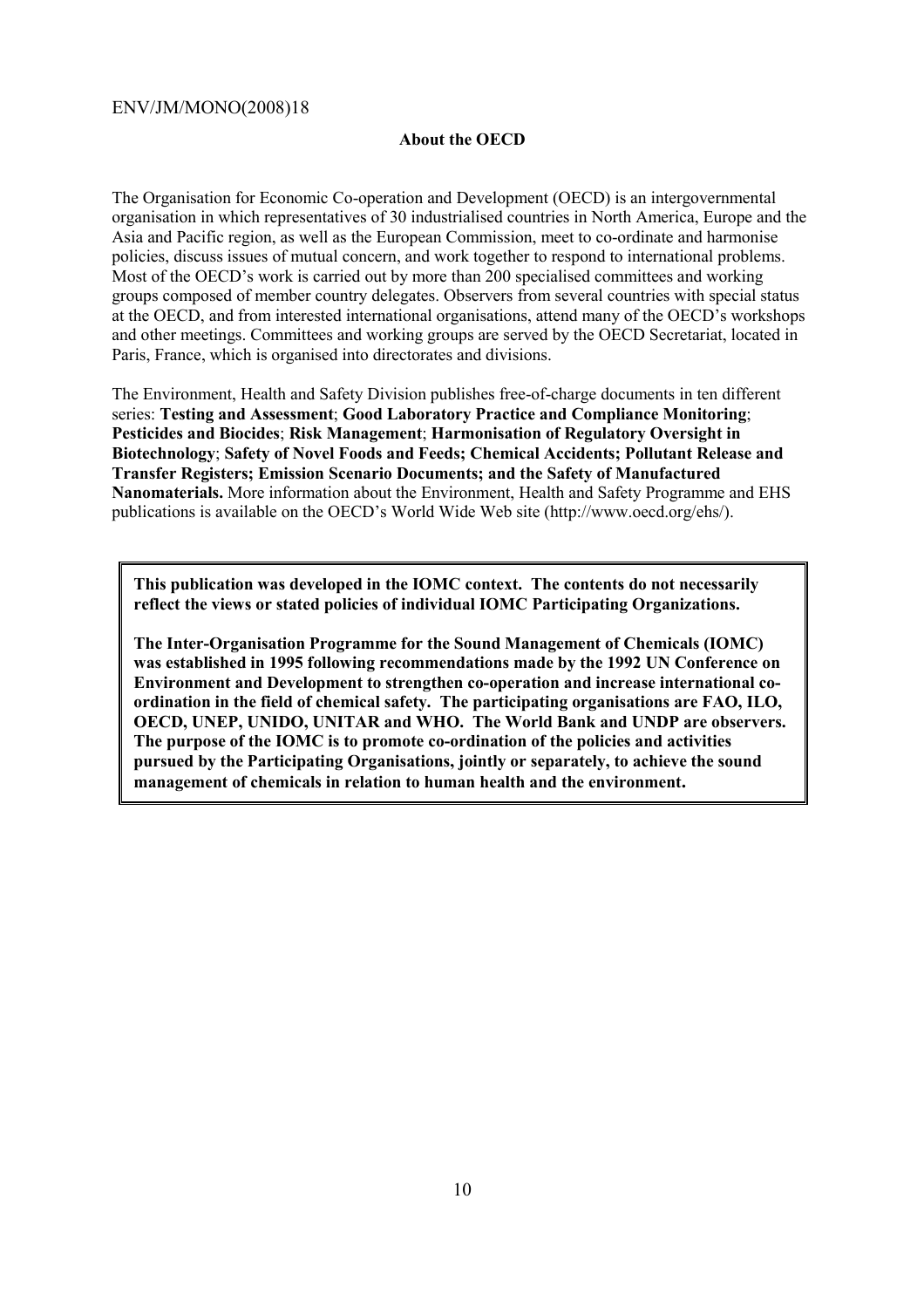**This publication is available electronically, at no charge.** 

**For this and many other Environment, Health and Safety publications, consult the OECD's World Wide Web site (www.oecd.org/ehs/)** 

**or contact:** 

**OECD Environment Directorate, Environment, Health and Safety Division**

> **2 rue André-Pascal 75775 Paris Cedex 16 France**

**Fax: (33-1) 44 30 61 80** 

**E-mail: ehscont@oecd.org**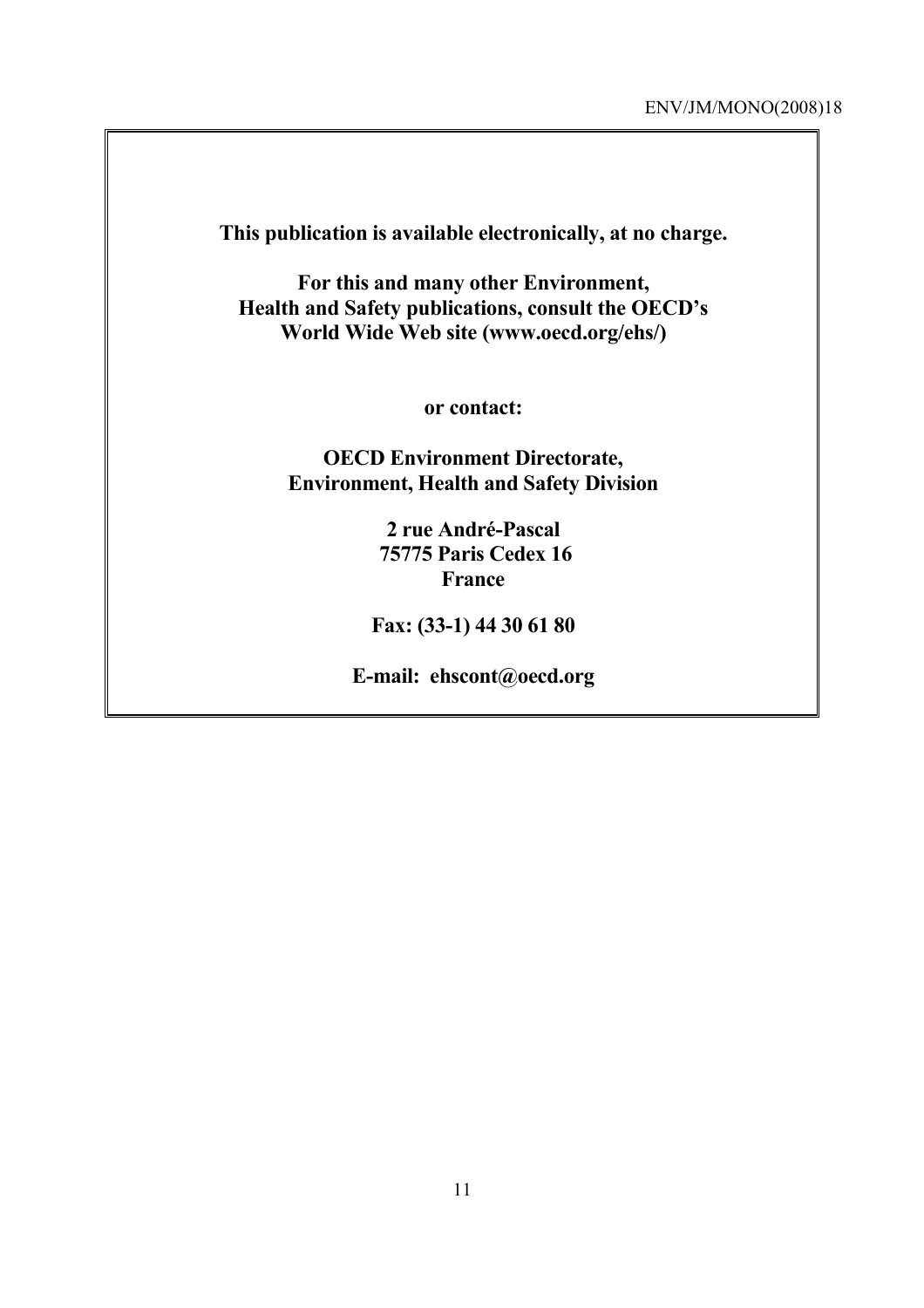#### **FOREWORD**

This document presents the Report of Phase 3 of the Validation of the Amphibian Metamorphosis Assay, approved at the  $20<sup>th</sup>$  Meeting of the Working Group of National Coordinators of the Test Guidelines Programme. The Phase 1 and Phase 2 validation reports were published in 2007 in the Series on Testing and Assessment, as No. 76 and 77 respectively.

The Phase 3 of the validation included the testing of two substances, a weak active substance: 2,2',4,4'-tetrahydroxybenzophenone, CAS. 131-55-5, and a suspected negative substance: 17βestradiol, CAS. 50-28-2). The draft validation report was prepared by Germany and was first circulated to the Validation Management Group for Ecotoxicity Testing (VMG-eco) for comments in September-October 2007. A second draft was produced in November 2007. The VMG-eco and the Task Force on Endocrine Disrupters Testing and Assessment endorsed the validation report at their respective meetings in January and April 2008.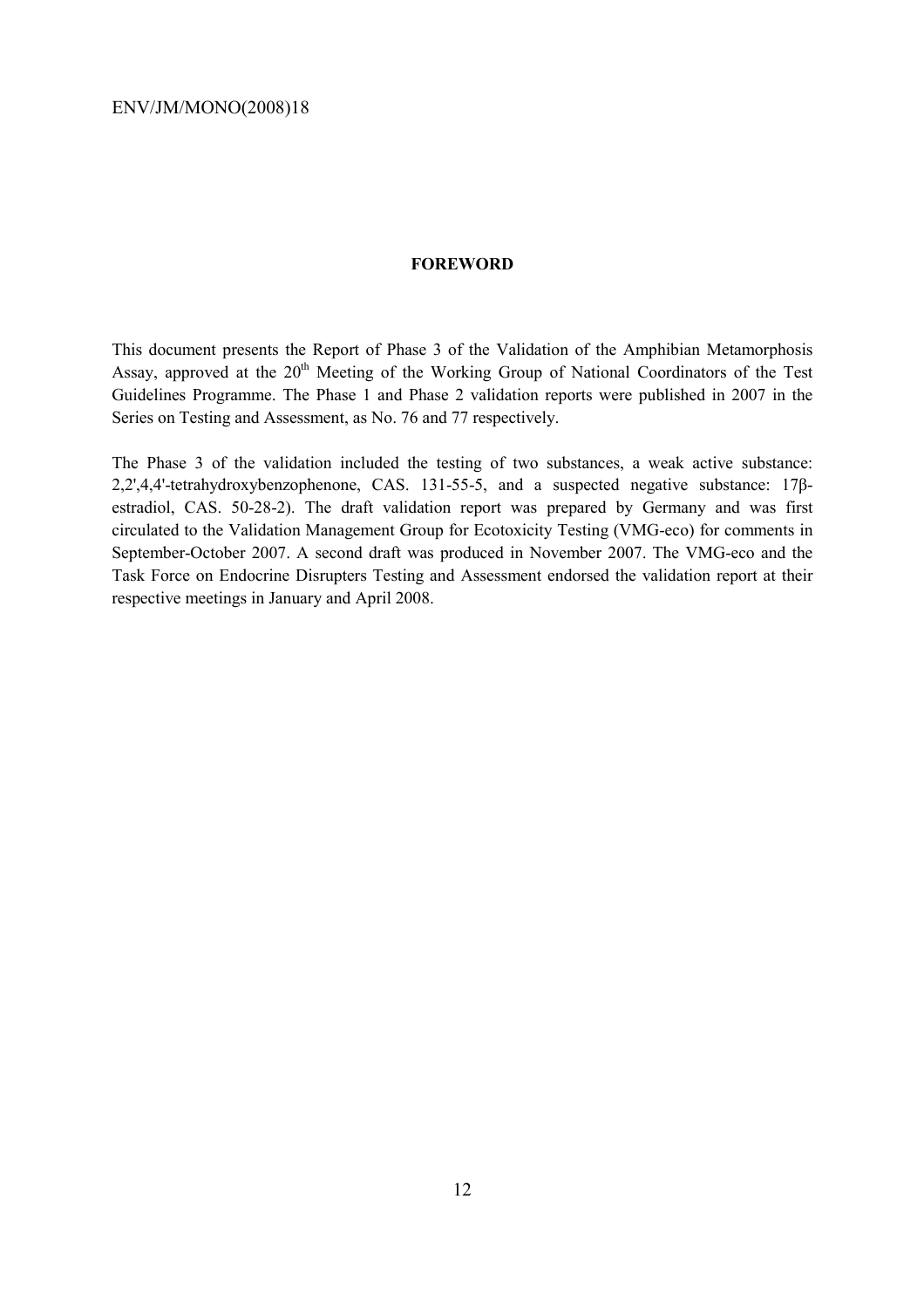# **TABLE OF CONTENTS**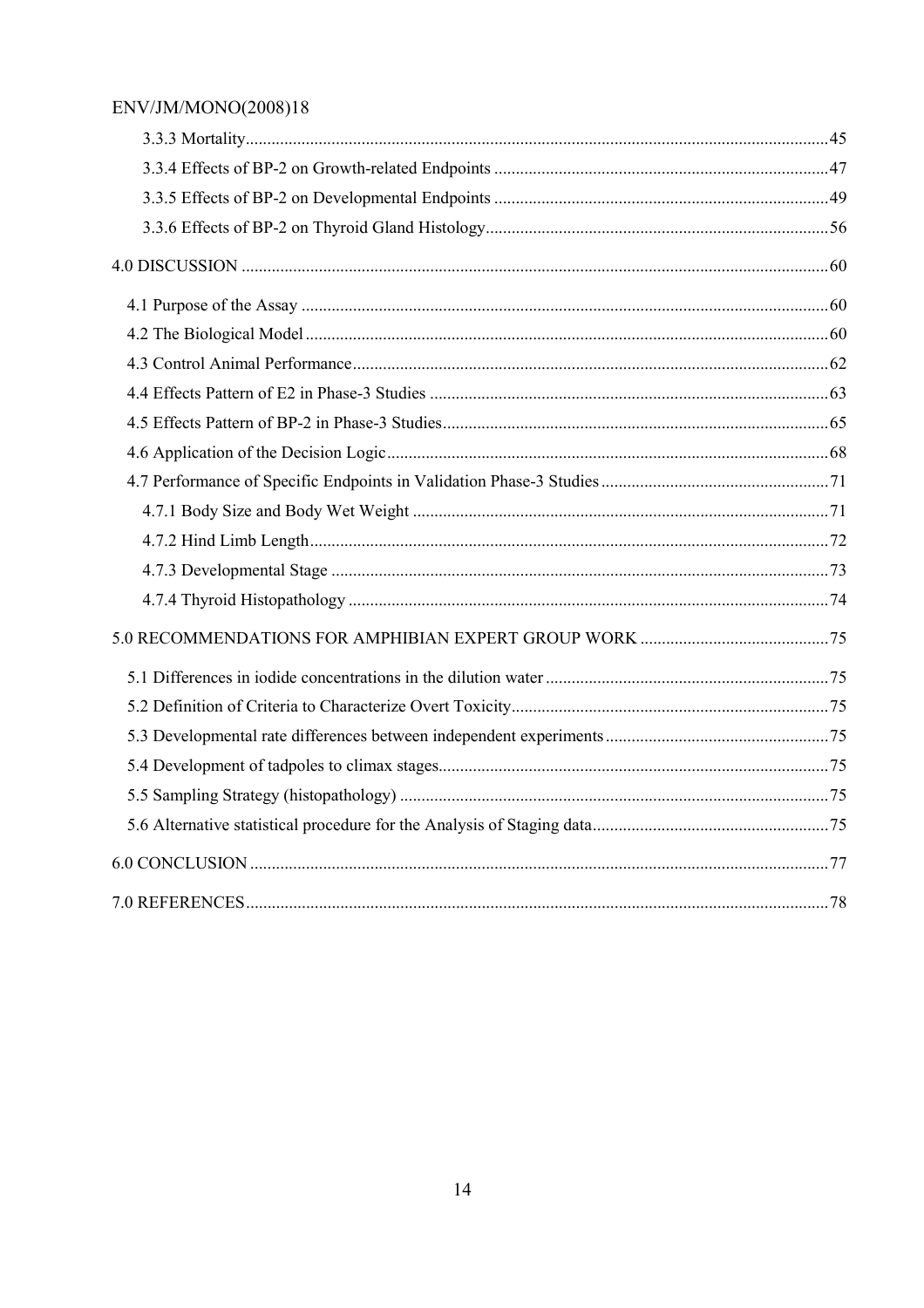# List of Figures

| Figure 1. Statistical flow chart describing the recommended statistical protocol for        |  |
|---------------------------------------------------------------------------------------------|--|
| Phase-2 studies. Note that this flow chart describes appropriate statistical tests but      |  |
| not all of these tests have been applied to the data of the Phase-3 study. The              |  |
|                                                                                             |  |
| Figure 2. Growth-related parameters determined on day 7 in the control treatment            |  |
| groups of experiments performed with E2 and BP-2 as test substances. The left               |  |
| panel shows mean values of WBL (mm), SVL (mm), and wet weight (mg) for                      |  |
| four individual replicate tanks of the control group. The right panel shows the             |  |
| corresponding CV values $\frac{6}{6}$ . Individual tadpoles $(n=5)$ served as replicates in |  |
|                                                                                             |  |
| Figure 3. Growth-related parameters determined on day 21 in the control treatment           |  |
| groups of experiments performed with E2 and BP-2 as test substances. The left               |  |
| panel shows mean values of WBL (mm), SVL (mm), and wet weight (mg) for                      |  |
| four individual replicate tanks of the control group. The right panel shows the             |  |
| corresponding CV values $\frac{6}{6}$ . Individual tadpoles $(n=5)$ served as replicates in |  |
|                                                                                             |  |
| Figure 4. Flow chart describing a decision logic for the interpretation of results          |  |
|                                                                                             |  |
| Figure 5. Flow chart describing a decision logic for the interpretation of results          |  |
| obtained with the test substance $17\beta$ -estradiol (E2) in the amphibian                 |  |
| metamorphosis assay. The decisions made for E2 based on endpoint                            |  |
| measurements are marked (dark boxes with white letters). The final determination            |  |
|                                                                                             |  |
| Figure 6. Flow chart describing a decision logic for the interpretation of results          |  |
| obtained with the test substance benzophenone-2 (BP-2) in the amphibian                     |  |
| metamorphosis assay. The decisions made for BP-2 based on endpoint                          |  |
| measurements are marked (dark boxes with white letters). Both experiments                   |  |
| conducted during validation Phase-3 led to the same decisions. The final                    |  |
|                                                                                             |  |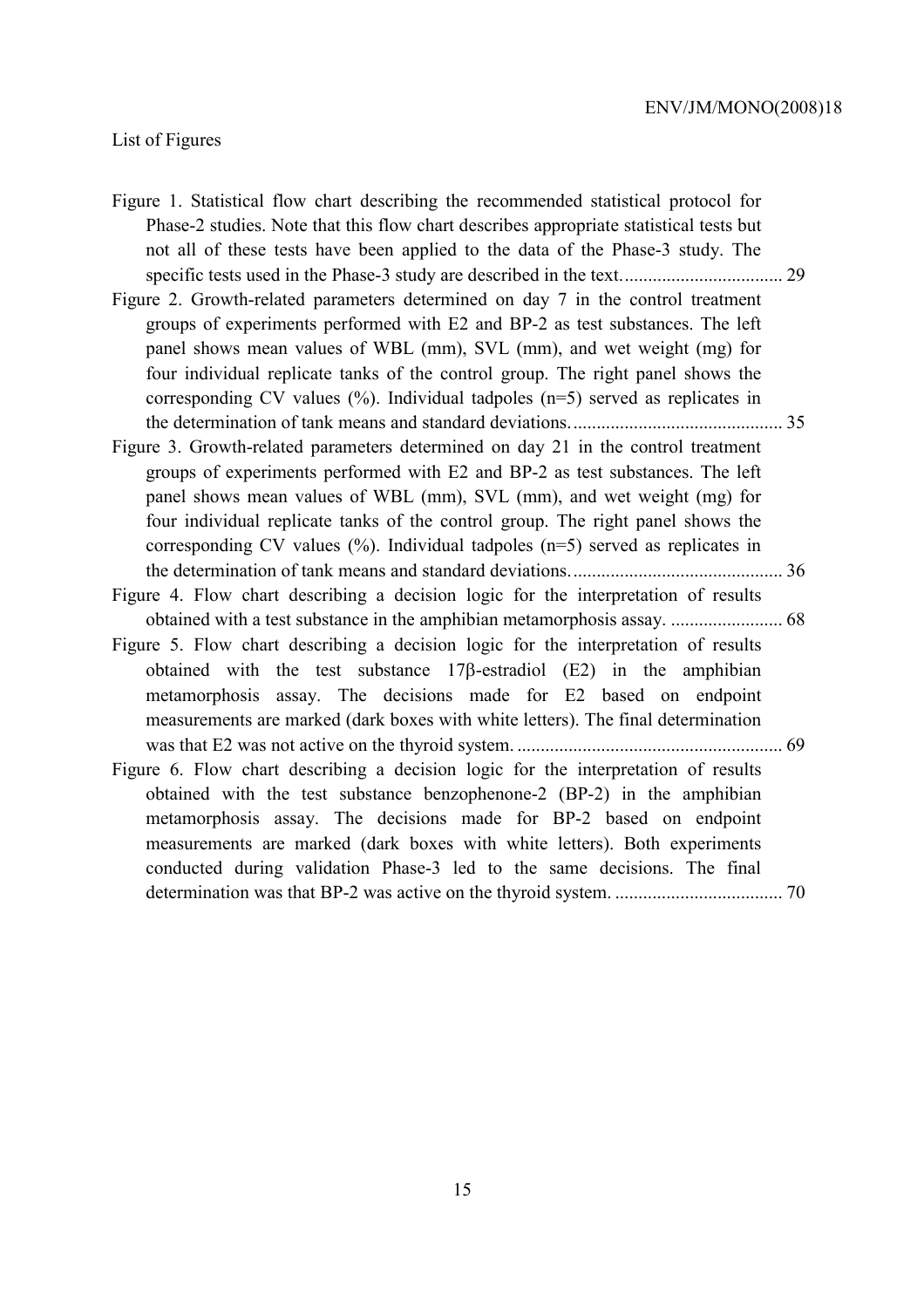# **List of Tables**

| Table 2. Summary of main testing conditions and endpoint measurements used in the study      |
|----------------------------------------------------------------------------------------------|
|                                                                                              |
|                                                                                              |
| Table 4. Results from developmental stage determination in the control groups on study       |
|                                                                                              |
| Table 5. Results from developmental stage determination in the control groups on study       |
|                                                                                              |
| Table 6. E2 concentrations (µg/l) in individual exposure tanks as determined by ELISA38      |
| Table 7. Results from measurements of whole body length (WBL, mm), snout-vent length         |
| (SVL, mm), and wet weight (mg) on study day 7 and 21 in the exposure experiment with         |
|                                                                                              |
| Table 8. Results from measurements of hind limb length (HLL), on day 7 and 21 in the         |
| exposure experiment with $17\beta$ -estradiol (E2). Data are presented as absolute HLL (mm), |
|                                                                                              |
| Table 9. Results from developmental stage determination in different treatment groups of the |
| E2 experiment on study day 7. Pairwise comparisons of tank median stages using the           |
| Dunn's test did not detect significant differences. No significant trends of median stages   |
| (n=4 replicate tanks) were detected using the standard Jonckheere-Terpstra test41            |
| Table 10. Results from developmental stage determination in different treatment groups of    |
| the E2 experiment on study day 21. Pairwise comparisons of tank median stages using          |
| the Dunn's test did not detect significant differences. No significant trends of median      |
| stages (n=4 replicate tanks) were detected using the standard Jonckheere-Terpstra test.      |
| Note the reduced number of tadpoles at stages >60 at the highest E2 concentration. 42        |
| Table 11. Incidence and severity of selected histological alterations in X. laevis tadpoles  |
| exposed to E2. No statistically significant differences were detected for mean severity      |
| scores ( $n=4$ replicate tanks) between E2 treatments and the control group ( $p>0.05$ ,     |
|                                                                                              |
| Table 12. BP-2 concentrations (mg/l) in individual exposure tanks as determined by HPLC in   |
|                                                                                              |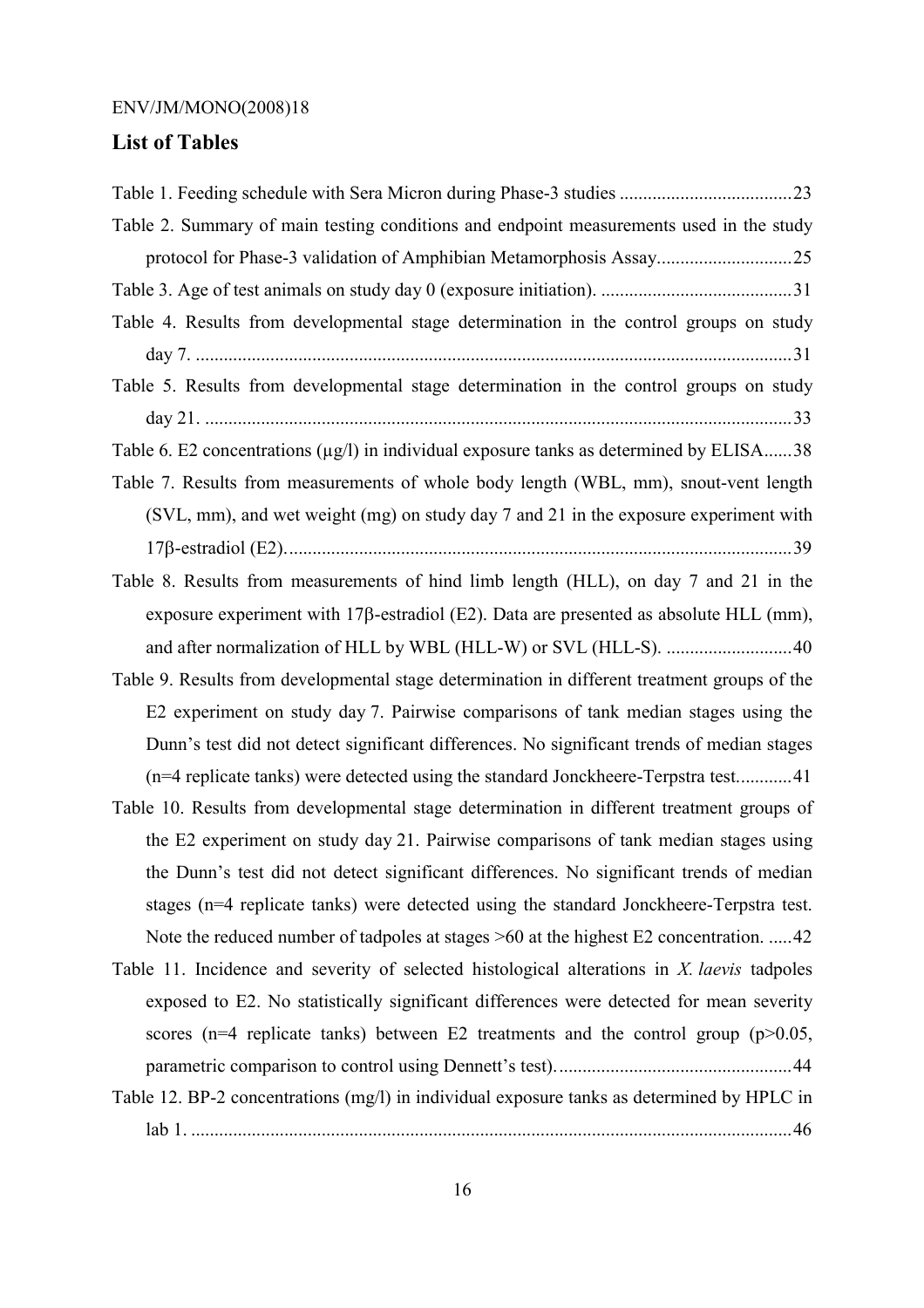Table 13. BP-2 concentrations (mg/l) in individual exposure tanks as determined by LC/MS in lab 2. ............................................................................................................................. 47

Table 14. Results from measurements of whole body length (WBL, mm), snout-vent length (SVL, mm), and wet weight (mg) on day 7 and 21 in the exposure experiment with BP-2 in lab 1. ............................................................................................................................. 48

Table 15. Results from measurements of whole body length (WBL, mm), snout-vent length (SVL, mm), and wet weight (mg) on day 7 and 21 in the exposure experiment with BP-2 in lab 2. ............................................................................................................................. 49

- Table 16. Results from day 7 developmental stage determination in different treatment groups of the BP-2 experiment in lab 1. Pairwise comparisons of tank median stages using the Dunn's test did not detect significant differences. No significant trends of median stages (n=4 replicate tanks) were detected using the standard Jonckheere-Terpstra test. ........... 51
- Table 17. Results from day 21 developmental stage determination in different treatment groups of the BP-2 experiment in lab 1. Pairwise comparisons of tank median stages using the Dunn's test detected a significant differences at 6.0 mg/l BP-2. A significant effect on median stages was also detected at 6.0 mg/l BP-2 using the standard Jonckheere-Terpstra test (n=4 replicates). ........................................................................ 52
- Table 18. Results from day 7 developmental stage determination in different treatment groups of the BP-2 experiment in lab 2. Pairwise comparisons of tank median stages using the Dunn's test did not detect significant differences. No significant trends of median stages (n=4 replicate tanks) were detected using the standard Jonckheere-Terpstra test. ........... 53
- Table 19. Results from day 21 developmental stage determination in different treatment groups of the BP-2 experiment in lab 2. Pairwise comparisons of tank median stages using the Dunn's test did not detect significant differences. A significant effect on median stages was however detected at 6.0 mg/l BP-2 using the standard Jonckheere-Terpstra test (n=4 replicates). ........................................................................................... 54
- Table 20. Results from measurements of hind limb length (HLL), on day 7 and 21 in the exposure experiment with BP-2 in lab 1. Data are presented as absolute HLL (mm), and after normalization of HLL by WBL (HLL-W) and SVL (HLL-S). ................................ 55
- Table 21. Results from measurements of hind limb length (HLL), on day 7 and 21 in the exposure experiment with BP-2 in lab 2. Data are presented as absolute HLL (mm), and after normalization of HLL by WBL (HLL-W) and SVL (HLL-S). ................................ 55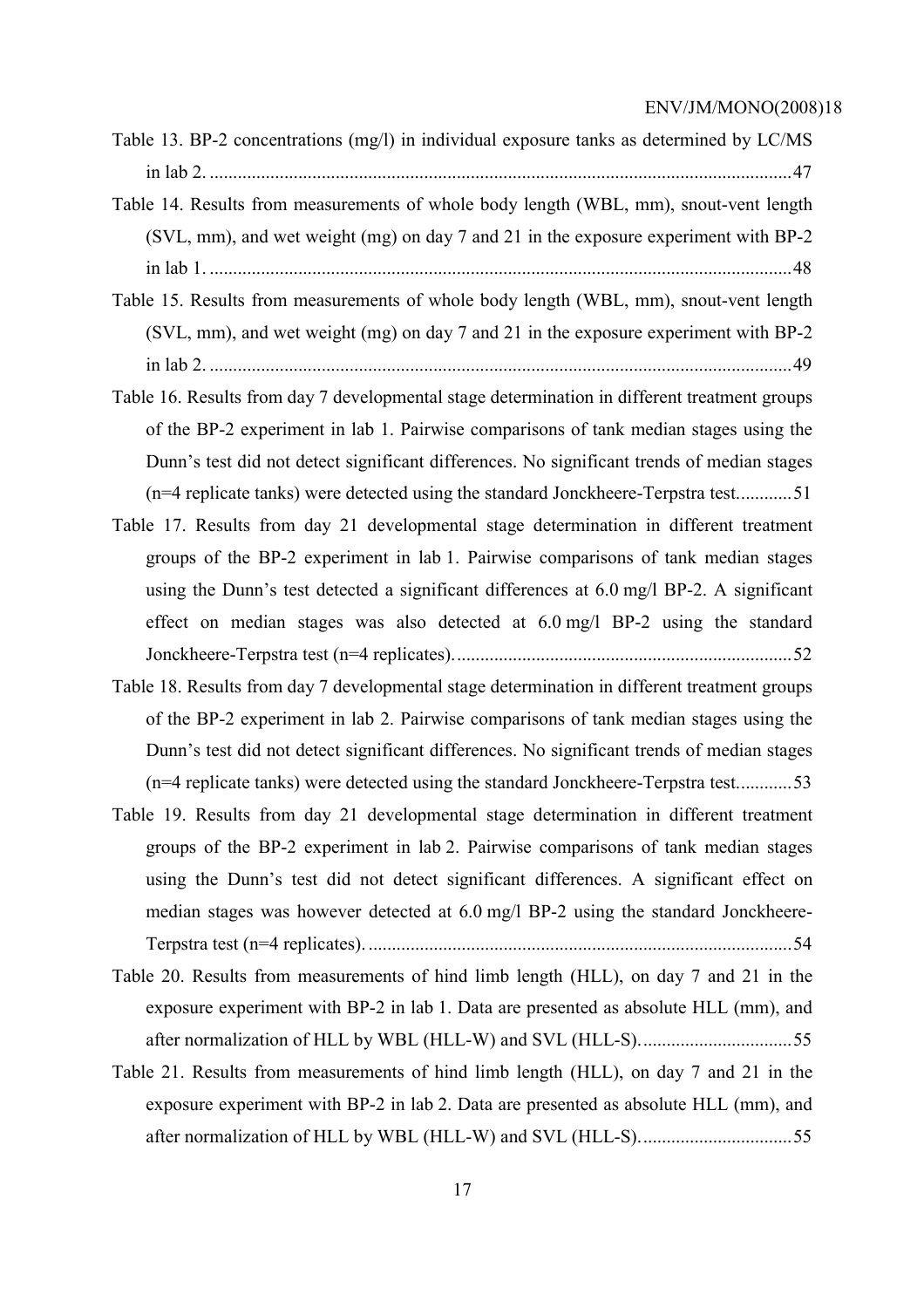| Table 22. Incidence and severity of selected histological alterations in X. laevis tadpoles |  |  |  |  |
|---------------------------------------------------------------------------------------------|--|--|--|--|
|                                                                                             |  |  |  |  |
| Table 23. Incidence and severity of selected histological alterations in X. laevis tadpoles |  |  |  |  |
|                                                                                             |  |  |  |  |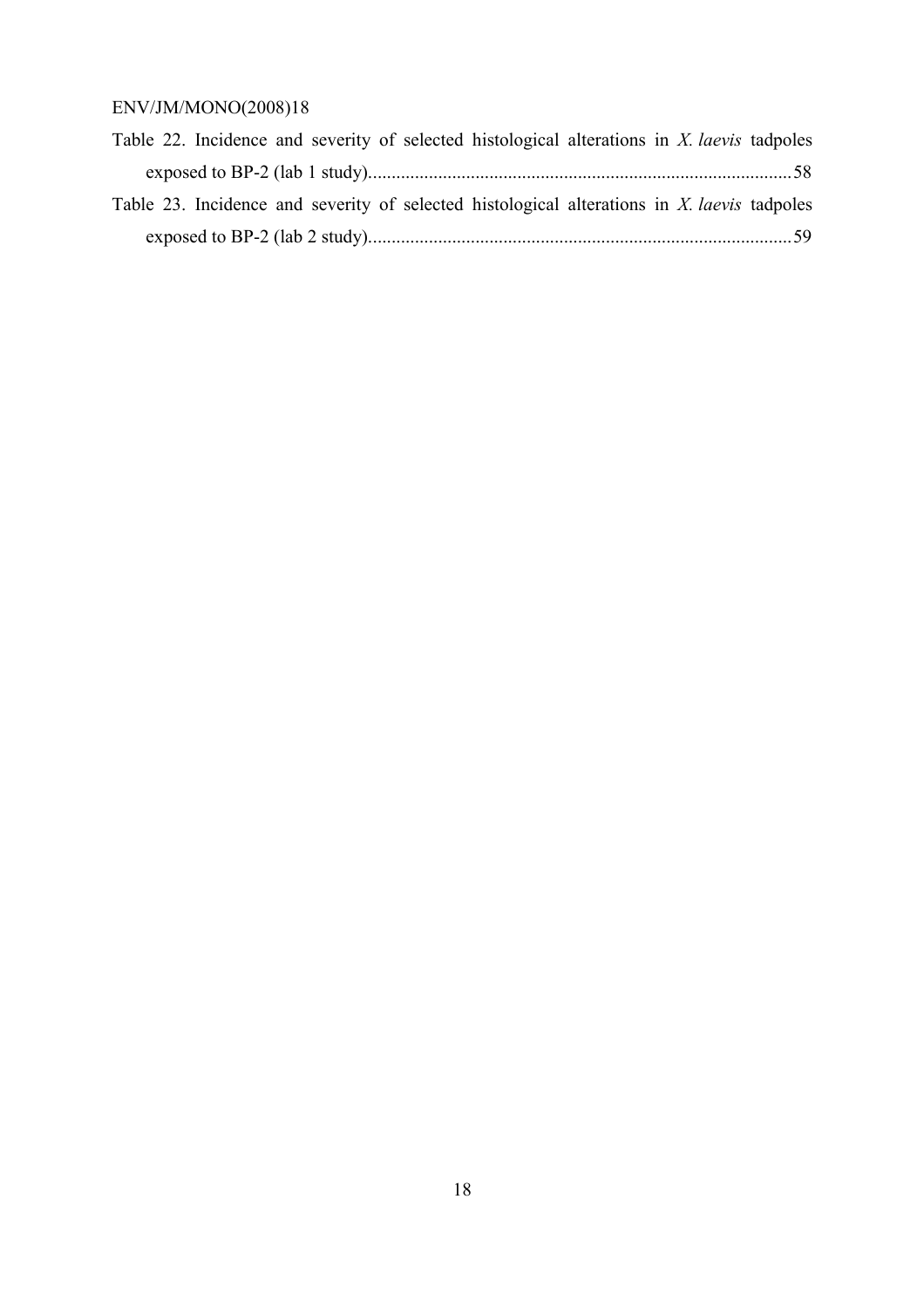#### **1.0 INTRODUCTION**

#### **1.1 Development of the Amphibian Metamorphosis Assay**

1. This report summarizes the results from an OECD study conducted in 2007 to assess the utility of the protocol for the Amphibian Metamorphosis Assay to detect weakly active thyroid systemdisrupting substances and to distinguish thyroid system-related activities from activities resulting from mechanisms not directly related to thyroid system function. These studies comprise the Phase-3 of validation of the study protocol and were preceded by two inter-laboratory exercises addressing the optimization of an initial study protocol (validation Phase-1) and the inter-laboratory reproducibility of an enhanced study protocol (validation Phase-2). The Phase-3 study design was developed by the Amphibians Expert Group under supervision of the Validation Management Group for Ecotoxicity Testing (VMG-eco).

2. The need for the development and validation of an *in vivo* assay for detection of thyroid systemdisrupting substances arises from concerns that a considerable number of compounds have the potential to interact with different aspects of thyroid system function and thyroid hormone (TH) action (reviewed in Brucker-Davis, 1998; Fort et al., 2007; Zoeller, 2003). TH regulate a wide range of biological processes associated with development, somatic growth, metabolism, energy provision and reproduction in vertebrates and thus, exogenous substances that can interfere with thyroid system function could pose a significant hazard to human health and wildlife (Colborn, 2002; Zoeller, 2003).

3. To date, a validated assay specifically addressing disruption of thyroid function has not been available. Determination of thyroid system-related endpoints has been included in the current validation of the enhanced OECD test guideline 407 but the overall assay design has not been optimized for a screening approach to detect thyroid system disrupters. In general, endpoint measurements used in the majority of recently proposed mammalian assays pay only limited attention to the possible effects of chemicals on TH signalling in peripheral tissues, despite the recent evidence for such modes and mechanisms of action for various substances.

4. The process of postembryonic development in anuran amphibians (metamorphosis) is one of the best studied biological models for TH function and, therefore, amphibian metamorphosis offers a valuable model to investigate the effects of chemicals on various aspects of thyroid system functioning. To overcome this lack of an appropriate test system, OECD EDTA initiated a validation program in 2002 for an Amphibian Metamorphosis Assay to detect thyroid system-disrupting substances. The biological principle of the assay is that the process of metamorphosis in anuran amphibians is dependent on a functional hypothalamus-pituitary-thyroid gland axis and undisturbed action of TH in peripheral tissues. The South African clawed toad *Xenopus laevis* was selected as test organism for the assay because metamorphic development and the regulatory role played by TH during this process are well characterized in this species (Shi, 1999). Previous work by the laboratories participating in the validation project of the Amphibian Metamorphosis Assay and by others showed that in *X. laevis* tadpoles, metamorphic development can be precociously induced and/or accelerated by agonists of the thyroid system whereas anti-thyroidal agents delay metamorphic development (Degitz et al., 2005; Opitz et al., 2005, 2006; Tietge et al., 2005). Reproducible results have also been obtained by using the close relative *Silurana (Xenopus) tropicalis* species in a similar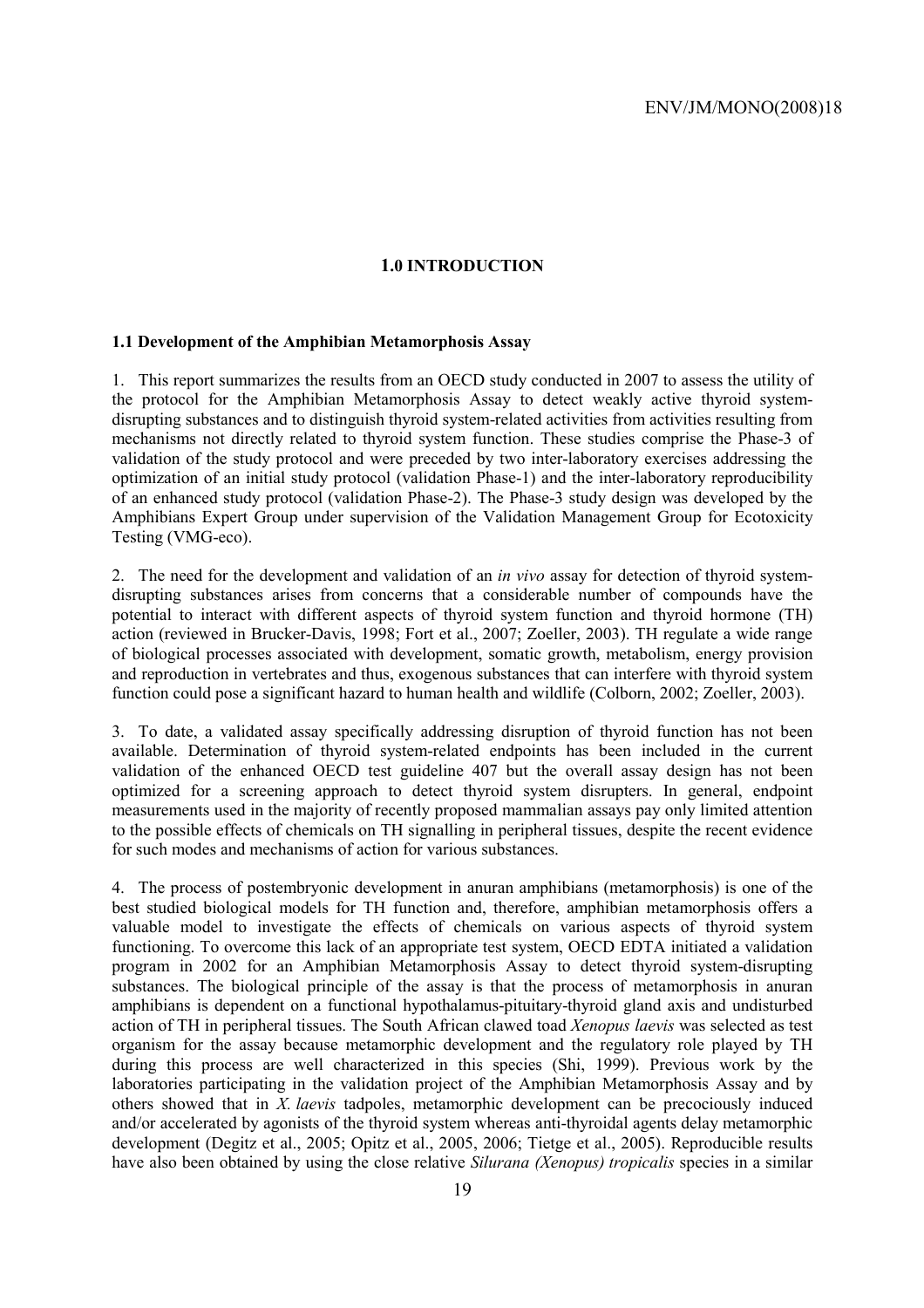study protocol (Mitsui et al., 2006). In addition to monitoring rates of TH-dependent development, histopathological evaluation of thyroid tissue has been proven a very sensitive and diagnostic endpoint for detection of thyroid system disruption in *X. laevis* tadpoles, particularly for agents that affect the thyroid gland's capacity to synthesize TH (Degitz et al., 2005; Opitz et al., 2006; Tietge et al., 2005).

5. During validation Phase-1 of the Amphibian test protocol, the model anti-thyroidal compound propylthiouracil (PTU) and the native prohormone thyroxine (T4) were used as test substances to compare the utility and sensitivity of two different exposure scenarios to detect modulation of thyroid system function in *X. laevis* tadpoles. The results of the Phase-1 studies were discussed at several meetings and teleconferences of the OECD *ad hoc* expert group on amphibian testing in 2004 and a summary report was presented to the Validation Management Group for Ecotoxicity Testing (VMGeco) in 2004. While the Phase-1 studies utilized the same test substances, there were still variations in the exposure and analysis protocols used by the participating laboratories. The OECD *ad hoc* Expert Group on Amphibian Testing reviewed the results of Phase-1 and concluded that an exposure protocol comprising a 21-day treatment of initial stage 51 *X. laevis* tadpoles (Nieuwkoop and Faber, 1994) provides for enhanced sensitivity to detect both agonistic and antagonistic effects on the thyroid system.

6. Based on the results of the Phase-1 studies, an improved study protocol was established for use in the subsequent Phase-2 studies. The exposure was initiated with stage 51 *X. laevis* tadpoles. A subsampling of tadpoles (n=5 animals per tank) was performed on day 7 and exposure of the remaining test animals was continued for a total of 21 days. Various apical morphological endpoints including developmental stage, hind limb length (HLL), whole body length (WBL), snout-vent length (SVL) and body weight were determined for tadpoles sampled on day 7 and all animals on day 21. In addition, five animals per tank were sampled for thyroid histopathology on day 21. Further enhancements of the Phase-2 protocol included the use of a flow-through system for aqueous exposure studies, standardization and improved guidance on endpoint measurement practices, optimization of the experimental design (sample size, replication, number of treatments) and verification of actual test substance concentrations.

7. Three model substances representing different modes of action on the thyroid system were used in Phase-2 studies. These included sodium perchlorate, thyroxine (T4) and iopanoic acid (IOP). The perchlorate anion (PER) is a competitive inhibitor of thyroidal iodide uptake, T4 is the native thyroid hormone and IOP is an inhibitor of iodothyronine deiodinases. The Phase-2 studies involved six laboratories from five OECD member countries which performed a total of 14 exposure experiments including 5 experiments with PER, 4 experiments with T4 and 5 experiments with IOP. Overall, the results of the Phase-2 studies clearly demonstrated the ability of the study protocol for the Amphibian Metamorphosis Assay to detect each of the test substances as a thyroid system-disrupting compound. The response profiles of the various endpoints were different for the individual test substances but reproducible across laboratories. The changes in specific endpoints caused by each of the test substances were in close agreement with the expected modes of action. With regard to the differential sensitivity of endpoints to detect specific modes of action the following conclusions were drawn when combining the results of Phase-1 and Phase-2 studies. Assessment of morphological endpoints such as developmental stage and HLL was more sensitive and reliable to detect agonists whereas thyroid histopathology was not relevant for detection of agonists. In contrast, thyroid histopathology was much more sensitive and reliable to detect anti-thyroidal activities resulting from either inhibition of thyroidal iodide uptake or iodide organification. The modulator of iodothyronine deiodinase activities, IOP, caused a complex effects pattern including asynchronous development of individual tadpole tissues and mild to moderate hypertrophy of the thyroid gland. The Phase-2 results supported the inclusion of the proposed endpoints as useful and relevant to allow for the detection of a wide array of modes of action.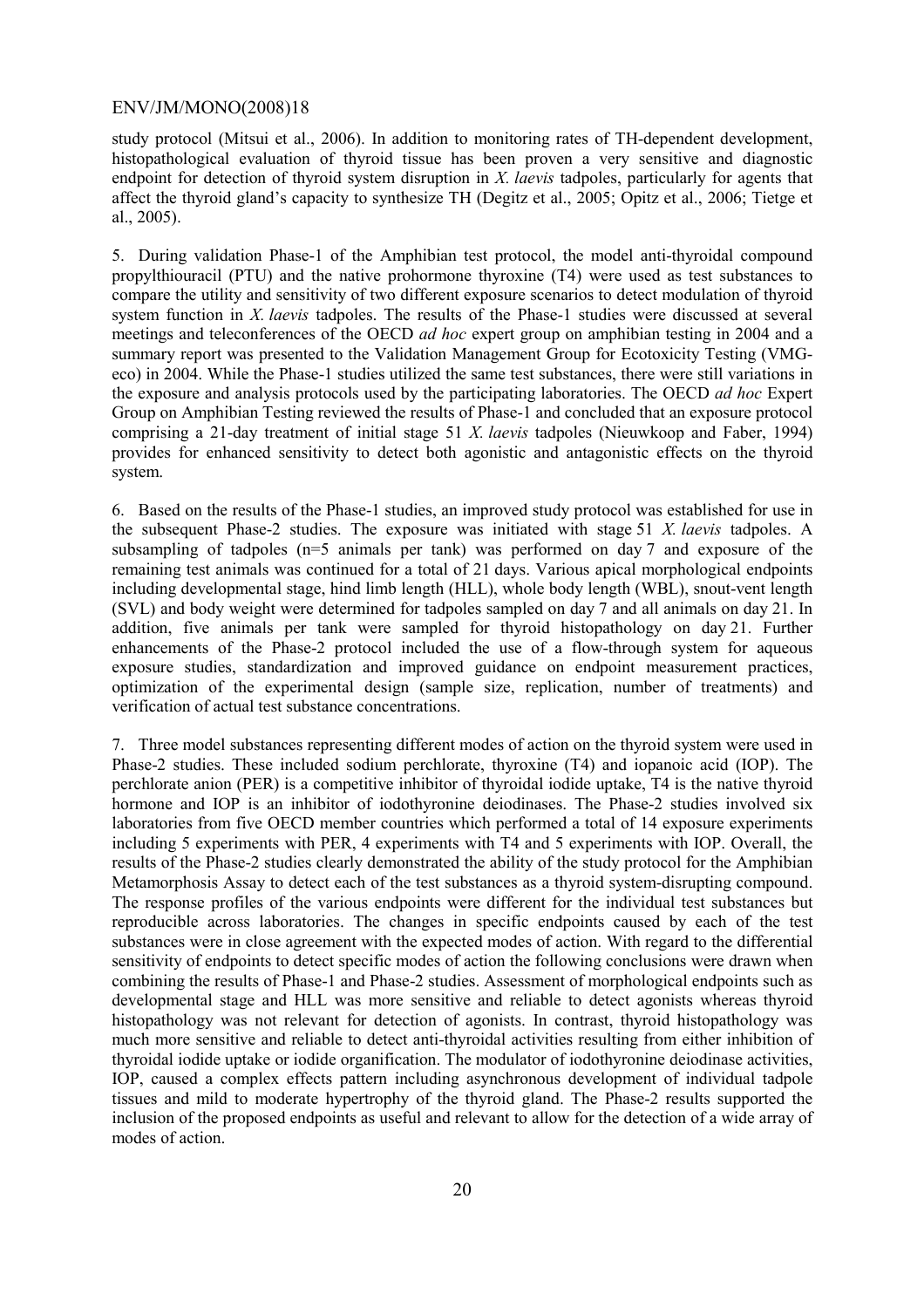8. The Phase-2 results indicated that some further work is necessary to identify appropriate approaches for the analysis of data from several endpoint measurements. Specific problems included the need for a normalization of HLL for differences in body size, the appropriate consideration of inter-individual differences in developmental stage during analysis and interpretation of day 21 measurements of growth-related parameters and histopathological findings. The Phase-2 results suggested that additional statistical consultation and discussion within the Expert Group to resolve some of these issues has merit. In addition, further optimization and standardization of the study protocol was required to reduce the existing inter-laboratory differences in tadpole growth and development. A major aspect in this regard was a further standardization of the feeding regime.

#### **1.2 Proposal for Phase-3 Studies**

9. A draft proposal explaining specific experimental activities to be included in a Phase-3 validation exercise was presented at the fifth meeting of the Validation Management Group for Ecotoxicity Testing (VMG-eco) in Madrid (January 23-24, 2007). At this meeting, it was stressed that because Phase-2 already addressed the inter-laboratory reproducibility of the assay, there should not be an obligation in Phase-3 to have inter-laboratory testing of the test substances, and it was proposed that single laboratory assessment of the test substances should be sufficient. Comments raised by VMGeco about the Phase-3 study plan were addressed in a teleconference of Expert Group members in February 2007. Specific issues discussed by the Expert Group included the choice of appropriate test substances and the need for a further standardization of the feeding protocol.

#### **1.3 Identification of Potential Test Substances**

10. The Expert Group on Amphibian Testing agreed that, for the specific purposes of Phase-3, the following test substances are of equal interest in principle either as weakly active or negative control: benzophenone-2 (BP-2), 17β-estradiol (E2), potassium iodide (KI) and *p,p*'-DDE.

11. The rationale for considering the UV-filter BP-2 (CAS: 131-55-5) and the pesticide metabolite *p,p*'-DDE (1,1-dichloro-2,2-bis(p-chlorophenyl)ethylene; CAS: 72-55-9) as test substances was that weak anti-thyroidal activity has been shown for both compounds in a number of rodent studies (Brucker-Davis, 1998; Jarry et al., 2004; Seidlova-Wuttke et al., 2005).

12. The rationale for using E2 (CAS: 50-28-2) as a test substance in Phase-3 studies is that it is a potent endocrine active compound that acts via signalling pathways not directly related to the thyroid system. Given that many endocrine-disrupting chemicals possess weak or moderate estrogenic activity, the estrogen E2 was considered as a representative for estrogenic agents. Therefore, testing of the potent estrogen E2 over a wider concentration range should provide information about the ability of the amphibian assay to distinguish thyroid system-related and unrelated mechanisms of endocrine disruption (e.g., estrogenic action).

13. Iodide is an important element for TH synthesis and differences in iodide supply are known to modulate the activity of the thyroid gland from fish to human. A well-known problem in assessing the thyroid system-disrupting properties of many iodine-rich compounds (e.g., IOP) is to distinguish between effects of the parent compound and effects caused by iodide which is liberated during metabolic processes. Another aspect that qualified KI (CAS: 7681 -11-0) as a possible test substance for the Phase-3 studies was the need to assess whether increased availability of iodide alone could result in developmental acceleration, an effect that is currently proposed for TH agonists.

14. At the time of report preparation, test results were only available for the test compounds BP-2 (two independent experiments) and E2 (one experiment). At the time of report preparation, no information was available concerning ongoing or planned experimental work using *p,p*'-DDE or KI as test substances in the Amphibian Metamorphosis Assay.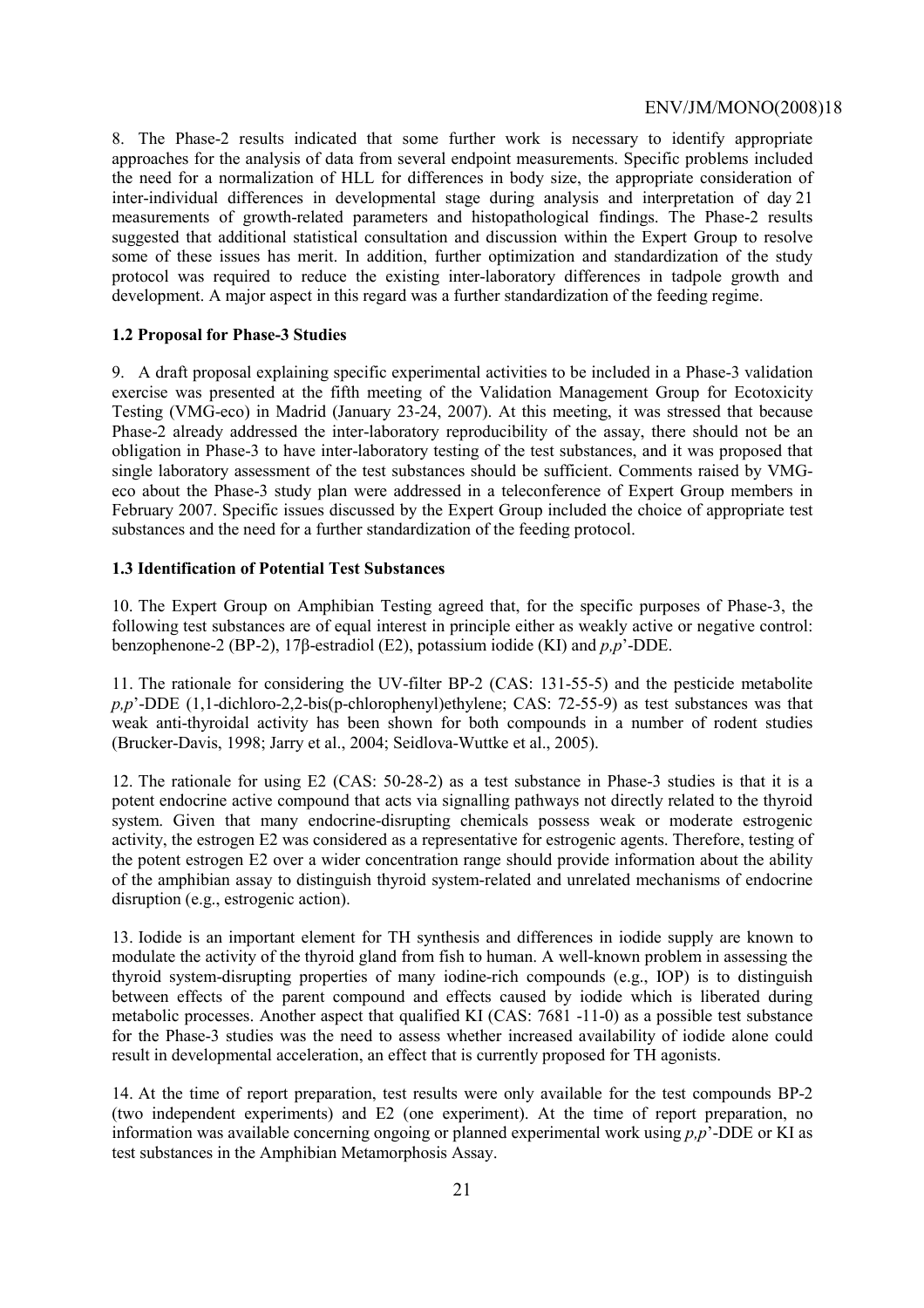#### **2.0 METHODS**

15. Validation Phase-3 of the Amphibian Metamorphosis Assay consisted of single laboratory assessments of specific test compounds. A total of three experimental studies were performed in two **laboratories** 

#### **2.1 Experimental Protocols Used in Phase-3**

16. Table 2 provides an overview of the Phase-3 protocol. The testing protocol used during Phase-3 was identical to the test protocol used in the Phase-2 studies with the exception of a more standardized feeding scheme being used in Phase-3 (Table 1). A detailed description of the study protocol is available in Annex 1 (draft SOP for Phase-2 studies), Annex 2 (Technical guidance document – Part 1), Annex 3 (Technical guidance document – Part 2), and Annex 4 (Report from the Histopathology Workshop 2006) of the validation Phase-2 report. Below, some major aspects of the study protocol are briefly summarized.

#### **2.2 General Study Design**

17. The general exposure protocol for Phase-3 studies included a 21-day treatment of tadpoles of the South African clawed frog *Xenopus laevis* with four concentrations of the test substance plus a dilution water control (DWC). Stock solutions of the test substances were successfully prepared in dilution water at alkaline conditions and were freshly prepared every four to five days. Each of the resulting five experimental groups consisted of four replicate tanks (equal allocation of tanks to treatments and control). Chemical treatment was accomplished by aqueous exposure of tadpoles in a flow-through system (flow-rate: 25 ml/min) and test chemical concentrations were verified by analytical chemistry. A battery of different apical morphological endpoints was analyzed after 7 and 21 days of exposure, and histological analysis of thyroid gland tissue was performed with samples obtained after 21 days of exposure.

#### **2.3 Test Conditions**

18. Treatment of tadpoles with the test substance was initiated at premetamorphic stage 51. Note, that throughout this report, determination of developmental stages of the test organisms was conducted according to the staging criteria of Nieuwkopp and Faber (1994). At test initiation, a total of 20 animals at stage 51 were placed in each of four replicate tanks per treatment group, so that a total of 400 animals were used for each study. All tests were conducted by using flow-through exposure systems with a test solution flow rate of 25 ml/min to each tank. The standard operating procedure called for a water temperature of  $22\pm1\degree C$ , a pH of the test solutions between 6.5 – 8.0 and a 12:12 h light:dark photoperiod. Aeration of treatment tanks was required when dissolved oxygen concentrations fall below 40% of the air saturation value.

#### **2.4 Standardized Feeding Scheme**

19. Based on the general animal performance observed in the experiments during validation Phase-2, a more standardized feeding scheme has been developed for Phase-3 studies to minimize interindividual differences in tadpole growth and development (Table 1). The daily food ration is given per animal, so that total amounts of food applied to the test tanks can be adjusted in cases of mortality. Another standardization was that the daily food ration must be divided into at least two smaller portions fed during the day.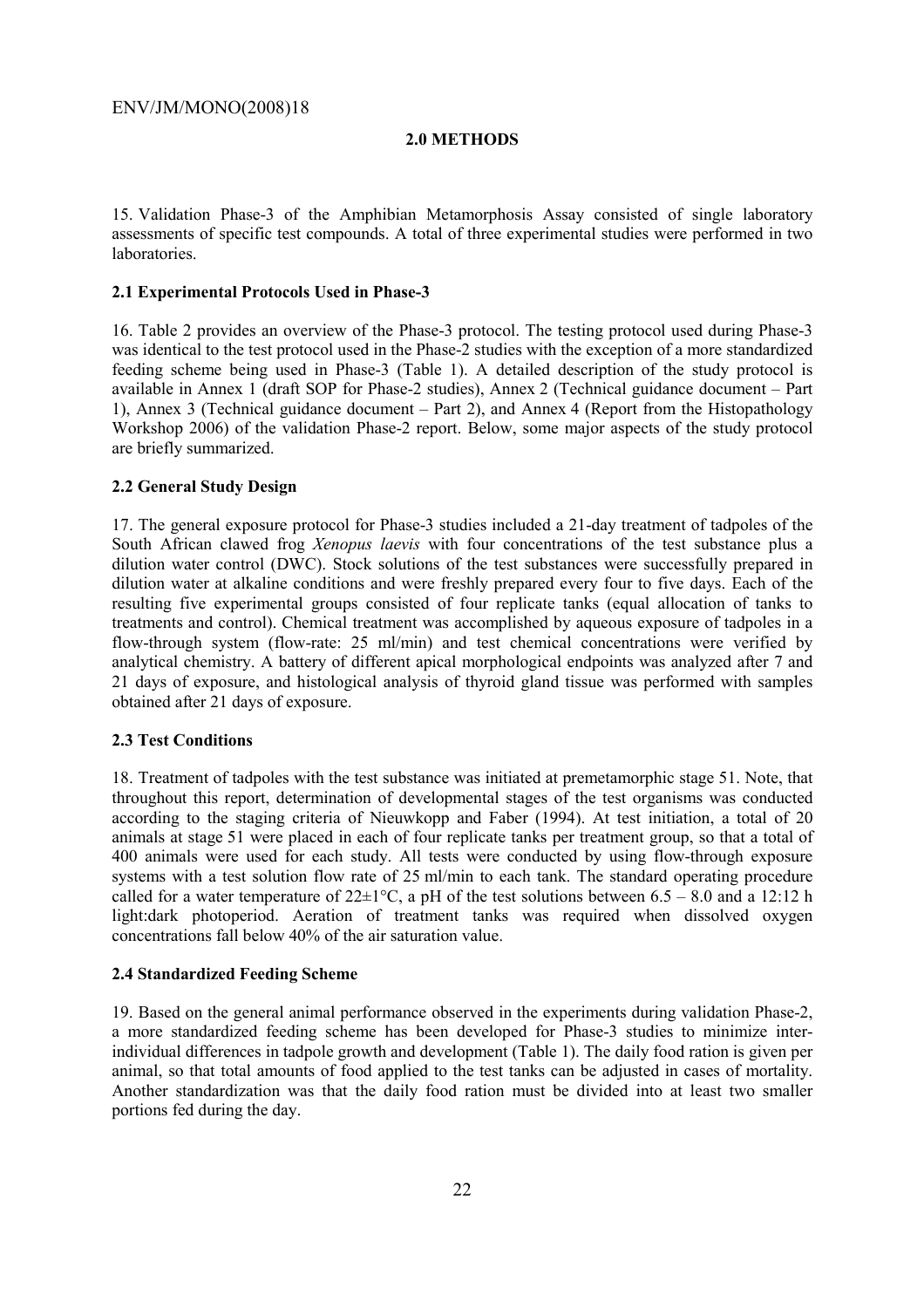| Study day | Daily food ration<br>(mg Sera Micron per animal) |
|-----------|--------------------------------------------------|
| $0 - 4$   | 30                                               |
| $5 - 7$   | 40                                               |
| $7 - 10$  | 50                                               |
| $11 - 14$ | 70                                               |
| $15 - 21$ | 80                                               |

**Table 1.** Feeding schedule with Sera Micron during Phase-3 studies

20. Bulk quantities of Sera micron were available at lab 1 and portions of it were shipped to lab 2 so that all studies during Phase-3 used the same lot of sera micron.

#### **2.5 Sampling Schedule**

21. The Phase-3 study protocol included a subsampling of animals after 7 days of exposure for analysis of several apical morphological endpoints including developmental stage, hind limb length (HLL), whole body length (WBL), snout-vent length (SVL), and wet weight. Five animals were randomly removed from each treatment tank, while exposure was continued for the remaining test organisms until test termination on study day 21.

22. The exposure studies were terminated after 21 days of treatment. At test termination, all remaining test animals were analyzed for several apical morphological endpoints (stage, HLL, WBL, SVL, wet weight). In addition, five animals were randomly selected from each replicate tank for histological analysis of thyroid tissue.

23. Sampled animals were anesthetized in MS-222 and photographs were made with digital camera systems to allow for subsequent computer-assisted image analyses of various morphological parameters (HLL, WBL, SVL). Animals were then blotted dry and weighed to the nearest milligram. Tadpoles selected for thyroid histology were preserved in Davidson's solution.

#### **2.6 Endpoint Measurements**

24. Determinations of the growth-related parameters WBL, SVL and wet weight were made for all test organisms sampled on study day 7 and for all animals surviving until test termination on study day 21. The objective of these measurements was to compare their utility and sensitivity to provide information about treatment-related alterations in tadpole growth. Computer-assisted image analysis was used for quantitative analysis of WBL and SVL.

25. Determinations of the developmental parameters, stage and HLL, were performed for all test organisms sampled on study day 7 and for all animals surviving until test termination on study day 21. The objective of these measurements was to compare the utility and sensitivity of these two endpoints to provide information about treatment-related alterations in TH-dependent development of tadpoles. Computer-assisted image analysis was used for quantitative analysis of HLL.

26. Histological assessment of thyroid gland tissue was performed for a subset of five tadpoles randomly selected from each replicate tank on study day 21. For this purpose, tadpole tissues were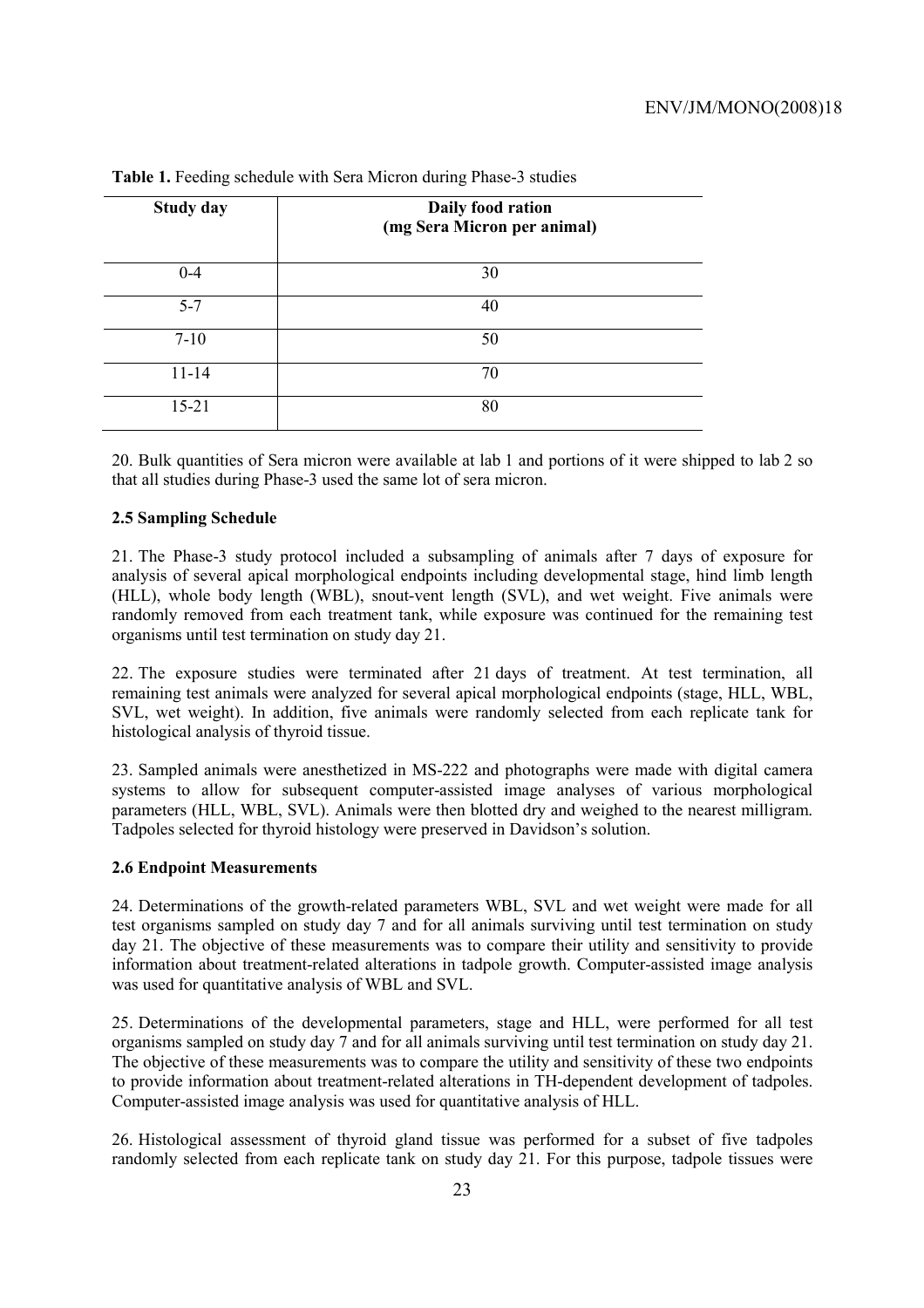fixed in Davidson's solution, embedded in paraffin and sectioned at 5-6 µm thickness. Sections were stained with hematoxylin and eosin and histological evaluation was performed according to a graded scoring system considering incidence and severity of selected histological alterations.

#### **2.7 Test Substances**

27. The two test substances used in Phase-3 experimental work were BP-2 and E2. Bulk quantities of BP-2 (2,2',4,4'-tetrahydroxybenzophenone; CAS: 131-55-5) were obtained from Molekula (Wimborne Dorset, UK) at a purity of 99.45%. The same lot of BP-2 (Batch: 52546) was used in both BP-2 studies. E2 (CAS: 50-28-2) was obtained from Sigma (Deisenhofen, Germany).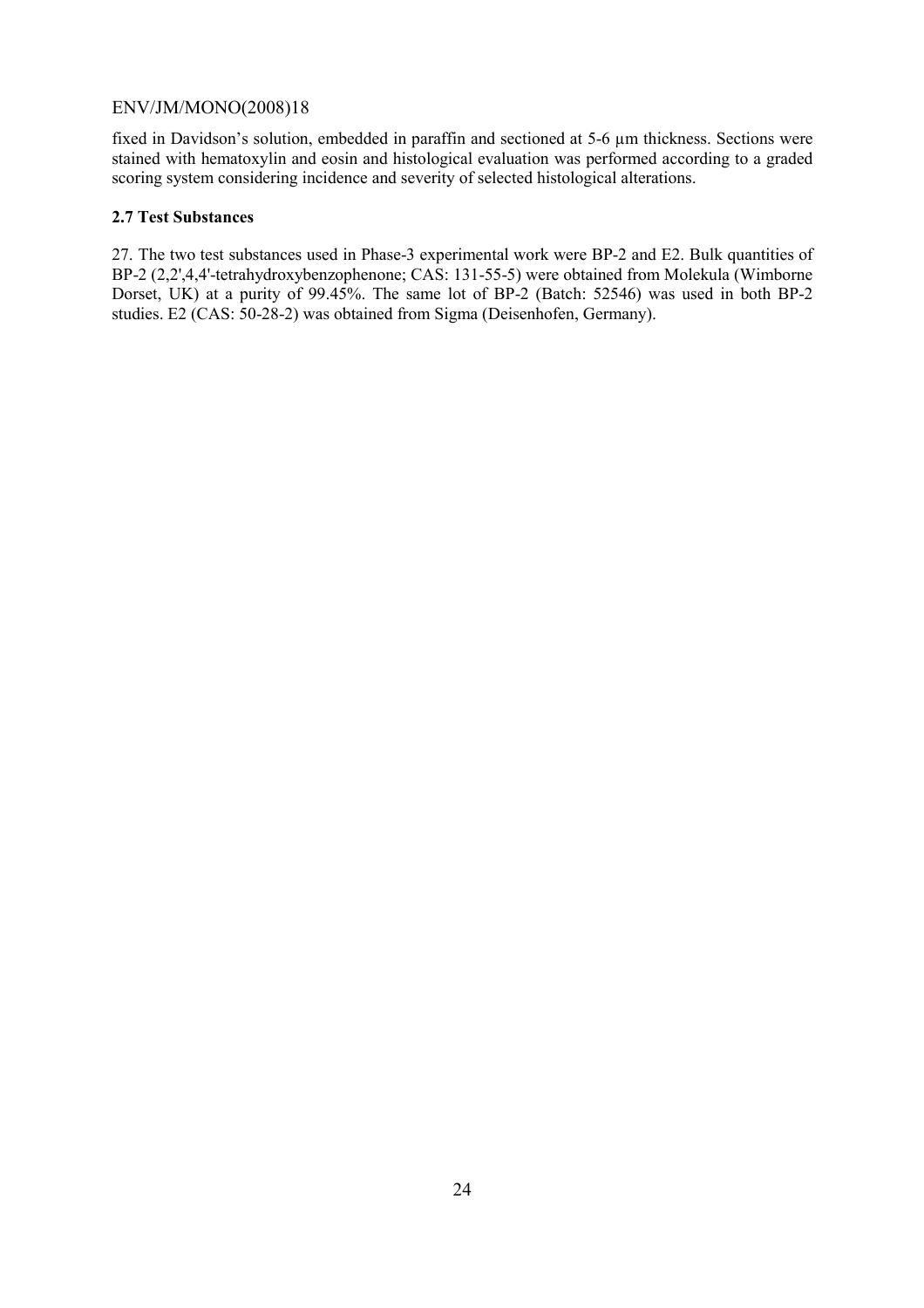**Table 2.** Summary of main testing conditions and endpoint measurements used in the study protocol for Phase-3 validation of Amphibian Metamorphosis Assay.

| <b>Test animal</b>                        |                       |               | Xenopus laevis                                                                                                          |                                                                                                   |  |  |  |  |  |
|-------------------------------------------|-----------------------|---------------|-------------------------------------------------------------------------------------------------------------------------|---------------------------------------------------------------------------------------------------|--|--|--|--|--|
| <b>Exposure period</b>                    |                       |               |                                                                                                                         | Exposure from stage 51 for 21 days *<br>* (subsampling of 5 tadpoles per replicate tank on day 7) |  |  |  |  |  |
| Criteria<br>individuals                   | selecting<br>for      | test          | Primary criterion will be developmental stage, however<br>further exclusion criteria based on total length are optional |                                                                                                   |  |  |  |  |  |
|                                           |                       | E2            | 0.08, 0.4, 2.0, 10.0 $\mu$ g/l                                                                                          |                                                                                                   |  |  |  |  |  |
| <b>Concentration of test</b><br>substance |                       | $BP-2$        | $0.75, 1.5, 3.0, 6.0$ mg/l                                                                                              |                                                                                                   |  |  |  |  |  |
|                                           |                       |               |                                                                                                                         |                                                                                                   |  |  |  |  |  |
| <b>Exposure regime</b>                    |                       |               | Flow-through design with 25 mL/min                                                                                      |                                                                                                   |  |  |  |  |  |
|                                           |                       |               | Developmental stage                                                                                                     | day $0$ (all), $7$ (subsample), and<br>$21$ (all)                                                 |  |  |  |  |  |
|                                           |                       |               | Body length (WBL and<br>SVL)                                                                                            | day 7 (subsample), and 21 (all)                                                                   |  |  |  |  |  |
| <b>Endpoints</b>                          | and                   | determination | Hind limb length                                                                                                        | day 7 (subsample), and 21 (all)                                                                   |  |  |  |  |  |
| days                                      |                       |               | Wet weight                                                                                                              | day 7 (subsample), and 21 (all)                                                                   |  |  |  |  |  |
|                                           |                       |               | Mortality                                                                                                               | daily observation                                                                                 |  |  |  |  |  |
|                                           |                       |               | Thyroid histology                                                                                                       | day 21 (5 tadpoles per replicate<br>tank)                                                         |  |  |  |  |  |
| Control                                   |                       |               | One dilution water control                                                                                              |                                                                                                   |  |  |  |  |  |
| Larval density at test initiation         |                       |               | 20 tadpoles per replicate tank (Note: 15 tadpoles per tank<br>after day 7)                                              |                                                                                                   |  |  |  |  |  |
| Volume of test medium                     |                       |               | 4 L with minimum water depth of 10 to 15 cm                                                                             |                                                                                                   |  |  |  |  |  |
| Test medium                               |                       |               | Locally available and appropriate water demonstrated to<br>promote normal growth and development                        |                                                                                                   |  |  |  |  |  |
| Replication                               |                       |               | 4 replicates per test concentration (equal allocation of tanks to<br>treatments)                                        |                                                                                                   |  |  |  |  |  |
| Acceptable mortality rate                 |                       |               | $\leq 5\%$ in controls                                                                                                  |                                                                                                   |  |  |  |  |  |
| fixation for                              | TNumber               |               | 5 individuals per replicate tank (randomly selected)                                                                    |                                                                                                   |  |  |  |  |  |
| his-tology                                | Region                |               | whole body                                                                                                              |                                                                                                   |  |  |  |  |  |
| $(\text{day } 21)$                        | <b>Fixation fluid</b> |               | Davidson's Fixative                                                                                                     |                                                                                                   |  |  |  |  |  |
| Feeding                                   | Food                  |               | Sera micron                                                                                                             |                                                                                                   |  |  |  |  |  |
|                                           | Frequency/amount      |               | see Table 1                                                                                                             |                                                                                                   |  |  |  |  |  |
| Lighting                                  | Photoperiod           |               | 12 hr light:12 hr dark                                                                                                  |                                                                                                   |  |  |  |  |  |
|                                           | Intensity             |               | To be measured at water surface                                                                                         |                                                                                                   |  |  |  |  |  |
| Water temperature                         |                       |               | $22 \pm 1$ °C                                                                                                           |                                                                                                   |  |  |  |  |  |
| pH                                        |                       |               | $6.5 - 8.0$                                                                                                             |                                                                                                   |  |  |  |  |  |
| Dissolved oxygen concentration            |                       |               | Above 40% of the air saturation value                                                                                   |                                                                                                   |  |  |  |  |  |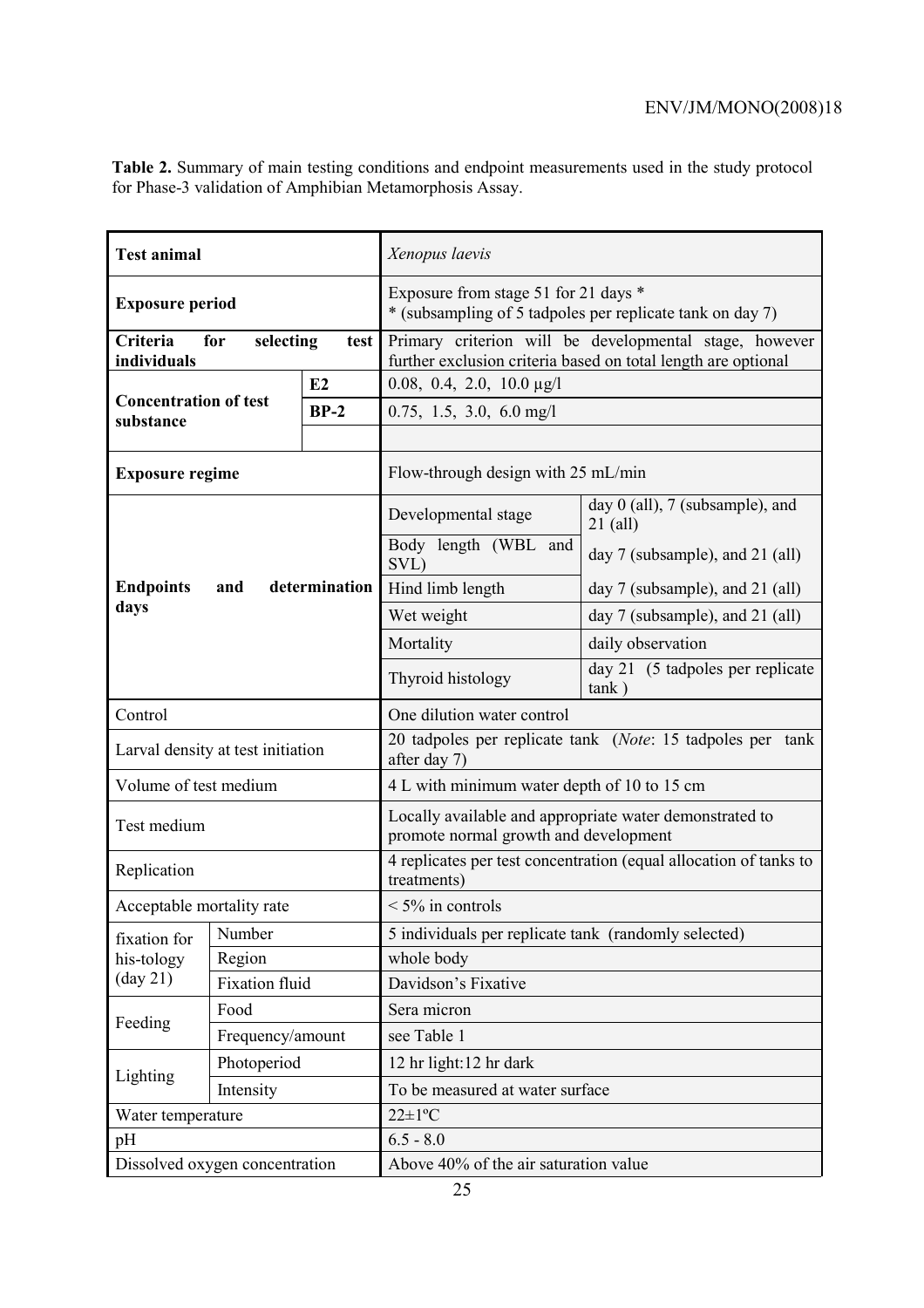|  |  |  |  |  | Chemical analysis of test Once a week |
|--|--|--|--|--|---------------------------------------|
|--|--|--|--|--|---------------------------------------|

*Abbrevations:* WBL – whole body length; SVL – snout-vent length i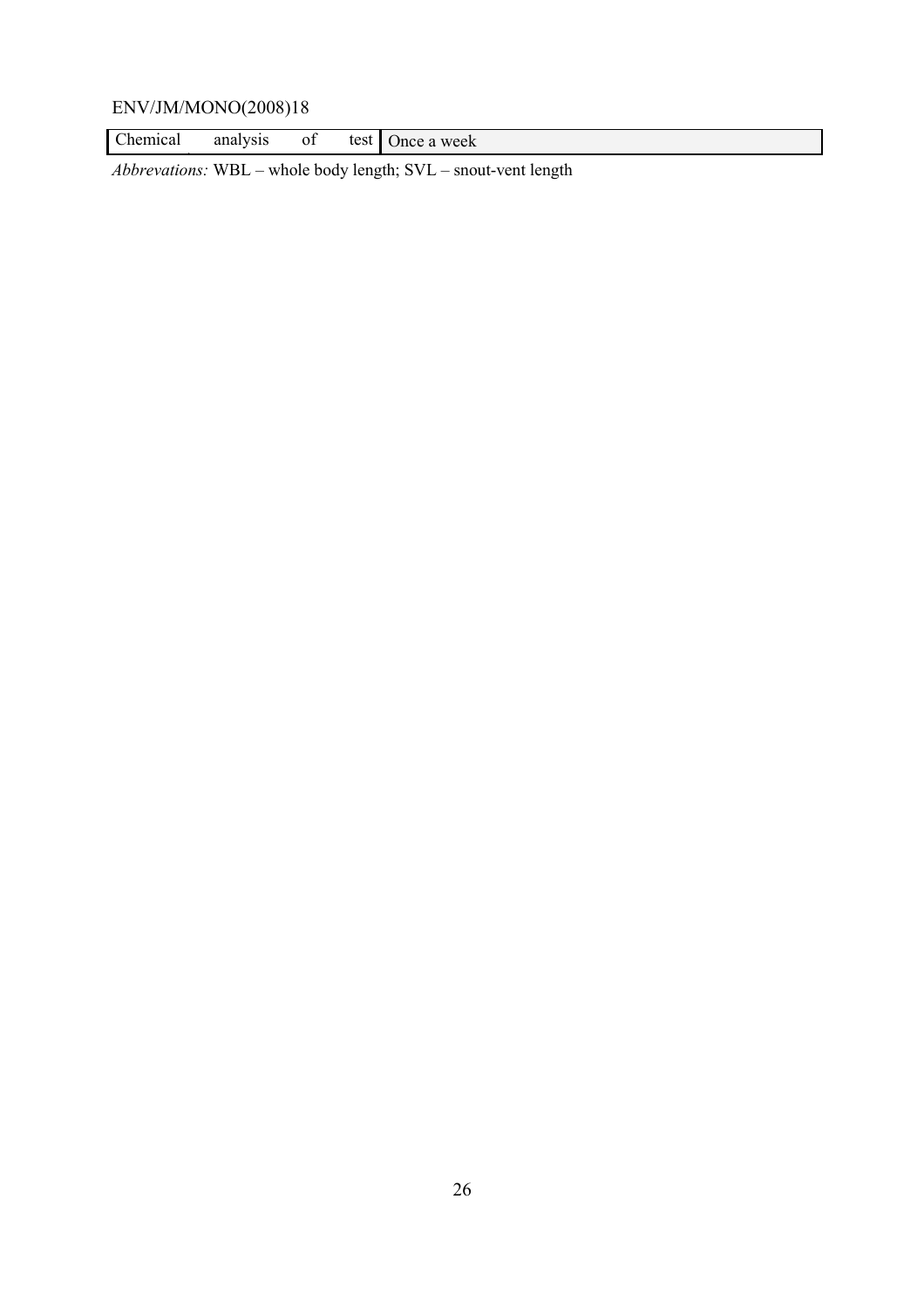#### **2.8 Statistical Analysis**

28. The statistical protocol used for analysis of Phase-3 data is derived from a statistical consultation with John Green of Dupont and Tim Springer of Wildlife International. A statistical flow chart is provided to indicate their expert opinion of an appropriate analysis protocol (Figure 1). The statistical decision procedure is taken from *Current Approaches in the Statistical Analysis of Ecotoxicity Data: A Guidance to Application*, OECD Series on Testing and Assessment, No. 54, ENV/JM/MONO(2006)18. This document contains much more detail on all methods used and can be downloaded from the state of the state of the state of the state of the state of the state of the state of the state of the state of the state of the state of the state of the state of the state of the state of the state o

www.oecd.org/LongAbstract/0,2546,en\_2649\_201185\_37719579\_119669\_1\_1\_1,00.html.

29. Some parts of this flow chart do not apply to the current datasets, for example, there was no solvent control. The complete report of the statistical analyses performed for Phase-3 study results is provided in Annex A of this document.

30. Some details from this document are discussed here to make clear the specific procedures used under the more general headings of the schematic. The tests used for determining the LOEC and NOEC were (1) the Dunnett (or Tamhane-Dunnett) test, possibly on transformed data to achieve normality and variance stability, (2) the Jonckheere-Terpstra test applied in step-down fashion, or (3) Dunn's test if no normalizing transform was found or, as in the case of developmental stage, the response was considered inherently non-normal.

31. If measurements of a response attribute (or some transformation of it) were found to be normally distributed with equal variances, then Dunnett's test was used. Where a response (or some transform) was found to be normally distributed but with unequal variances, then the Tamhane-Dunnett test (a robust form of the Dunnett test) was used. Note that the flow chart also mentions the possible use of non-parametric tests (Dunn's test or Mann-Whitney test) for responses that are normally distributed but with unequal variances. These alternative tests were, however, not used for the analysis of Phase-3 results. Where no normalizing transformation could be found for a response, Dunn's test was used for pairwise comparisons of treatments to the control.

32. Prior to performing Jonckheere trend tests, an assessment of dose-response monotonicity was performed, and serious deviation from monotonicity precluded this test. Assessment for monotonicity can be done visually from a plot, numerically from computed means, or formally. Formal tests for monotonicity are described in the previously cited reference.

33. Developmental stage is an inherently non-normal, even non-continuous response and parametric analyses such as the Williams and Dunnett tests are not applicable, nor will any transformation alter that basic fact. Thus, Dunnett and Williams tests were not used in the analysis of developmental stage. The analysis of developmental stage data was restricted to the Dunn test and the Jonckheere trend test.

34. All tests were done in 2-sided fashion, since it was not known in advance what direction, if any, the chemical might affect a given response. This decision decreases the power of all the tests relative to a 1-sided test done at the same 0.05 significance level, but no rationale justifying a 1-sided test was evident (i.e. for the primary study endpoints it was not clear that an increase would be of concern, whereas a decrease would be of no interest, or *visa versa*).

35. Since it has been shown in previous studies that the variable values to be analyzed are more correlated within a replicate tank than those in different tanks, the replicate tank is the unit of analysis. Thus, statistical analysis was done on the mean (or, in the case of developmental stage, the median)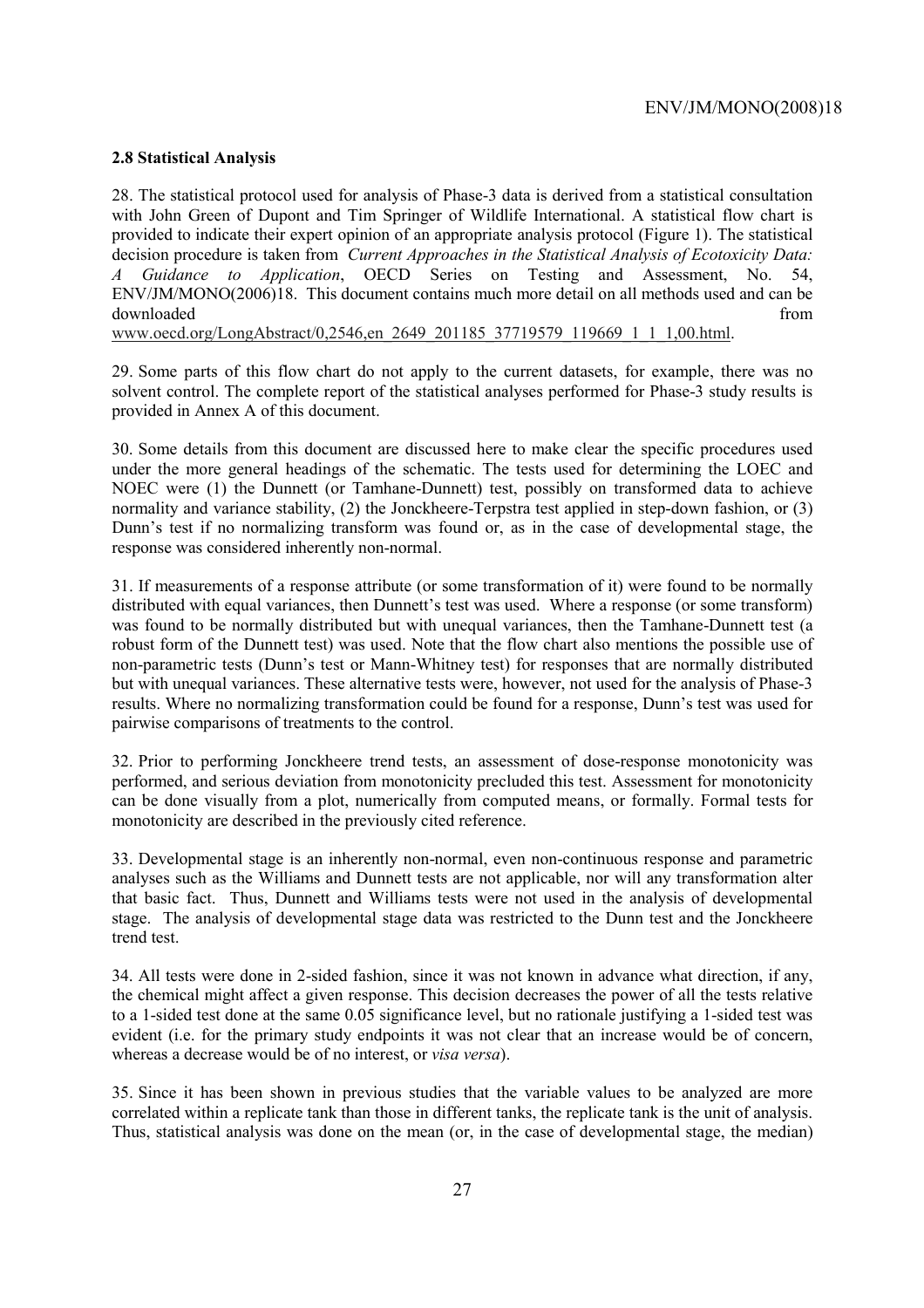value for the replicate. In addition to the median for developmental stage, the replicate minimum, maximum, and interquartile range (IQR) were also analyzed.

36. Regarding the statistical analysis of histopathological data from the severity grade scoring of thyroid tissue, an evaluation of an appropriate statistical analysis protocol has not yet been performed. Given the very specific nature of the data generated during histopathological analyses (information about incidence and severity of specific histological parameters), a statistical consultation to develop appropriate statistical procedures for these specific and highly relevant endpoint responses remains an urgent task.

37. For the analysis of severity scores determined in the Phase-3 studies, pairwise comparisons of treatment group means to the control mean were performed using Dunnett's and Tamhane-Dunnett's tests.

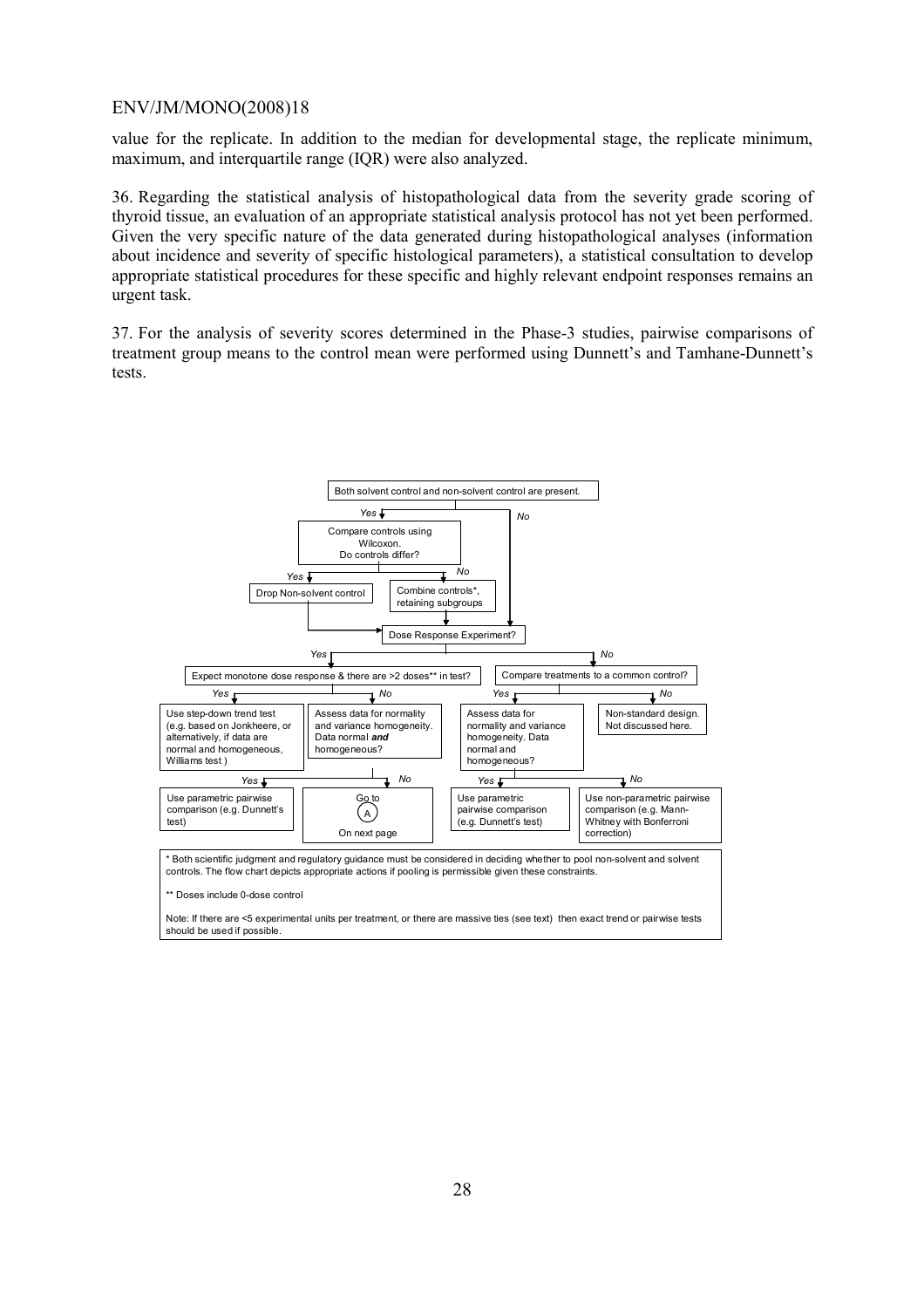

**Figure 1.** Statistical flow chart describing the recommended statistical protocol for Phase-2 studies. Note that this flow chart describes appropriate statistical tests but not all of these tests have been applied to the data of the Phase-3 study. The specific tests used in the Phase-3 study are described in the text.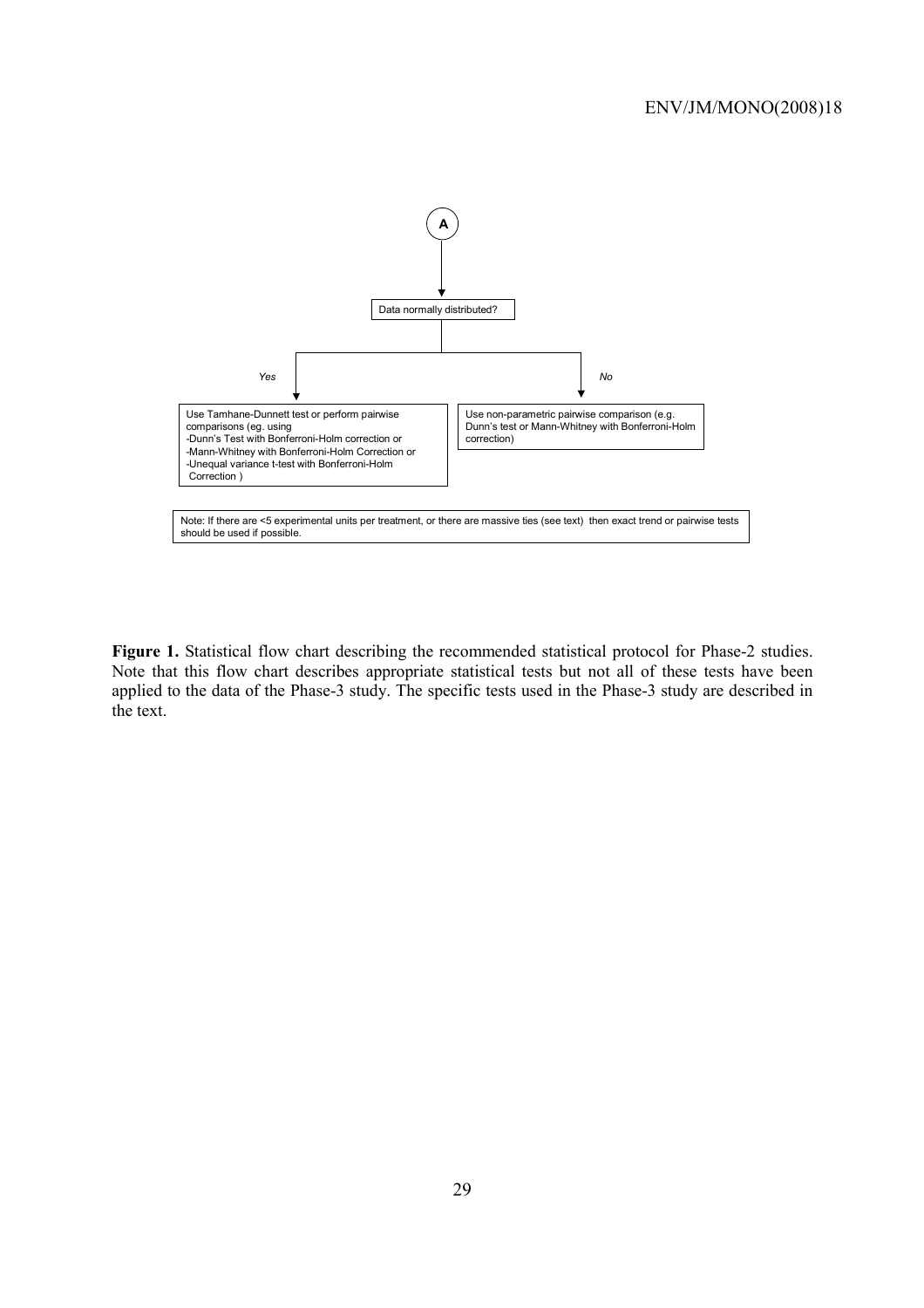#### **3.0 RESULTS**

#### **3.1 Control Animal Performance**

38. In the context of the Amphibian Metamorphosis Assay, homogenous rates of tadpole growth and development in the control group are an important component of optimal test performance. A homogenous control group is required to sensitively detect exposure-related alterations in development and growth because the developmental changes in body size, weight and morphology are the hallmarks to assess a chemical's ability to affect TH-dependent metamorphosis. Furthermore, the histological appearance of the thyroid gland can vary depending on the developmental stage and thus, evaluation of treatment-related changes in thyroid histology is expected to yield more consistent results when a homogenous set of reference tissue samples from the control treatment are available.

39. Experiments conducted during the validation Phase-1 and Phase-2 of the Amphibian metamorphosis assay and additional work by various labs participating in these validation exercises (Degitz et al., 2005; Opitz et al., 2006; Tietge et al., 2005) yielded important information regarding the optimization and standardization of test parameters in order to control for an acceptable interindividual variability of tadpole growth and development. It was particularly the analysis of results obtained during the validation Phase-2 of the Amphibian Metamorphosis Assay that highlighted the important role of standardized feeding rates for minimizing the variability of individual growth and developmental rates within the population of test animals. Consultation among participants of validation Phase-2 and discussion of Phase-2 results at the fifth meeting of the Validation Management Group for Ecotoxicity Testing (VMG-eco) in Madrid (January 23-24, 2007) suggested that further standardization of feeding rates could improve the inter-laboratory reproducibility of the study protocol.

40. Given these considerations, an initial assessment of the variability of various developmental and growth-related parameters was performed to evaluate the individual experiments performed during Phase-3 towards their compliance with an array of recommended validity criteria.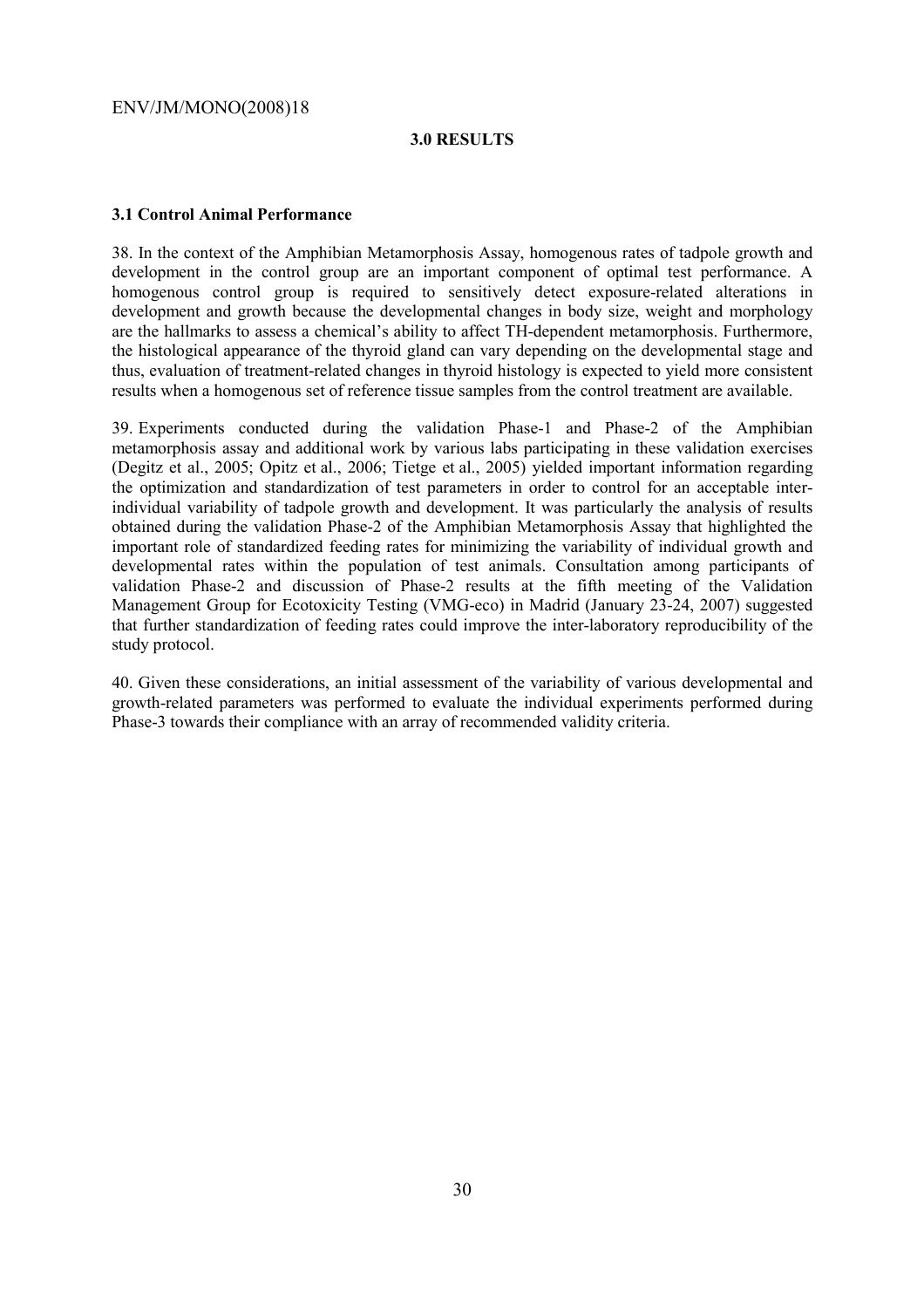#### *3.1.1Development in the Control Group*

41. The study protocol uses tadpoles at developmental stage 51 for exposure initiation. A first criterion of normal test animal performance is the time required from fertilization to developmental stage 51. According to Nieuwkoop and Faber (1994) and experimental experience from several labs (see Phase-2 Report), *X. laevis* tadpoles should reach stage 51 within approximately 14 days postfertilization. Table 3 summarizes the age of the tadpoles on study day 0 in the three experiments of validation Phase-3. The data suggest normal development of tadpoles in the pre-exposure phase of all three experiments. A second criterion is the developmental stage reached by the control animal population within the initial 7 days of exposure. Under optimal rearing conditions, control tadpoles should reach early prometamorphic stages 54-55 until study day 7. Table 4 summarizes the stages observed across all four replicate tanks of the control group on study day 7 in three tests performed during validation Phase-3 experimental work. In all three experiments during Phase-3, control tadpoles showed development to early prometamorphic stages 54-55 by study day 7. Developmental rates in the control group were very similar for the E2 experiment in lab 1 and the BP-2 experiment in lab 2. Slightly slower development was observed for the control group of the BP-2 experiment in  $lab<sub>1</sub>$ 

|       |                  | age at test initiation (post fertilization day) |  |  |  |  |  |  |  |  |  |  |
|-------|------------------|-------------------------------------------------|--|--|--|--|--|--|--|--|--|--|
| lab 1 | lab <sub>2</sub> |                                                 |  |  |  |  |  |  |  |  |  |  |
| 12    | n.s.             |                                                 |  |  |  |  |  |  |  |  |  |  |
| 13    | 12               |                                                 |  |  |  |  |  |  |  |  |  |  |
|       |                  |                                                 |  |  |  |  |  |  |  |  |  |  |

**Table 3. Age of test animals on study day 0 (exposure initiation).** 

*Note:* n.s. no study conducted

| Table 4. Results from developmental stage determination in the control groups on study day 7. |  |  |  |
|-----------------------------------------------------------------------------------------------|--|--|--|
|-----------------------------------------------------------------------------------------------|--|--|--|

|     |        |    |    | developmental stage |    |    | stage    | stage   |
|-----|--------|----|----|---------------------|----|----|----------|---------|
| lab | test   | n  | 52 | 53                  | 54 | 55 | (median) | (range) |
|     | E2     | 20 |    |                     |    | 16 | 55       |         |
|     | $BP-2$ | 20 |    |                     | 19 |    | 54       |         |
|     | $BP-2$ | 20 |    |                     |    | 18 | 55       |         |

*Note:* Stage data from all four replicate tanks of the control group were combined and the absolute number of tadpoles at each specific developmental stage are shown.

42. A third criterion of normal test animal performance is the developmental stage reached by the control animal population on exposure day 21. Table 5 summarizes the distribution of stages observed in the control group on study day 21 for all three tests performed during validation Phase-3. In agreement with observations made on study day 7, developmental rates in the control group were very similar for the E2 experiment in lab 1 and the BP-2 experiment in lab 2. Slightly slower development was observed for the control group of the BP-2 experiment in lab 1. For all three experiments, however, the distribution of developmental stages was very similar across all four replicate tanks. Furthermore, in each of the three exposure studies, more than 90% of control tadpoles were distributed across 3 to 4 different developmental stages by study day 21 in each of the three exposure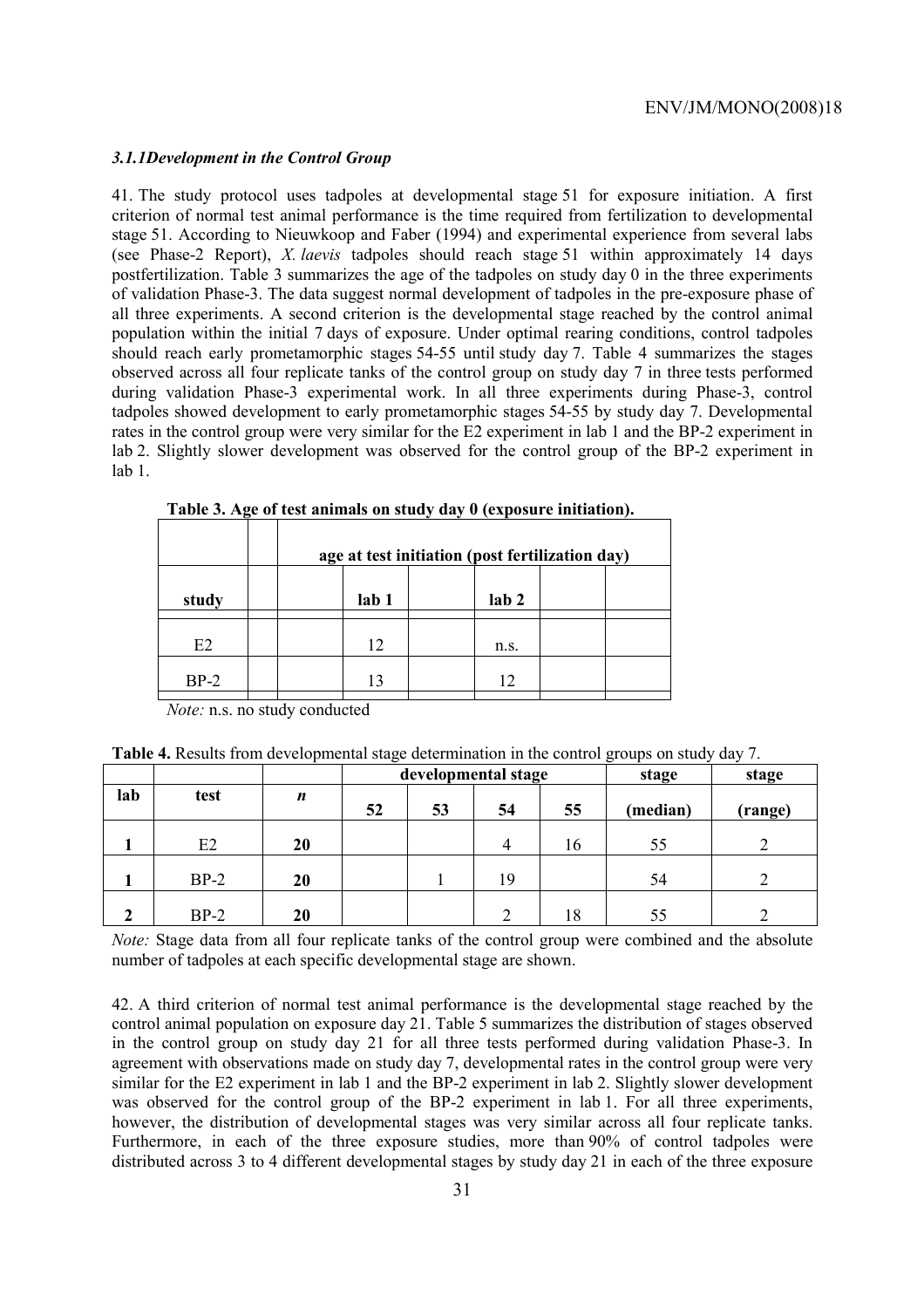studies. These results demonstrate a low inter-individual variability in tadpole development in the control group in all experiments.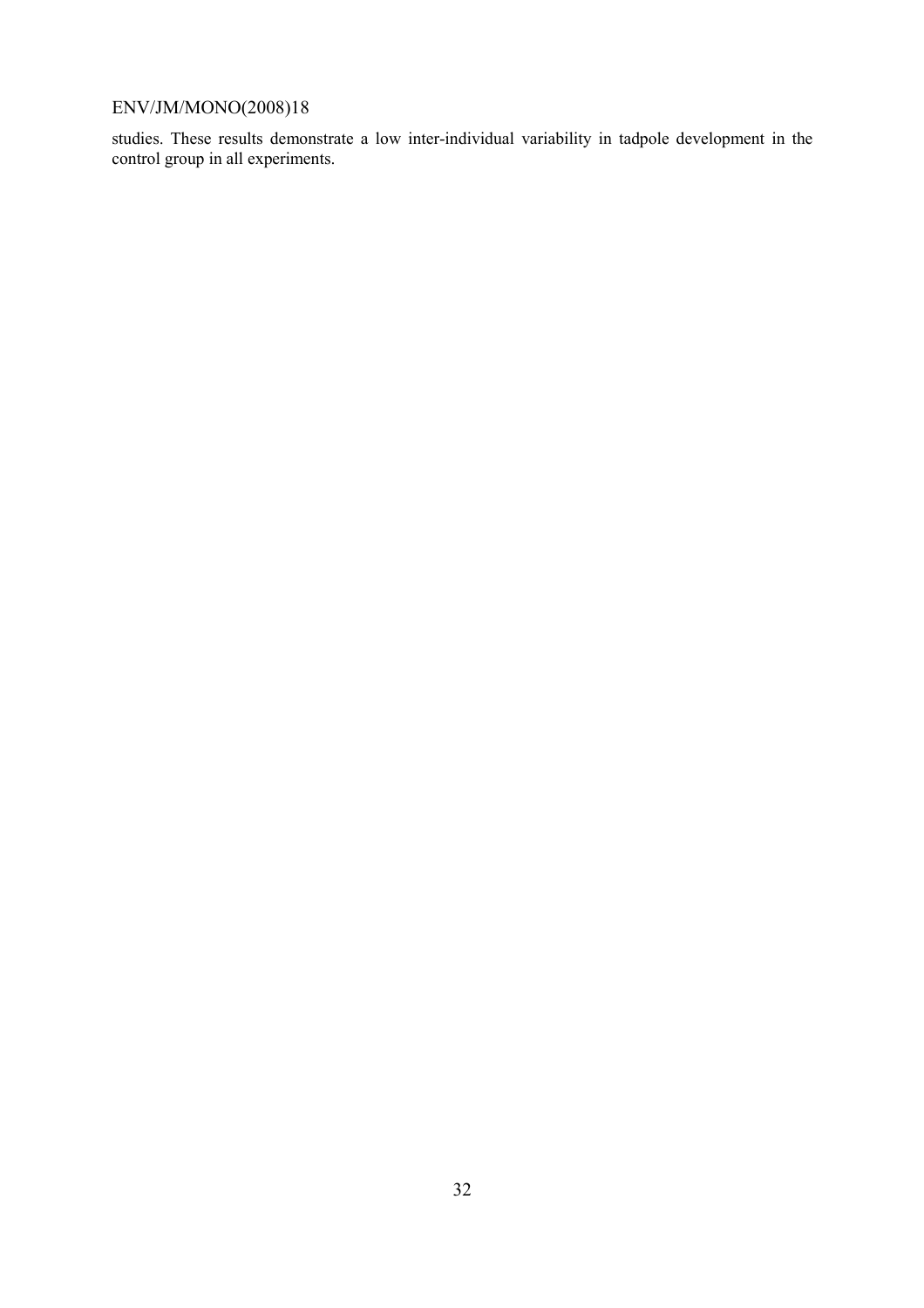|              |        |                   |             | developmental stage (Nieuwkoop and Faber, |                |                |                         |                |                |                |                         |    |          |                         |
|--------------|--------|-------------------|-------------|-------------------------------------------|----------------|----------------|-------------------------|----------------|----------------|----------------|-------------------------|----|----------|-------------------------|
|              |        |                   |             |                                           | 1994)          |                |                         |                |                |                |                         |    |          | stage                   |
| lab          | test   | Rep. <sup>a</sup> | $n^{\rm b}$ | 56                                        | 57             | 58             | 59                      | 60             | 61             | 62             | 63                      | 64 | (median) | (range)                 |
| 1            | E2     | $\mathbf{A}$      | 15          |                                           |                | $\overline{2}$ | 3                       | 3              | 3              | $\overline{4}$ |                         |    | 60       | 5                       |
|              |        | $\boldsymbol{B}$  | 15          |                                           |                |                | $\overline{\mathbf{3}}$ | 5              | $\overline{2}$ | $\overline{4}$ | $\mathbf{1}$            |    | 60       | 5                       |
|              |        | $\mathcal{C}$     | 15          |                                           |                | $\mathbf{1}$   | $\overline{2}$          | 5              | $\overline{2}$ | $\overline{4}$ | $\mathbf{1}$            |    | 60       | 6                       |
|              |        | D                 | 15          |                                           |                |                | $\overline{2}$          | $\overline{4}$ | $\overline{4}$ | 5              |                         |    | 61       | $\overline{5}$          |
|              |        | Pool              | 60          |                                           |                | $\overline{3}$ | 10                      | 17             | 11             | 17             | $\overline{2}$          |    | 60.5     | 6                       |
| 1            | $BP-2$ | $\mathbf{A}$      | 15          |                                           | 3              | 11             | 1                       |                |                |                |                         |    | 58       | 3                       |
|              |        | $\mathbf B$       | 15          |                                           | $\overline{7}$ | 6              | $\overline{2}$          |                |                |                |                         |    | 58       | $\overline{\mathbf{3}}$ |
|              |        | $\mathcal{C}$     | 15          |                                           | 7              | $\overline{4}$ | $\overline{4}$          |                |                |                |                         |    | 58       | 3                       |
|              |        | D                 | 15          |                                           | 6              | 5              | 3                       | $\mathbf{1}$   |                |                |                         |    | 58       | $\overline{4}$          |
|              |        |                   |             |                                           |                |                |                         |                |                |                |                         |    |          |                         |
|              |        | Pool              | 60          |                                           | 23             | 26             | 10                      | $\mathbf{1}$   |                |                |                         |    | 58       | $\overline{\mathbf{4}}$ |
| $\mathbf{2}$ | $BP-2$ | $\mathbf{A}$      | 15          |                                           |                |                | 1                       | 6              | 3              | $\overline{4}$ | $\mathbf{1}$            |    | 61       | 5                       |
|              |        | $\overline{B}$    | 15          |                                           |                |                | 1                       | 8              | $\overline{3}$ | $\overline{2}$ | $\mathbf{1}$            |    | 60       | 5                       |
|              |        | $\mathcal{C}$     | 15          |                                           |                |                |                         | 6              | $\overline{4}$ | 3              | $\overline{2}$          |    | 61       | $\overline{4}$          |
|              |        | D                 | 15          |                                           |                |                | $\mathbf{1}$            | 8              | 5              | $\mathbf{1}$   |                         |    | 60       | $\overline{4}$          |
|              |        |                   |             |                                           |                |                |                         |                |                |                |                         |    |          |                         |
|              |        | Pool              | 60          |                                           |                |                | $\mathbf{3}$            | 28             | 15             | 10             | $\overline{\mathbf{4}}$ |    | 60       | 5                       |

**Table 5.** Results from developmental stage determination in the control groups on study day 21.

*Note*: <sup>a</sup> Stage data are shown for individual replicate tanks (A, B, C, and D) and after pooling of stage data from all four replicate tanks (pool). The number of tadpoles examined (n) and the number of tadpoles at each specific developmental stage is shown.

#### *3.1.2 Growth in the Control Group*

43. In addition to the monitoring of developmental stages, the study protocol calls for determination of various growth-related parameters in order to allow a differential assessment of test substance effects on general growth *versus* specific developmental processes. Mean values of WBL, SVL and wet weight measurements in individual replicate tanks of the control group on day 7 and day 21 are shown in Figure 2 and Figure 3. Control tadpoles used in the two independent experiments in lab 1 showed similar growth rates indicating low intra-laboratory variability. In comparison to lab 1, control tadpoles used in the experiment performed in lab 2 were greater in size, as judged from WBL and SVL measurements on day 7, and had increased body weights.

44. To obtain a first gross estimation of variability of the various growth-related parameters in the control animal population, CV values (coefficient of variation) were calculated for each replicate tank of the control group on study day 7 (Figure 2) and 21 (Figure 3) using individual animals as replicates. CV values calculated for replicate tanks indicated that the inter-individual variability of tadpole growth was low  $(15\%$  for WBL,  $10\%$  for SVL, and  $15\%$  for wet weight) on day 7 but was slightly increased by day 21 (<20% for WBL, <20% for SVL, and <35% for wet weight). When combining the information from the developmental stage determination on day 21 (Table 5) with the results from the CV calculation (Figure 3), it becomes apparent that the development of control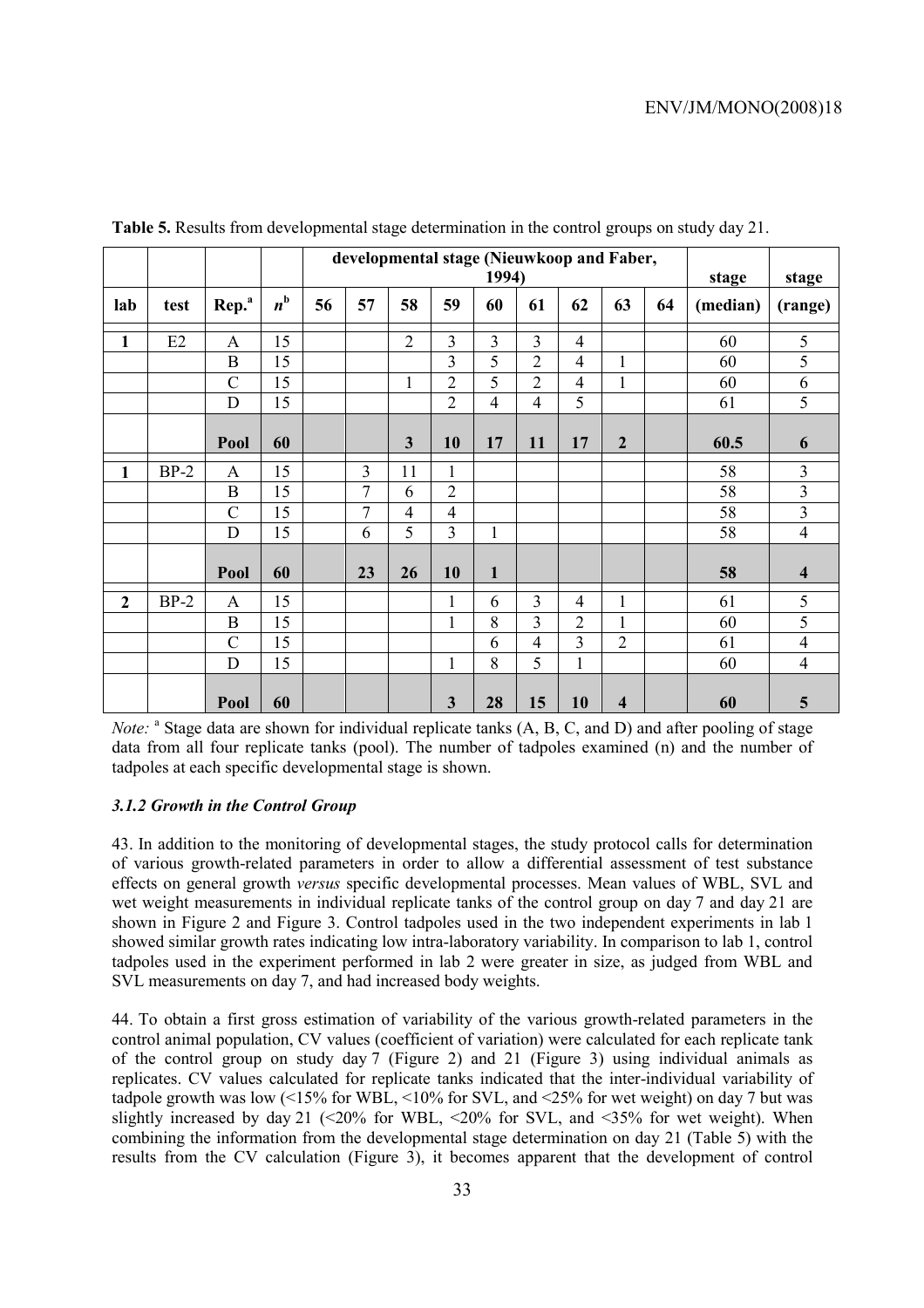tadpoles to more advanced stages in the E2 experiment in lab 1 and the BP-2 experiment in lab 2 resulted in an increase in the inter-individual variability compared to the BP-2 experiment in lab 1. This is a common observation in experiments with tadpoles as animals entering climax stages readily experience marked reductions in body size and wet weight due to tissue resorption. On the other hand, the variability among tank means within the control group was very low in all three experiments (CV values of <5.0% for WBL, <5.0% for SVL, and <10% for wet weight). Taken together, while slight differences in growth and development of control group tadpoles were observed across independent experiments, the currently used testing protocol efficiently controls for an acceptable inter-individual variability and a low variability between replicate tanks.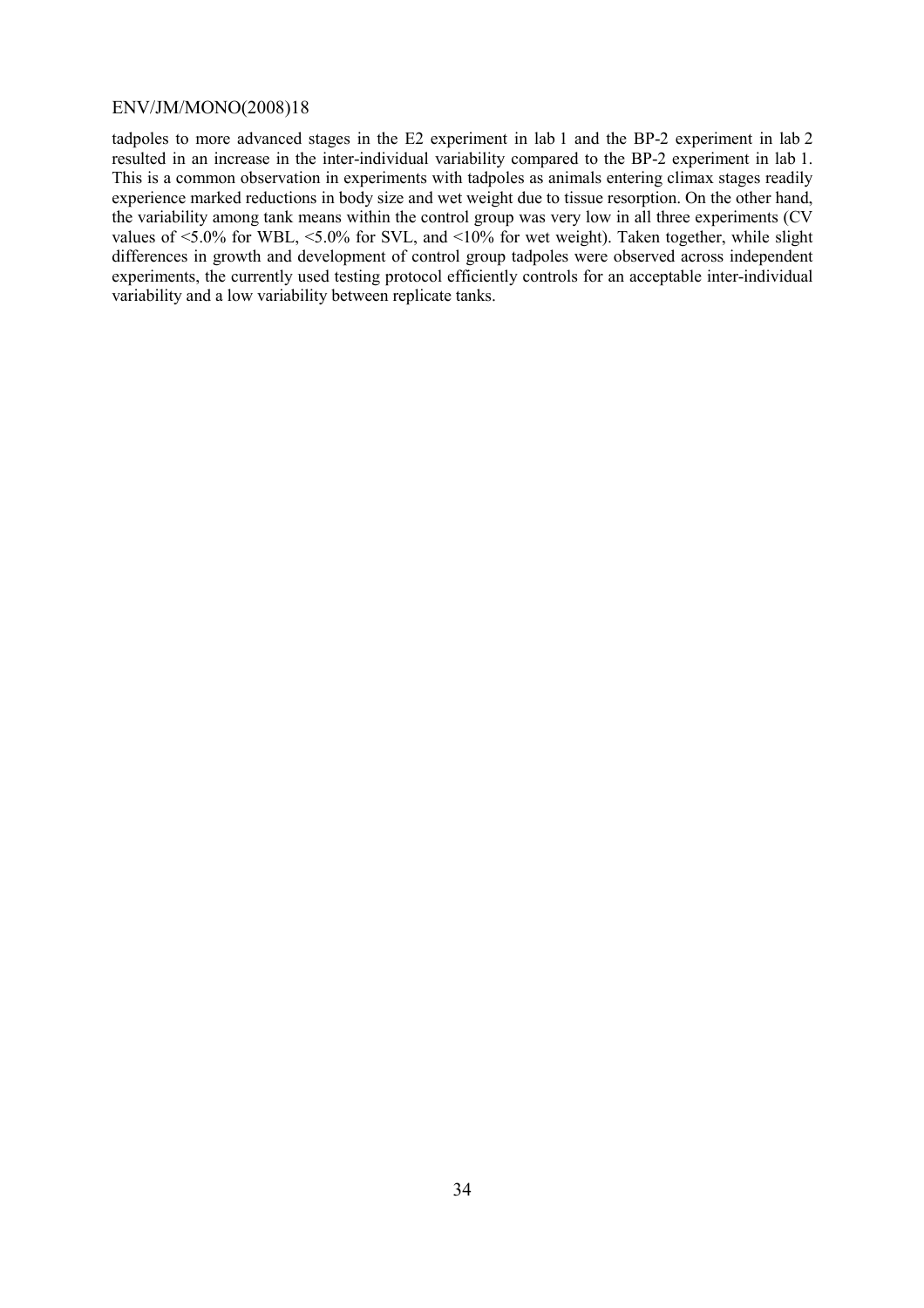

**Figure 2.** Growth-related parameters determined on day 7 in the control treatment groups of experiments performed with E2 and BP-2 as test substances. The left panel shows mean values of WBL (mm), SVL (mm), and wet weight (mg) for four individual replicate tanks of the control group. The right panel shows the corresponding CV values  $(\% )$ . Individual tadpoles  $(n=5)$  served as replicates in the determination of tank means and standard deviations.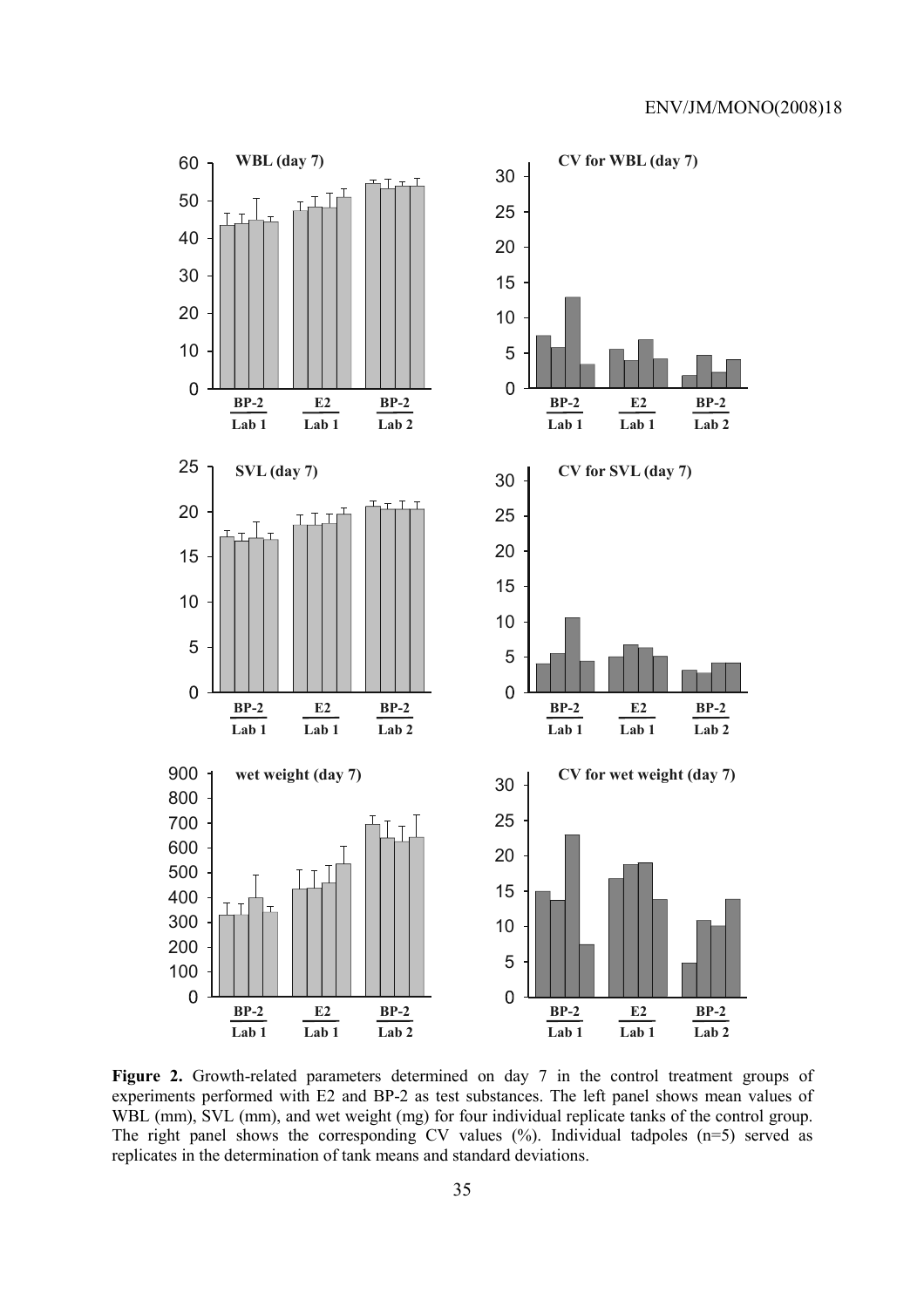

**Figure 3.** Growth-related parameters determined on day 21 in the control treatment groups of experiments performed with E2 and BP-2 as test substances. The left panel shows mean values of WBL (mm), SVL (mm), and wet weight (mg) for four individual replicate tanks of the control group. The right panel shows the corresponding CV values  $(\%)$ . Individual tadpoles  $(n=5)$  served as replicates in the determination of tank means and standard deviations.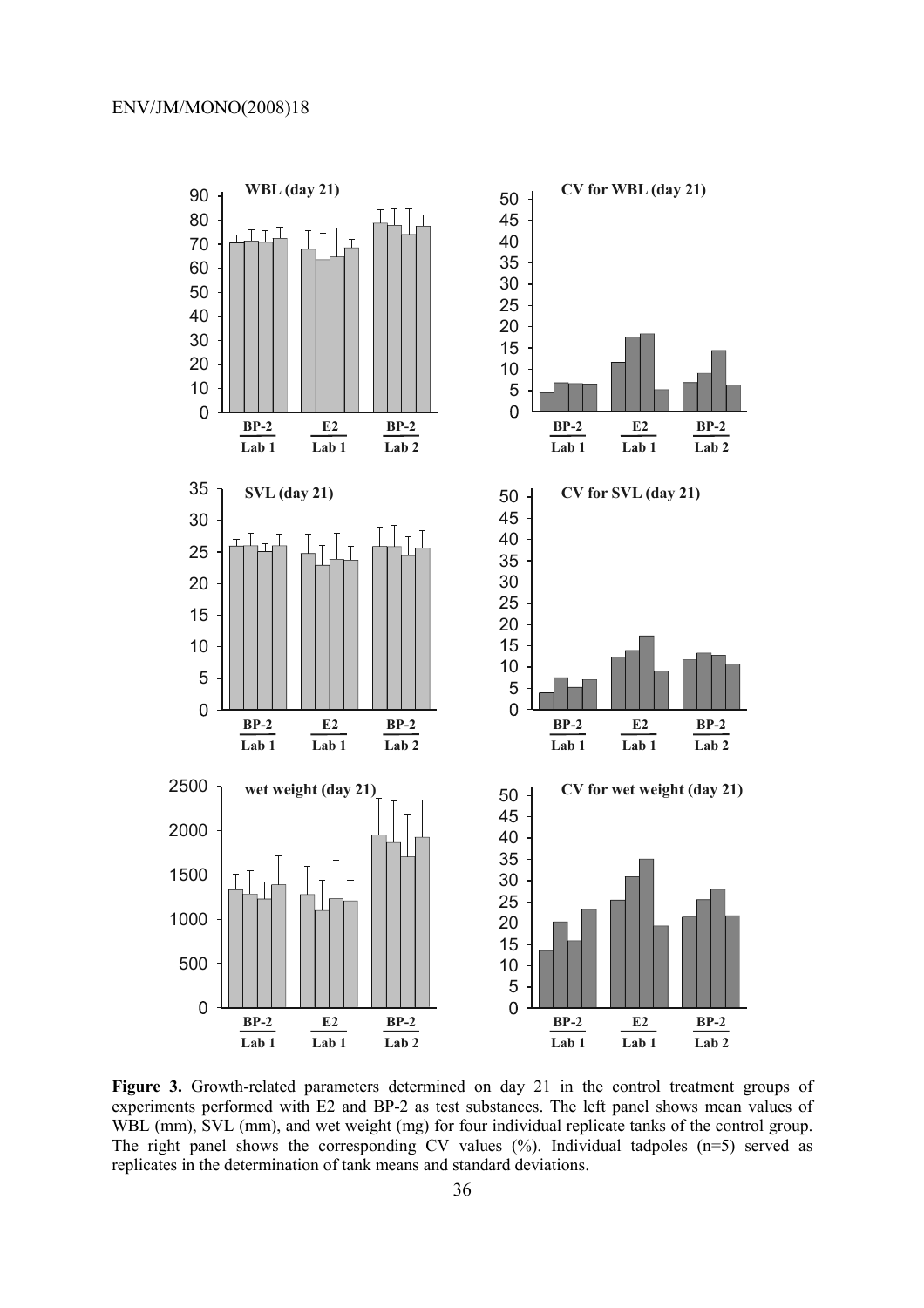## **3.2 Test Results – 17**β**-Estradiol (E2)**

#### *3.2.1 Overview*

45. During the validation Phase-3 study of the Amphibian Metamorphosis Assay, one exposure experiment with 17β-estradiol (E2) as test substance was performed. The nominal aqueous concentrations for E2 were 0, 0.08, 0.4, 2.0, and  $10 \mu g/l$ . Mortality was not observed in this experiment. On study day 7, analysis of growth-related parameters (e.g., WBL, SVL, wet weight) and developmental parameters (e.g., HLL and developmental stage) did not show any difference between control and E2 treatment groups. On study day 21, mean size and mean weight of E2-treated tadpoles was increased at high E2 concentrations. Results from stage determination on day 21 did not reveal significant effects of E2 on development but HLL measurements showed a reduction in hind limb growth at high E2 concentrations. Histopathological assessment of thyroid tissue did not reveal effects of E2 on the thyroid gland. Gross morphological assessment of gonads showed a concentrationdependent demasculinization/feminization of tadpoles. Abnormal testicular development was observed at 0.4 µg/l E2 while higher E2 concentrations caused an almost complete male-to-female sex reversal as indicated by the lack of animals with testicular tissue.

#### *3.2.2 Verification of Aqueous E2 Concentrations*

46. The study protocol called for verification of aqueous E2 concentrations in each treatment tank at least once per week. Actual E2 concentrations in test tanks were analyzed using a sensitive ELISA technique (Abraxis LLC, Warminster, US) after appropriate dilution of test solution samples. During the course of the *in vivo* exposure, it was necessary to gradually increase (up to 1.8-fold compared to the pre-exposure phase) the amount of E2 delivered to the test tanks in order to maintain aqueous E2 concentrations close to nominal concentrations. Results from previous E2 exposure studies in lab 1 showed marked decreases in aqueous E2 concentrations concurrent with the increase in body size and body weight of tadpoles if constant delivery rates of E2 are used (unpublished data).

47. The actual test concentrations of E2 as determined by ELISA are shown in Table 6. Mean measured E2 concentrations in replicate tanks through time ranged from 0.068 to 0.075 µg/l E2 for the 0.08  $\mu$ g/l treatment group, from 0.30 to 0.37  $\mu$ g/l E2 for the 0.4  $\mu$ g/l treatment group, from 1.63 to 1.88 µg/l E2 for the 2.0 µg/l treatment group, and from 8.46 to 8.95 µg/l E2 for the 10 µg/l treatment group. Thus, the gradual increases of E2 delivery to the test tanks were effective in order to obtain test concentrations close to the target E2 concentrations.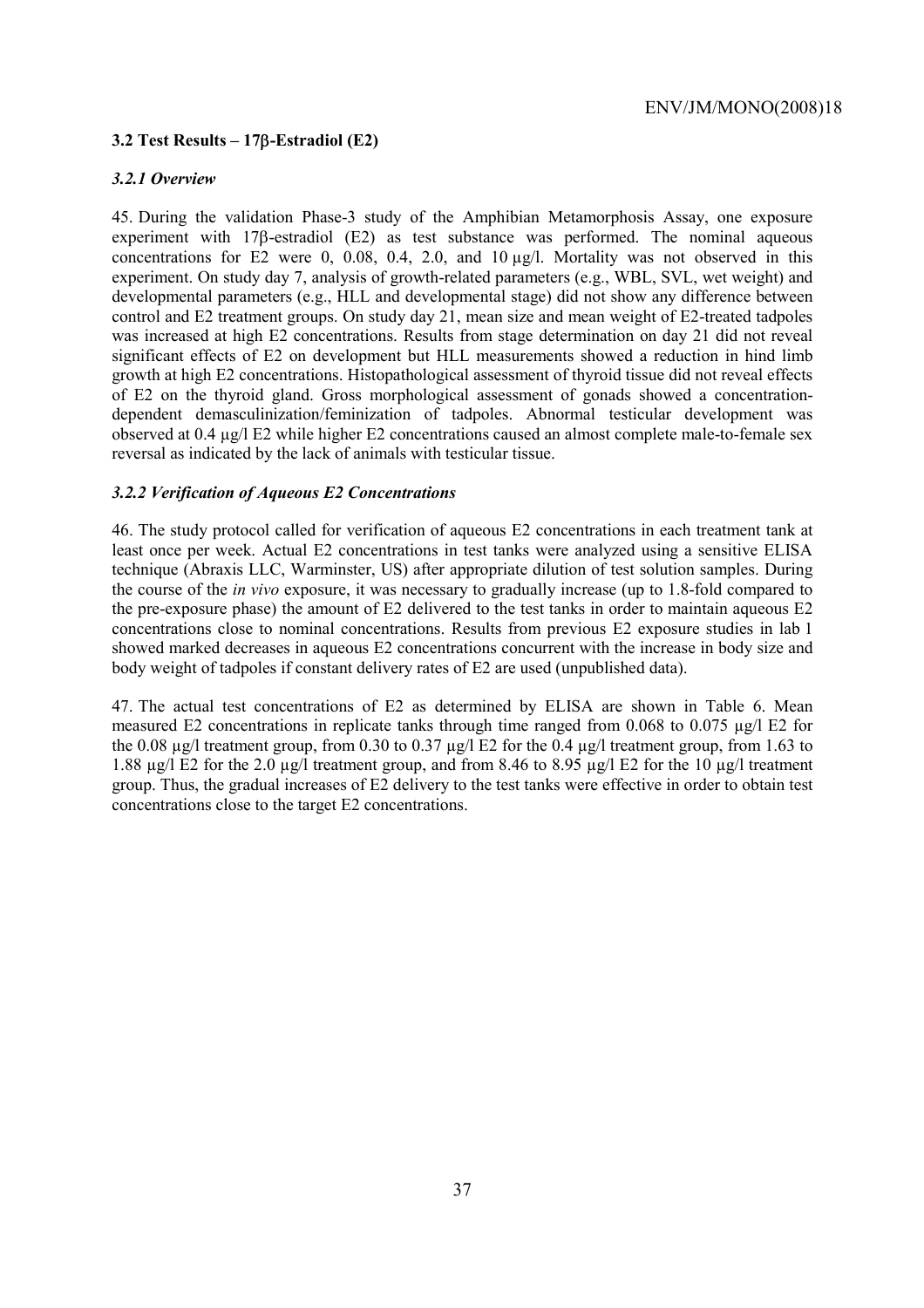| nom.  |                  | E2 concentrations measured by ELISA <sup>a</sup> |            |            |            |            |  |  |  |
|-------|------------------|--------------------------------------------------|------------|------------|------------|------------|--|--|--|
| conc. | Rep.             | day 1                                            | day 6      | day 11     | day 13     | day 20     |  |  |  |
|       | A                | <b>BDL</b>                                       | <b>BDL</b> | <b>BDL</b> | <b>BDL</b> | <b>BDL</b> |  |  |  |
|       | $\boldsymbol{B}$ | <b>BDL</b>                                       | <b>BDL</b> | <b>BDL</b> | <b>BDL</b> | <b>BDL</b> |  |  |  |
| 0.0   | $\mathcal{C}$    | <b>BDL</b>                                       | <b>BDL</b> | <b>BDL</b> | <b>BDL</b> | <b>BDL</b> |  |  |  |
|       | D                | <b>BDL</b>                                       | <b>BDL</b> | <b>BDL</b> | <b>BDL</b> | <b>BDL</b> |  |  |  |
|       | $\mathbf{A}$     | 0.068(85)                                        | 0.077(96)  | 0.055(69)  | 0.07(88)   | 0.072(89)  |  |  |  |
|       | $\bf{B}$         | 0.072(91)                                        | 0.069(86)  |            | 0.087      | 0.073(91)  |  |  |  |
| 0.08  | $\mathcal{C}$    | 0.064(79)                                        | 0.061(76)  | 0.059(73)  | 0.084      | 0.077(96)  |  |  |  |
|       | D                | 0.071(88)                                        | 0.058(73)  |            | 0.080      | 0.080      |  |  |  |
|       | $\mathbf{A}$     | 0.39(98)                                         | 0.32(80)   | 0.36(90)   | 0.43(108)  | 0.35(87)   |  |  |  |
|       | $\bf{B}$         | 0.38(95)                                         | 0.33(83)   |            | 0.4(99)    | 0.36(91)   |  |  |  |
| 0.4   | $\mathcal{C}$    | 0.38(96)                                         | 0.34(85)   | 0.35(89)   | 0.32(81)   | 0.42(105)  |  |  |  |
|       | D                | 0.34(85)                                         | 0.31(77)   |            | 0.31(78)   | 0.24(61)   |  |  |  |
|       | $\mathbf{A}$     | 1.90(95)                                         | 1.89(95)   | 1.46(73)   | 2.1(105)   | 2.04(102)  |  |  |  |
|       | $\bf{B}$         | 1.55(78)                                         | 1.25(63)   |            | 2.08(104)  | 1.86(93)   |  |  |  |
| 2.0   | $\mathcal{C}$    | 1.93(97)                                         | 1.26(63)   | 1.34(67)   | 1.61(80)   | 2.00(100)  |  |  |  |
|       | D                | 1.97(99)                                         | 1.46(73)   |            | 1.85(92)   | 1.80(90)   |  |  |  |
|       | $\mathbf{A}$     | 8.81 (88)                                        | 7.8(78)    | 9.10(91)   | 8.31 (83)  | 9.27(93)   |  |  |  |
|       | B                | 8.49 (85)                                        | 6.98(69)   |            | 9.23(92)   | 10.89      |  |  |  |
| 10    | $\mathcal{C}$    | 8.22(82)                                         | 8.88 (89)  | 8.35(83)   | 10.12      | 9.21 (92)  |  |  |  |
|       | $\mathbf D$      | 6.70(67)                                         | 8.79 (88)  |            | 9.38 (94)  | 8.99 (90)  |  |  |  |

Table 6. E2 concentrations ( $\mu$ g/l) in individual exposure tanks as determined by ELISA

*Note:* <sup>a</sup> E2 concentrations shown are the average of duplicate measurements. The percentage of the corresponding nominal E2 concentration is presented for all measurements in parentheses. BDL below detection limit (0.05  $\mu$ g/l).

## *3.2.3 Mortality*

48. Mortality of tadpoles was assessed daily throughout the exposure phase. No mortality was observed in any treatment group and no gross morphological or behavioral abnormalities indicating systemic toxicity were observed throughout the exposure study.

### *3.2.4 Effects of E2 on Growth-related Endpoints*

49. Possible effects of E2 treatment on tadpole growth were assessed by morphometric measurements of tadpole size (WBL, SVL) and tadpole weight (wet weight). Measurements were performed for a subset of animals (n=5 animals per replicate tank) on study day 7 and for the remaining animals on study day 21. Collectively, data from day 7 and day 21 measurements indicate that treatment of tadpoles with E2 did not result in growth retardation. Results from day 21 measurements revealed that tadpoles treated with the two highest E2 concentrations had significantly increased body size and weight (

Table 7). The interpretation of these results is, however, confounded by the fact that a large number of tadpoles in all treatment groups already showed development to climax stages (which is associated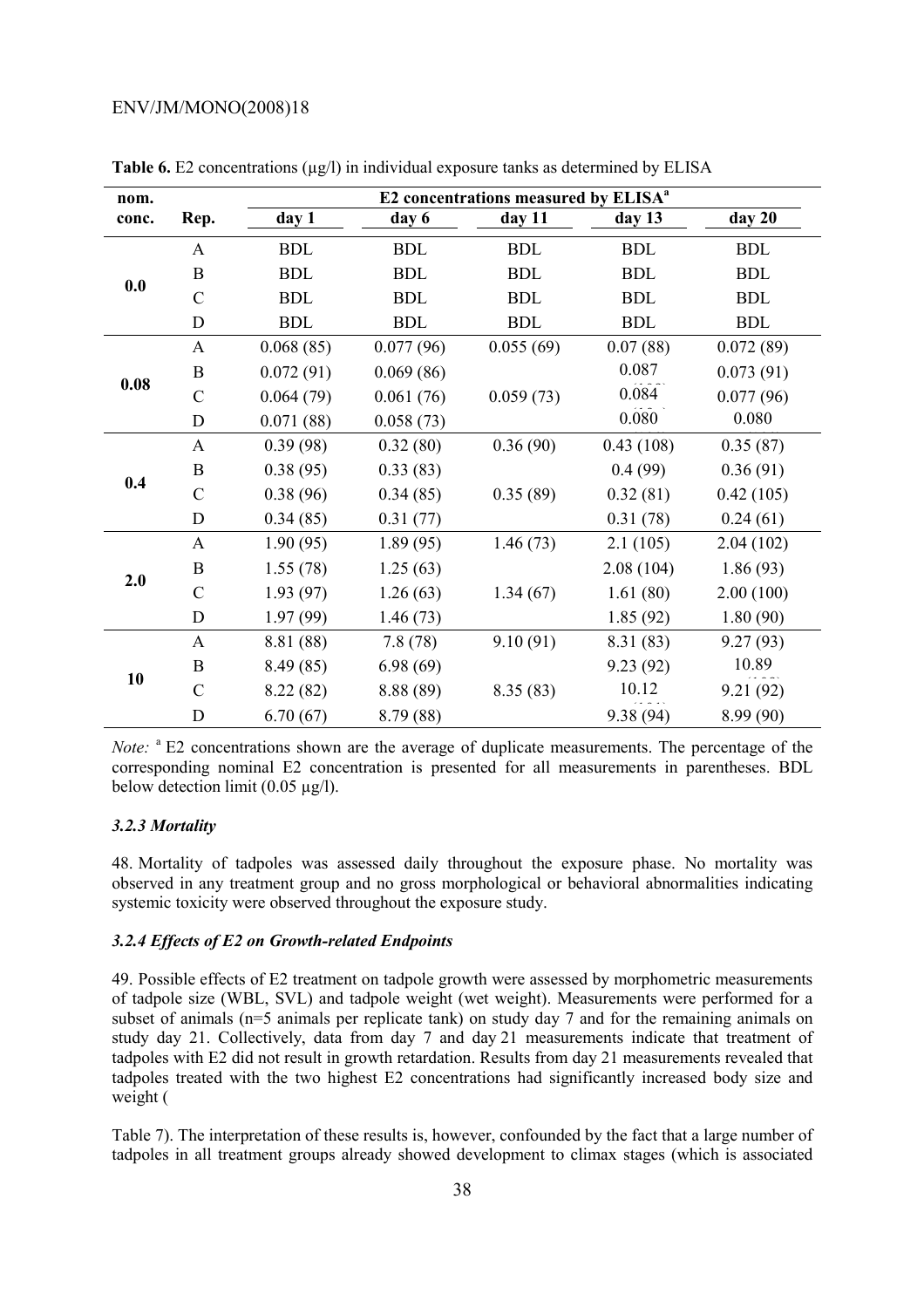with weight loss and a reduction in body size). In *X. laevis* tadpoles, body size and weight are highest in tadpoles at developmental stages 59/60 and body size and weight decrease at more advanced stages. In the E2 experiment, the percentage of tadpoles at stages >60 were 50%, 53%, 40%, 30% and 18% for the control and the 0.08, 0.4, 2.0 and 10 µg/l E2 treatments, respectively. The higher mean values of WBL, SVL and wet weight at high E2 concentrations are, therefore, likely the result of the reduced number of climax stage tadpoles observed in high E2 treatments on day 21. Overall, the data from measurements of growth-related parameters are robust enough to conclude that E2 treatments had no negative impact on tadpole growth that would require the removal of certain treatments from the following analyses due to the presence of overt toxicity.

|          | E2        | <b>WBL</b>     | <b>SVL</b>      | wet weight        |
|----------|-----------|----------------|-----------------|-------------------|
|          | $\mu$ g/l | $mean \pm SD$  | $mean \pm SD$   | $mean \pm SD$     |
|          | 0.0       | $49.7 \pm 0.8$ | $19.2 \pm 0.3$  | $498.1 \pm 28.2$  |
|          | 0.08      | $48.7 \pm 1.5$ | $18.9 \pm 0.6$  | $466.4 \pm 47.4$  |
| day 7    | 0.4       | $49.4 \pm 1.2$ | $19.1 \pm 0.4$  | $480.9 \pm 30.6$  |
|          | 2.0       | $48.2 \pm 0.4$ | $18.6 \pm 0.3$  | $460.5 \pm 12.1$  |
|          | 10        | $48.6 \pm 1.1$ | $18.7 \pm 0.4$  | $467.6 \pm 38.4$  |
|          | 0.0       | $66.2 \pm 2.4$ | $23.8 \pm 0.76$ | $1205.3 \pm 75.8$ |
|          | 0.08      | $66.4 \pm 2.7$ | $23.4 \pm 1.06$ | $1163.9 \pm 95.2$ |
| day $21$ | 0.4       | $68.1 \pm 1.9$ | $24.1 \pm 0.55$ | $1238.4 \pm 93.4$ |
|          | 2.0       | $69.9 \pm 0.7$ | $24.8 \pm 0.69$ | $1315.7 \pm 66.4$ |
|          | 10        | $71.9 \pm 0.8$ | $25.8 \pm 0.92$ | $1520.9 \pm 90.2$ |

**Table 7.** Results from measurements of whole body length (WBL, mm), snout-vent length (SVL, mm), and wet weight (mg) on study day 7 and 21 in the exposure experiment with 17β-estradiol (E2).

*Note:* Mean values and standard deviations are shown for each treatment group (*n*=4 replicate tanks). Bold letters indicate statistically significant differences to the control group  $(p<0.05,$  Jonckheere-Terpstra test).

## *3.2.5 Effects of E2 on Developmental Endpoints*

50. At the concentrations used in this study, E2 treatment caused inhibitory effects on tadpole development at the highest concentration. When the standard Jonckheere-Terpstra test was used to test for significant trends of median stages (n=4 replicate tanks), no significant differences between E2 treatments and the control group were detected on day 7 or day 21. However, as noted above (section 0), a lower number of tadpoles in the high E2 treatment groups did show development to climax stages >60. Preliminary results of an alternative statistical procedure using quantiles other than the median detected significant reduction in tadpole stages at the highest E2 concentration (see section 0). The developmental delay was also evident from the analyses of HLL on day 21 (but not on day 7). Compared to the control group, mean HLL was significantly lower following 21-day exposure of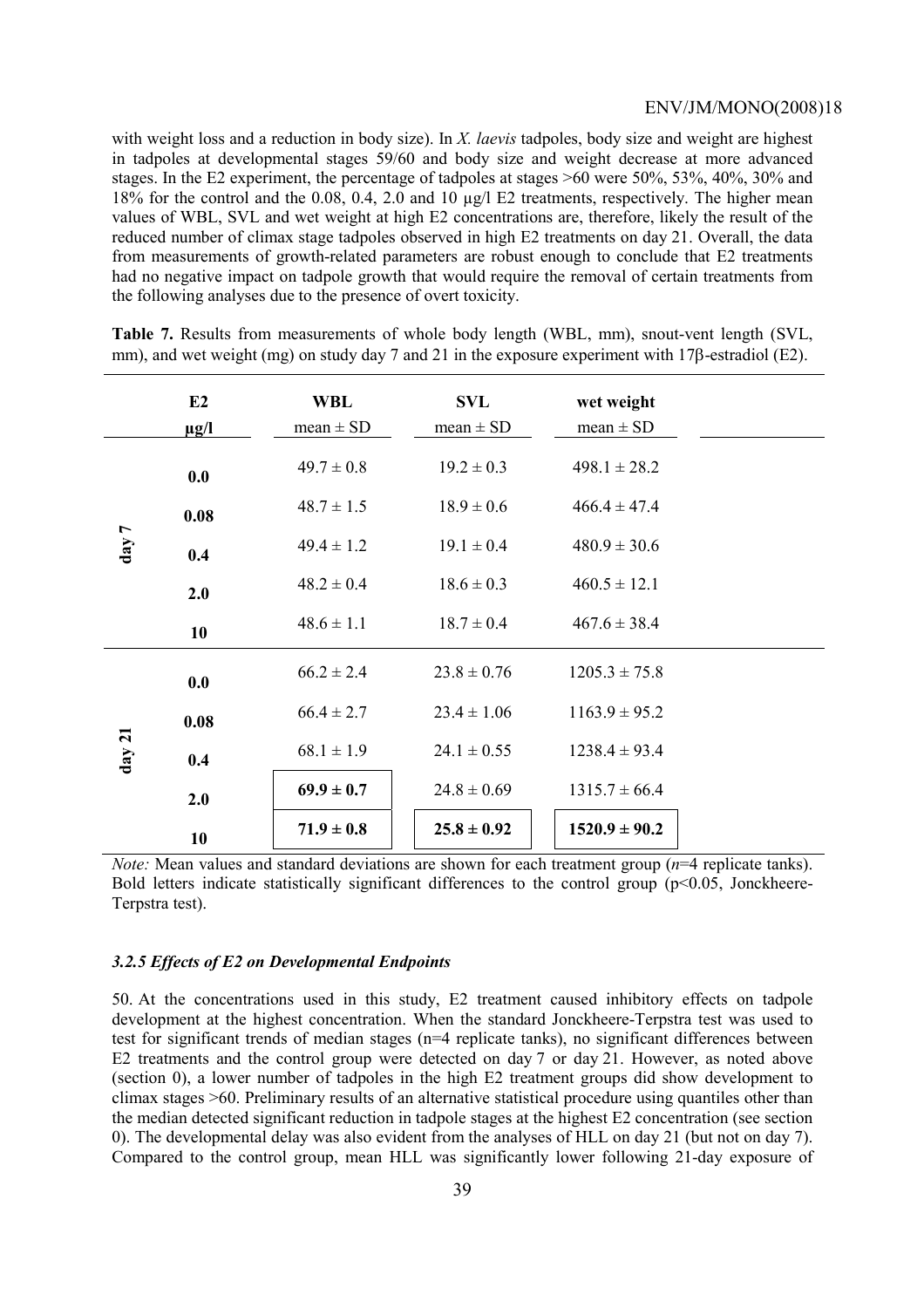tadpoles to 2.0 and 10 µg/l E2 (Table 8). This statistically significant difference was observed when the analysis was based on absolute HLL values or on HLL values after normalization for WBL (HLL-W) and SVL (HLL-S). As shown in Table 8, the inhibitory effect of E2 treatment on absolute HLL was not strictly monotonic. However, when HLL data were normalized by WBL or SVL prior to statistical analyses, a concentration-response monotonicity became apparent.

**Table 8.** Results from measurements of hind limb length (HLL), on day 7 and 21 in the exposure experiment with 17β-estradiol (E2). Data are presented as absolute HLL (mm), and after normalization of HLL by WBL (HLL-W) or SVL (HLL-S).

|          | E2<br>$\mu$ g/l | <b>HLL</b><br>mean $\pm$ SD | <b>HLL-W</b><br>$mean \pm SD$ | <b>HLL-S</b><br>$mean \pm SD$ |
|----------|-----------------|-----------------------------|-------------------------------|-------------------------------|
|          | 0.0             | $4.26 \pm 0.12$             | $0.09 \pm 0.002$              | $0.22 \pm 0.006$              |
|          | 0.08            | $4.26 \pm 0.22$             | $0.09 \pm 0.003$              | $0.23 \pm 0.007$              |
| day 7    | 0.4             | $4.31 \pm 0.11$             | $0.09 \pm 0.002$              | $0.23 \pm 0.007$              |
|          | 2.0             | $4.10 \pm 0.10$             | $0.08 \pm 0.002$              | $0.22 \pm 0.006$              |
|          | 10              | $4.22 \pm 0.09$             | $0.09 \pm 0.003$              | $0.22 \pm 0.010$              |
|          | 0.0             | $19.4 \pm 0.3$              | $0.31 \pm 0.02$               | $0.84 \pm 0.03$               |
|          | 0.08            | $19.0 \pm 1.1$              | $0.30 \pm 0.03$               | $0.83 \pm 0.08$               |
| day $21$ | 0.4             | $18.6 \pm 0.5$              | $0.28 \pm 0.01$               | $0.79 \pm 0.01$               |
|          | <b>2.0</b>      | $17.6 \pm 0.9$              | $0.26 \pm 0.02$               | $0.73 \pm 0.03$               |
|          | 10              | $18.1 \pm 1.2$              | $0.26 \pm 0.01$               | $0.72 \pm 0.04$               |

*Note:* Mean values and standard deviations are shown for each treatment group (*n*=4 replicate tanks). Bold letters indicate statistically significant differences to the control group  $(p<0.05,$  Jonckheere-Terpstra test).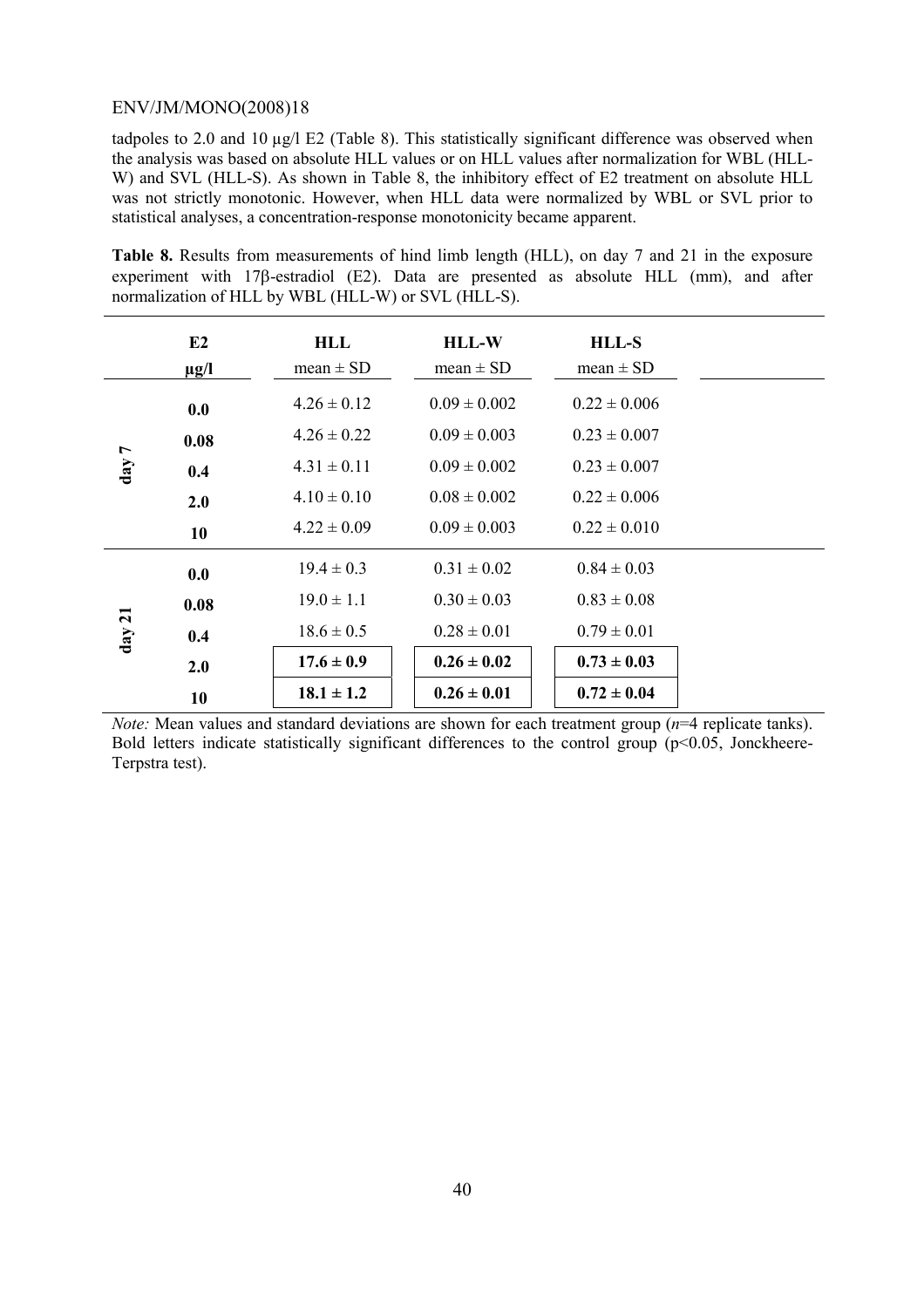**Table 9.** Results from developmental stage determination in different treatment groups of the E2 experiment on study day 7. Pairwise comparisons of tank median stages using the Dunn's test did not detect significant differences. No significant trends of median stages (n=4 replicate tanks) were detected using the standard Jonckheere-Terpstra test.

| E2               |                           |                | developmental stage |    |                |                         | stage | stage |          |                |
|------------------|---------------------------|----------------|---------------------|----|----------------|-------------------------|-------|-------|----------|----------------|
| $(\mu g/l)$      | Rep. <sup>a</sup>         | $n^{\rm b}$    |                     | 53 | 54             | 55                      | 56    |       | (median) | (range)        |
| $\boldsymbol{0}$ | $\boldsymbol{\mathsf{A}}$ | 5              |                     |    | $\mathbf{1}$   | $\overline{4}$          |       |       | 55       | $\sqrt{2}$     |
|                  | $\, {\bf B}$              | 5              |                     |    | $\mathbf{1}$   | $\overline{4}$          |       |       | 55       | $\overline{2}$ |
|                  | $\overline{C}$            | 5              |                     |    | $\mathbf{1}$   | $\overline{4}$          |       |       | 55       | $\overline{c}$ |
|                  | ${\bf D}$                 | 5              |                     |    | $\mathbf{1}$   | $\overline{4}$          |       |       | 55       | $\overline{2}$ |
|                  | Pool                      | 20             |                     |    | $\overline{4}$ | 16                      |       |       | 55       | $\sqrt{2}$     |
| 0.08             | $\mathbf{A}$              | 5              |                     |    |                | 5                       |       |       | 55       | $\mathbf{1}$   |
|                  | $\, {\bf B}$              | 5              |                     |    | $\sqrt{2}$     | $\overline{\mathbf{3}}$ |       |       | 55       | $\overline{2}$ |
|                  | $\overline{C}$            | $\overline{5}$ |                     |    | $\mathbf{1}$   | $\overline{4}$          |       |       | 55       | $\overline{2}$ |
|                  | ${\bf D}$                 | 5              |                     |    |                | 5                       |       |       | 55       | $\mathbf{1}$   |
|                  | Pool                      | 20             |                     |    | $\mathfrak{Z}$ | 17                      |       |       | 55       | $\overline{c}$ |
| 0.4              | A                         | 5              |                     |    | $\mathbf{1}$   | $\overline{4}$          |       |       | 55       | $\overline{c}$ |
|                  | $\, {\bf B}$              | $\overline{5}$ |                     |    |                | 5                       |       |       | 55       | $\mathbf 1$    |
|                  | $\mathcal{C}$             | 5              |                     |    | $\sqrt{2}$     | $\overline{\mathbf{3}}$ |       |       | 55       | $\overline{c}$ |
|                  | $\mathbf D$               | 5              |                     |    | $\mathbf{1}$   | $\overline{4}$          |       |       | 55       | $\overline{2}$ |
|                  | Pool                      | 20             |                     |    | $\overline{4}$ | 16                      |       |       | 55       | $\overline{2}$ |
| 2.0              | A                         | 5              |                     |    | $\mathbf{1}$   | $\overline{4}$          |       |       | 55       | $\overline{2}$ |
|                  | $\overline{B}$            | 5              |                     |    | $\mathbf 1$    | $\overline{4}$          |       |       | 55       | $\overline{2}$ |
|                  | $\mathcal{C}$             | 5              |                     |    | $\mathbf{1}$   | $\overline{4}$          |       |       | 55       | $\overline{c}$ |
|                  | $\overline{D}$            | $\overline{5}$ |                     |    | $\overline{2}$ | $\overline{3}$          |       |       | 55       | $\overline{2}$ |
|                  | Pool                      | 20             |                     |    | 5              | 15                      |       |       | 55       | $\overline{2}$ |
| 10               | A                         | 5              |                     |    | $\mathbf{1}$   | $\overline{4}$          |       |       | 55       | $\sqrt{2}$     |
|                  | $\overline{B}$            | 5              |                     |    | $\mathbf{1}$   | $\overline{4}$          |       |       | 55       | $\overline{2}$ |
|                  | $\mathcal{C}$             | 5              |                     |    | $\overline{2}$ | $\overline{3}$          |       |       | 55       | $\overline{2}$ |
|                  | $\mathbf D$               | $\overline{5}$ |                     |    |                | $\overline{5}$          |       |       | 55       | $\overline{1}$ |
|                  | Pool                      | 20             |                     |    | $\overline{4}$ | 16                      |       |       | 55       | $\overline{2}$ |

Note: <sup>a</sup> Stage data are presented for individual replicate tanks (A, B, C, and D) and after pooling of stage data from all four replicate tanks (pool).  $\overline{b}$  The number of tadpoles examined (n) and the number of tadpoles at each specific developmental stage are shown.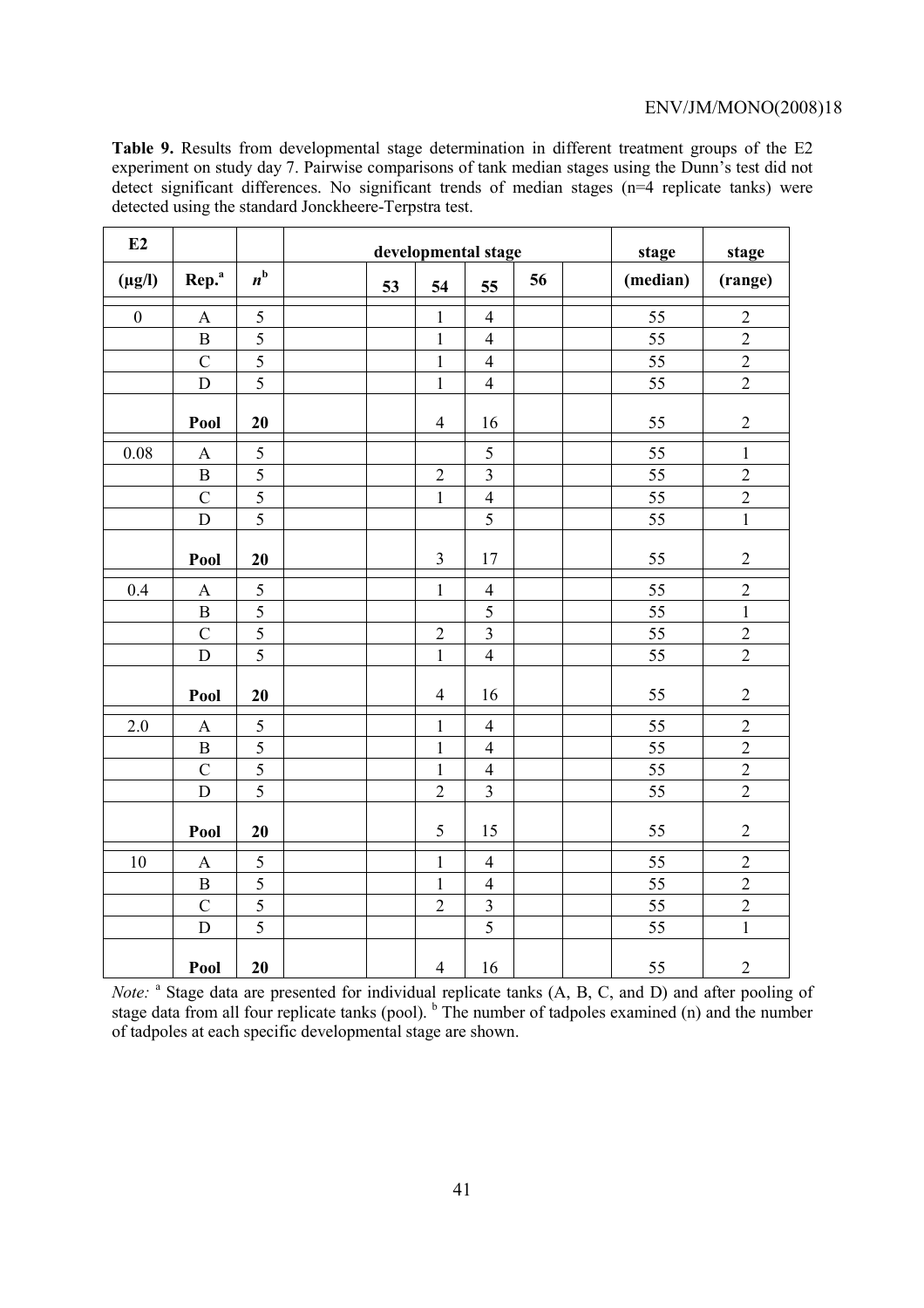**Table 10.** Results from developmental stage determination in different treatment groups of the E2 experiment on study day 21. Pairwise comparisons of tank median stages using the Dunn's test did not detect significant differences. No significant trends of median stages (n=4 replicate tanks) were detected using the standard Jonckheere-Terpstra test. Note the reduced number of tadpoles at stages >60 at the highest E2 concentration.

| E2               |                   |             |    | developmental stage |                         |                |                         |                         |                | stage          | stage |          |                  |
|------------------|-------------------|-------------|----|---------------------|-------------------------|----------------|-------------------------|-------------------------|----------------|----------------|-------|----------|------------------|
| $(\mu g/l)$      | Rep. <sup>a</sup> | $n^{\rm b}$ | 56 | 57                  | 58                      | 59             | 60                      | 61                      | 62             | 63             | 64    | (median) | (range)          |
| $\boldsymbol{0}$ | A                 | 15          |    |                     | $\sqrt{2}$              | $\overline{3}$ | $\overline{\mathbf{3}}$ | $\overline{3}$          | $\overline{4}$ |                |       | 60       | $\sqrt{5}$       |
|                  | $\, {\bf B}$      | 15          |    |                     |                         | $\overline{3}$ | $\overline{5}$          | $\overline{c}$          | $\overline{4}$ | $\mathbf{1}$   |       | 60       | $\overline{5}$   |
|                  | $\mathcal{C}$     | 15          |    |                     | $\mathbf 1$             | $\overline{2}$ | 5                       | $\sqrt{2}$              | $\overline{4}$ | $\mathbf{1}$   |       | 60       | $\sqrt{6}$       |
|                  | D                 | 15          |    |                     |                         | $\overline{2}$ | $\overline{4}$          | $\overline{4}$          | 5              |                |       | 61       | $\overline{5}$   |
|                  | Pool              | 60          |    |                     | $\mathfrak{Z}$          | 10             | 17                      | 11                      | 17             | $\sqrt{2}$     |       | 60.5     | 6                |
| 0.08             | $\mathbf{A}$      | 15          |    |                     | $\overline{2}$          | 5              | $\overline{2}$          | $\overline{3}$          | $\overline{3}$ |                |       | 60       | 5                |
|                  | $\overline{B}$    | 15          |    |                     |                         | $\overline{3}$ | $\overline{2}$          | $\overline{3}$          | 6              | $\mathbf{1}$   |       | 61       | $\overline{5}$   |
|                  | $\mathcal{C}$     | 15          |    | $\mathbf 1$         | $\mathbf{1}$            | $\overline{4}$ | $\overline{2}$          | $\mathbf{1}$            | 6              |                |       | 60       | 6                |
|                  | $\mathbf D$       | 15          |    |                     |                         | $\overline{2}$ | $\overline{4}$          | $\overline{3}$          | 5              | $\mathbf{1}$   |       | 61       | 5                |
|                  | Pool              | 60          |    | $\mathbf{1}$        | $\mathfrak{Z}$          | 14             | 10                      | 10                      | 20             | $\overline{2}$ |       | 61       | $\overline{7}$   |
| 0.4              | $\mathbf{A}$      | 15          |    |                     |                         | $\overline{7}$ | $\overline{3}$          | $\sqrt{2}$              | $\overline{3}$ |                |       | 60       | $\overline{4}$   |
|                  | $\, {\bf B}$      | 15          |    | $\sqrt{2}$          | $\overline{2}$          | $\overline{2}$ | $\overline{\mathbf{3}}$ | $\overline{2}$          | $\overline{4}$ |                |       | 60       | 6                |
|                  | $\mathcal{C}$     | 15          |    | $\mathbf{1}$        | $\overline{2}$          | $\overline{3}$ | $\mathbf{1}$            | $\overline{\mathbf{3}}$ | 5              |                |       | 61       | 6                |
|                  | D                 | 15          |    | $\mathbf{1}$        | $\overline{2}$          | $\overline{4}$ | $\overline{\mathbf{3}}$ | $\overline{2}$          | $\overline{3}$ |                |       | 60       | 6                |
|                  | Pool              | 60          |    | $\overline{4}$      | 6                       | 16             | 10                      | 9                       | 15             |                |       | 60.3     | 6                |
| 2.0              | A                 | 15          |    |                     | $\overline{2}$          | 5              | $\overline{4}$          | $\overline{2}$          | $\overline{2}$ |                |       | 60       | 5                |
|                  | $\bf{B}$          | 15          |    | $\mathbf{1}$        | $\overline{4}$          | $\overline{4}$ | $\overline{2}$          |                         | $\overline{4}$ |                |       | 59       | $\sqrt{6}$       |
|                  | $\overline{C}$    | 15          |    |                     | $\overline{2}$          | $\overline{3}$ | 5                       | $\sqrt{2}$              | $\overline{2}$ | $\mathbf{1}$   |       | 60       | $\sqrt{6}$       |
|                  | $\mathbf D$       | 15          |    |                     | $\overline{4}$          | $\overline{4}$ | $\overline{2}$          | $\overline{2}$          | $\overline{3}$ |                |       | 59       | $\overline{5}$   |
|                  | Pool              | 60          |    | $\mathbf{1}$        | 12                      | 16             | 13                      | 6                       | 11             | $\mathbf 1$    |       | 59.5     | $\tau$           |
| $10\,$           | $\mathbf{A}$      | 15          |    | $\mathbf{1}$        | $\overline{2}$          | $\overline{3}$ | $\overline{7}$          |                         | $\mathbf{1}$   | $\mathbf{1}$   |       | 60       | $\overline{7}$   |
|                  | $\bf{B}$          | 15          |    |                     | $\overline{\mathbf{3}}$ | $\overline{2}$ | $\overline{7}$          | $\mathbf{1}$            | $\overline{2}$ |                |       | 60       | 5                |
|                  | $\mathcal{C}$     | 15          |    | $\mathbf{1}$        |                         | 6              | 6                       | $\mathbf{1}$            | $\mathbf{1}$   |                |       | 60       | 6                |
|                  | D                 | 15          |    |                     |                         | 6              | 5                       | $\overline{4}$          |                |                |       | 60       | $\overline{3}$   |
|                  | Pool              | 60          |    | $\overline{2}$      | 5                       | 17             | 25                      | 6                       | $\overline{4}$ | $\mathbf{1}$   |       | 60.0     | $\boldsymbol{7}$ |

Note: <sup>a</sup> Stage data are presented for individual replicate tanks (A, B, C, and D) and after pooling of stage data from all four replicate tanks (pool).  $\overline{b}$  The number of tadpoles examined (n) and the number of tadpoles at each specific developmental stage are shown.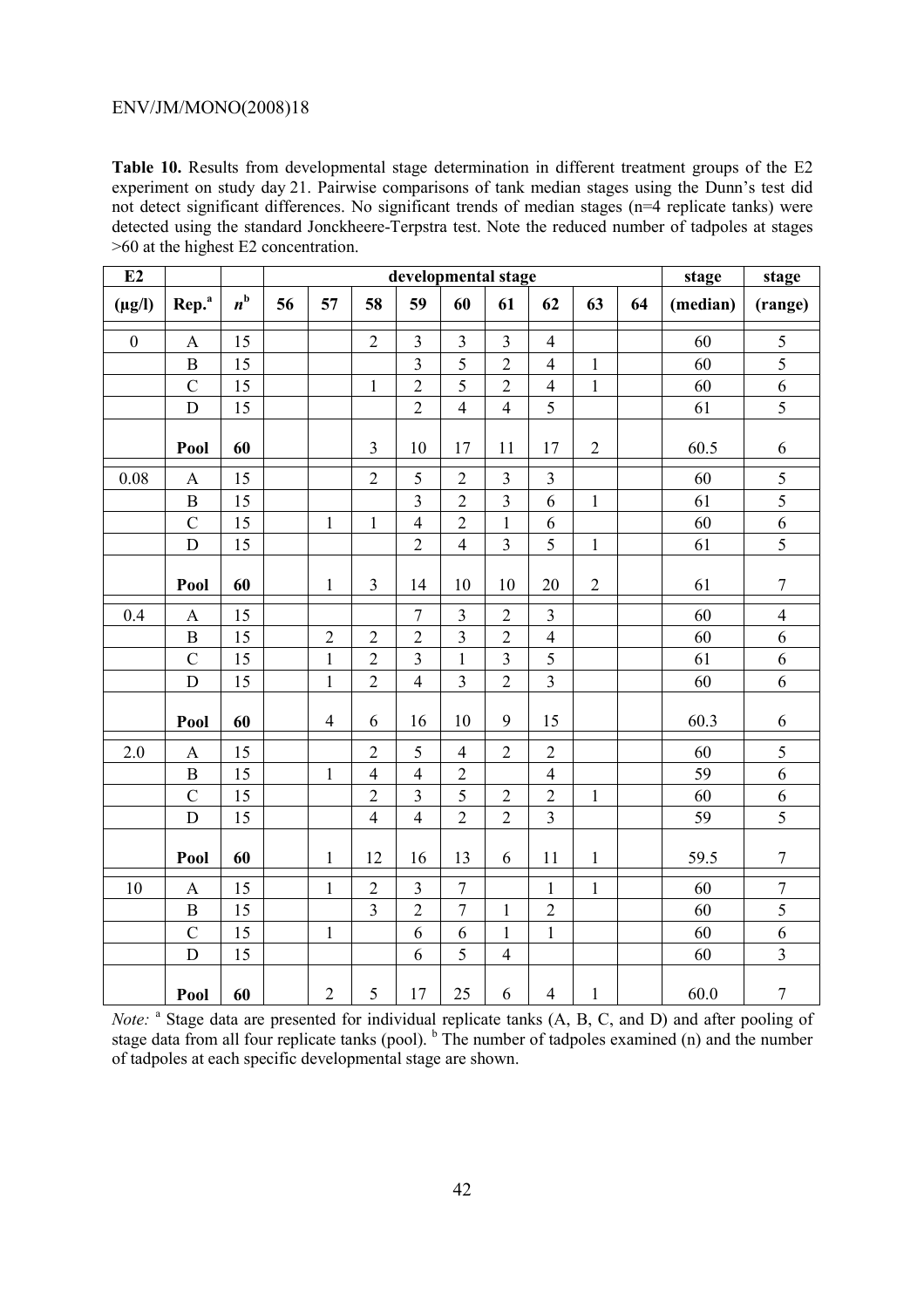### *3.2.6 Effects of E2 on Thyroid Gland Histology*

51. The study protocol called for evaluation of thyroid gland histology in five specimen from each replicate tank  $(n=20$  per treatment) according to a graded scoring system which incorporates information on incidence and severity of specific histological changes. In the E2 experiment, the developmental stages of control tadpoles sampled for thyroid histopathology ranged between stages 59 to 62. In accordance with the developmental stages (early climax) of control animals, the light histological appearance of thyroid glands from the control group indicated an active state of the thyroid. Thyroid follicles were composed of cuboidal or columnar epithelial cells and the follicular lumen was filled with colloid. In a number of control tadpoles, mild to moderate hypertrophy of the follicular epithelium was evident. Peripheral vacuolation of the colloid was mild in most control thyroids. However, moderately severe colloid depletion was also present in hypertrophic follicles of some animals. Overall, the mild to moderate stimulation of thyroid activity in the control animals is in agreement with the peaking activity of the pituitary-thyroid axis around climax stages.

52. Analysis of thyroid tissue from the various E2 treatments did not reveal effects of E2 on thyroid size. The follicular architecture of the thyroids from E2-treated tadpoles did also not deviate from the control group. Minor differences between control and E2-treated animals were only noted with regard to the incidence and severity of follicular cell hypertrophy. At the two highest E2 concentrations, stimulation of follicular epithelium appeared less prominent compared to the control and the lower E2 concentrations. At 10 µg/l E2, most thyroid follicles were composed of cuboidal epithelial cells and the mild to moderate follicular cell hypertrophy observed in the majority of control samples was not as prevalent in this treatment group. A semi-quantitative analysis of the histological alterations was performed using a severity grading approach to assess the incidence and severity of three core diagnostic parameters including thyroid gland size, follicular cell hypertrophy and follicular cell hyperplasia. In order to account for the rather mild differences observed during the initial qualitative assessment, an additional grade of 0.5 was introduced into the analysis of follicular cell hypertrophy. A grade of 0.5 was defined as a small increase in epithelial cell height (cuboidal cell shape) that was distinct from the flat cell shape (grade 0) and the low columnar cell shape (grade 1). Results from these analyses are summarized in **Error! Reference source not found.**. Severity scores for follicular cell hypertrophy tended to decrease at high E2 concentrations but no statistically significant differences were detected for mean severity scores (n= 4 replicate tanks) between E2 treatments and the control group.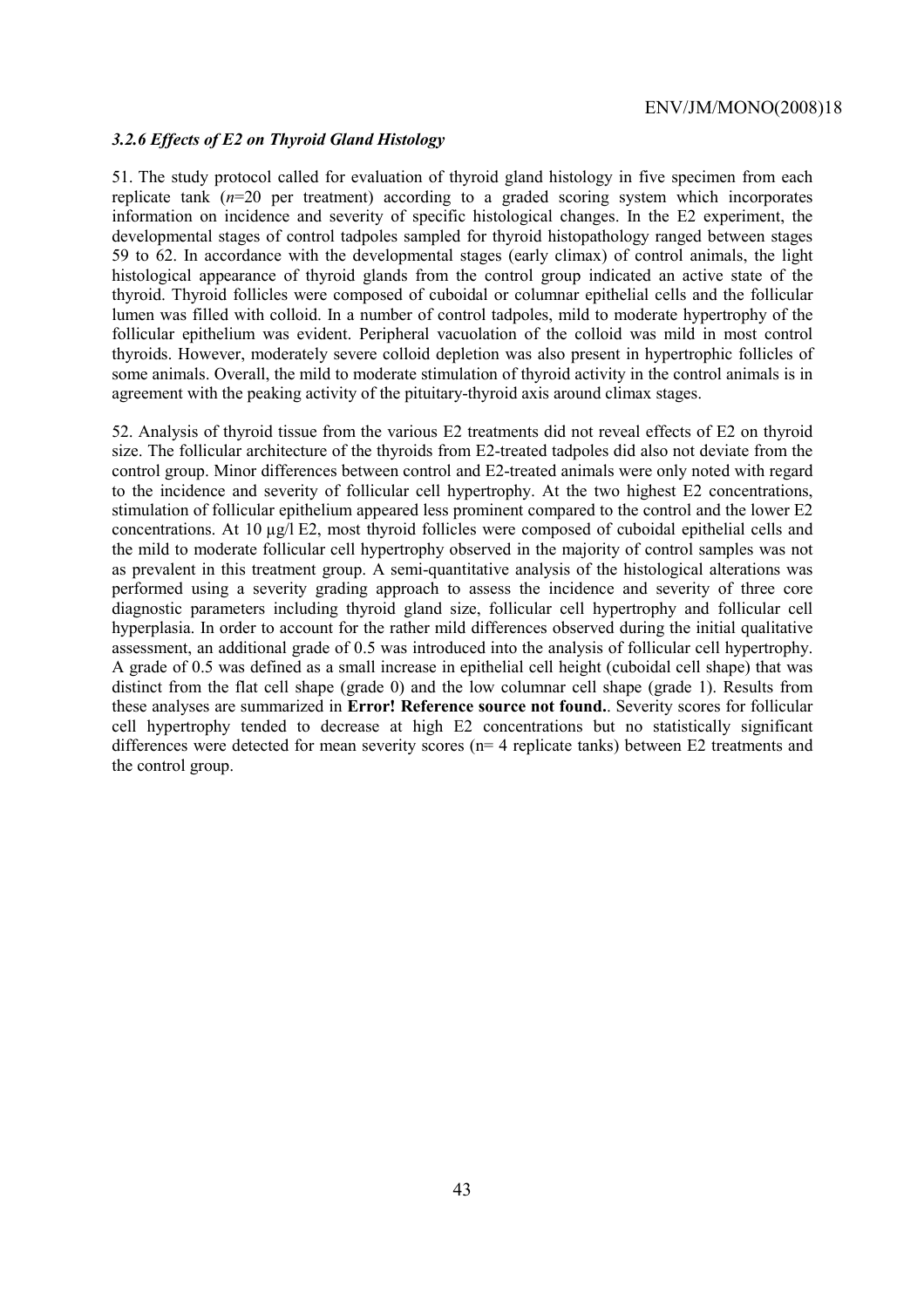| E2          | glandular hypertrophy  |                       |           | glandular atrophy   |           | follicular cell hypertrophy |           | follicular cell hyperplasia | stage     |  |
|-------------|------------------------|-----------------------|-----------|---------------------|-----------|-----------------------------|-----------|-----------------------------|-----------|--|
| $[\mu g/l]$ | incidence <sup>a</sup> | severity <sup>b</sup> | incidence | severity            | incidence | severity                    | incidence | severity                    |           |  |
| $\theta$    | 3/20                   | $0.15\pm0.10$ (1)     | 1/20      | $0.05 \pm 0.10$ (1) | 15/20     | $0.53\pm0.30$ (2)           | 0/20      | $0.00 \pm 0.00$ (0)         | 59-62     |  |
| 0.08        | 3/20                   | $0.15 \pm 0.10$ (1)   | 2/20      | $0.10\pm0.12$ (1)   | 13/20     | $0.53\pm0.34$ (2)           | 0/20      | $0.00\pm0.00$ (0)           | 58-62     |  |
| 0.4         | 2/20                   | $0.10\pm0.20$ (1)     | 2/20      | $0.10\pm0.12$ (1)   | 12/20     | $0.48 \pm 0.17$ (2)         | 0/20      | $0.00\pm0.00$ (0)           | 57-62     |  |
| 2.0         | 4/20                   | $0.20 \pm 0.16$ (1)   | 2/20      | $0.10\pm0.12$ (1)   | 11/20     | $0.38\pm0.24$ (1)           | 0/20      | $0.00\pm0.00$ (0)           | 57-62     |  |
| 10          | 4/20                   | $0.20 \pm 0.16$ (1)   | 3/20      | $0.15 \pm 0.19$ (1) | 9/19      | $0.27 \pm 0.12$ (1)         | 0/20      | $0.00\pm0.00$ (0)           | $57 - 62$ |  |

| Table 11. Incidence and severity of selected histological alterations in X. laevis tadpoles exposed to E2. No statistically significant differences were detected  |
|--------------------------------------------------------------------------------------------------------------------------------------------------------------------|
| for mean severity scores ( $n=4$ replicate tanks) between E2 treatments and the control group ( $p>0.05$ , parametric comparison to control using Dennett's test). |

*Note:* $\therefore$  <sup>a</sup> number of animals affected / number of animals examined

 $b$  values represent the mean  $\pm$  standard deviation of severity scores (n=4 replicate tanks), the highest severity grade observed in each treatment group is given in parentheses

<sup>c</sup> values represent the range of developmental stages (Nieuwkoop and Faber, 1994) of animals examined for thyroid histology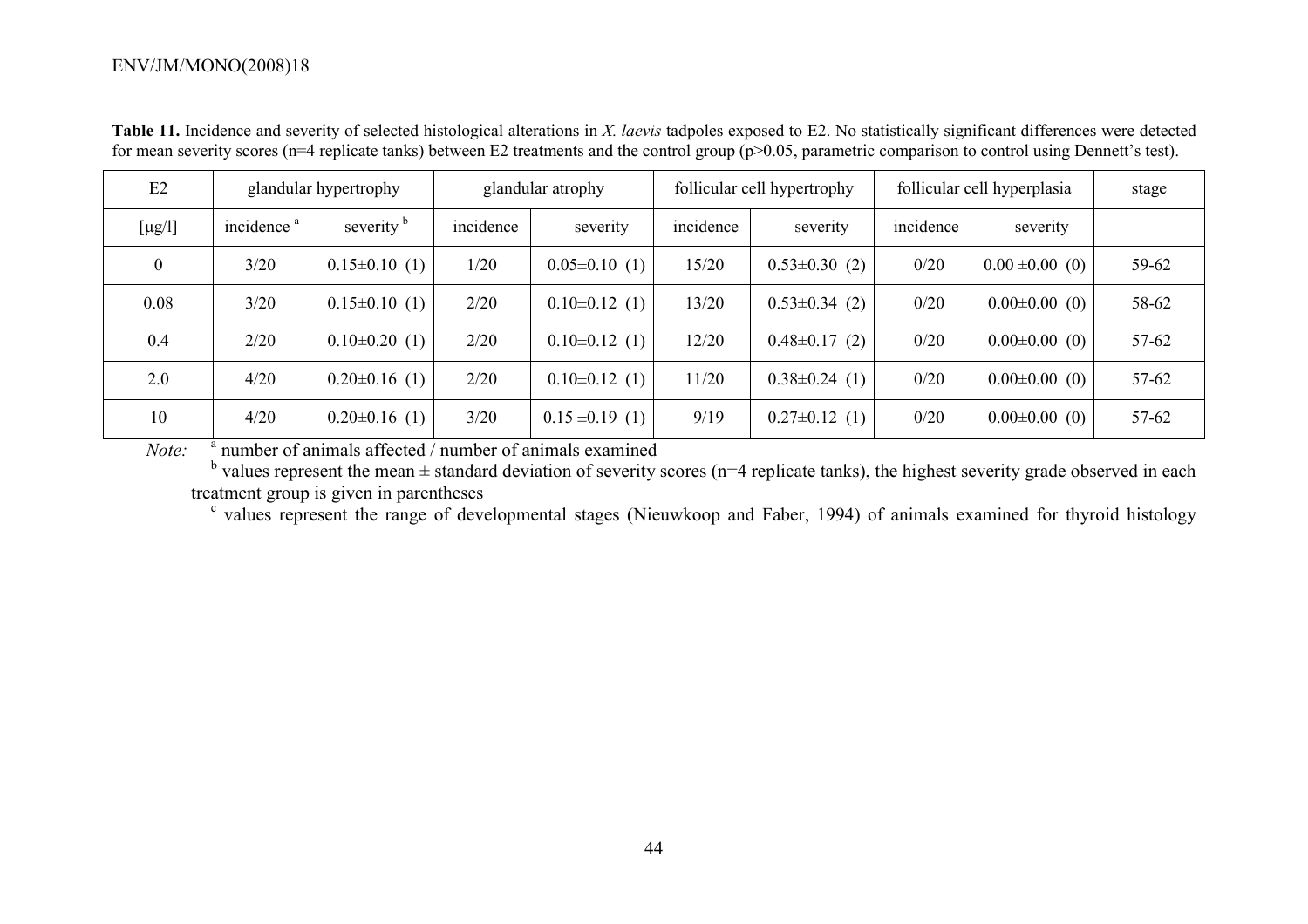## **3.3 Test Results – Benzophenone-2 (BP-2)**

## *3.3.1 Overview*

53. During the validation Phase-3 study of the Amphibian Metamorphosis Assay, two exposure experiments with benzophenone-2 (BP-2) as test substance were performed. In both exposure studies, the nominal aqueous concentrations for BP-2 were 0, 0.75, 1.5, 3.0, and 6.0 mg/l. Tadpoles treated with the highest BP-2 concentration showed signs of weak systemic toxicity including growth retardation (lab 1) and slightly reduced survival (lab 2). Results from stage determination and HLL measurements showed BP-2 treatment to cause marked developmental delay in only one experiment (lab 2). Histopathological assessment of thyroid tissue revealed significant effects of the highest BP-2 concentration on the thyroid gland providing diagnostic evidence for disruption of the thyroid system by BP-2. The histopathological alterations ranged from mild to moderate in one experiment (lab 1) and were severe in the other experiment (lab 2). Gross morphological assessment of gonads in lab 1 showed abnormalities in testicular development resembling those observed with estrogenic substances such as E2.

## *3.3.2 Verification of Aqueous BP-2 Concentrations*

54. The study protocol called for verification of aqueous BP-2 concentrations in each treatment tank at least once per week. Actual BP-2 concentrations in test tanks were analyzed using reverse-phase HPLC and LC/MS methods during BP-2 exposure experiments. The actual test concentrations of BP-2 as determined by HPLC are shown in Table 12 (lab 1) and by LC/MS in Table 13 (lab 2). In lab 1, mean measured BP-2 concentrations in replicate tanks through time ranged from 0.72 to 0.79 mg/l BP-2 for the 0.75 mg/l treatment group, from 1.47 to 1.59 mg/l BP-2 for the 1.5 mg/l treatment group, from 2.77 to 3.09 mg/l BP-2 for the 3.0 mg/l treatment group, and from 5.53 to 5.85 mg/l BP-2 for the 6.0 mg/l treatment group. In lab 2, mean measured BP-2 concentrations in replicate tanks through time ranged from 0.61 to 0.62 mg/l BP-2 for the 0.75 mg/l treatment group, from 0.98 to 1.19 mg/l BP-2 for the 1.5 mg/l treatment group, from 2.31 to 2.41 mg/l BP-2 for the 3.0 mg/l treatment group, and from 4.54 to 5.01 mg/l BP-2 for the 6.0 mg/l treatment group.

## *3.3.3 Mortality*

55. Mortality of tadpoles was assessed daily throughout the exposure phase. No mortality was observed in any treatment group in the experiment conducted in lab 1. During the BP-2 study in lab 2, one and three tadpoles died in the 1.5 and 6.0 mg/l BP-2 treatment groups, respectively.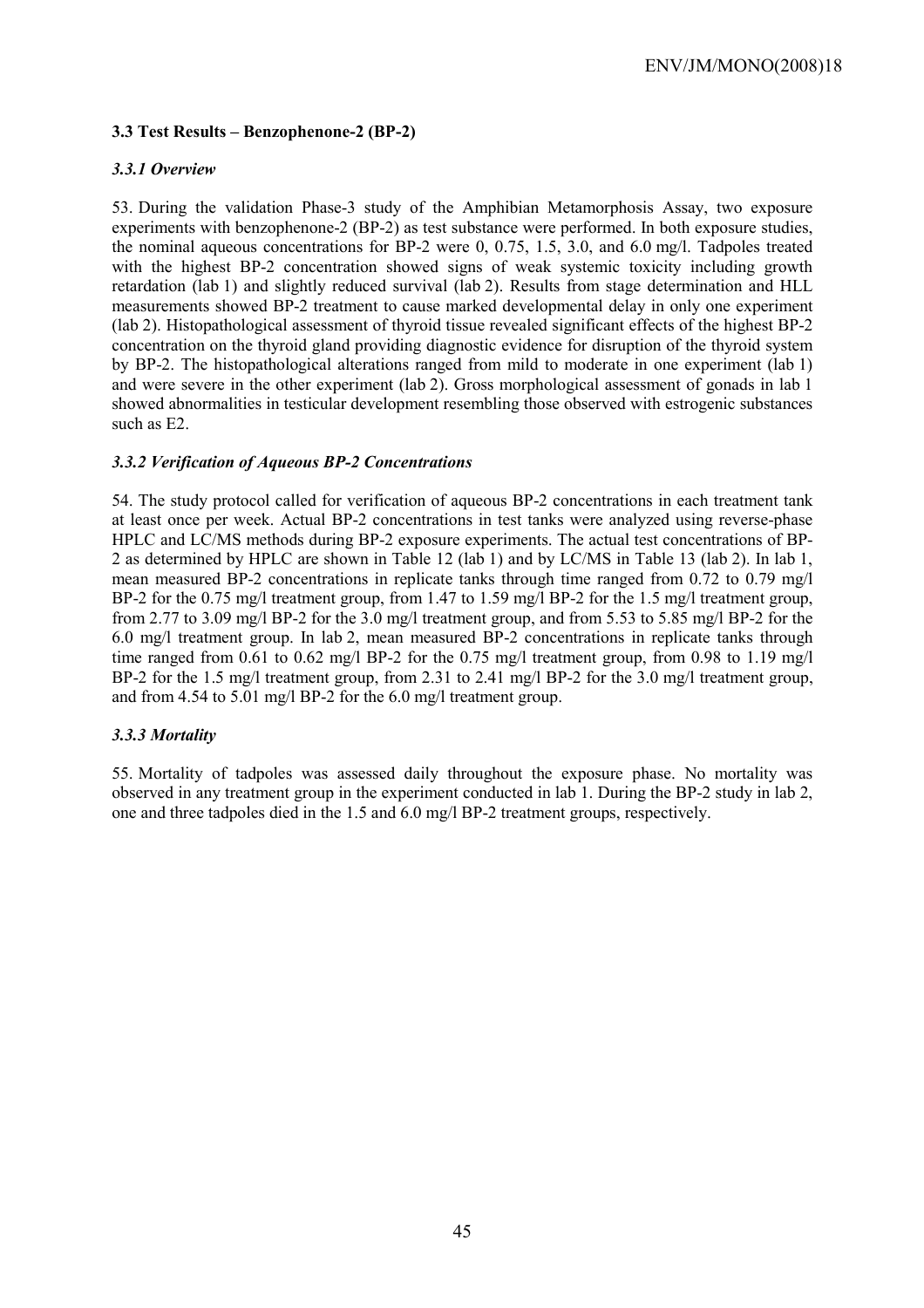| nom.  |               |           |           | BP-2 concentrations measured by HPLC <sup>a</sup> |           |                 |  |  |  |
|-------|---------------|-----------|-----------|---------------------------------------------------|-----------|-----------------|--|--|--|
| conc. | Rep.          | day 0     | day 3     | day 10                                            | day 16    | mean $\pm SD^b$ |  |  |  |
|       | A             | n.d.      | n.d.      | n.d.                                              | n.d.      | n.d.            |  |  |  |
| 0.0   | $\mathbf{B}$  | n.d.      | n.d.      | n.d.                                              | n.d.      | n.d.            |  |  |  |
|       | $\mathcal{C}$ | n.d.      | n.d.      | n.d.                                              | n.d.      | n.d.            |  |  |  |
|       | D             | n.d.      | n.d.      | n.d.                                              | n.d.      | n.d.            |  |  |  |
|       | $\mathbf{A}$  | 0.75(100) | 0.72(96)  | 0.68(91)                                          | 0.74(99)  | $0.72 \pm 0.03$ |  |  |  |
|       | $\bf{B}$      | 0.78(104) | 0.79(105) | 0.78(104)                                         | 0.80(107) | $0.79 \pm 0.01$ |  |  |  |
| 0.75  | $\mathcal{C}$ | 0.86(115) | 0.75(100) | 0.71(95)                                          | 0.73(97)  | $0.76 \pm 0.07$ |  |  |  |
|       | D             | 0.83(111) | 0.73(97)  | 0.73(97)                                          | 0.74(99)  | $0.76 \pm 0.05$ |  |  |  |
|       | $\mathbf{A}$  | 1.70(113) | 1.40(93)  | 1.55(103)                                         | 1.46(97)  | $1.53 \pm 0.13$ |  |  |  |
| 1.5   | $\mathbf B$   | 1.67(111) | 1.50(100) | 1.52(101)                                         | 1.34(89)  | $1.51 \pm 0.14$ |  |  |  |
|       | $\mathcal{C}$ | 1.63(109) | 1.48(99)  | 1.45(97)                                          | 1.31(87)  | $1.47 \pm 0.13$ |  |  |  |
|       | D             | 1.57(105) | 2.08(138) | 1.49(99)                                          | 1.23(82)  | $1.59 \pm 0.35$ |  |  |  |
|       | $\mathbf{A}$  | 3.03(101) | 2.78(93)  | 3.06(102)                                         | 2.63(88)  | $2.88 \pm 0.21$ |  |  |  |
|       | $\bf{B}$      | 2.99(100) | 2.74(91)  | 2.85(95)                                          | 2.49(83)  | $2.77 \pm 0.21$ |  |  |  |
| 3.0   | $\mathcal{C}$ | 3.19(106) | 3.92(131) | 2.71(90)                                          | 2.54(85)  | $3.09 \pm 0.62$ |  |  |  |
|       | $\mathbf D$   | 2.94(98)  | 2.94(98)  | 2.94(98)                                          | 2.56(85)  | $2.84 \pm 0.19$ |  |  |  |
|       | $\mathbf{A}$  | 6.51(109) | 5.37(90)  | 5.89 (98)                                         | 4.97(83)  | $5.69 \pm 0.67$ |  |  |  |
|       | $\bf{B}$      | 6.19(103) | 5.49(92)  | 5.77 (96)                                         | 5.96 (99) | $5.85 \pm 0.29$ |  |  |  |
| 6.0   | $\mathcal{C}$ | 5.74(96)  | 5.82(97)  | 5.00(83)                                          | 5.54(92)  | $5.53 \pm 0.37$ |  |  |  |
|       | ${\bf D}$     | 5.69(95)  | 5.79 (97) | 5.45(91)                                          | 5.23(87)  | $5.54 \pm 0.25$ |  |  |  |

**Table 12.** BP-2 concentrations (mg/l) in individual exposure tanks as determined by HPLC in lab 1.

*Note:* <sup>a</sup> BP-2 concentrations shown are the average of duplicate measurements. The percentage of the corresponding nominal BP-2 concentration is presented for all measurements in parentheses.  $\overline{b}$  Mean measured BP-2 concentrations in individual replicate tanks through time. n.d. not detected.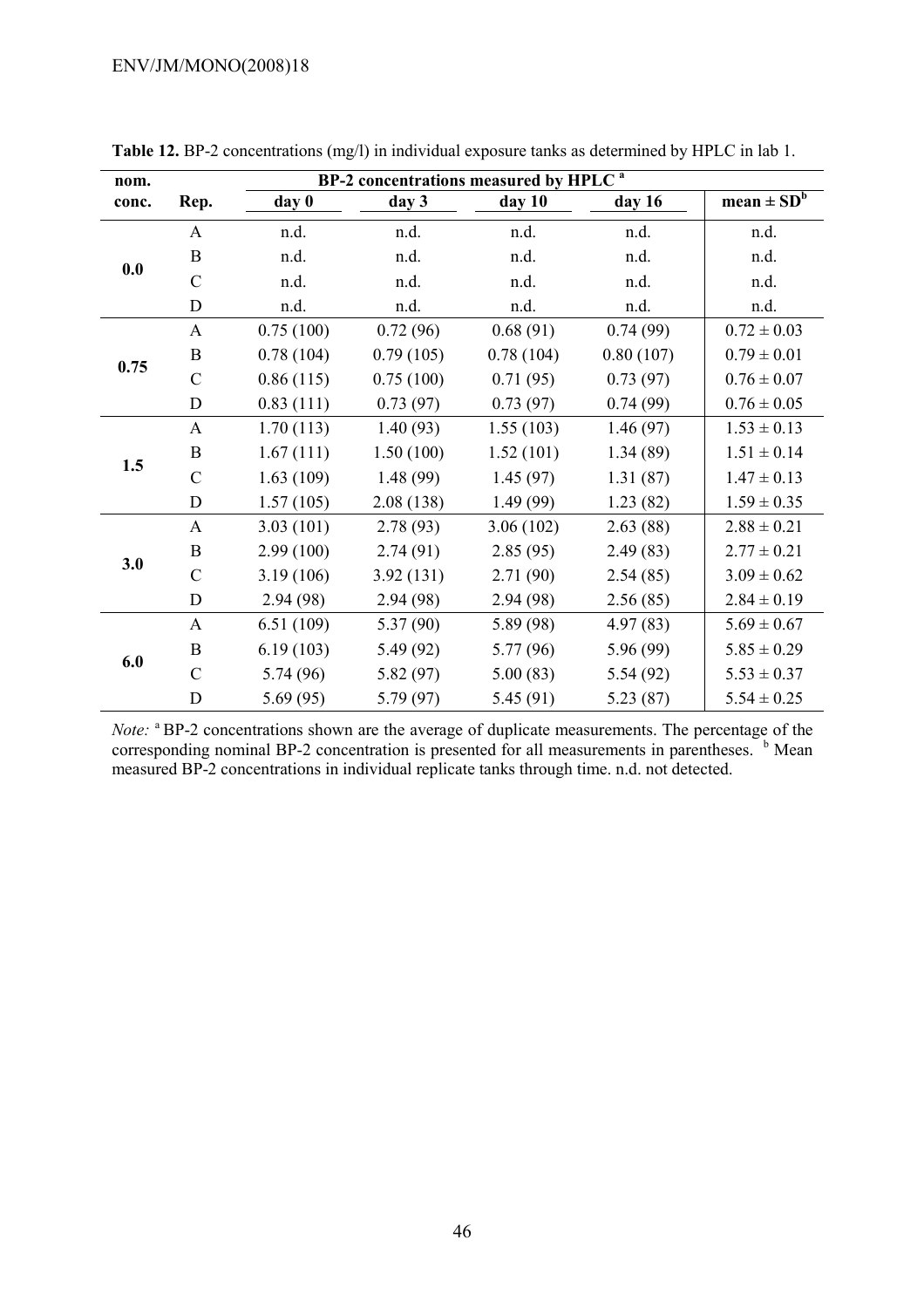| nom.  |               | BP-2 concentrations measured by HPLC <sup>a</sup> |                 |           |          |                            |  |  |  |
|-------|---------------|---------------------------------------------------|-----------------|-----------|----------|----------------------------|--|--|--|
| conc. | Rep.          | day <sub>1</sub>                                  | $\frac{day}{ }$ | day 15    | day 21   | mean $\pm$ SD <sup>b</sup> |  |  |  |
|       | A             | n.d.                                              | n.d.            | n.d.      | n.d.     | n.d.                       |  |  |  |
|       | $\mathbf B$   | n.d.                                              | n.d.            | n.d.      | n.d.     | n.d.                       |  |  |  |
| 0.0   | $\mathcal{C}$ | n.d.                                              | n.d.            | n.d.      | n.d.     | n.d.                       |  |  |  |
|       | D             | n.d.                                              | n.d.            | n.d.      | n.d.     | n.d.                       |  |  |  |
|       | $\mathbf{A}$  | 0.64(85)                                          | 0.63(84)        | 0.56(75)  | 0.60(80) | $0.61 \pm 0.03$            |  |  |  |
|       | $\mathbf{B}$  | 0.66(88)                                          | 0.62(83)        | 0.58(77)  | 0.61(81) | $0.62 \pm 0.03$            |  |  |  |
| 0.75  | $\mathcal{C}$ | 0.64(85)                                          | 0.62(83)        | 0.55(73)  | 0.64(85) | $0.61 \pm 0.04$            |  |  |  |
|       | D             | 0.66(88)                                          | 0.63(84)        | 0.56(73)  | 0.64(85) | $0.62 \pm 0.04$            |  |  |  |
|       | $\mathbf{A}$  | 1.26(84)                                          | 1.24(83)        | 1.12(75)  | 1.16(77) | $1.19 \pm 0.07$            |  |  |  |
|       | $\bf{B}$      | 1.25(83)                                          | 1.14(76)        | 1.15(77)  | 1.20(80) | $1.18 \pm 0.05$            |  |  |  |
| 1.5   | $\mathcal{C}$ | 1.02(68)                                          | 0.93(62)        | 1.00(67)  | 0.97(65) | $0.98 \pm 0.04$            |  |  |  |
|       | D             | 1.04(69)                                          | 0.94(63)        | 1.01(67)  | 0.95(63) | $0.98 \pm 0.05$            |  |  |  |
|       | $\mathbf{A}$  | 2.52(84)                                          | 2.47(82)        | 2.29(76)  | 2.32(77) | $2.40 \pm 0.11$            |  |  |  |
|       | B             | 2.50(83)                                          | 2.37(79)        | 2.36(79)  | 2.39(80) | $2.41 \pm 0.07$            |  |  |  |
| 3.0   | $\mathcal{C}$ | 2.49(83)                                          | 2.33(78)        | 2.29(76)  | 2.39(80) | $2.38 \pm 0.09$            |  |  |  |
|       | D             | 2.40(80)                                          | 2.29(76)        | 2.22(74)  | 2.33(78) | $2.31 \pm 0.07$            |  |  |  |
|       | $\mathbf{A}$  | 5.10(85)                                          | 5.06(84)        | 4.98 (83) | 4.90(82) | $5.01 \pm 0.09$            |  |  |  |
|       | B             | 5.07(85)                                          | 4.63(77)        | 5.03(84)  | 4.62(77) | $4.84 \pm 0.25$            |  |  |  |
| 6.0   | $\mathcal{C}$ | 4.73 (79)                                         | 4.40(73)        | 4.55(76)  | 4.46(74) | $4.54 \pm 0.15$            |  |  |  |
|       | D             | 4.79(80)                                          | 4.60(77)        | 4.78 (80) | 4.43(74) | $4.65 \pm 0.17$            |  |  |  |

|  |  |  | Table 13. BP-2 concentrations (mg/l) in individual exposure tanks as determined by LC/MS in lab 2. |
|--|--|--|----------------------------------------------------------------------------------------------------|
|--|--|--|----------------------------------------------------------------------------------------------------|

*Note:* <sup>a</sup> BP-2 concentrations shown are the average of duplicate measurements. The percentage of the corresponding nominal BP-2 concentration is presented for all measurements in parentheses.  $\overline{b}$  Mean measured BP-2 concentrations in individual replicate tanks through time. n.d. not detected.

## *3.3.4 Effects of BP-2 on Growth-related Endpoints*

56. Possible effects of BP-2 treatment on tadpole growth were assessed by morphometric measurements of tadpole size (WBL, SVL) and tadpole weight (wet weight). Measurements were performed for a subset of animals (n=5 animals per replicate tank) on study day 7 and for the remaining animals on study day 21. In both exposure experiments with BP-2, analysis of growthrelated parameters on day 7 did not reveal effects by BP-2 treatment on tadpole growth. However, by day 21, a slight reduction in WBL, SVL and wet weight was statistically significant for the 6.0 mg/l BP-2 treatment group in the BP-2 study in lab 1 (Table 14).

57. Results from day 21 measurements in the BP-2 study in lab 2 showed non-monotonic responses of growth-related parameters to BP-2 treatment. Treatment of tadpoles with the intermediate concentration of 1.5 mg/l BP-2 resulted in significantly decreased mean values for WBL and wet weight (p<0.05; parametric comparison to control using Dunnett/Tamhane-Dunnett test) but not SVL (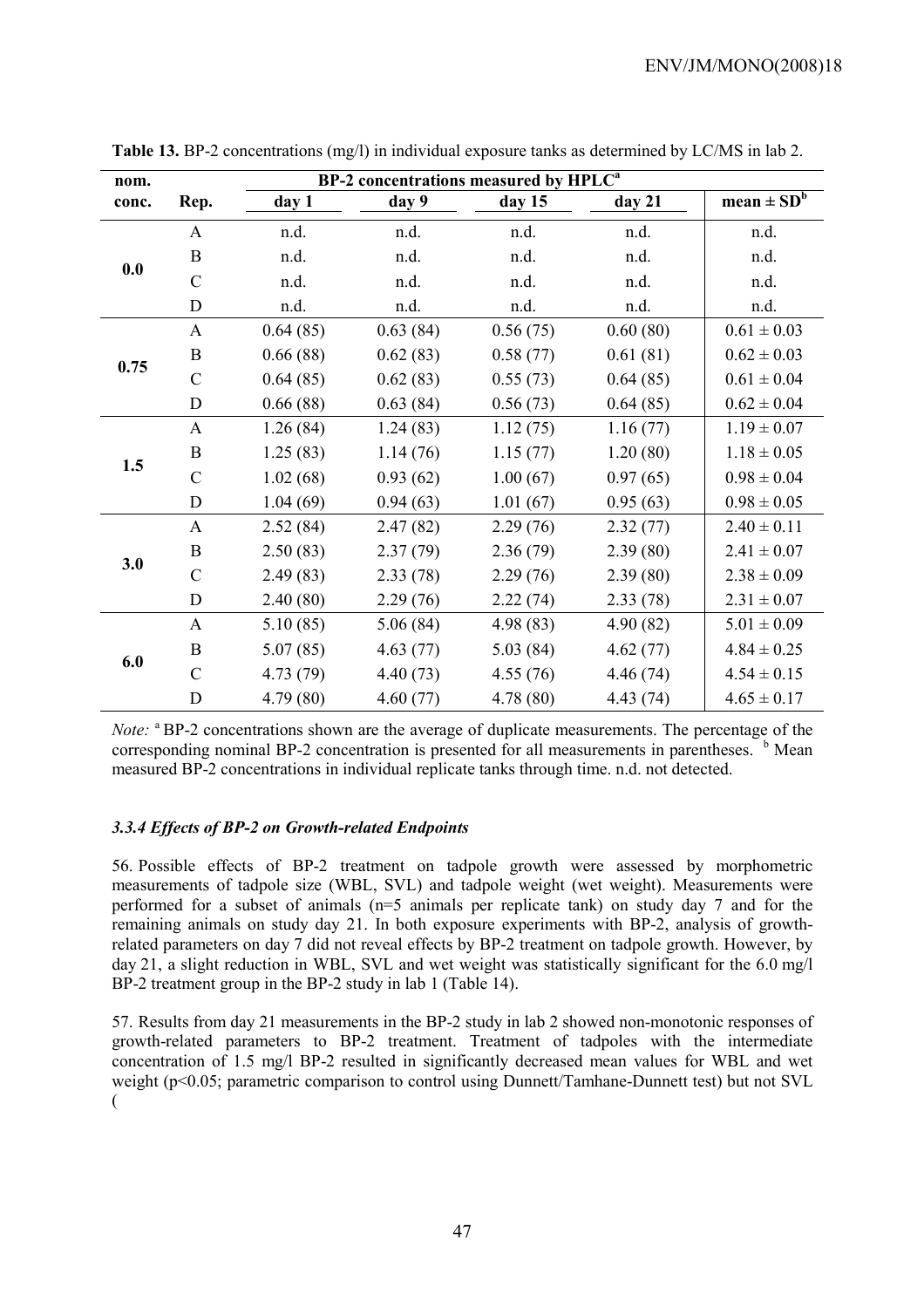Table 15). No statistically significant differences were detected for the 3.0 mg/l BP-2 treatment. Treatment with the highest BP-2 concentration (6.0 mg/l), however, resulted in significant increases of mean values for SVL, WBL and wet weight  $(p<0.05$ ; parametric comparison to control using Dunnett/Tamhane-Dunnett test).

|         | $BP-2$<br>mg/l | WBL<br>mean $\pm$ SD | SVL<br>mean $\pm$ SD | wet weight<br>$mean \pm SD$ |
|---------|----------------|----------------------|----------------------|-----------------------------|
|         | 0.0            | $44.2 \pm 0.6$       | $17.0 \pm 0.2$       | $350.3 \pm 33.0$            |
|         | 0.75           | $44.5 \pm 1.0$       | $16.6 \pm 0.5$       | $338.3 \pm 32.0$            |
| day $7$ | 1.5            | $44.0 \pm 1.2$       | $17.0 \pm 0.7$       | $338.9 \pm 21.7$            |
|         | 3.0            | $44.8 \pm 0.5$       | $17.3 \pm 0.1$       | $355.9 \pm 7.8$             |
|         | 6.0            | $44.4 \pm 1.0$       | $16.8 \pm 0.4$       | $335.6 \pm 22.6$            |
|         | 0.0            | $71.3 \pm 0.8$       | $25.8 \pm 0.4$       | $1310.2 \pm 68.8$           |
|         | 0.75           | $72.0 \pm 0.9$       | $26.6 \pm 0.7$       | $1391.5 \pm 95.5$           |
| day 21  | 1.5            | $71.2 \pm 2.3$       | $25.9 \pm 1.0$       | $1288.6 \pm 158.8$          |
|         | 3.0            | $72.0 \pm 0.3$       | $26.1 \pm 0.2$       | $1349.6 \pm 34.0$           |
|         | 6.0            | $66.8 \pm 0.9$       | $23.9 \pm 0.5$       | $1027.8 \pm 46.0$           |

**Table 14.** Results from measurements of whole body length (WBL, mm), snout-vent length (SVL, mm), and wet weight (mg) on day 7 and 21 in the exposure experiment with BP-2 in lab 1.

*Note:* Mean values and standard deviations are shown for each treatment group (*n*=4 replicate tanks). Bold letters indicate statistically significant differences to the control group (p<0.05, parametric comparison to control using Dunnett/Tamhane-Dunnett test). Note that deviations from concentrationresponse monotonicity precluded the use of the Jonckheere-Terpstra step-down procedure.

58. The interpretation of the results of the study in lab 2 is, however, confounded by the fact that a large number of tadpoles in all treatment groups, with the exception of the 6.0 mg/l BP-2 group, already showed development to climax stages (which is associated with weight loss and a reduction in body size). In the BP-2 experiment in lab 2, the mean percentage of tadpoles at stages >60 were 48%, 53%, 59%, 37% and 3.5% for the control and the 0.75, 1.5, 3.0 and 6.0 mg/l BP-2 treatments, respectively. The higher mean values of WBL, SVL and wet weight at the highest BP-2 concentrations are, therefore, likely the result of the lower number of climax stage tadpoles observed in these treatment groups on day 21. Overall, the data from measurements of growth-related parameters are robust enough to conclude that BP-2 treatments did not impact on tadpole growth to an extent that would require the removal of certain treatments from the following analyses due to the presence of overt toxicity.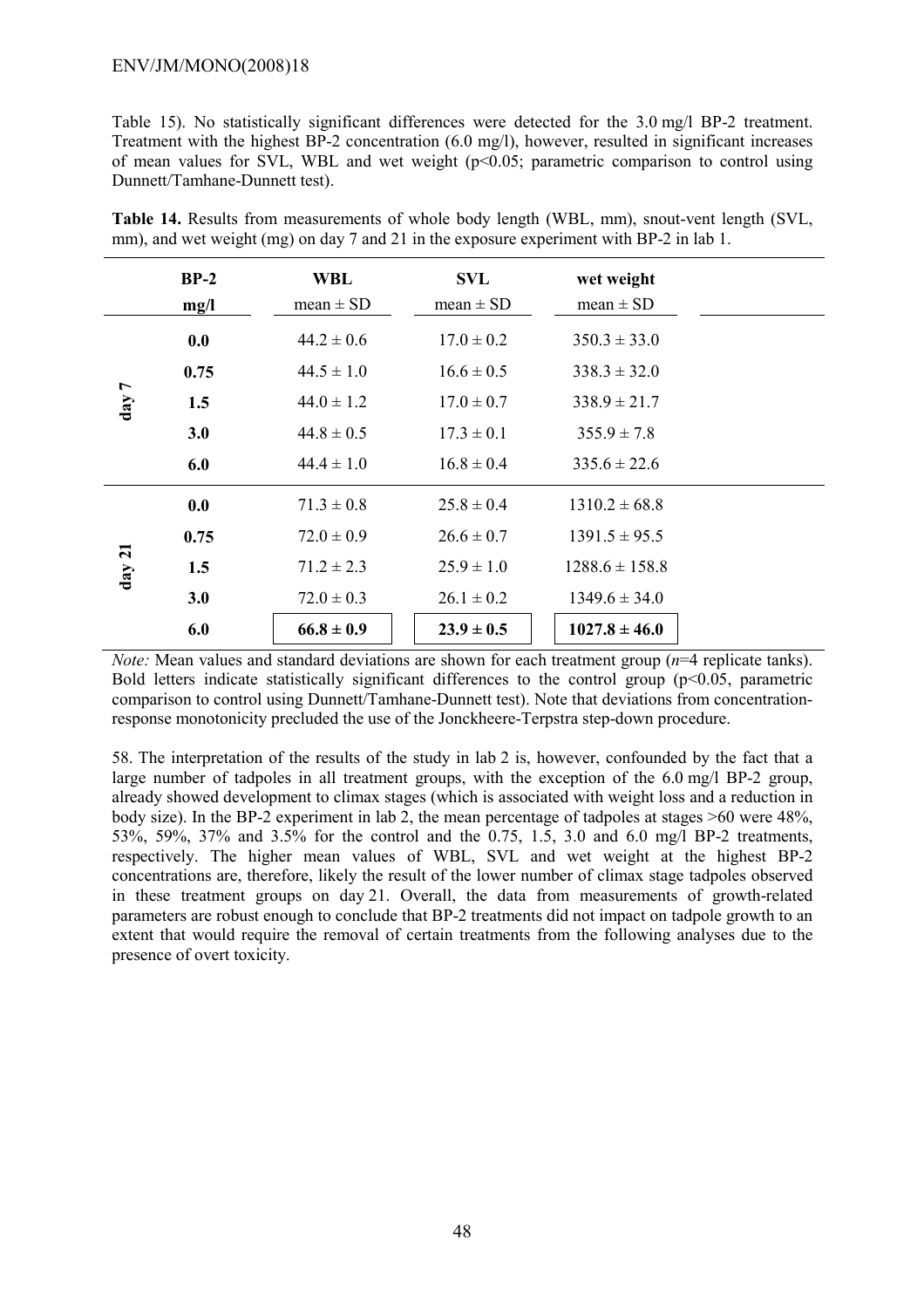|        | $BP-2$<br>mg/l | WBL.<br>$mean \pm SD$ | <b>SVL</b><br>$mean \pm SD$ | wet weight<br>$mean \pm SD$ |
|--------|----------------|-----------------------|-----------------------------|-----------------------------|
|        | 0.0            | $53.9 \pm 0.6$        | $20.4 \pm 0.1$              | $651.1 \pm 30.0$            |
|        | 0.75           | $55.1 \pm 1.2$        | $21.4 \pm 0.6$              | $728.6 \pm 54.5$            |
| day 7  | 1.5            | $53.6 \pm 1.7$        | $20.8 \pm 0.8$              | $709.7 \pm 63.0$            |
|        | <b>3.0</b>     | $54.0 \pm 0.9$        | $21.2 \pm 0.2$              | $715.6 \pm 19.9$            |
|        | 6.0            | $51.9 \pm 1.5$        | $20.5 \pm 0.6$              | $669.9 \pm 64.5$            |
|        | 0.0            | $77.1 \pm 2.0$        | $25.4 \pm 0.7$              | $1863.7 \pm 110.9$          |
|        | 0.75           | $75.9 \pm 2.6$        | $25.1 \pm 0.6$              | $1758.1 \pm 87.1$           |
| day 21 | 1.5            | $70.7 \pm 1.4$        | $23.6 \pm 0.7$              | $1643.6 \pm 129.3$          |
|        | 3.0            | $75.8 \pm 3.9$        | $25.9 \pm 1.7$              | $1773.4 \pm 141.2$          |
|        | 6.0            | $85.3 \pm 1.3$        | $30.4 \pm 0.8$              | $2125.5 \pm 87.5$           |

**Table 15.** Results from measurements of whole body length (WBL, mm), snout-vent length (SVL, mm), and wet weight (mg) on day 7 and 21 in the exposure experiment with BP-2 in lab 2.

*Note:* Mean values and standard deviations are shown for each treatment group (*n*=4 replicate tanks). Bold letters indicate statistically significant differences to the control group  $(p<0.05$ , parametric comparison to control using Dunnett/Tamhane-Dunnett test). Note that deviations from concentrationresponse monotonicity precluded the use of the Jonckheere-Terpstra step-down procedure.

## *3.3.5 Effects of BP-2 on Developmental Endpoints*

59. In both exposure studies with BP-2, analyses of stage development on study day 7 using the standard Jonckheere-Terpstra test did not reveal significant trends of median stages (n=4 replicate tanks) between BP-2 treatments and the control group (Table 16, Table 18). Treatment with 6.0 mg/l BP-2 resulted in significant effects on tadpole development on day 21 of both BP-2 experiments when tank median stages were used in the analysis (Table 17, Table 19). However, for the experiment in lab 1, preliminary results of an alternative statistical procedure using quantiles other than the median did not detect significant reduction in tadpole stages at the highest BP-2 concentration when quantiles others than the median were used (see section 0). The developmental delay caused by 6.0 mg/l BP-2 in the other experiment (lab 2) was robustly detected irrespective of the quantile used for analysis.

60. Concurrent analyses of treatment-related effects on hind limb growth were performed in lab 1 using absolute HLL values and HLL values after normalization for WBL (HLL-W) and SVL (HLL-S). When absolute HLL values were analysed for treatment-related differences, a nonmonotonic concentration-response relationship was observed (Table 20). Pairwise comparison of BP-2 treatment to the control group showed significantly increased HLL values for the 0.75 and the 3.0 mg/l BP-2 treatment groups (p<0.05; parametric comparison to control using Dunnett/Tamhane-Dunnett test), whereas no significant differences were detected for the 1.5 and 6.0 mg/l BP-2 treatment groups. Following normalization for WBL, the increased HLL at 0.75 mg/l BP-2 was still significant (p<0.05; parametric comparison to control using Dunnett/Tamhane-Dunnett test), whereas no differences between the BP-2 treatments and the control group were detected after normalization of HLL by SVL (Table 20).

61. In the exposure study of lab 2, treatment of tadpoles with 6.0 mg/l BP-2 caused a much more marked inhibition of development. In this study, many tadpoles exposed to 6.0 mg/l BP-2 appeared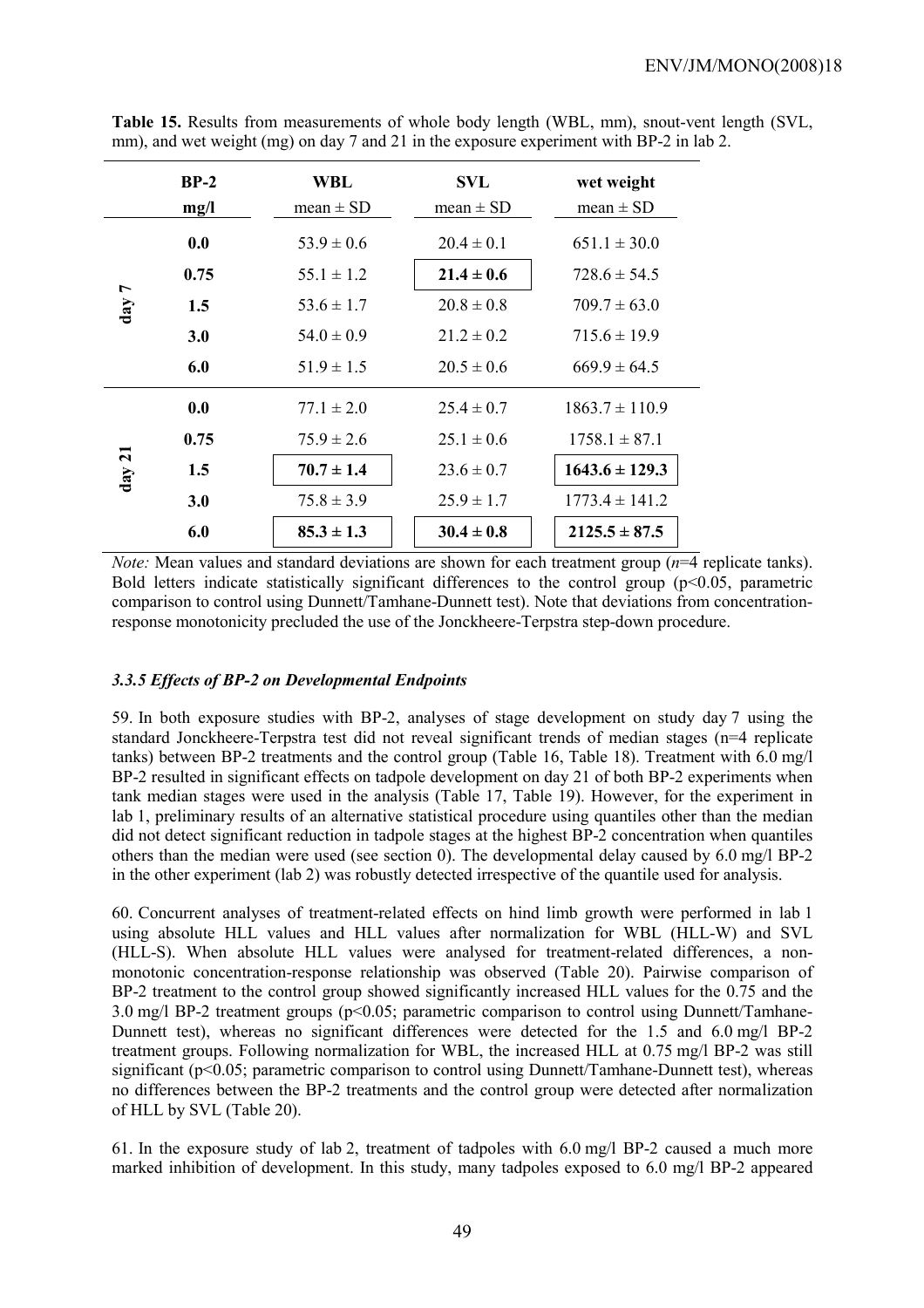arrested in early prometamorphic stages indicating a severe inhibition of development (Table 19). The developmental delay caused by BP-2 was also evident from significant reductions in hind limb growth (Table 21). Analyses of treatment-related effects on hind limb growth were performed using absolute HLL values and HLL values after normalization for WBL (HLL-W) and SVL (HLL-S). When absolute HLL values were analysed for treatment-related differences, significantly reduced HLL was detected at the two highest BP-2 concentrations (3.0 and 6.0 mg/l) on day 7 as well as on day 21 (Table 21). Following normalization of HLL by WBL, significantly reduced HLL-W was detected only at the highest BP-2 concentration on day 7 and on day 21. Following normalization of HLL by SVL, significantly reduced HLL-S was detected at all BP-2 concentrations on day 7 but only at the highest BP-2 concentration on day 21 (Table 21).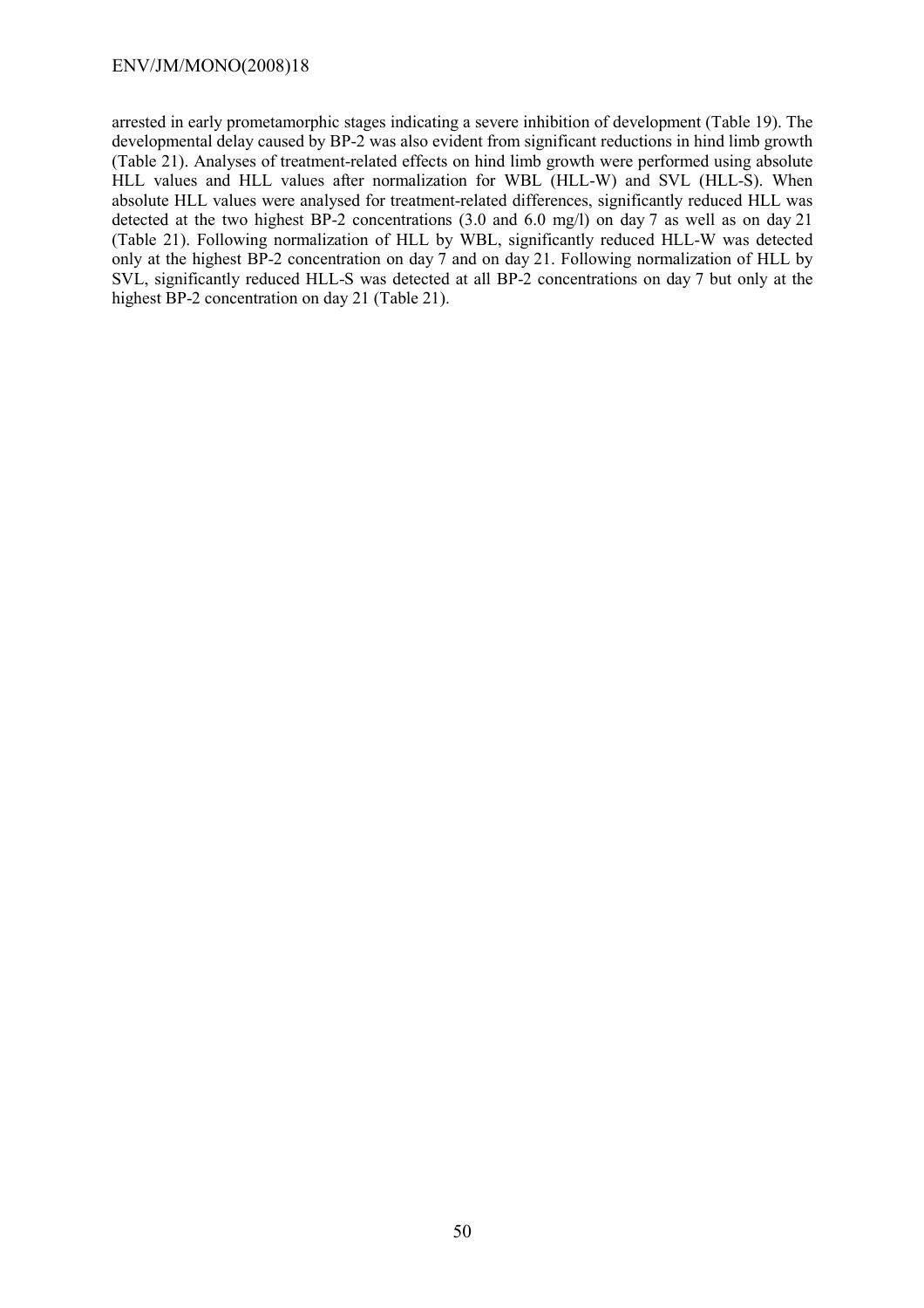**Table 16.** Results from day 7 developmental stage determination in different treatment groups of the BP-2 experiment in lab 1. Pairwise comparisons of tank median stages using the Dunn's test did not detect significant differences. No significant trends of median stages (n=4 replicate tanks) were detected using the standard Jonckheere-Terpstra test.

| $BP-2$           |                           |                | developmental stage |                |                |                |    |  | stage    | stage          |
|------------------|---------------------------|----------------|---------------------|----------------|----------------|----------------|----|--|----------|----------------|
| (mg/l)           | Rep. <sup>a</sup>         | $n^{\rm b}$    |                     | 53             | 54             | 55             | 56 |  | (median) | (range)        |
| $\boldsymbol{0}$ | $\mathbf{A}$              | 5              |                     |                | 5              |                |    |  | 54       | $\mathbf{1}$   |
|                  | $\, {\bf B}$              | $\overline{5}$ |                     |                | $\overline{5}$ |                |    |  | 54       | $\mathbf{1}$   |
|                  | $\overline{C}$            | $\overline{5}$ |                     | $\mathbf{1}$   | $\overline{4}$ |                |    |  | 54       | $\overline{2}$ |
|                  | $\mathbf D$               | 5              |                     |                | 5              |                |    |  | 54       | $\mathbf 1$    |
|                  | Pool                      | 20             |                     | $\mathbf{1}$   | 19             |                |    |  | 54       | $\sqrt{2}$     |
| 0.75             | $\mathbf{A}$              | 5              |                     |                | 5              |                |    |  | 54       | $\mathbf{1}$   |
|                  | $\, {\bf B}$              | $\overline{5}$ |                     | $\mathbf{1}$   | $\overline{4}$ |                |    |  | 54       | $\overline{2}$ |
|                  | $\mathbf C$               | 5              |                     | $\mathbf{1}$   | $\overline{4}$ |                |    |  | 54       | $\overline{2}$ |
|                  | $\overline{D}$            | 5              |                     |                | $\overline{3}$ | $\overline{c}$ |    |  | 54       | $\overline{2}$ |
|                  | Pool                      | 20             |                     | $\overline{2}$ | 16             | $\overline{2}$ |    |  | 54       | $\mathfrak{Z}$ |
| $1.5\,$          | $\boldsymbol{\mathsf{A}}$ | 5              |                     | $\mathbf{1}$   | $\overline{4}$ |                |    |  | 54       | $\sqrt{2}$     |
|                  | $\, {\bf B}$              | $\overline{5}$ |                     |                | 5              |                |    |  | 54       | $\mathbf{1}$   |
|                  | $\mathcal{C}$             | $\overline{5}$ |                     |                | $\overline{5}$ |                |    |  | 54       | $\mathbf 1$    |
|                  | ${\rm D}$                 | 5              |                     | $\mathbf 1$    | $\overline{4}$ |                |    |  | 54       | $\overline{2}$ |
|                  | Pool                      | 20             |                     | $\mathbf{2}$   | 18             |                |    |  | 54       | $\overline{c}$ |
| 3.0              | $\boldsymbol{\mathsf{A}}$ | 5              |                     |                | 5              |                |    |  | 54       | $\,1$          |
|                  | $\, {\bf B}$              | 5              |                     |                | 5              |                |    |  | 54       | $\,1$          |
|                  | $\overline{C}$            | $\overline{5}$ |                     |                | $\overline{5}$ |                |    |  | 54       | $\mathbf{1}$   |
|                  | ${\bf D}$                 | 5              |                     | $\mathbf 1$    | $\overline{4}$ |                |    |  | 54       | $\overline{2}$ |
|                  | Pool                      | 20             |                     | $\mathbf{1}$   | 19             |                |    |  | 54       | $\sqrt{2}$     |
| 6.0              | $\mathbf{A}$              | 5              |                     | $\mathbf{1}$   | $\overline{4}$ |                |    |  | 54       | $\sqrt{2}$     |
|                  | $\, {\bf B}$              | 5              |                     | $\mathbf 1$    | $\overline{4}$ |                |    |  | 54       | $\sqrt{2}$     |
|                  | $\mathcal{C}$             | 5              |                     | $\mathbf 1$    | $\overline{4}$ |                |    |  | 54       | $\overline{c}$ |
|                  | $\overline{D}$            | 5              |                     |                | 5              |                |    |  | 54       | $\mathbf{1}$   |
|                  | Pool                      | 20             |                     | $\overline{3}$ | 17             |                |    |  | 54       | $\sqrt{2}$     |

Note: <sup>a</sup> Stage data are presented for individual replicate tanks (A, B, C, and D) and after pooling of stage data from all four replicate tanks (pool).  $<sup>b</sup>$  The number of tadpoles examined (n) and the number</sup> of tadpoles at each specific developmental stage are shown.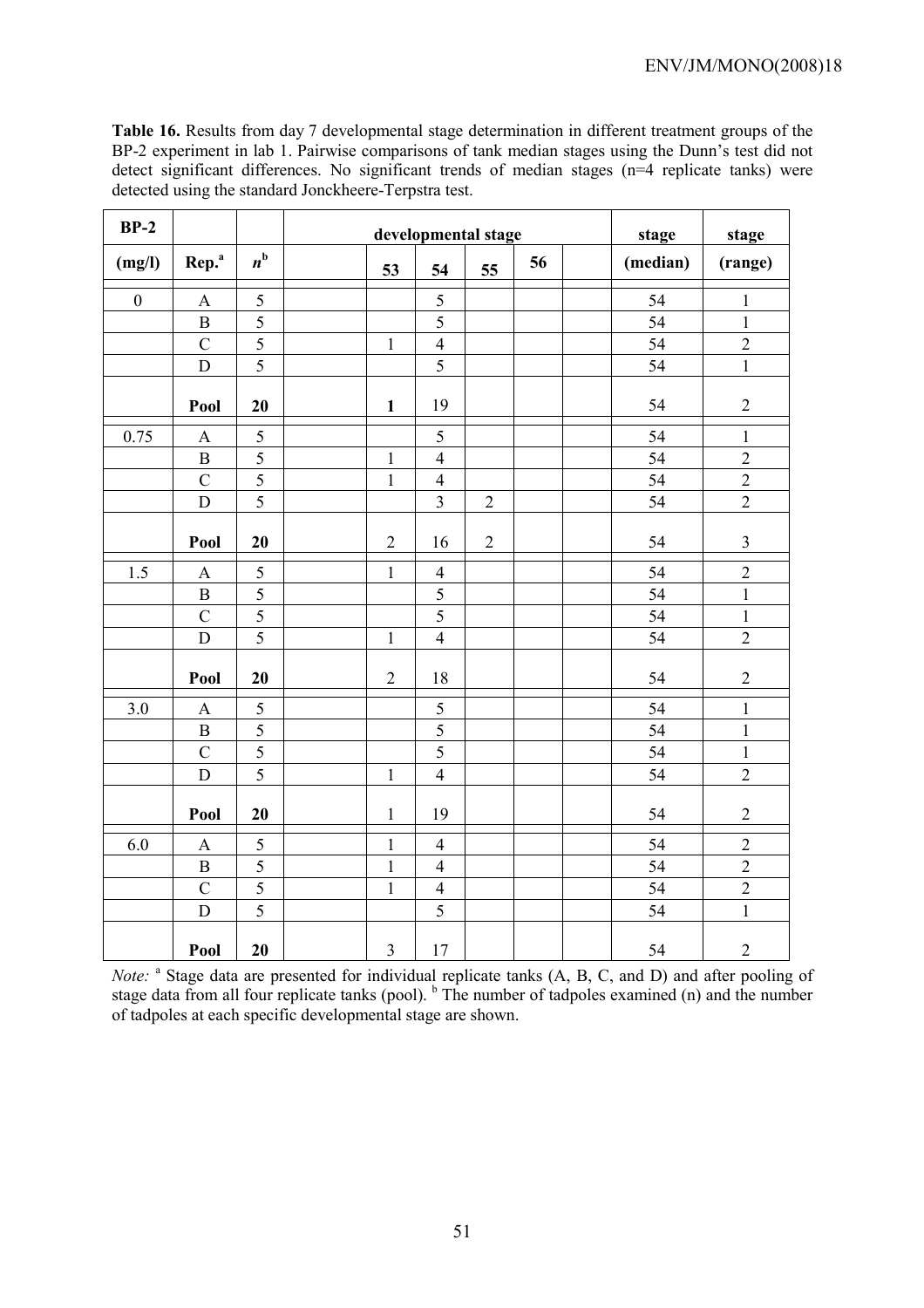| $BP-2$           |                           |             |    |                  |                         | developmental stage |                |                |                |    |    | stage    | stage          |
|------------------|---------------------------|-------------|----|------------------|-------------------------|---------------------|----------------|----------------|----------------|----|----|----------|----------------|
| (mg/l)           | Rep. <sup>a</sup>         | $n^{\rm b}$ | 55 | 56               | 57                      | 58                  | 59             | 60             | 61             | 62 | 63 | (median) | (range)        |
| $\boldsymbol{0}$ | A                         | 15          |    |                  | $\overline{3}$          | 11                  | $\mathbf{1}$   |                |                |    |    | 58       | $\overline{3}$ |
|                  | $\mathbf B$               | 15          |    |                  | $\overline{7}$          | 6                   | $\overline{2}$ |                |                |    |    | 58       | $\mathfrak{Z}$ |
|                  | $\overline{C}$            | 15          |    |                  | $\overline{7}$          | $\overline{4}$      | $\overline{4}$ |                |                |    |    | 58       | $\overline{3}$ |
|                  | $\overline{D}$            | 15          |    |                  | 6                       | 5                   | $\overline{3}$ | $\mathbf{1}$   |                |    |    | 58       | $\overline{4}$ |
|                  | Pool                      | 60          |    |                  | 23                      | 26                  | 10             | $\mathbf{1}$   |                |    |    | 58       | $\overline{4}$ |
| 0.75             | $\boldsymbol{\mathsf{A}}$ | 15          |    |                  | $\mathbf{1}$            | 10                  | $\overline{4}$ |                |                |    |    | 58       | $\mathfrak{Z}$ |
|                  | $\, {\bf B}$              | 15          |    |                  | 5                       | $\boldsymbol{7}$    | $\overline{2}$ | $\mathbf{1}$   |                |    |    | 58       | $\overline{4}$ |
|                  | $\overline{C}$            | 15          |    |                  | $\overline{\mathbf{3}}$ | $\tau$              | $\overline{4}$ | $\mathbf{1}$   |                |    |    | 58       | $\overline{4}$ |
|                  | D                         | 15          |    |                  | $\overline{3}$          | 8                   | $\overline{3}$ | $\mathbf{1}$   |                |    |    | 58       | $\overline{4}$ |
|                  | Pool                      | 60          |    |                  | 12                      | 32                  | 13             | $\mathbf{1}$   |                |    |    | 58       | $\overline{4}$ |
| 1.5              | A                         | 15          |    | $\mathbf{1}$     | $\overline{4}$          | $\overline{7}$      | $\overline{3}$ |                |                |    |    | 58       | $\overline{4}$ |
|                  | $\, {\bf B}$              | 15          |    |                  | 5                       | $8\,$               | $\overline{2}$ |                |                |    |    | 58       | $\overline{3}$ |
|                  | $\overline{C}$            | 15          |    | $\mathbf{1}$     | $\overline{4}$          | $\,8\,$             | $\overline{2}$ |                |                |    |    | 58       | $\overline{4}$ |
|                  | $\overline{D}$            | 15          |    |                  | $\boldsymbol{7}$        | 6                   | $\mathbf{1}$   |                | $\mathbf{1}$   |    |    | 58       | 5              |
|                  | Pool                      | 60          |    | $\boldsymbol{2}$ | 20                      | 29                  | $\,8\,$        |                | $\mathbf{1}$   |    |    | 58       | 6              |
| 3.0              | $\boldsymbol{\mathsf{A}}$ | 15          |    |                  | $\boldsymbol{7}$        | 5                   | $\overline{2}$ |                | $\mathbf{1}$   |    |    | 58       | $\sqrt{5}$     |
|                  | $\, {\bf B}$              | 15          |    |                  | $\overline{2}$          | 8                   | 5              |                |                |    |    | 58       | $\overline{3}$ |
|                  | $\overline{C}$            | 15          |    |                  | $\overline{4}$          | $\tau$              | $\overline{3}$ | $\mathbf{1}$   |                |    |    | 58       | $\overline{4}$ |
|                  | D                         | 15          |    |                  | $\overline{4}$          | 5                   | $\overline{4}$ |                | $\overline{2}$ |    |    | 58       | $\overline{5}$ |
|                  | Pool                      | 60          |    |                  | 17                      | 25                  | 14             | $\mathbf{1}$   | $\mathfrak{Z}$ |    |    | 58       | 5              |
| 6.0              | A                         | 15          |    |                  | $\overline{4}$          | $\boldsymbol{7}$    | $\mathbf{1}$   | $\mathbf{1}$   | $\overline{2}$ |    |    | 58       | $\overline{5}$ |
|                  | $\bf{B}$                  | 15          |    |                  | $\,$ $\,$               | 5                   | $\mathbf{1}$   |                | $\mathbf{1}$   |    |    | 57       | 5              |
|                  | $\mathcal{C}$             | 15          |    |                  | 8                       | 5                   | $\overline{2}$ |                |                |    |    | 57       | $\overline{3}$ |
|                  | $\overline{D}$            | 15          |    |                  | 8                       | $\overline{3}$      | $\overline{3}$ | $\mathbf{1}$   |                |    |    | 57       | $\overline{4}$ |
|                  | Pool                      | 60          |    |                  | 28                      | 20                  | $\tau$         | $\overline{2}$ | $\mathfrak{Z}$ |    |    | 58       | 5              |

**Table 17.** Results from day 21 developmental stage determination in different treatment groups of the BP-2 experiment in lab 1. Pairwise comparisons of tank median stages using the Dunn's test detected a significant differences at 6.0 mg/l BP-2. A significant effect on median stages was also detected at 6.0 mg/l BP-2 using the standard Jonckheere-Terpstra test (n=4 replicates).

Note: <sup>a</sup> Stage data are presented for individual replicate tanks (A, B, C, and D) and after pooling of stage data from all four replicate tanks (pool).  $\overline{b}$  The number of tadpoles examined (n) and the number of tadpoles at each specific developmental stage are shown.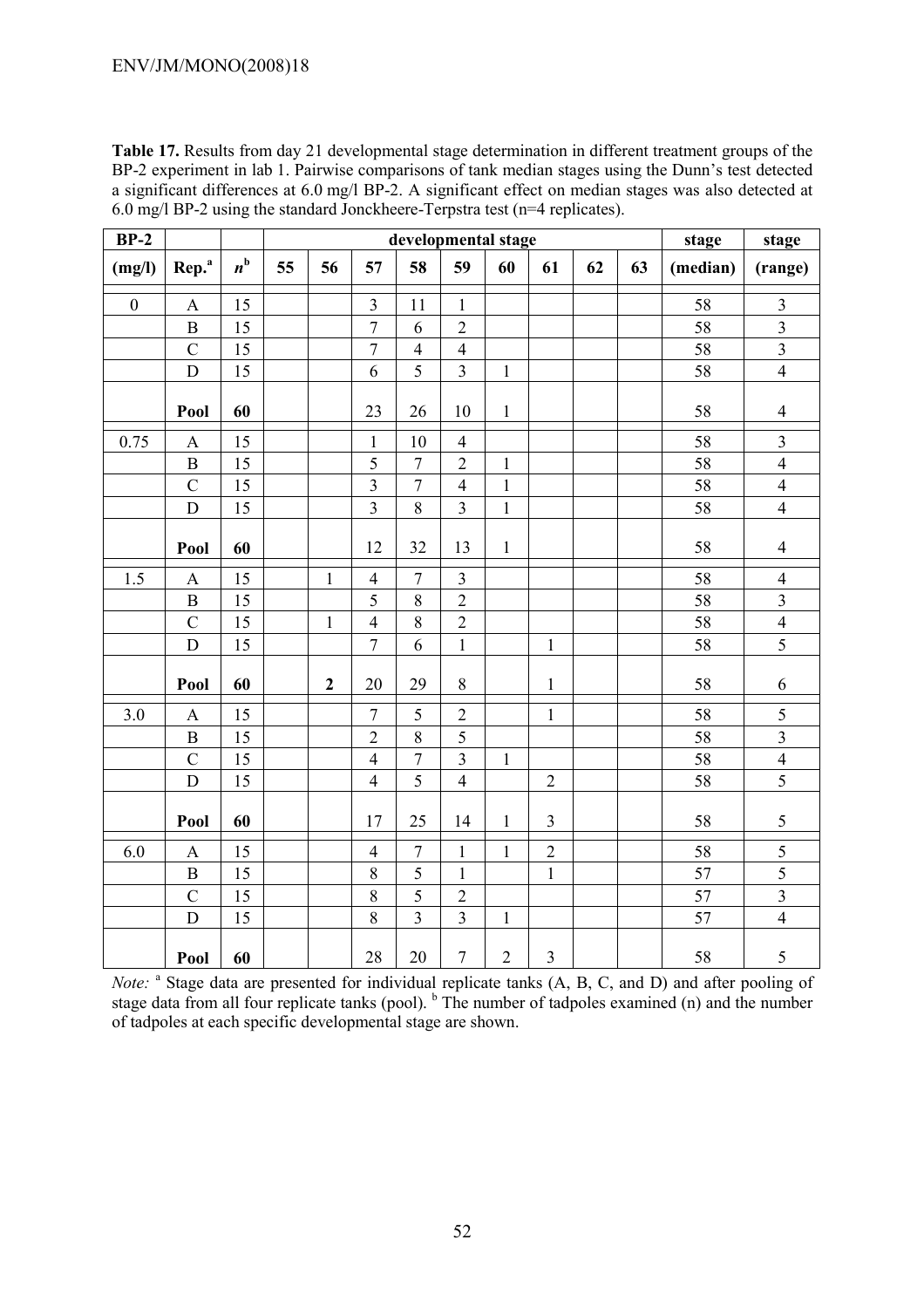**Table 18.** Results from day 7 developmental stage determination in different treatment groups of the BP-2 experiment in lab 2. Pairwise comparisons of tank median stages using the Dunn's test did not detect significant differences. No significant trends of median stages (n=4 replicate tanks) were detected using the standard Jonckheere-Terpstra test.

| $BP-2$           |                           |                | developmental stage |    |                |                |    | stage | stage           |                |
|------------------|---------------------------|----------------|---------------------|----|----------------|----------------|----|-------|-----------------|----------------|
| (mg/l)           | Rep. <sup>a</sup>         | $n^{\rm b}$    |                     | 53 | 54             | 55             | 56 |       | (median)        | (range)        |
| $\boldsymbol{0}$ | A                         | 5              |                     |    | $\mathbf{1}$   | $\overline{4}$ |    |       | 55              | $\sqrt{2}$     |
|                  | $\, {\bf B}$              | 5              |                     |    | $\mathbf{1}$   | $\overline{4}$ |    |       | 55              | $\overline{2}$ |
|                  | $\overline{C}$            | $\overline{5}$ |                     |    |                | $\overline{5}$ |    |       | $\overline{55}$ | $\mathbf{1}$   |
|                  | $\overline{D}$            | $\overline{5}$ |                     |    |                | $\overline{5}$ |    |       | 55              | $\mathbf{1}$   |
|                  | Pool                      | 20             |                     |    | $\sqrt{2}$     | 18             |    |       | 55              | $\sqrt{2}$     |
| 0.75             | $\boldsymbol{\mathsf{A}}$ | 5              |                     |    | $\mathbf{1}$   | $\overline{4}$ |    |       | 55              | $\overline{2}$ |
|                  | $\, {\bf B}$              | $\overline{5}$ |                     |    |                | 5              |    |       | 55              | $\mathbf{1}$   |
|                  | $\overline{C}$            | $\overline{5}$ |                     |    | $\mathbf 1$    | $\overline{4}$ |    |       | 55              | $\overline{2}$ |
|                  | $\overline{D}$            | $\overline{5}$ |                     |    |                | 5              |    |       | 55              | $\overline{1}$ |
|                  | Pool                      | 20             |                     |    | $\overline{2}$ | 18             |    |       | 55              | $\sqrt{2}$     |
| 1.5              | $\mathbf{A}$              | 5              |                     |    | $\mathbf 1$    | $\overline{4}$ |    |       | 55              | $\sqrt{2}$     |
|                  | $\, {\bf B}$              | $\overline{5}$ |                     |    | $\mathbf 1$    | $\overline{4}$ |    |       | 55              | $\sqrt{2}$     |
|                  | $\overline{C}$            | $\overline{5}$ |                     |    |                | 5              |    |       | 55              | $\,1\,$        |
|                  | $\overline{D}$            | $\overline{5}$ |                     |    |                | 5              |    |       | 55              | $\mathbf{1}$   |
|                  | Pool                      | 20             |                     |    | $\sqrt{2}$     | 18             |    |       | 55              | $\sqrt{2}$     |
| 3.0              | $\mathbf{A}$              | 5              |                     |    | $\mathbf 1$    | $\overline{4}$ |    |       | 55              | $\sqrt{2}$     |
|                  | $\, {\bf B}$              | $\overline{5}$ |                     |    |                | 5              |    |       | 55              | $\mathbf 1$    |
|                  | $\overline{C}$            | $\overline{5}$ |                     |    |                | $\overline{5}$ |    |       | 55              | $\mathbf{1}$   |
|                  | $\overline{D}$            | $\overline{5}$ |                     |    |                | $\overline{5}$ |    |       | 55              | $\mathbf 1$    |
|                  | Pool                      | 20             |                     |    | $\mathbf{1}$   | 19             |    |       | 55              | $\sqrt{2}$     |
| 6.0              | $\boldsymbol{\mathsf{A}}$ | 5              |                     |    | $\mathbf 1$    | $\overline{4}$ |    |       | 55              | $\overline{2}$ |
|                  | $\, {\bf B}$              | $\overline{5}$ |                     |    | $\mathbf 1$    | $\overline{4}$ |    |       | 55              | $\sqrt{2}$     |
|                  | $\mathcal{C}$             | $\overline{5}$ |                     |    |                | 5              |    |       | 55              | $\,1$          |
|                  | $\overline{D}$            | $\overline{5}$ |                     |    | $\mathbf{1}$   | $\overline{4}$ |    |       | 55              | $\overline{2}$ |
|                  | Pool                      | 20             |                     |    | $\mathfrak{Z}$ | 17             |    |       | 55              | $\sqrt{2}$     |

Note: <sup>a</sup> Stage data are presented for individual replicate tanks (A, B, C, and D) and after pooling of data from all four replicate tanks (pool).  $<sup>b</sup>$  The number of tadpoles examined (n) and the number of</sup> tadpoles at each specific developmental stage are shown.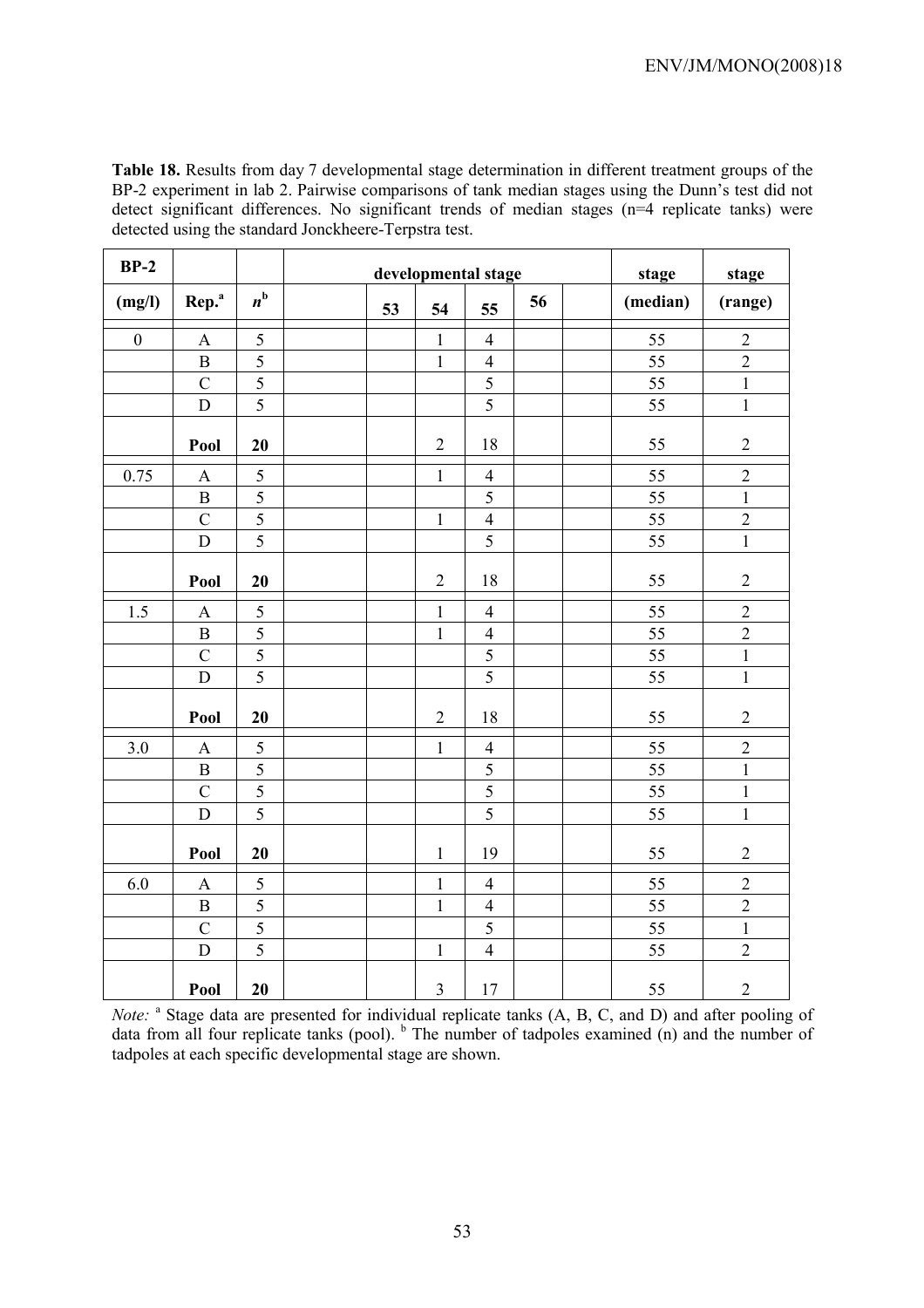| $BP-2$           |                   |             |                |                |                |                         |                         | developmental stage |                |                         |                         | stage    | stage                   |
|------------------|-------------------|-------------|----------------|----------------|----------------|-------------------------|-------------------------|---------------------|----------------|-------------------------|-------------------------|----------|-------------------------|
| (mg/l)           | Rep. <sup>a</sup> | $n^{\rm b}$ | 55             | 56             | 57             | 58                      | 59                      | 60                  | 61             | 62                      | 63                      | (median) | (range)                 |
| $\boldsymbol{0}$ | $\mathbf{A}$      | 15          |                |                |                |                         | $\mathbf{1}$            | 6                   | $\overline{3}$ | $\overline{4}$          | $\mathbf 1$             | 61       | $\sqrt{5}$              |
|                  | $\, {\bf B}$      | 15          |                |                |                |                         | $\mathbf{1}$            | $8\,$               | $\overline{3}$ | $\overline{2}$          | $\mathbf{1}$            | 60       | $\overline{5}$          |
|                  | $\mathcal{C}$     | 15          |                |                |                |                         |                         | 6                   | $\overline{4}$ | $\overline{\mathbf{3}}$ | $\overline{2}$          | 61       | $\overline{4}$          |
|                  | $\overline{D}$    | 15          |                |                |                |                         | $\mathbf{1}$            | $\overline{8}$      | $\overline{5}$ | $\overline{1}$          |                         | 60       | $\overline{4}$          |
|                  | Pool              | 60          |                |                |                |                         | $\mathbf{3}$            | 28                  | 15             | 10                      | $\overline{\mathbf{4}}$ | 60       | $\overline{\mathbf{5}}$ |
| 0.75             | $\mathbf{A}$      | 15          |                |                |                |                         | $\mathbf{1}$            | 6                   | $\overline{7}$ | $\mathbf{1}$            |                         | 61       | $\overline{4}$          |
|                  | $\bf{B}$          | 15          |                |                |                |                         | $\overline{2}$          | $\,8\,$             |                | $\overline{4}$          | $\mathbf{1}$            | 60       | 5                       |
|                  | $\mathcal{C}$     | 15          |                |                |                |                         | $\overline{2}$          | $\overline{3}$      | 6              | $\overline{4}$          |                         | 61       | $\overline{4}$          |
|                  | D                 | 15          |                |                |                |                         |                         | 6                   | 6              | $\overline{3}$          |                         | 61       | $\overline{3}$          |
|                  | Pool              | 60          |                |                |                |                         | 5                       | 23                  | 19             | 12                      | $\mathbf{1}$            | 61       | 5                       |
| 1.5              | $\mathbf{A}$      | 15          |                |                |                |                         |                         | 5                   | $\overline{3}$ | $\overline{7}$          |                         | 61       | $\overline{3}$          |
|                  | $\, {\bf B}$      | 15          |                |                |                |                         | $\mathbf{1}$            | 5                   | $\overline{3}$ | $\overline{5}$          | $\mathbf{1}$            | 61       | $\overline{5}$          |
|                  | $\mathcal{C}$     | 15          |                |                |                |                         | $\mathbf{1}$            | $\mathfrak s$       | $\overline{2}$ | 6                       | $\mathbf{1}$            | 61       | 5                       |
|                  | D                 | 14          |                |                |                |                         | $\mathbf{1}$            | 6                   | $\overline{3}$ | $\overline{2}$          | $\overline{2}$          | 60.5     | $\overline{5}$          |
|                  | Pool              | 59          |                |                |                |                         | 3                       | 21                  | 11             | 20                      | $\overline{4}$          | 61       | $\sqrt{5}$              |
| 3.0              | $\mathbf{A}$      | 15          |                |                |                |                         | $\overline{\mathbf{3}}$ | 10                  | $\overline{2}$ |                         |                         | 60       | $\mathfrak{Z}$          |
|                  | $\bf{B}$          | 15          |                |                |                |                         | $\mathbf{1}$            | 5                   | $\overline{4}$ | $\overline{4}$          | $\mathbf{1}$            | 61       | 5                       |
|                  | $\mathcal{C}$     | 15          |                |                |                |                         | $\overline{4}$          | $\boldsymbol{7}$    | $\overline{3}$ | $\mathbf{1}$            |                         | 60       | $\overline{4}$          |
|                  | D                 | 15          |                |                |                |                         | $\overline{2}$          | 6                   | $\overline{2}$ | $\overline{4}$          | $\mathbf{1}$            | 60       | 5                       |
|                  | Pool              | 60          |                |                |                |                         | 10                      | 28                  | 11             | 9                       | $\overline{2}$          | 60       | 5                       |
| 6.0              | A                 | 15          | $\mathbf{1}$   | $\sqrt{2}$     | $\mathbf{1}$   | 5                       | $\overline{2}$          | $\mathfrak{Z}$      | $\mathbf{1}$   |                         |                         | 58       | $\tau$                  |
|                  | $\bf{B}$          | 14          | $\sqrt{2}$     | $\mathbf{1}$   | 5              | 5                       |                         | $\mathbf{1}$        |                |                         |                         | 57       | 6                       |
|                  | $\overline{C}$    | 14          | $\overline{2}$ | $\overline{2}$ | $\overline{3}$ | $\mathbf{1}$            | $\overline{4}$          | $\sqrt{2}$          |                |                         |                         | 57.5     | 6                       |
|                  | D                 | 14          | $\mathbf{1}$   | $\mathbf{1}$   |                | $\overline{\mathbf{3}}$ | $\overline{3}$          | 5                   | $\mathbf{1}$   |                         |                         | 59       | $\boldsymbol{7}$        |
|                  | Pool              | 57          | 6              | 6              | 9              | 14                      | 9                       | 11                  | $\overline{2}$ |                         |                         | 58       | $\overline{7}$          |

**Table 19.** Results from day 21 developmental stage determination in different treatment groups of the BP-2 experiment in lab 2. Pairwise comparisons of tank median stages using the Dunn's test did not detect significant differences. A significant effect on median stages was however detected at 6.0 mg/l BP-2 using the standard Jonckheere-Terpstra test (n=4 replicates).

Note: <sup>a</sup> Stage data are presented for individual replicate tanks (A, B, C, and D) and after pooling of data from all four replicate tanks (pool).  $<sup>b</sup>$  The number of tadpoles examined (n) and the number of</sup> tadpoles at each specific developmental stage are shown.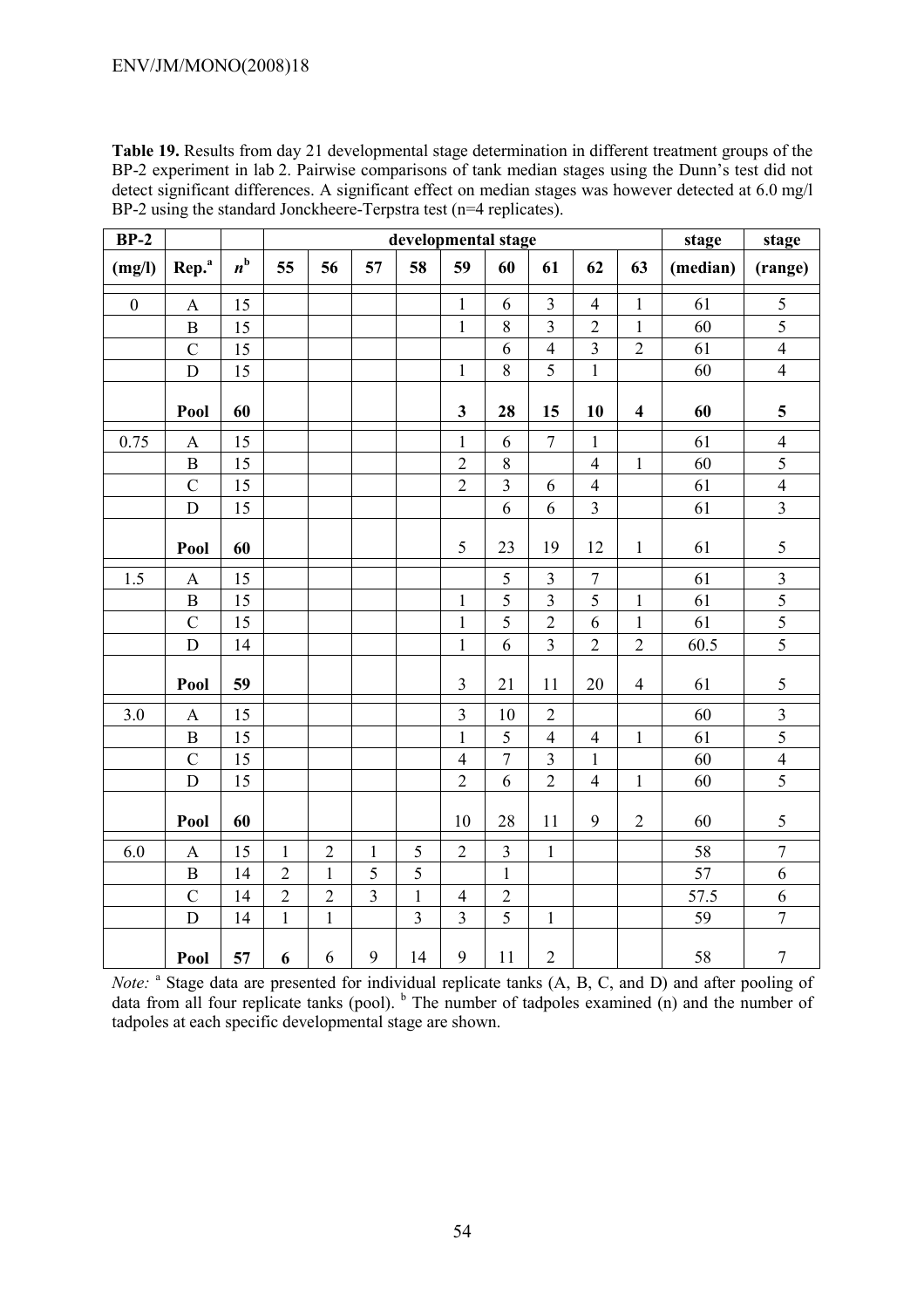|          | $BP-2$<br>mg/l | <b>HLL</b><br>mean $\pm$ SD | <b>HLL-W</b><br>mean $\pm$ SD | <b>HLL-S</b><br>$mean \pm SD$ |
|----------|----------------|-----------------------------|-------------------------------|-------------------------------|
|          | 0.0            | $2.08 \pm 0.03$             | $0.047 \pm 0.001$             | $0.123 \pm 0.003$             |
|          | 0.75           | $2.19 \pm 0.19$             | $0.049 \pm 0.004$             | $0.132 \pm 0.011$             |
| day 7    | 1.5            | $2.04 \pm 0.13$             | $0.046 \pm 0.002$             | $0.120 \pm 0.004$             |
|          | 3.0            | $2.08 \pm 0.05$             | $0.046 \pm 0.001$             | $0.120 \pm 0.003$             |
|          | 6.0            | $2.07 \pm 0.11$             | $0.047 \pm 0.002$             | $0.123 \pm 0.007$             |
|          | 0.0            | $11.19 \pm 0.43$            | $0.156 \pm 0.006$             | $0.432 \pm 0.023$             |
|          | 0.75           | $12.22 \pm 0.53$            | $0.169 \pm 0.008$             | $0.459 \pm 0.024$             |
| day $21$ | 1.5            | $11.12 \pm 0.26$            | $0.155 \pm 0.002$             | $0.427 \pm 0.010$             |
|          | 3.0            | $12.04 \pm 0.39$            | $0.167 \pm 0.006$             | $0.464 \pm 0.014$             |
|          | 6.0            | $11.11 \pm 0.53$            | $0.165 \pm 0.010$             | $0.464 \pm 0.034$             |

**Table 20.** Results from measurements of hind limb length (HLL), on day 7 and 21 in the exposure experiment with BP-2 in lab 1. Data are presented as absolute HLL (mm), and after normalization of HLL by WBL (HLL-W) and SVL (HLL-S).

*Note:* Mean values and standard deviations are shown for each treatment group (*n*=4 replicate tanks). Bold letters indicate statistically significant differences to the control group  $(p<0.05$ , parametric comparison to control using Dunnett/Tamhane-Dunnett test). Note that deviations from concentrationresponse monotonicity precluded the use of the Jonckheere-Terpstra step-down procedure.

**Table 21.** Results from measurements of hind limb length (HLL), on day 7 and 21 in the exposure experiment with BP-2 in lab 2. Data are presented as absolute HLL (mm), and after normalization of HLL by WBL (HLL-W) and SVL (HLL-S).

|          | $BP-2$<br>mg/l | HLL<br>$mean \pm SD$ | <b>HLL-W</b><br>$mean \pm SD$ | <b>HLL-S</b><br>$mean \pm SD$ |
|----------|----------------|----------------------|-------------------------------|-------------------------------|
|          | 0.0            | $3.38 \pm 0.07$      | $0.063 \pm 0.001$             | $0.166 \pm 0.003$             |
|          | 0.75           | $3.38 \pm 0.10$      | $0.061 \pm 0.001$             | $0.158 \pm 0.002$             |
| day 7    | 1.5            | $3.28 \pm 0.08$      | $0.061 \pm 0.002$             | $0.157 \pm 0.005$             |
|          | 3.0            | $3.29 \pm 0.12$      | $0.061 \pm 0.002$             | $0.156 \pm 0.005$             |
|          | 6.0            | $2.94 \pm 0.11$      | $0.057 \pm 0.002$             | $0.144 \pm 0.005$             |
|          | 0.0            | $25.22 \pm 1.04$     | $0.332 \pm 0.018$             | $1.010 \pm 0.050$             |
|          | 0.75           | $24.67 \pm 0.90$     | $0.329 \pm 0.006$             | $1.002 \pm 0.033$             |
| day $21$ | 1.5            | $24.59 \pm 0.52$     | $0.355 \pm 0.011$             | $1.062 \pm 0.028$             |
|          | 3.0            | $22.55 \pm 1.15$     | $0.303 \pm 0.033$             | $0.888 \pm 0.105$             |
|          | 6.0            | $15.25 \pm 3.03$     | $0.180 \pm 0.039$             | $0.514 \pm 0.114$             |

*Note:* Mean values and standard deviations are shown for each treatment group (*n*=4 replicate tanks). Bold letters indicate statistically significant differences to the control group ( $p<0.05$ , Jonckheere-Terpstra test).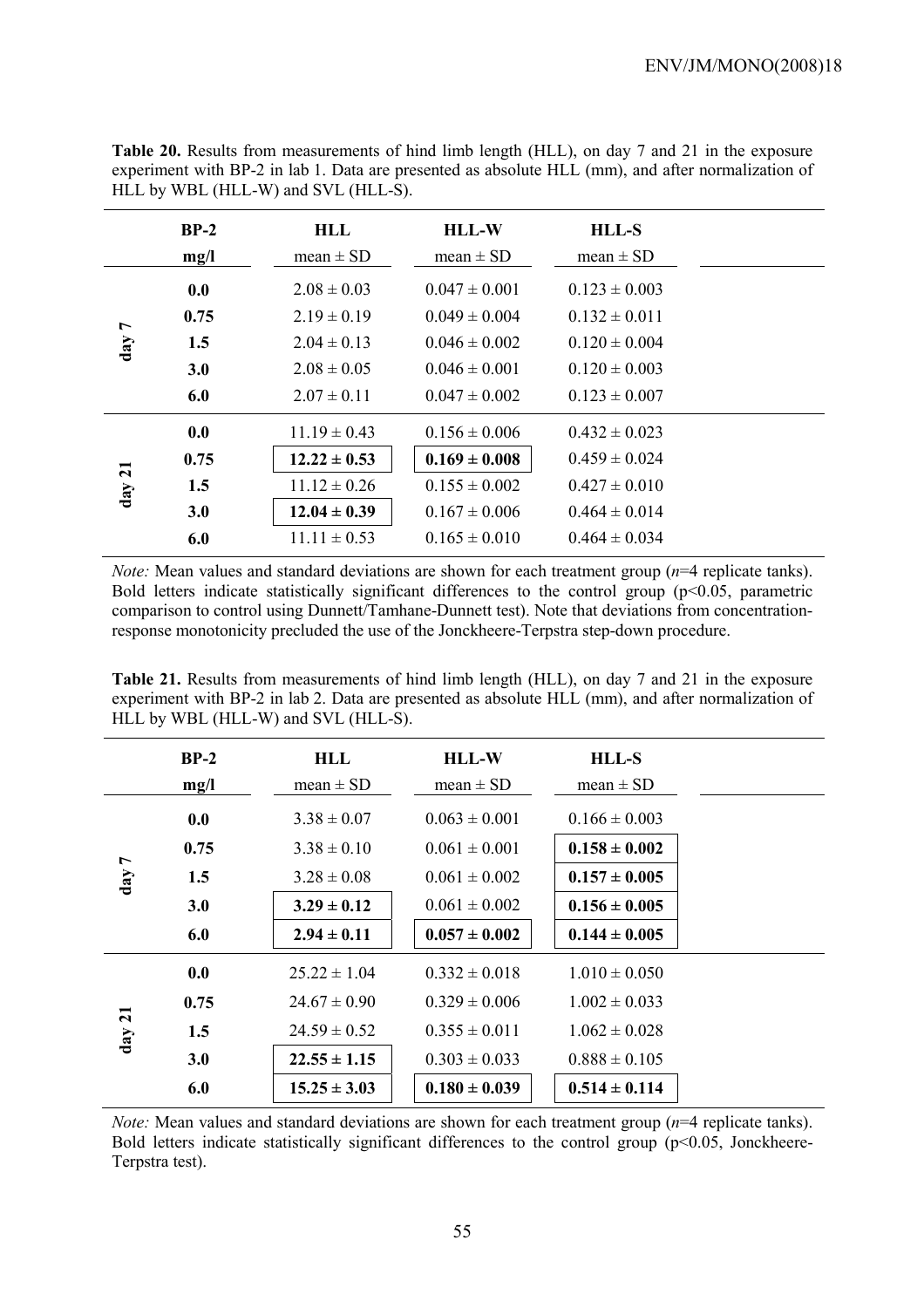## *3.3.6 Effects of BP-2 on Thyroid Gland Histology*

62. The study protocol called for evaluation of thyroid gland histology in five specimen randomly sampled from each replicate tank ( $n=20$  per treatment) according to a graded scoring system which incorporates information on incidence and severity of specific histological changes. In both experiments performed with BP-2, effects of BP-2 treatment on thyroid histology were observed, albeit the incidence and severity of the observed changes was different between the two exposure studies.

63. In the BP-2 experiment in lab 1, the developmental stages of control tadpoles sampled for thyroid histopathology ranged between stages 57 to 59. In accordance with the prometamorphic stages of control animals, the light histological appearance of thyroid glands from the control group indicated a mild to moderate activity of the thyroid. Thyroid follicles were composed of cuboidal or low columnar epithelial cells and the follicular lumen was filled with dense colloid. In only a few control tadpoles, mild to moderate hypertrophy of the follicular epithelium was evident. Peripheral vacuolation of the colloid was mild in most control thyroids. Overall, the mild stimulation of thyroid activity in the control animals is in agreement with the increasing activity of the pituitary-thyroid axis at late prometamorphic stages.

64. Analysis of thyroid tissue from the various BP-2 treatments in lab 1 did not reveal effects of the tested BP-2 concentrations on thyroid size. The follicular architecture of the thyroids from BP-2 treated tadpoles did not deviate from the control group with the exception of an increased number of moderately hypertrophic follicles in the 6.0 mg/l BP-2 group. At the highest BP-2 concentration, many thyroid follicles were composed of columnar epithelial cells, and this increased stimulation of the follicular epithelium was more prominent at 6.0 mg/l BP-2 compared to the control and the lower BP-2 concentrations. A semi-quantitative analysis of the histological alterations was performed using a severity grading approach to assess the incidence and severity of three core diagnostic parameters including thyroid gland size, follicular cell hypertrophy and follicular cell hyperplasia. In order to account for the mild differences observed during the initial qualitative assessment, an additional grade 0.5 was introduced into the analysis of follicular cell hypertrophy in lab 1. A grade of 0.5 was defined as a small increase in epithelial cell height (cuboidal cell shape) that was distinct from the flat cell shape (grade 0) and the low columnar cell shape (grade 1). Results from these analyses are summarized in Table 22. Mean severity scores ( $n=4$  replicate tanks) for follicular cell hypertrophy were significantly increased at the highest BP-2 concentration (6.0 mg/l). Statistically significant differences of mean severity scores were not detected between lower BP-2 treatments and the control group.

65. In the BP-2 experiment in lab 2, the developmental stages of control tadpoles sampled for thyroid histopathology ranged between stages 59 to 63. In accordance with the advanced developmental stages (early climax) of control animals, the light histological appearance of thyroid glands from the control group indicated an active state of the thyroid. Thyroid follicles were composed of cuboidal or low columnar epithelial cells and the follicular lumen was filled with dense colloid. In only a few control tadpoles, mild hypertrophy of the follicular epithelium was evident.

66. Analysis of thyroid tissue from the various BP-2 treatments in the lab 2 study did not reveal significant effects of BP-2 concentrations <6.0 mg/l on thyroid size. At the highest BP-2 concentration, however, a marked increase in thyroid gland size was evident in a large number of tadpoles. Thyroid tissue from animals treated with 6.0 mg/l BP-2 was also characterized by a severe hypertrophy of the follicular epithelium and the presence of moderately severe follicular cell hyperplasia. A semi-quantitative analysis of the histological alterations was performed in lab 2 using a severity grading approach to assess the incidence and severity of three core diagnostic parameters including thyroid gland size, follicular cell hypertrophy and follicular cell hyperplasia. Results from these analyses are summarized in Table 23. Mean severity scores (n= 4 replicate tanks) for follicular cell hypertrophy, follicular cell hyperplasia and thyroid gland enlargement were significantly increased at the highest BP-2 concentration (6.0 mg/l). Statistically significant differences of mean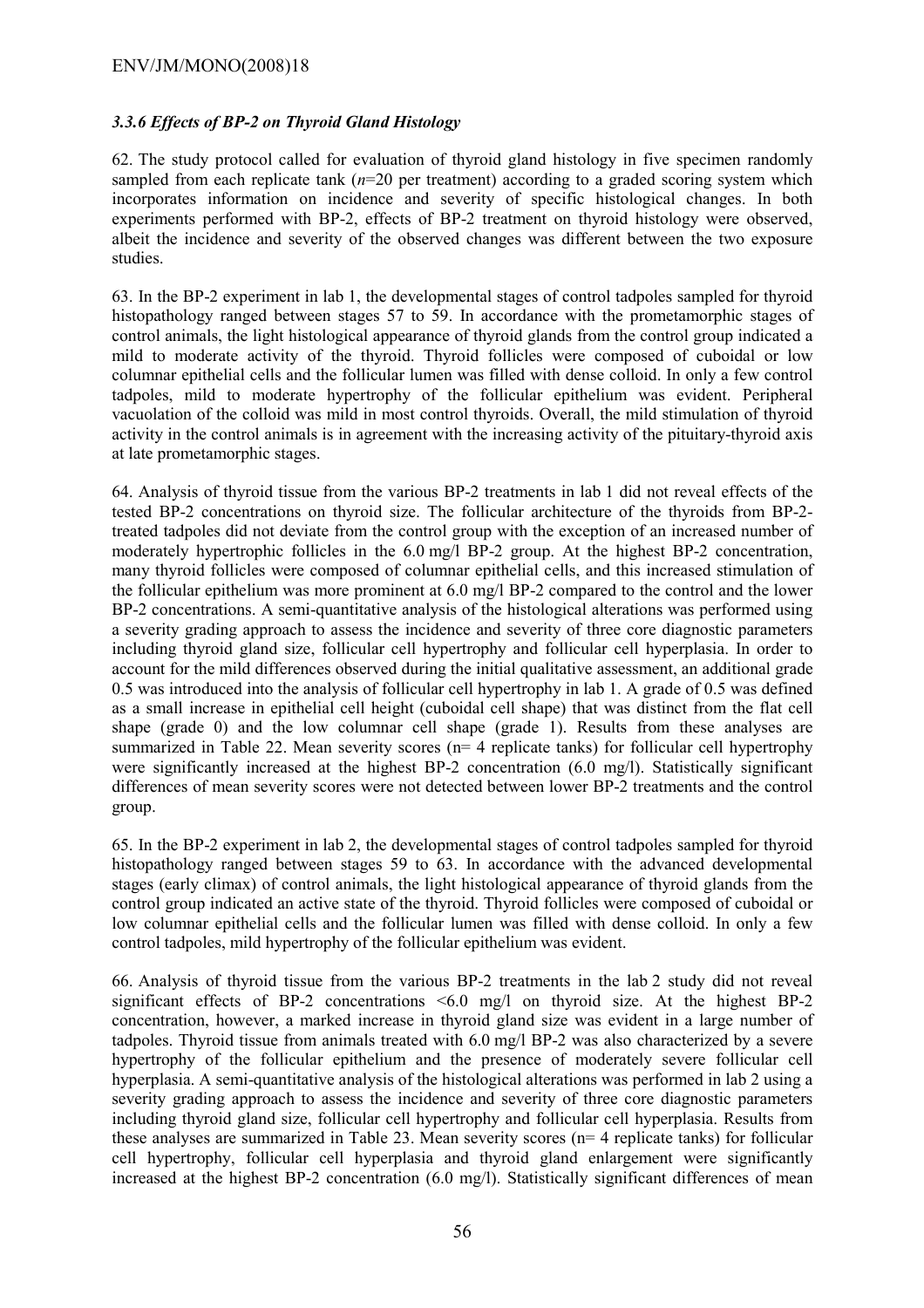severity scores were not detected between lower BP-2 treatments and the control group. Notably, the very severe histopathological effects observed at 6.0 mg/l BP-2 were not preceded by gradually weaker changes at the next lower BP-2 concentration (3.0 mg/l) indicating a very steep concentrationresponse relationship.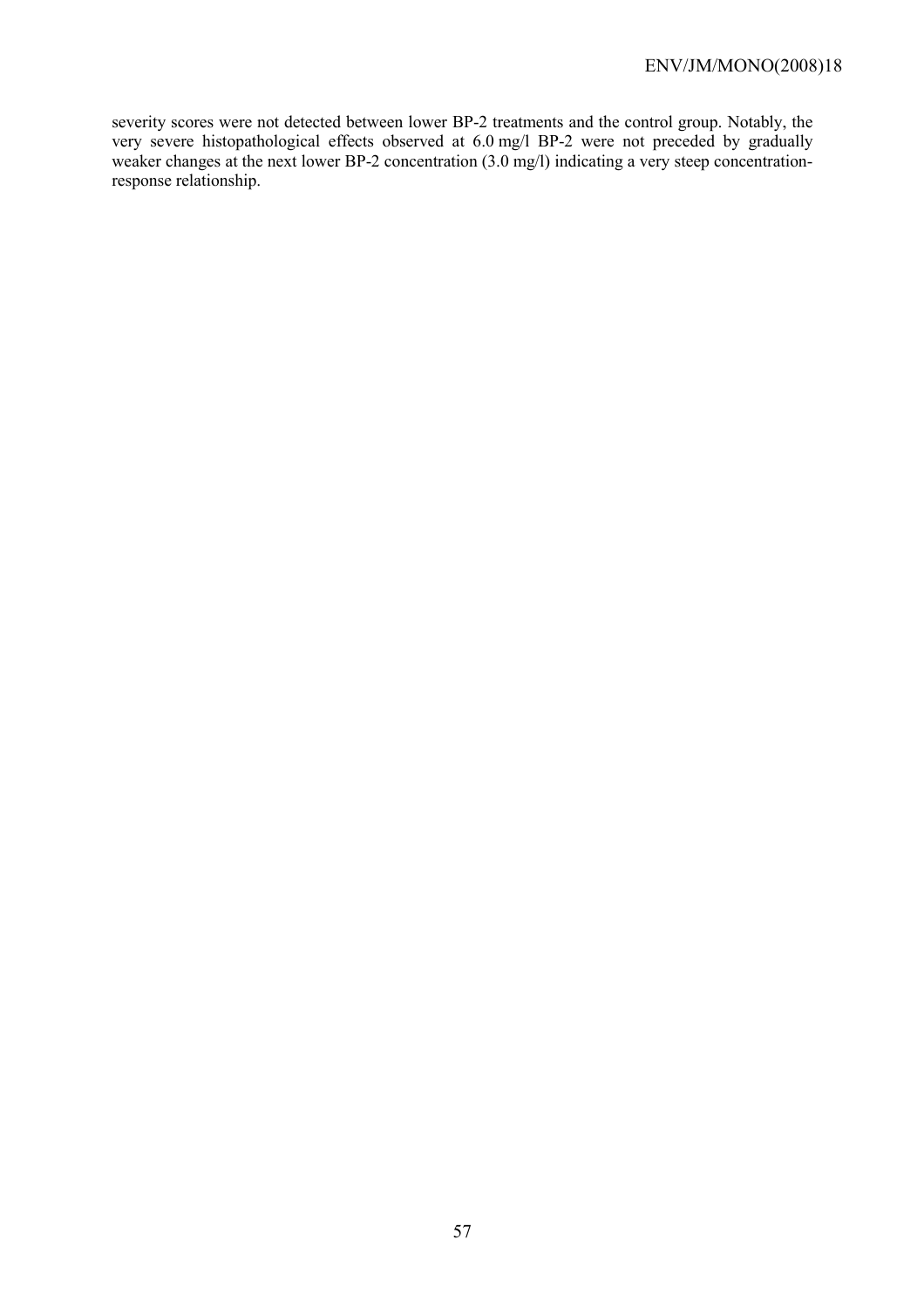| $BP-2$   |                        | glandular hypertrophy | glandular atrophy |                     |           | follicular cell hypertrophy | follicular cell hyperplasia | stage <sup>c</sup> |           |
|----------|------------------------|-----------------------|-------------------|---------------------|-----------|-----------------------------|-----------------------------|--------------------|-----------|
| (mg/l)   | incidence <sup>a</sup> | severity <sup>b</sup> | incidence         | severity            | incidence | severity                    | incidence                   | severity           |           |
| $\theta$ | 3/20                   | $0.15 \pm 0.19$ (1)   | 1/20              | $0.05 \pm 0.10$ (1) | 6/20      | $0.20 \pm 0.12$ (1)         | 0/20                        | $0.00\pm0.00$ (0)  | $57 - 59$ |
| 0.75     | 6/20                   | $0.35 \pm 0.34$ (2)   | 2/20              | $0.10\pm0.12$ (1)   | 13/20     | $0.40 \pm 0.16$ (1)         | 0/20                        | $0.00\pm0.00$ (0)  | $57 - 60$ |
| 1.5      | 2/20                   | $0.10\pm0.12$ (1)     | 2/20              | $0.10\pm0.12$ (1)   | 8/20      | $0.25 \pm 0.06$ (1)         | 0/20                        | $0.00\pm0.00$ (0)  | $57 - 61$ |
| 3.0      | 4/20                   | $0.20 \pm 0.16$ (1)   | 1/20              | $0.05 \pm 0.10$ (1) | 13/20     | $0.40 \pm 0.14$ (1)         | 0/20                        | $0.00\pm0.00$ (0)  | $57 - 59$ |
| 6.0      | 5/20                   | $0.35 \pm 0.34$ (2)   | 2/20              | $0.10\pm0.12$ (1)   | 12/19     | $0.68 \pm 0.17$ (2)         | 0/20                        | $0.00\pm0.00$ (0)  | $57 - 61$ |

**Table 22.** Incidence and severity of selected histological alterations in *X. laevis* tadpoles exposed to BP-2 (lab 1 study).

*Note*: <sup>a</sup> number of animals affected / number of animals examined

 $<sup>b</sup>$  values represent the mean  $\pm$  standard deviation of grade numbers for all animals examined, the highest severity grade observed is given in</sup> parentheses

 $\degree$  values represent the range of developmental stages (Nieuwkoop and Faber, 1994) of animals examined for thyroid histology

Bold letters indicate statistically significant differences of mean severity scores (n=4 replicates) to the control group (p<0.05, parametric comparison to control using Dunnett's test).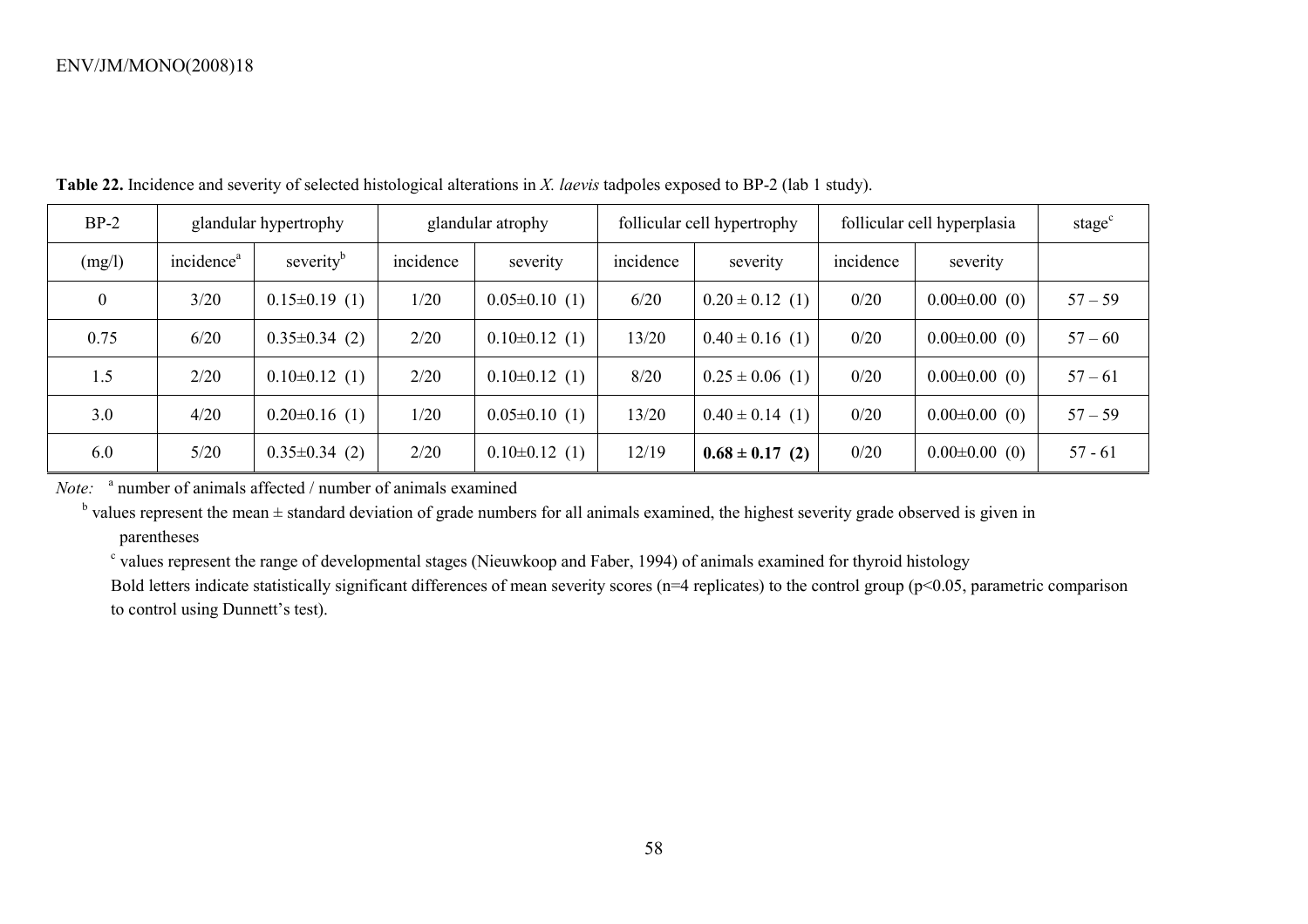| $BP-2$   |                        | glandular hypertrophy |           | glandular atrophy | follicular cell hypertrophy<br>follicular cell hyperplasia |                     |           | stage <sup>c</sup>  |           |
|----------|------------------------|-----------------------|-----------|-------------------|------------------------------------------------------------|---------------------|-----------|---------------------|-----------|
| (mg/l)   | incidence <sup>a</sup> | severity <sup>b</sup> | incidence | severity          | incidence                                                  | severity            | incidence | severity            |           |
| $\theta$ | 3/20                   | $0.15 \pm 0.19$ (1)   | 0/20      | $0.00\pm0.00$ (0) | 5/20                                                       | $0.25 \pm 0.19$ (1) | 7/20      | $0.35 \pm 0.25$ (1) | $59 - 63$ |
| 0.75     | 3/20                   | $0.15 \pm 0.10$ (1)   | 2/20      | $0.10\pm0.20$ (1) | 7/20                                                       | $0.35\pm0.19$ (1)   | 9/20      | $0.45 \pm 0.19$ (1) | $59 - 63$ |
| 1.5      | 4/20                   | $0.20 \pm 0.16$ (1)   | 0/20      | $0.00\pm0.00$ (0) | 11/20                                                      | $0.55 \pm 0.25$ (1) | 10/20     | $0.50 \pm 0.26$ (1) | $59 - 63$ |
| 3.0      | 5/20                   | $0.30\pm0.26$ (2)     | 0/20      | $0.00\pm0.00$ (0) | 12/20                                                      | $0.65 \pm 0.44$ (2) | 15/20     | $0.80 \pm 0.43$ (2) | $59 - 62$ |
| 6.0      | 18/20                  | $2.25 \pm 0.6$ (3)    | 0/20      | $0.00\pm0.00$ (0) | 20/20                                                      | $2.35 \pm 0.50$ (3) | 20/20     | $1.90 \pm 0.38$ (3) | $55 - 61$ |

**Table 23.** Incidence and severity of selected histological alterations in *X. laevis* tadpoles exposed to BP-2 (lab 2 study).

*Note*: <sup>a</sup> number of animals affected / number of animals examined

 $<sup>b</sup>$  values represent the mean  $\pm$  standard deviation of grade numbers for all animals examined, the highest severity grade observed is given in</sup> parentheses

<sup>c</sup> values represent the range of developmental stages (Nieuwkoop and Faber, 1994) of animals examined for thyroid histology

Bold letters indicate statistically significant differences of mean severity scores (n=4 replicates) to the control group (p<0.05, parametric comparison to control using Dunnett's test).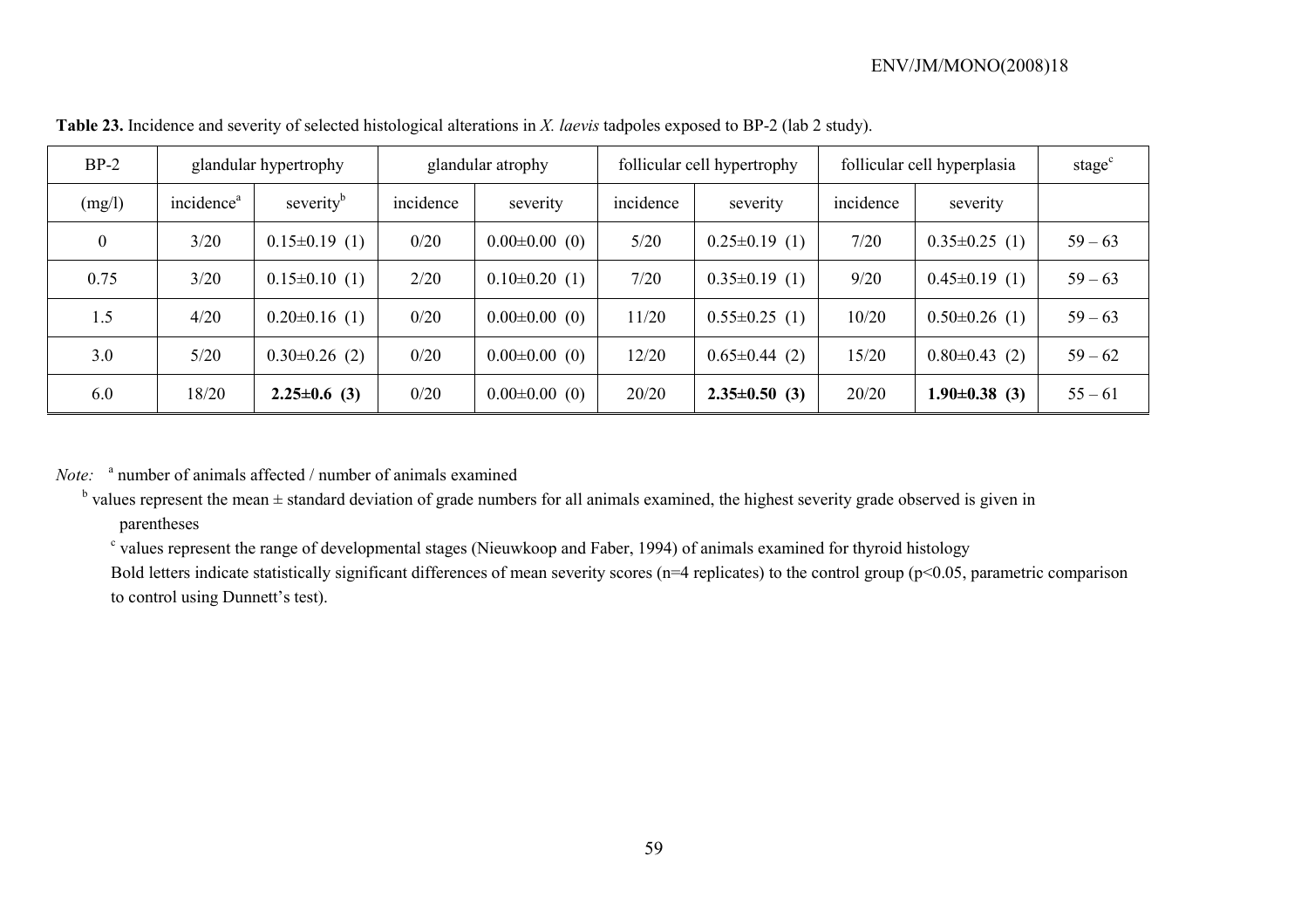## **4.0 DISCUSSION**

#### **4.1 Purpose of the Assay**

67. The primary purpose of the Amphibian Metamorphosis Assay is to serve as a screening assay for the detection of thyroid system-disrupting activities of a test substance. It is therefore currently regarded as a potential testing tool within the conceptual framework approved by EDTA to detect endocrine-disrupting chemicals. The proposed experimental design and the study protocol for the conduct of the assay reflect the primary purpose as a screening assay in that the assay is not optimized towards the determination of NOEC or LOEC values or the application of regression approaches to calculate  $EC_x$  values. The diagnostic endpoints (e.g., developmental stage, hind limb growth, and thyroid histology) considered in the current study protocol were selected to specifically detect exposure-related changes in thyroid system function and thyroid hormone (TH) action. In order to increase the diagnostic power of the assay, additional endpoint measurements are aiming at the distinction between thyroid system-specific effects and unspecific developmental effects resulting from systemic toxicity.

68. Detection of test substance effects on thyroid system function and TH action is accomplished by the detection of alterations in the progress of TH-dependent metamorphic development and concurrent evaluation of thyroid gland histology. Monitoring for treatmentrelated changes in metamorphic development is accomplished through determination of the developmental stage of test animals after defined exposure periods (day 7 and day 21) accompanied by morphometric analysis of hind limb morphogenesis (day 7 and day 21). Evaluation of changes in thyroid gland histology in response to test substance treatment is performed with tissue samples obtained after the end of the 21-day exposure period. Experimental work during the validation Phase-1 and Phase-2 studies of the Amphibian Metamorphosis Assay have demonstrated that this endpoint adds not only to the diagnostic value of the assay but also provides one of the most sensitive endpoints for detection of agents that reduce the pool of TH available to peripheral tissues.

### **4.2 The Biological Model**

69. The biological model utilized in the Amphibian Metamorphosis Assay is the TH-dependent metamorphic development of *X. laevis* tadpoles. Central to the understanding of this developmental process is the notion that endocrine systems, such as the thyroid system, undergo marked changes with regard to various qualitative and quantitative aspects of the regulatory pathways involved. The assay is initiated at late premetamorphic stage 51, shortly after the maturation of thyroid gland as a TH-synthesizing and TH-secreting endocrine organ. Stage 51 animals are characterized by the presence of a thyroid gland that has established follicular structures containing very little colloid which is made up by iodinated thyroglobulin, the storage form of TH in the thyroid gland. At this developmental stage, very little TH is secreted but the actual amounts are not known as no study could hitherto quantify the low amounts of TH circulating in premetamorphic tadpoles.

70. Within the first seven days of the exposure period, the control animals will develop to early prometamorphic stages 54/55. An increase in body size and weight is the most prominent change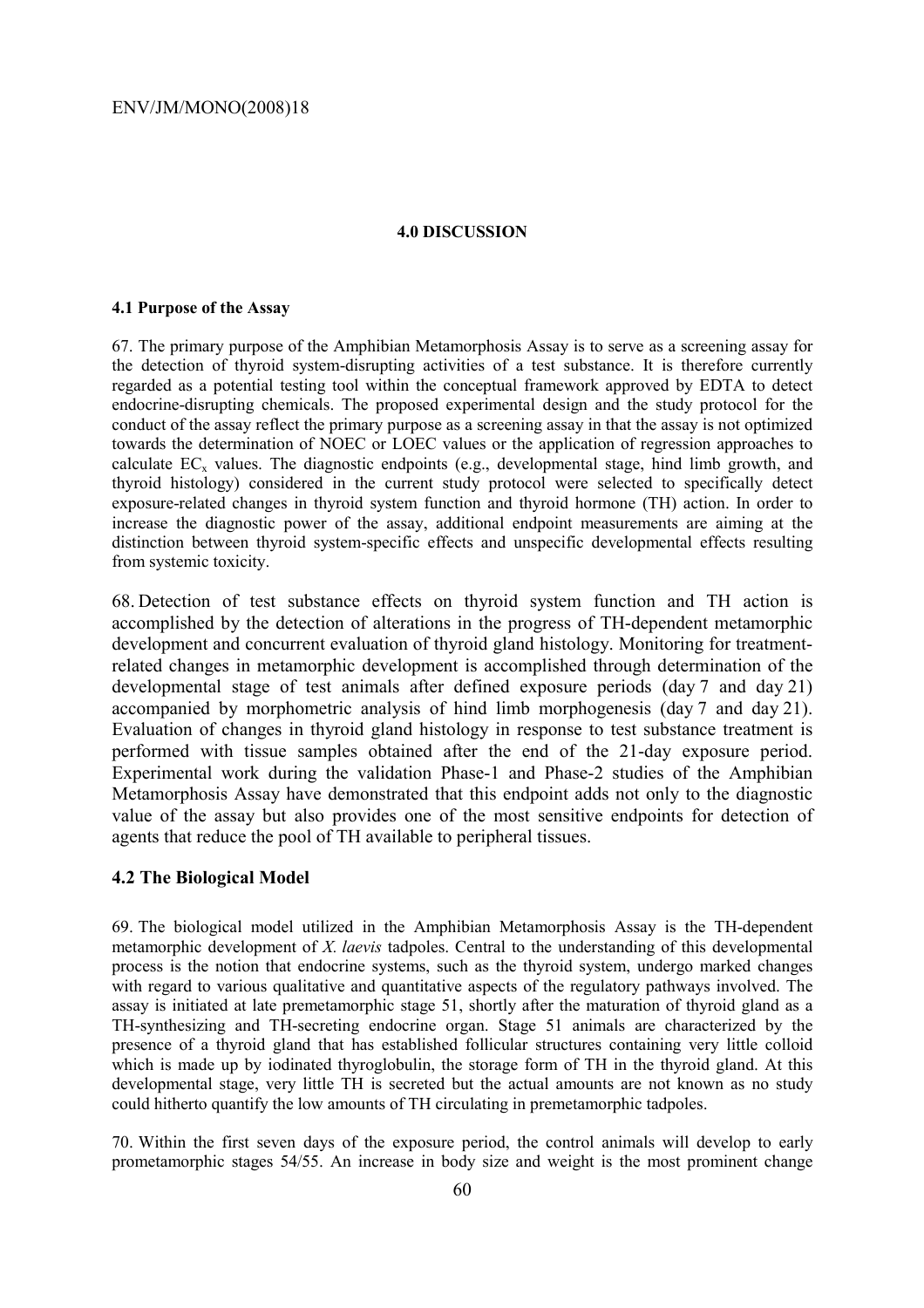during this developmental phase while morphological changes are limited to early morphogenesis and growth of the hind limbs and initiation of fore limb morphogenesis (Nieuwkoop and Faber, 1994). Hind limb development and growth occur in response to an initial rise of circulating TH and the central role of TH in controlling early hind limb morphogenesis has been demonstrated in a great number of studies (Brown et al., 2005; Buckbinder and Brown, 1992; Shi, 1999; Tata, 1996). In addition, the pituitary-thyroid feedback signalling is already functional at stage 51 and pituitary TSH is important for thyroid gland growth and activity already during late premetamorphic stages. It has been known for long that the very low concentrations of endogenous TH present during premetamorphic development allow for the very sensitive responsiveness of morphological and molecular endpoints to exogenous TH or TH-mimicking agents. In this regard, it is important to note that to date, no other factor than TH is able to cause precocious induction of metamorphosisassociated morphological changes in premetamorphic tadpoles.

71. During the prometamorphic phase of development, circulating concentrations of TH increase gradually due to an increased activity of the pituitary which secretes increasing amounts of TSH to stimulate thyroid gland activity (Denver et al., 1996). Both the pituitary and the thyroid gland increase in size during prometamorphosis reflecting their increased capacity to produce TSH and TH, respectively. In response to increased TSH stimulation, follicular cells of the thyroid gland show proliferation and enhanced functional activity. The latter includes increased uptake and organification of iodide to produce TH precursors but also increased release of TH into the blood stream (Regard, 1978). Although the activity of the hypothalamus-pituitary-thyroid axis to control for increasing levels of circulating TH shows marked quantitative changes from late premetamorphosis to late prometamorphosis, the quality of this regulating circuit appears to be very much unchanged during this developmental window. In *X. laevis* tadpoles, this situation changes during the climax period of development. Results from various studies indicate that the thyrotrophic cell population of climax tadpoles starts to respond with diminished TSH synthesis to further increments in circulating TH levels so that an effective negative feedback signalling of TH on TSH-producing cells will be established at the late climax stages. Circulating TH concentrations increase dramatically within a short time period to peak values around mid-climax stages. Thereafter, TH levels decline and both the pituitary and the thyroid gland resume a state of low activity at the end of metamorphosis (Regard, 1978).

72. Similar to other developmental processes, there is evidence that other hormones can interfere with the TH-dependent regulation of tissue remodelling during amphibian metamorphosis. In this regard, information is available for the influence of corticosteroids, prolactin and gonadal steroids on tadpole development or specific TH-regulated processes in developing tadpoles (reviewed in Denver et al., 2002; Kikuyama et al., 1993; Fort et al., 2007). For example, several studies have shown that high concentrations of corticosterone (CORT) or dexamethasone can provoke both inhibitory or accelerating effects on metamorphic development, depending in part on the timing of treatment. With regard to the inhibitory action of high CORT concentrations on the development of premetamorphic and prometamorphic *X. laevis* tadpoles, a suppressive effect of CORT on the pituitary-thyroid axis has been suggested based on the observation of reduced T4 and T3 plasma levels in CORT-treated tadpoles (Leloup-Hatey et al., 1990). Concerning the accelerating effects of CORT on the development of tadpoles at late stages, two molecular mechanisms have been proposed including CORT-induced increases in T3 receptor binding capacities and CORT-induced increases in peripheral deiodination of T4 to T3 (Shi, 1999).

73. Knowledge about the interaction of gonadal steroid hormones (estrogens, androgens) with the pituitary-thyroid axis or with TH action is still fragmentary and results from previous studies are sometimes inconsistent (reviewed in Fort et al., 2007; Hayes, 1997). In most experimental studies investigating the effects of gonadal steroids on thyroid system function of amphibian tadpoles, inhibitory effects were reported at relatively high concentrations of steroidal hormones. However, many studies performed on steroidal interference with TH-dependent metamorphosis used co-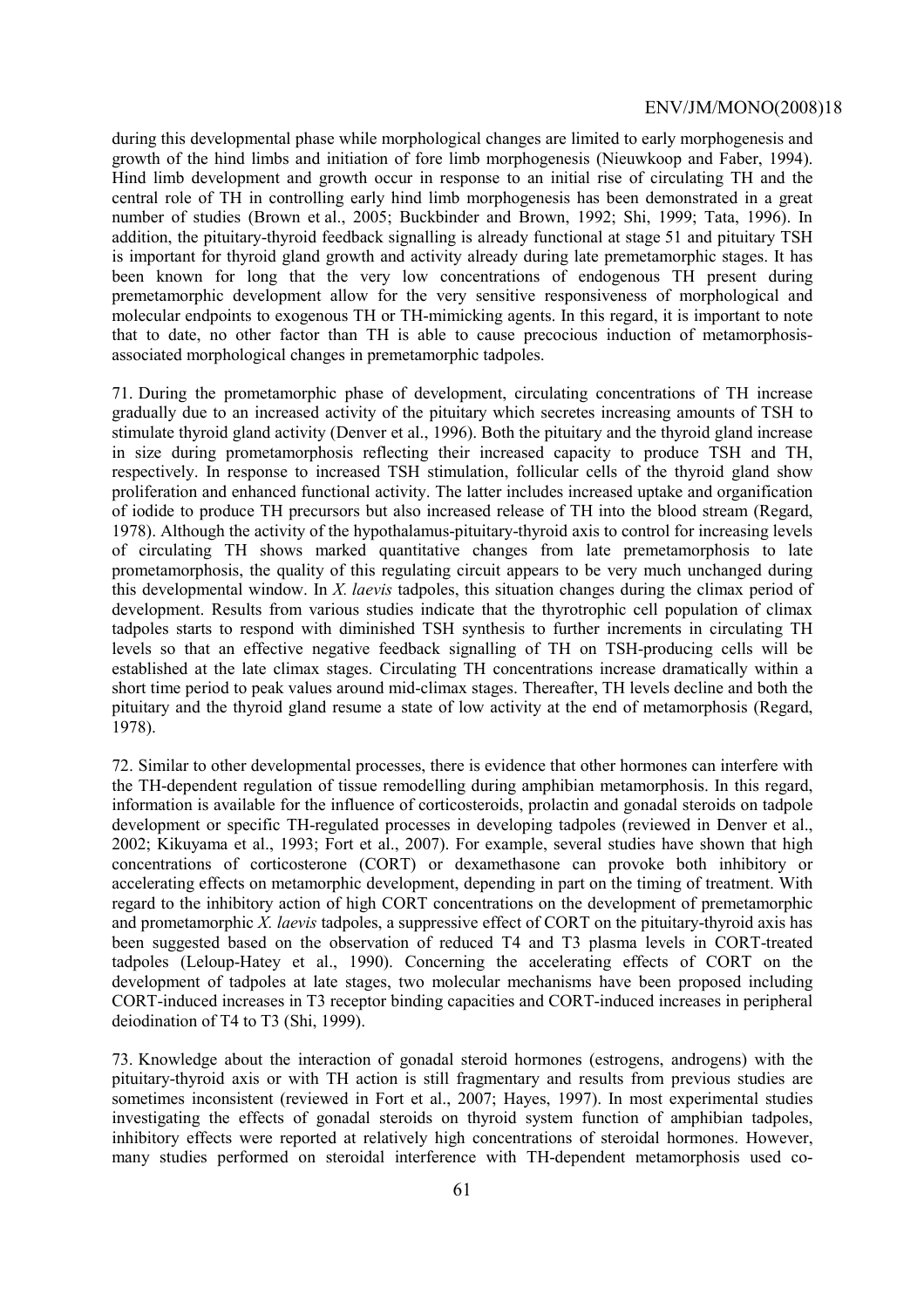exposure treatments of tadpoles or tadpole tissues to gonadal steroids plus TH to demonstrate any effect. In a study by Pickford et al. (2003), time to metamorphosis in *X. laevis* tadpoles was increased due to exposure to 2.7 µg/l E2 indicating an inhibitory effect of E2 on development. This study did, however, not address possible modes of E2 action and thyroid histopathology was not performed. Summarizing the available information regarding possible mechanisms of steroid hormone action, Fort et al. (2007) concluded that interference of gonadal steroids with the thyroid system occurs most likely at the hypothalamic-pituitary level.

74. Another hormone that has received a great deal of attention with regard to modulation of TH-dependent metamorphic development is prolactin. Early studies using mammalian prolactin preparations could demonstrate antagonistic effects of prolactin on TH action in various peripheral tissues (Baker and Tata, 1992). Inhibitory effects on TR autoinduction have been suggested as a primary mechanism of prolactin action to antagonize TH action in peripheral tissues. It should be noted, however, that in a transgenic frog model of prolactin overexpression, no retardation of tadpole development was detectable, with the exception of blocked tail resorption in a limited number of transgene animals (Huang and Brown, 2000).

75. This brief review of possible hormonal interference with thyroid system function during amphibian metamorphosis should serve to highlight the need for experimental evaluation of the effect pattern caused by endocrine active compounds acting via signalling pathways not directly related to the thyroid system. Given that many endocrine-disrupting chemicals display weak or moderate estrogenic activity, the estrogen E2 has been considered as a suitable model compound to assess the effect pattern of an estrogenic chemical on the various endpoints used in the current protocol for the metamorphosis assay.

## **4.3 Control Animal Performance**

76. The assessment of control animal performance has been a central aspect in the evaluation of the study protocol during the multichemical interlaboratory study during Phase-2 validation. Results from the Phase-2 exercise suggested that further optimization and standardization of the feeding regime could provide a means to reduce inter-individual variability of tadpole growth and development. Based on the results of the three experiments performed during validation Phase-3, it appears that the recommended feeding schedule with SeraMicron ensures homogenous development of the control animal population. More than 90% of the tadpoles from the control group were distributed across 3 to 4 different developmental stages by study day 21 in each of the three exposure studies. Despite the use of the standardized feeding protocol, comparison of the developmental stages of control animals in the individual experiments revealed that differences still existed between experiments. Specifically, control development in lab 1 was slower in the BP-2 study compared to the E2 study, although general testing conditions were the same in both experiments. The reason for this difference is not known, but strain differences or clutch-to-clutch differences are most likely responsible for this observation. Notably, within each of the experiments, tadpole development was very homogenous. Thus, the currently used testing protocol efficiently controls for an acceptable inter-individual variability and a low variability between replicate tanks. To this end, the data generated during the Phase-3 validation support the view that the general testing conditions selected for the test protocol of the Amphibian Metamorphosis Assay provide for a high quality of test animals for the conduct of the assay.

77. The observation of different developmental rates in the control animal population of independent experiments suggests that a high standardization of testing condition will not achieve a full synchronization of development across independent experiments within a lab or between labs. To data, tthere is no evidence that differences in the developmental rate will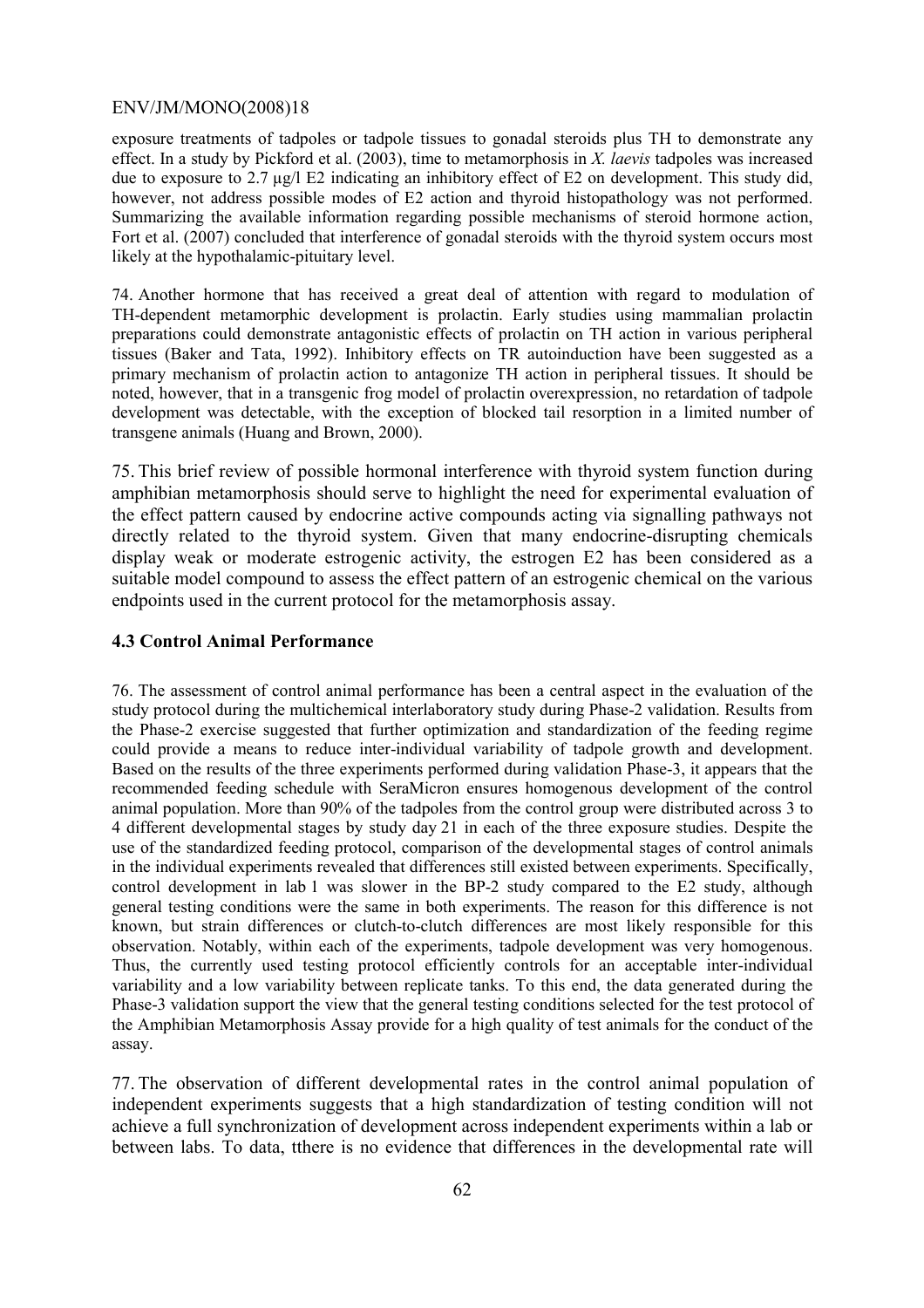quantitatively or qualitatively affect the detectability of thyroidal effects of a given test compounds. However, a recommendation is made that the Amphibian Expert should review the available data sets and discuss the definition of a tolerable range of developmental rates that will ensure the validity of an experiment.

### **4.4 Effects Pattern of E2 in Phase-3 Studies**

78. 17β-estradiol (E2) was used in the Phase-3 validation work as a model substance to assess the utility of the study protocol to distinguish thyroid system-related and unrelated mechanisms of endocrine disruption (e.g., estrogenic activity of E2). From the available literature, a sound assessment of the capacity of E2 to disrupt thyroid system function in amphibian species was not possible. In mammals, a large number of different rodent models has been used to assess interference of E2 with hypothalamus-pituitary-thyroid (HPT) axis function. The results from these studies are also often contradictory and clear-cut evidence for molecular mechanisms of E2 action leading to specific changes in thyroid system function is still missing. In various rodent studies reporting altered thyroid system function due to E2 treatment, the effects pattern indicate that E2 might specifically affect pituitary function, for example by altering the responsiveness of thyrotrophic cells to TRH or to negative feedback by circulating TH (Banu et al., 2001; Seidlova-Wuttke et al., 2005; Sosic-Jurjevic et al., 2006). Notably, a number of recent studies failed to detect effects of E2 administration on circulating TSH levels in various rodent protocols (Jarry et al., 2004; Lima et al., 2006; Klammer et al., 2007; Schmutzler et al., 2004; Seidlova-Wuttke et al., 2005).

79. A single exposure experiment with E2 was conducted during the validation Phase-3. The E2 concentrations used in this experiment were selected based on previous experience about the concentration-response relationship of estrogenic effects by E2 in *X. laevis* tadpoles. As expected based on the physico-chemical characteristics of E2 (log  $K_{OW}$  of 3.94), compensatory measures (gradual increases in the amount of E2 delivered) were necessary to maintain constant exposure concentrations. Previous work conducted in lab 1 showed that - under conditions of constant E2 delivery to the flow-through tanks – an inverse relationship exists between biomass and aqueous E2 concentrations (unpublished data). Studies by Hayes and Licht (1993) have shown that E2 is taken up by tadpoles and is readily metabolized. Evidence for bioaccumulation of E2 by amphibian tadpoles was not found (Hayes and Licht, 1993).

80. A detailed analysis of the estrogenic effects pattern caused by the applied concentrations of E2 in the Phase-3 study is currently in progress. Preliminary results suggest weak estrogenic effects at 0.08 µg/l E2, marked estrogenic effects on the liver and the gonads (e.g., disruption of testicular development) at 0.4 µg/l and an almost complete feminization of tadpoles (male-to-female sex reversal) at 2.0 and 10 µg/l E2. Based on these data, it is assumed that the tadpoles exposed to E2 experienced in fact a weak to strong estrogenic treatment.

81. In contrast to the strong effects on gonadal development, tadpole growth and TH-dependent development were much less affected at the E2 concentrations used in the Phase-3 study. Analysis of developmental stages on day 7 and day 21 did not reveal significant effects of E2 concentrations  $\leq$  10  $\mu$ g/l on stage development (analysis based on tank median stages). Although the currently applied statistical procedure for the analysis of differences in stage development did not detect significant effects, an inspection of the raw data suggested that, relative to the control, a reduced number of tadpoles had reached climax stages at the two highest E2 concentrations. In this regard, it is important to note that a revised analysis (2-sided step-down Jonckherre-Terpstra test on quantiles other than the median) found decreased developmental stages at the highest E2 concentration  $(10 \mu g/l)$ . An analysis of developmental stage data by alternative quantile regression methods is pending. A new, experimental procedure for such an analysis has recently become available from SAS Institute and results will be reported as soon as possible to the Expert's Group. The reduced hind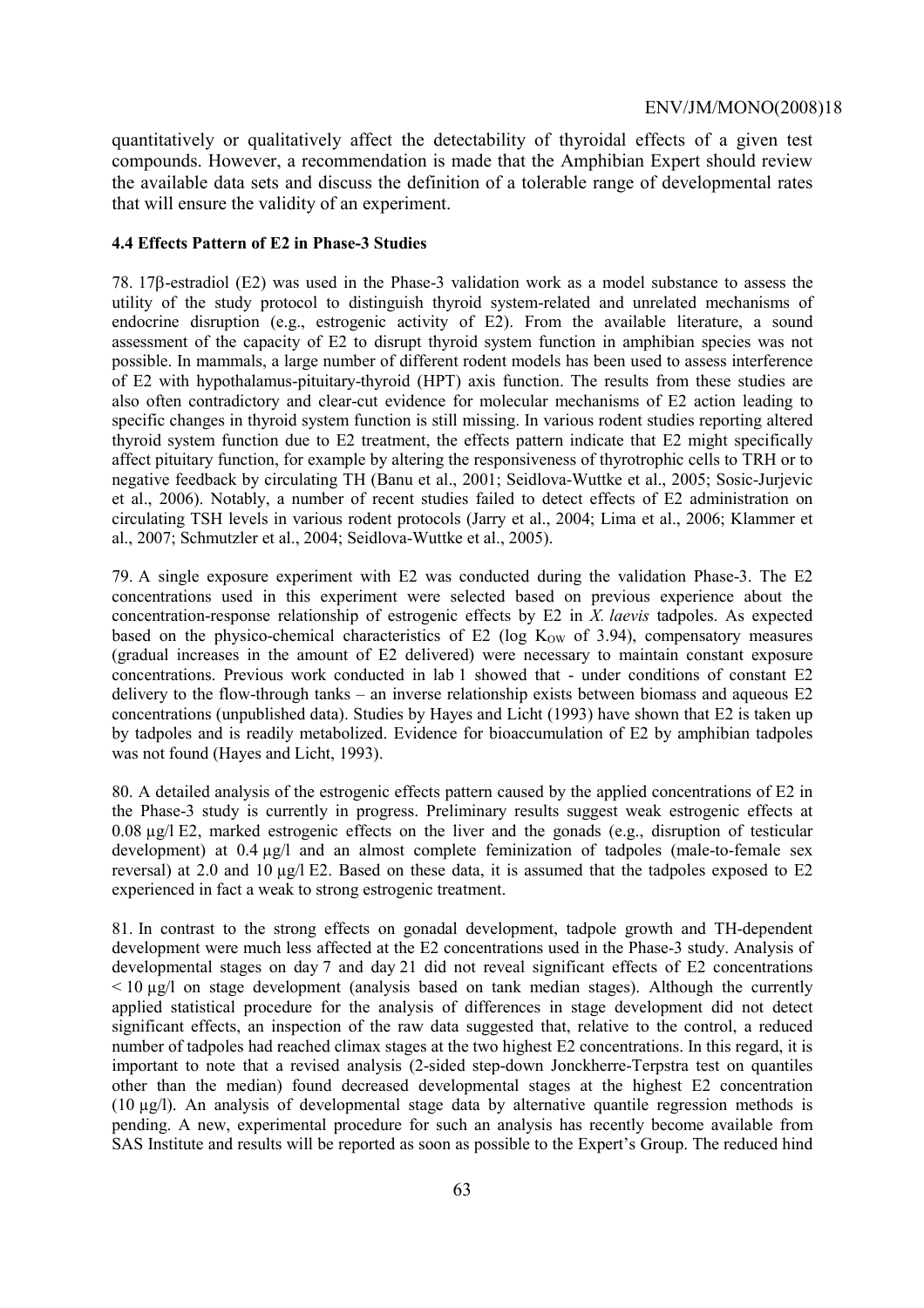limb growth observed by HLL measurements on day 21 for the two highest E2 concentrations is in accordance with an inhibitory effect of E2 on development.

82. Tadpole growth was not negatively affected by E2 treatment. The increased mean values of growth-related parameters (WBL, SVL, weight) determined for the 10 µg/l E2 treatment on day 21 are likely a result of a lower number of climax animals experiencing decreases in tadpole size and weight in this group. Taken together, the gross morphological endpoint measurements indicate that E2 did not impair tadpole growth but caused developmental delay at high E2 concentrations.

83. Histopathology of thyroid tissue revealed no differences between the control group and the various E2 treatments. E2 treatment had no effect on thyroid size and did not affect the overall follicular architecture of the thyroid glands. The only observation suggesting a difference to the control group was a slight reduction in follicular cell height at the highest E2 concentration. However, the currently employed statistical procedure (parametric comparison to control using Dunnett/Tamhane-Dunnett test) did not reveal significant differences in mean severity scores between E2 treatments and the control group. The relevance of the minimal difference in the hypertrophy grade of follicular cells between the control and the 10 µg/l E2 treatment is therefore not clear. The presence of mild follicular cell hypertrophy in some tadpoles of the control group was related to development of tadpoles to early climax stages and most likely reflected the concurrent increased stimulation of the thyroid by TSH. As noted above, less tadpoles have entered early climax stages in the 10 µg/l E2 group and, therefore, the minimal differences in thyroid follicular cell activity could merely be the consequence of the slight differences in stage distribution of tadpoles sampled for thyroid histopathology.

84. Combining the results of the various endpoint measurements, the effects pattern of E2 did not indicate an effect on the thyroid system via one of the proposed direct modes of action. The presence of inhibitory effects on developmental parameters in the absence of any stimulatory effect on the thyroid tissue suggests that E2 did not directly affect the TH-producing capacity of the thyroid or the amount of circulating TH. Results from validation Phase-1 and Phase-2 work have clearly demonstrated that such modes of action are sensitively detectable by histopathological assessment of thyroid tissue.

85. The mode of E2 action leading to inhibitory effects on tadpole development are unknown. To date, clear evidence for specific molecular mechanisms of E2 interaction with the thyroid system is lacking for amphibian and mammalian model species. As noted by several authors (Fort et al., 2007; Hayes, 1997), some of the historical data on the interaction of gonadal steroids with tadpole development suggest a potential for steroidal compounds to affect pituitary function in metamorphosing tadpoles. Gray and Janssen (1990) reported inhibition of T3-induced metamorphosis by very high concentrations of E2 (930 µg/l) in *X. laevis* tadpoles but no concentration-reponse was assessed. Based on results from additional experiments, the authors suggested that the pituitary could be a target organ for gonadal steroids to affect TH-dependent development in *X. laevis* tadpoles. E2 might indirectly affect the function of the thyroid system by impairing the maturation and/or function of the neuroendocrine control circuits at the hypothalamus-pituitary level or by altering the synthesis/secretion of prolactin (supposed to inhibit TH action in peripheral tissues).

86. In the current form, the Amphibian Metamorphosis Assay requires for compounds that do not accelerate development or induce asynchronous development a positive detection of specific alterations in thyroid histopathology in order to become detected as thyroid active compounds. Given this, the combined assessment of the endpoint responses observed in the E2 study does not classify E2 as a thyroid system-disrupting compound despite the inhibitory effect of E2 on development.

87. One of the reasons to assess the effects pattern of E2 in the Amphibian Metamorphosis Assay was to generate concentration-response data for estrogenic responses in comparison to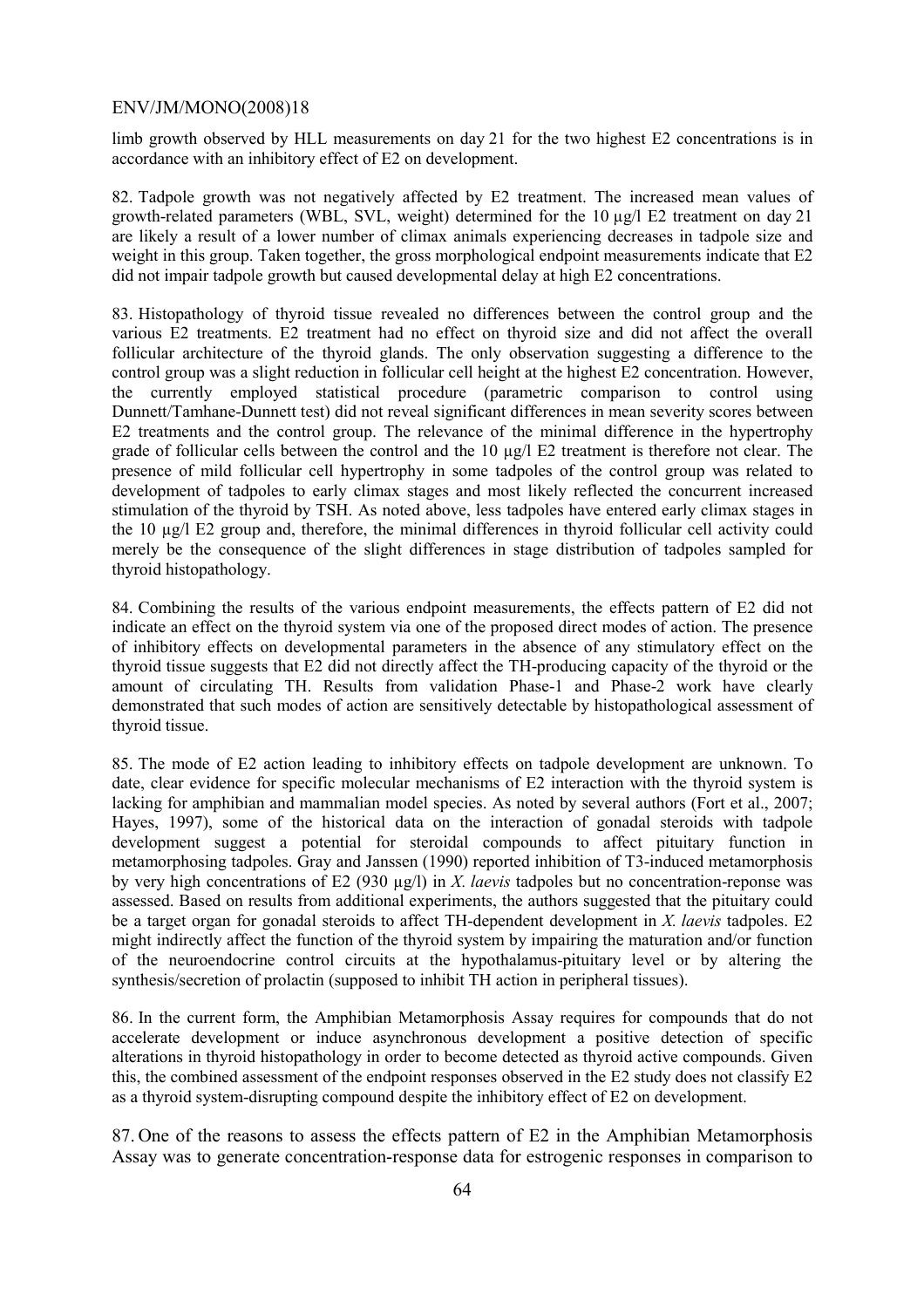effects on metamorphic development and possibly on thyroid system-specific endpoints. Preliminary results from ongoing analyses in lab 1 demonstrate that the applied concentrations of E2 caused estrogenic effects in a concentration-dependent manner. Weak and moderate estrogenic activity was detected at 0.08 and 0.4 µg/l E2, respectively. The estrogenic activity associated with these E2 concentrations could be considered to be similar to estrogenic activities resulting from action of weakly and moderately active xenoestrogens. This assumption is based on results from several various previous studies showing that several xenoestrogens are capable of disrupting gonadal development in *X. laevis* tadpoles (e.g., induction of testicular abnormalities). Notably, at E2 concentrations of 0.08 and 0.4 µg/l, no indications for alterations in tadpole development, growth and thyroid system function were observed. These results support the contention that weak and moderate estrogenic activities are not associated with alterations in those endpoint measurements that are relevant and diagnostic to assess thyroid system-related modes of action.

## **4.5 Effects Pattern of BP-2 in Phase-3 Studies**

88. Benzophenone-2 (BP-2) was used in the Phase-3 validation work as a model substance to assess the utility of the study protocol for the Amphibian Metamorphosis Assay to detect weakly active thyroid system disrupters. During the preparation of a proposal for validation Phase-3 experimental activities, a literature survey was conducted to identify possible candidate substances that could be classified as weakly active thyroid system disrupters. The analysis of available literature revealed that several UV filter substances including 3-4-methylbenzylidene camphor (MBC; CAS. 36861-47-9), octyl-methoxycinnamate (OMC; CAS. 5466-77-3), and 2,2',4,4'-tetrahydroxybenzophenone (benzophenone-2; CAS. 131-55-5) have recently been shown to cause modest changes in thyroid system function in a number of rodent studies (Jarry et al., 2004; Schlumpf et al., 2004; Seidlova-Wuttke et al., 2005, 2006; Schmutzler et al., 2004). To this end, the criteria used to characterize a candidate compound as a weakly active thyroid system disrupter included the demonstration of altered TH plasma levels (T4 or T3) in the absence of marked changes of plasma TSH levels and/or thyroid histopathological markers. Such effect patterns were considered to reflect the ability of a compound to alter the amount of circulating TH but that effects are too weak to override the compensatory activity of the hypothalamus-pituitary axis. The aforementioned effects pattern was in fact reported for several UV filter substances in rodent studies lasting from five days to three months (Jarry et al., 2004; Schlumpf et al., 2004; Seidlova-Wuttke et al., 2005, 2006; Schmutzler et al., 2004).

89. In preparation for validation Phase-3, range-finding experiments were conducted with *X. laevis* tadpoles to characterize the sublethal concentration range of various UV filter substances and to develop protocols for their use in aquatic exposure studies. Results from these experiments showed that stock solutions of MBC and OMC were difficult to prepare in the absence of solvents or carriers. However, for two other UV filters, benzophenone-1 and BP-2, protocols for preparation of appropriate stock solutions and chemical analytical verification of aqueous test concentrations were successfully established. Concerning thyroid system-disrupting effects of these benzophenones, the available literature suggested that BP-2 could meet the criteria of a weakly active compound. Oral application of BP-2 (250 and 1000 mg/kg body weight) to ovariectomized rats for five days resulted in reduced plasma levels of T4 and T3 but not in changes of plasma TSH levels (Jarry et al., 2004). In another 5-day study with rats, BP-2 administration  $(10 - 1000 \text{ mg/kg})$  caused significant reductions in plasma levels of T4, whereas plasma T3 and TSH levels were not significantly affected (Schlecht et al., 2006). Moderate reductions in plasma T4 and T3 levels (in the absence of changes in plasma TSH levels) were also observed in a three month study with ovariectomized rats (Seidlova-Wuttke et al., 2005). In addition to displaying weak anti-thyroidal effects in various rodent studies, BP-2 has also been shown to act as an estrogenic compound in a variety of *in vitro* and *in vivo* systems (Schlumpf et al., 2004).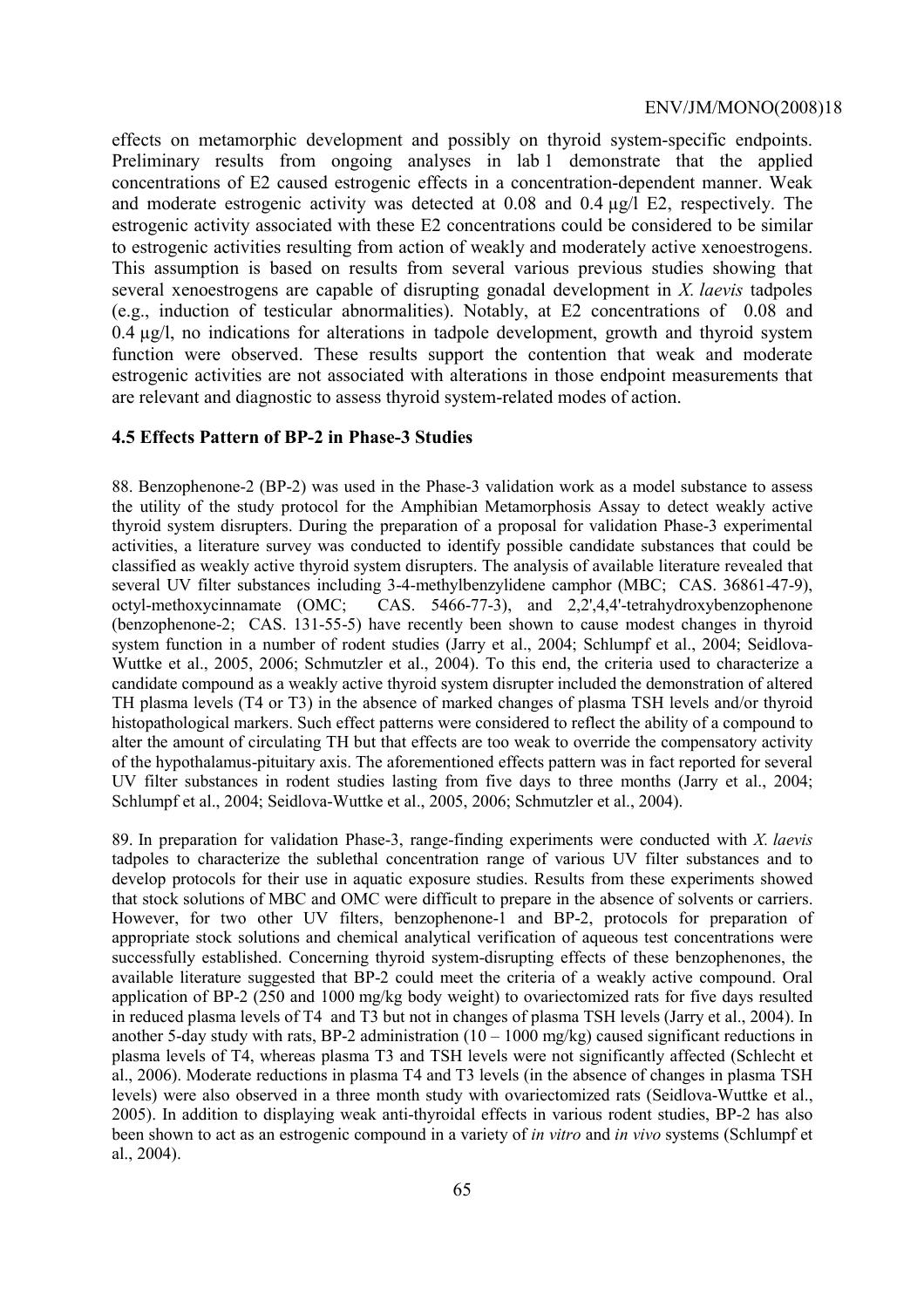90. Another characteristic substantiating the hypothesis that BP-2 possesses anti-thyroidal activity is that this molecule contains a *m*-dihydroxybenzene moiety, a structural feature that is present in resorcinol and resorcinol derivatives. Numerous studies have shown that compounds with resorcinollike structural characteristics are capable of inhibiting TPO or LPO (lactoperoxidase) activity. Structure-activity relationship studies have clearly linked the presence of a *m*-dihydroxybenzene moiety with inactivation of TPO and LPO. Investigating a panel of phenolic compounds for inactivation of TPO and LPO in an *in vitro* assay, Divi and Doerge (1994) could demonstrate TPO inhibition for all compounds with a *m*-dihydroxybenzene moiety whereas compounds containing simple phenolic or *p*-dihydroxybenzene and *o*-dihydroxybenzene moieties did not show inhibitory activity. Another important finding was that substitution of the *m*-dihydroxybenzene moiety with iodine, hydroxyl, or alkyl groups did not markedly diminish the inactivating activity. Thus, the structural characteristics of BP-2 alone suggest that this compound is a putative inhibitor of BP-2. It must be stressed that neither the parent benzophenone nor benzophenone-3 contain a *m*dihydroxybenzene moiety providing a possible explanation for the lack of thyroidal activity of these two closely related compounds in a battery of toxicity studies (Chhabra, 2000; French, 1992; Hoshino et al., 2005; NTP, 2006).

91. Based on the structural characteristics and the available rodent data for BP-2, it was decided that BP-2 could be an appropriate model compound to evaluate the utility of the current protocol of the Amphibian Metamorphosis Assay to detect weakly active thyroid system disrupters. The BP-2 concentrations proposed for the Phase-3 experiments were derived from initial range-finding experiments with *X. laevis* tadpoles. In these experiments (semi-static exposure system), BP-2 was well tolerated by tadpoles up to a concentration of 6.0 mg/l, but at BP-2 concentrations of  $>10$  mg/l, systemic toxicity was observed including increased mortality and abnormal swimming behaviour.

92. During the validation Phase-3 of the Amphibian Metamorphosis Assay, two exposure experiments were conducted using BP-2 as a test substance at the same nominal concentrations  $(0, 0.75, 1.5, 3.0)$ and 6.0 mg/l BP-2). In both experiments, minor effects on tadpole growth and survival were observed at the highest BP-2 concentration suggesting that some systemic toxicity was caused by 6.0 mg/l BP-2. However, the effects were not very marked so that these treatment groups were not excluded from the assessment of BP-2 effects on the thyroid system. Tadpole development was also affected by BP-2 at the highest test concentration resulting in a marked retardation of stage development and reduced hind limb growth in lab 2. The developmental delay caused by 6.0 mg/l BP-2 was very severe in the lab 2 experiment as many tadpoles exposed to 6.0 mg/l BP-2 were developmentally arrested at early prometamorphic stages. In the BP-2 study of lab 1, median stages were reduced at the highest BP-2 concentration but hind limb growth was not affected. Overall, development appeared not affected by BP-2 in the lab 1 study.

93. Histopathological assessment of thyroid tissue revealed treatment-related changes in tadpoles exposed to the highest BP-2 concentration in both exposure studies. In the lab 1 experiment, BP-2 treatment resulted in mild to moderate follicular cell hypertrophy but the size of the thyroid was not affected. Similar effects on the thyroid gland (mild to moderate increases in follicular cell hypertrophy) were observed in preliminary 14-day exposure studies with BP-2 in lab 1 including a flow through exposure study where tadpoles were exposed to a single concentration of 5.0 mg/l BP-2 and semi-static exposure experiments with BP-2 concentrations of 6.0 and 10 mg/l.

94. In lab 1, additional thyroid tissue samples were taken on day 21 for complementary molecular analyses. Real-time PCR experiments for the determination of BP-2 induced changes in expression of TSH-regulated thyroidal genes have recently been performed and demonstrated increased expression of well-established TSH-responsive genes (e.g., sodium-iodide symporter, NIS) in thyroid tissue of tadpoles treated with the highest BP 2 concentration (6.0 mg/l). These additional molecular studies provided further evidence for an increased TSH stimulation of thyroids at 6.0 mg/l BP-2 and corroborated the significance of the observed histopathological alterations in thyroid tissue.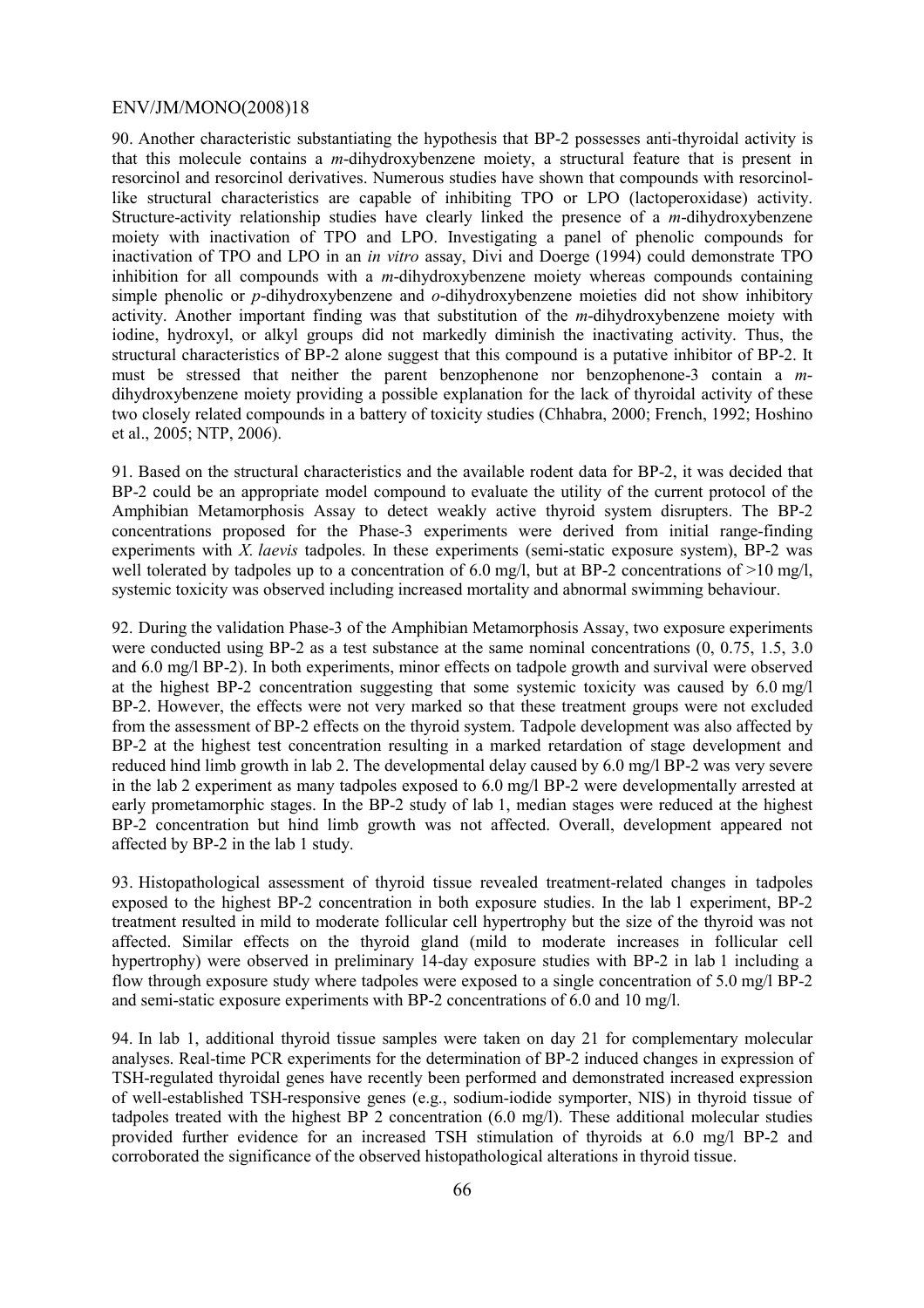95. In the lab 2 experiment, the histological effects observed in thyroid tissue of tadpoles exposed to 6.0 mg/l BP-2 were much more severe. In the latter experiment, severe hypertrophy of the follicular epithelium and moderately severe follicular cell hyperplasia were observed. The size of the thyroid was also markedly increased. A remarkable result of the thyroid histopathology evaluation in lab 2 was the steep concentration-response relationship. The very strong effects of BP-2 on the thyroid at a concentration of 6.0 mg/l were not preceded by less severe alterations at a two-fold lower concentration. The reason for this strong increase of BP-2 effects between 3.0 and 6.0 mg/l is currently unknown.

96. Combining the results of the various endpoint measurements, the effect patterns of BP-2 in both exposure studies suggested that BP-2 acts as a thyroid system disrupter in *X. laevis* tadpoles. Notably, in both experiments with BP-2, the severity of the histopathological effects correlated with the severity of the developmental delay. In lab 1, the mild to moderate follicular cell hypertrophy observed in thyroid tissue at 6.0 mg/l BP-2 correlated well with the observation that BP-2 did not affected development. In the lab 2 study, BP-2 (6.0 mg/l) caused severe alterations in thyroid histology and this finding was in agreement with a strong retardation of tadpole development.

97. The difference in the organismal (developmental retardation) and thyroidal responses (histopathology) in the BP-2 exposure studies between the two labs do not suggest that contradictory study results were obtained. Instead, the differences can be readily explained by a difference in the severity of the inhibitory effects of BP-2 on the thyroid system. The data generated in lab 2 indicate that BP-2 caused a marked deficiency in circulating TH resulting in strong compensatory responses along the HPT axis leading to TSH overstimulation of the thyroid (thyroid hypertrophy/hyperplasia). The marked developmental delay observed suggest that the increased TSH stimulation was not sufficient to restore circulating TH concentrations leading to retardation of TH-dependent morphological development. In turn, the mild to moderate effects of BP 2 on the thyroid system (as evident from the histopathology) apparently did not affect circulating TH to an extent that was sufficient to compromise TH-dependent morphological development.

98. From a mechanistic perspective, the results suggest that BP-2 acts as an anti-thyroidal compound in *X. laevis* tadpoles by reducing the levels of circulating TH and/or by blocking the action of TH leading to an inhibition of TH-dependent processes during metamorphic development. BP-2 activity was likely associated with reduced feedback signalling of TH on the hypothalamus-pituitary level which caused an increased TSH secretion and finally an increased stimulation of thyroid follicular cell activity and proliferation. With regard to a possible mode of BP-2 action on the thyroid system, a recent study by Schmutzler et al. (2007) could show that BP-2 inhibits TPO activity in an *in vitro* assay and causes reductions in plasma T4 and increases in plasma TSH levels *in vivo*. Notably, results from the *in vitro* experiments suggest that BP-2 is a more potent inhibitor of TPO activity than propylthiouracil and methimazole. The latter finding is, however, in contrast with the weak anti-thyroidal activity of BP-2 reported in several other *in vivo* studies. One explanation for this discrepancy could come from the observation by Schmutzler et al. that increasing iodine concentrations could efficiently prevent the inhibitory action of BP-2. The latter finding is important, not only in explaining the different outcome of the various rodent studies performed with BP-2, but also concerning the apparent differences in the severity of BP-2 effects detected in the two amphibian studies performed during validation Phase-3. The total iodide concentration in the dilution water used in lab  $1(10 \mu g/l)$  appears to be higher than in lab 2 (less than 5.0 µg/l, detection limit of current method). A more sensitive technique is currently under development in lab 2 in order to determine the actual iodide levels. If the presence of lower iodide levels can be confirmed for the test system used in lab 2, the stronger effects of BP-2 on tadpole development and thyroid gland histology in lab 2 could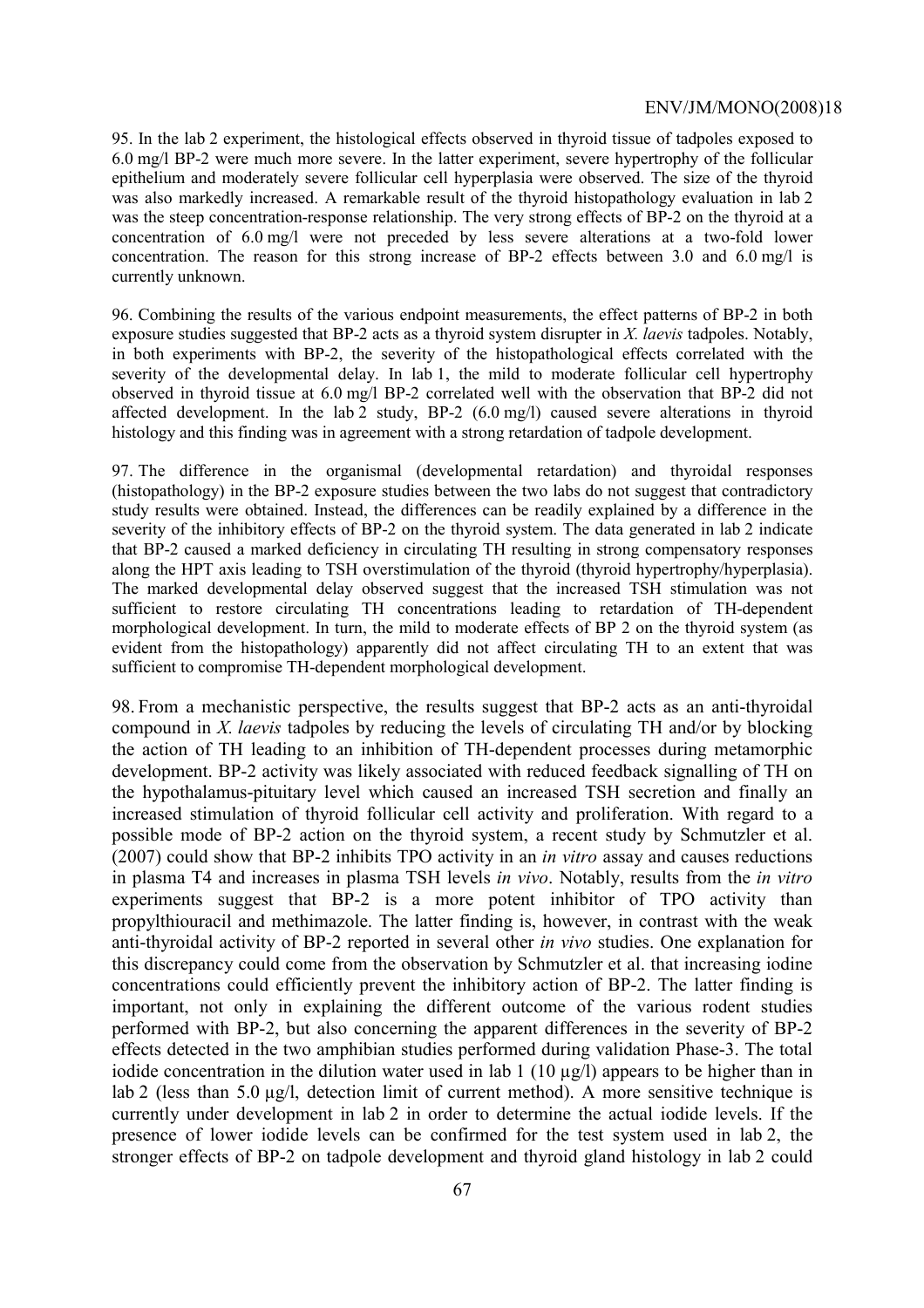be interpreted as the result of a lower protection of thyroid tissue by iodide from the apparent inhibitory effects of BP-2, as suggested by the recent data of Schmutzler et al. (2007). To this end, the results generated during the validation Phase-3 experiments reinforce the need for verification and reporting of iodide concentrations in the test systems of every lab performing the Amphibian Metamorphosis Assay for the detection of thyroid system disrupters.

## **4.6 Application of the Decision Logic**

99. Based on the results obtained during the validation Phase-2 experimental work, a decision logic has been developed for the Amphibian Metamorphosis Assay in order to provide logical guidance to assist in the conduct and interpretation of the results of the bioassay (see flow chart in Figure 4). The decision logic was presented and discussed at the VMG-eco meeting in Madrid (January 22-24, 2007) and approved for use in validation Phase-3. An important aspect of the proposed decision logic is that the observation of inhibitory effects on tadpole development by itself does not lead to a decision about possible thyroidal activity. This is because the diagnostic information derived from the detection of inhibited development is not sufficient to demonstrate an effect of the test substance on the thyroid system. Based on the current understanding of HPT axis function in *X. laevis* tadpoles, positive detection of alterations in thyroid histopathology are required for the classification as a thyroid active substance.



**Figure 4.** Flow chart describing a decision logic for the interpretation of results obtained with a test substance in the amphibian metamorphosis assay.

100. Applying the proposed decision logic for the interpretation of test results obtained with the test substance E2 during validation Phase-3 led to the final determination that E2 was not active on the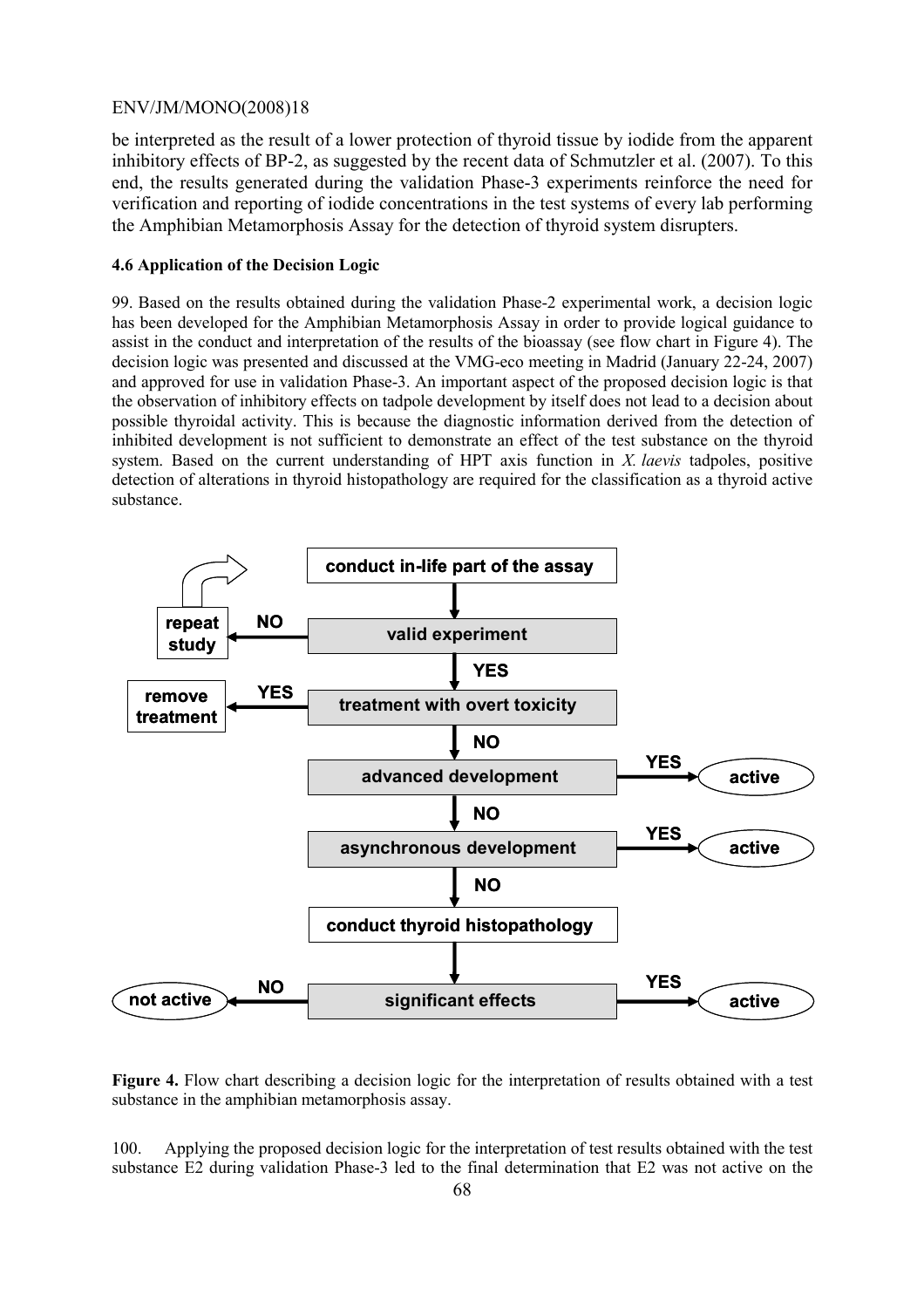thyroid system (Figure 5). An assessment of the general test performance indicates that E2 experiment should be regarded a valid experiment. The absence of overt toxicity implies that all test concentrations of E2 should be included in the effects assessment. Treatment of tadpoles with E2 did not cause advanced development nor were any signs of asynchronous development observed. Thyroid histopathology did not reveal effects of E2 treatment on thyroid tissue. Consequently, E2 was classified as being not active on the thyroid system given the endpoints used in the Amphibian Metamorphosis Assay. Note that the inhibitory effects of E2 on tadpole development as observed in Phase-3 are not regarded as a diagnostic finding for thyroid activity.



**Figure 5.** Flow chart describing a decision logic for the interpretation of results obtained with the test substance 17β-estradiol (E2) in the amphibian metamorphosis assay. The decisions made for E2 based on endpoint measurements are marked (dark boxes with white letters). The final determination was that E2 was not active on the thyroid system.

101. Applying the proposed decision logic for the interpretation of the test results obtained with the test substance BP-2 during validation Phase-3 led to the final determination that BP-2 was active on the thyroid system in both experiments (Figure 6). An assessment of the general test performance indicates that both experiments with BP-2 should be regarded valid experiments. The absence of overt toxicity implies that all test concentrations of BP-2 should be included in the assessment for biological effects. The mild growth retardation and the slightly reduced survival observed at the highest BP-2 concentration were not judged as being signs of overt toxicity, although some further guidance should be provided as to what deviations from the control will fulfill the criteria of overt toxicity. Treatment of tadpoles with BP-2 did not cause advanced development nor were any signs of asynchronous development observed. However, thyroid histopathology did reveal effects of BP-2 treatment on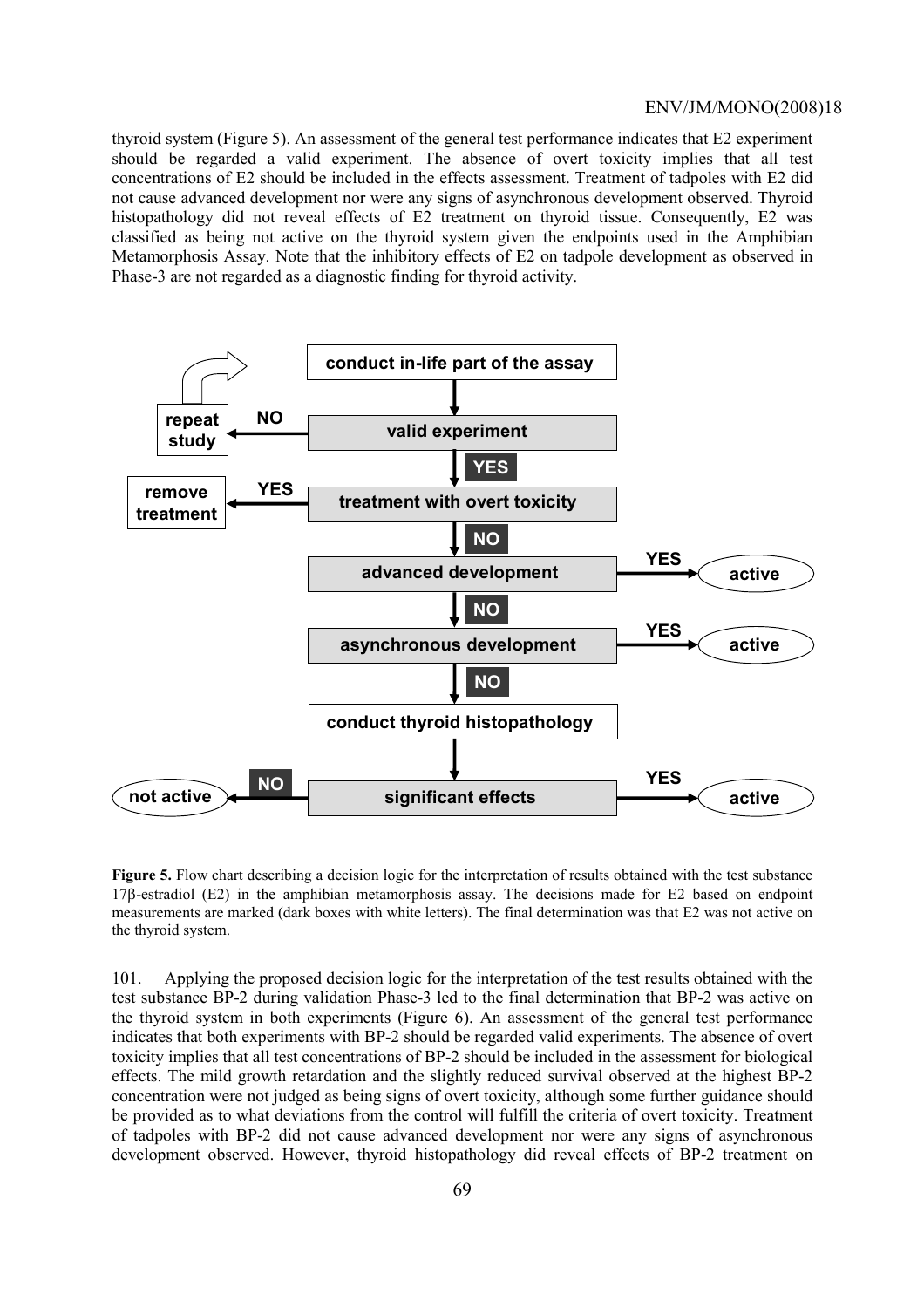thyroid tissue in both exposure studies. Consequently, BP-2 was classified as being active on the thyroid system given the endpoints used in the Amphibian Metamorphosis Assay.



**Figure 6.** Flow chart describing a decision logic for the interpretation of results obtained with the test substance benzophenone-2 (BP-2) in the amphibian metamorphosis assay. The decisions made for BP-2 based on endpoint measurements are marked (dark boxes with white letters). Both experiments conducted during validation Phase-3 led to the same decisions. The final determination was that BP-2 was active on the thyroid system.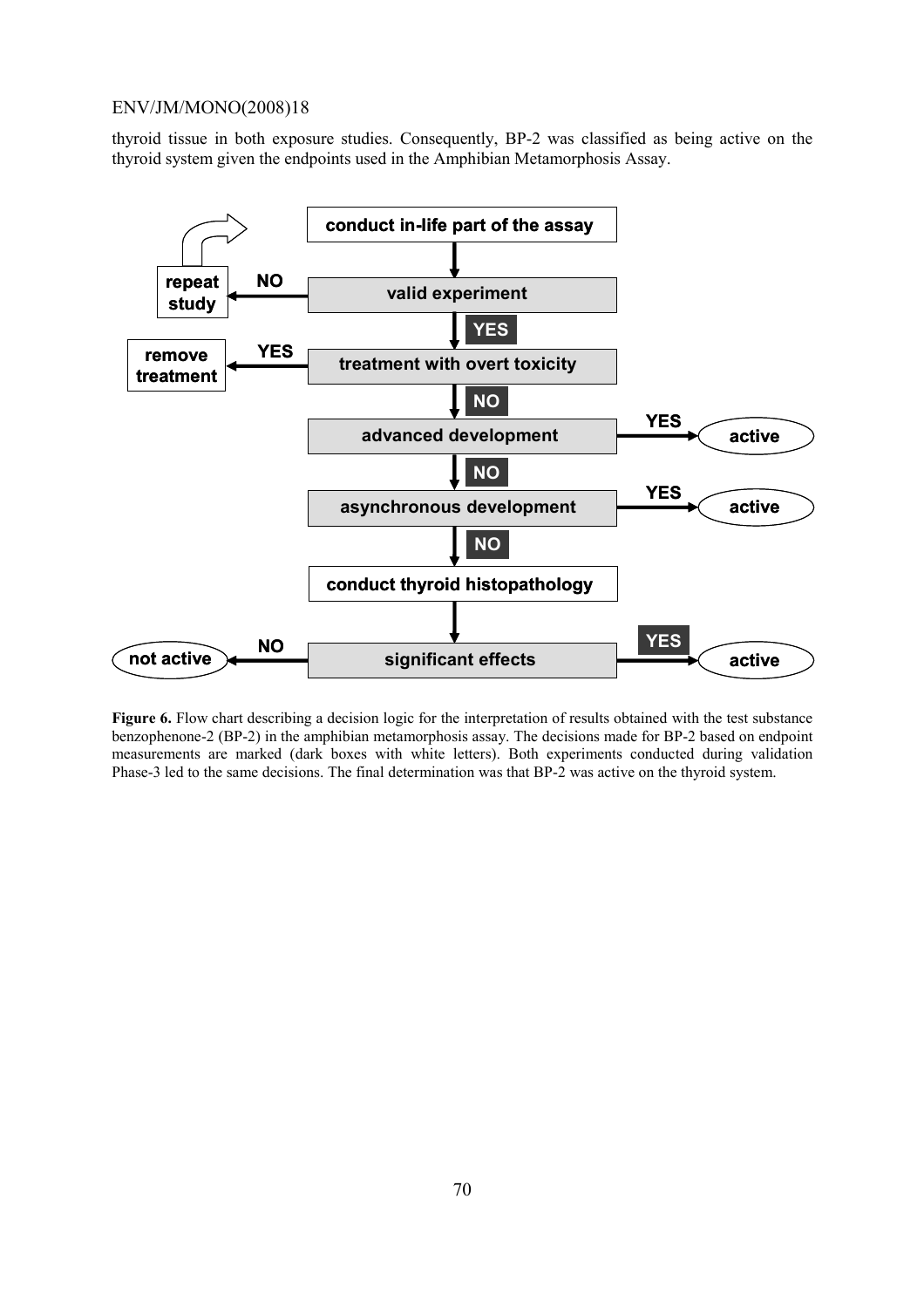## **4.7 Performance of Specific Endpoints in Validation Phase-3 Studies**

102. This section discusses the performance of the specific endpoints employed in validation Phase-3 studies to provide information relevant to the detection of thyroid system-disrupting activity of the test substances in the Amphibian Metamorphosis Assay. Although being primarily regulated by TH, amphibian metamorphosis is a complex process and as such prone to perturbations originating from different modes of action, some of which may not be directly related to altered thyroid system function. To this point, the various endpoints included in the study protocol served to obtain information about exposure-related alterations in (1) tadpole growth, (2) tadpole metamorphic development and (3) pituitary-thyroid axis function. While the examination of morphological landmarks associated with metamorphic development and the assessment of thyroid histopathology are important to reveal altered thyroid system function, the concurrent analysis of growth-related parameters has been proposed to aid in the distinction of thyroid system-related activities from systemic toxicity of the test compound. Given the complexity of the biological model utilized, it has to be stressed that the interpretation of the assay results will always require a weight of evidence analysis integrating the response profile observed for all endpoints.

## *4.7.1 Body Size and Body Wet Weight*

103. Several apical morphological endpoints including whole-body length (WBL), snout-to-vent length (SVL) and body weight were used to assess possible effects of the test substances on tadpole growth. These endpoints were relevant and useful to control for the presence of possible systemic toxicity caused by the test compounds.

104. In this regard, measurements of these endpoints on day 7 were particularly relevant. During the first seven days of the exposure phase, tadpoles show substantial growth and the test animals double their body size and increase their body weight even more. Generally, the absence of significant effects of E2 and BP-2 on growth-related parameters by day 7 provides an important argument for the absence of overt toxicity.

105. Interpretation of day 21 measurements of growth-related endpoints is more complex than on day 7. During normal development, tadpole growth ceases at late prometamorphic/early climax stages and maximum body size and weight is normally observed in *X. laevis* tadpoles at stages 59/60. Thereafter, body size and weight decrease due to tissue resorption and a marked decrease in water content of tadpole tissues. In two experiments of the validation Phase-3, analysis for exposure-related effects on tadpole growth by comparing treatment means for WBL, SVL and wet weight on day 21 was not possible because up to 50% of the control animals showed development to early climax stages. Thus, robust assessment of growth effects using day 21 measurements of WBL, SVL and body weight is only possible if tadpoles have not yet reached stage 61. Accordingly, the problem of a valid data interpretation towards accurate detection of growth effects using data from day 21 measurements requires further discussion at the Expert's Group and a statistical consultation to explore possible approaches of how to deal with these data sets. One possible approach could include a stage-matched analysis of growth-related parameters.

106. On the other hand, the data generated from apical morphological endpoint measurements on study day 21 were robust enough to exclude the presence of overt toxicity in all three experiments of the validation phase-3. The availability of growth-related endpoint measurements is an important source of information for a sound interpretation of the study results using the proposed decision logic. Therefore, it is recommended to include measurements of WBL, SVL, and body weight in the endpoint measurements on day 21. In addition, SVL determination on day 21 is of further value as these measurements could be used to normalize HLL measurements for inter-individual differences in body size (see below).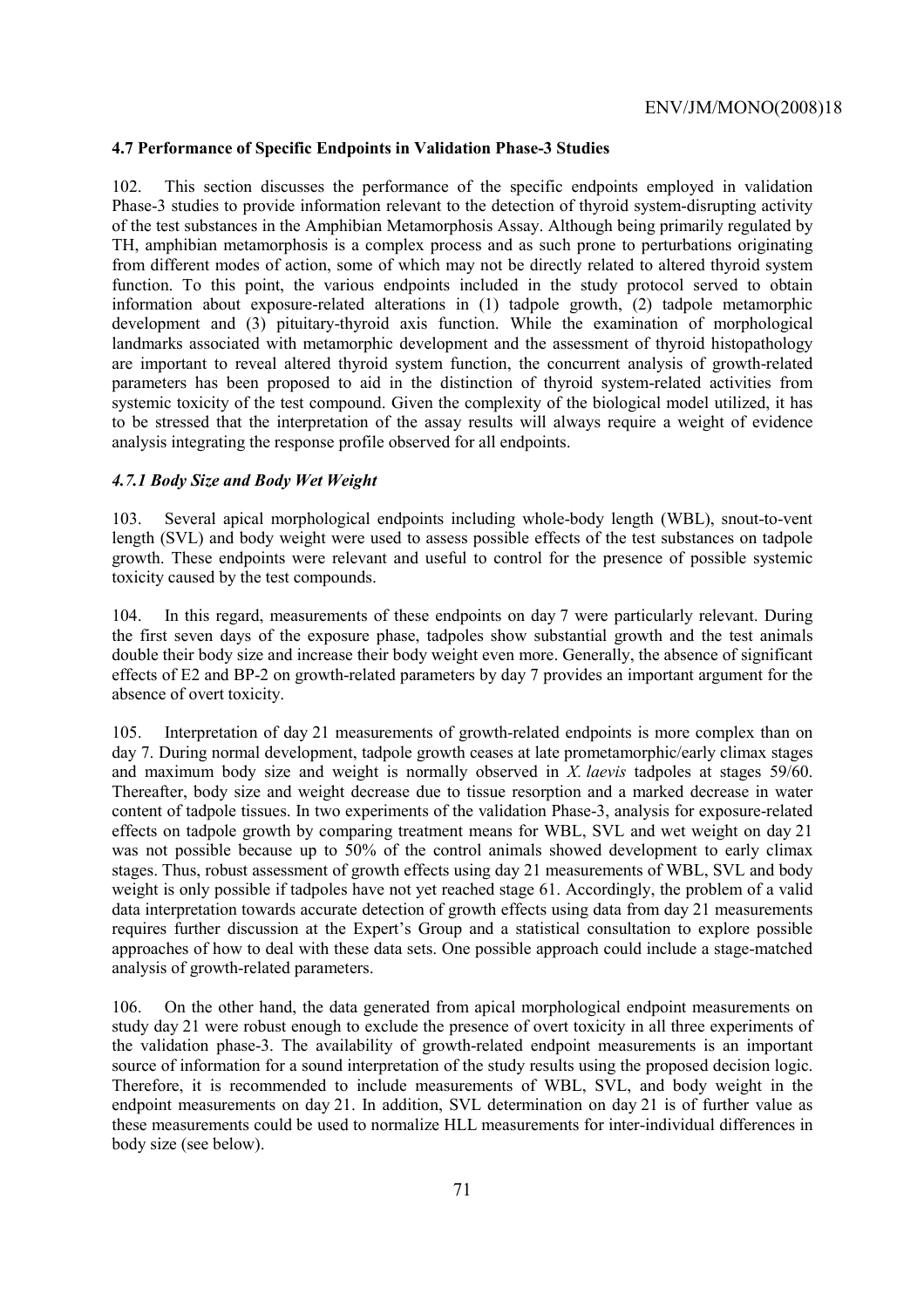## *4.7.2 Hind Limb Length*

107. Hind limb morphogenesis is regulated by TH (Brown et al., 2005) and experimental work performed during validation Phase-1 and Phase-2 have demonstrated that HLL measurements, particularly when performed on day 7, increase the sensitivity of the assay towards detection of THagonistic activities. In previous experiments with T4, for example, increases in HLL on day 7 provided the most sensitive endpoint response to detect the agonistic activity of T4. From a mechanistic view, the detection of increased hind limb growth on day 7 provides a diagnostic finding because so far only TH and synthetic agonists (e.g., GC-1) have been shown to cause a precocious initiation and acceleration of hind limb morphogenesis in premetamorphic tadpoles. In the Phase-3 studies, neither E2 nor BP-2 showed any signs of accelerated development and hind limb growth was not enhanced on day 7 or day 21.

108. Determination of HLL on day 21 was a sensitive endpoint measurement to detect inhibition of metamorphosis by E2 that was not evident from the analysis of median developmental stages. With regard to the BP-2 studies, detection of reduced HLL at high BP-2 concentrations on day 21 in lab 2 was consistent with the observation of a significant delay in stage development. In the other BP-2 experiment (lab 1), HLL measurements were also in accordance with the analysis of developmental stage data. Hind limb growth was not affected by BP-2 in lab 1 and although a significant reduction in median stages was observed at 6.0 mg/l BP-2, preliminary results of an alternative statistical procedure using quantiles other than the median did not detect significant reduction in tadpole stages at the highest BP-2 concentration. To this end, it appears that determination of HLL and developmental stages provide relevant information to assess the effects of the test substances E2 and BP-2 on tadpole development.

109. However, the analysis of test substance effects on hind limb growth based on measurements of absolute HLL can be confounded by concurrent effects of a test substance on body size. This contention is supported by the close correlation between HLL and body length normally observed in stage-matched control tadpoles. Given this correlation, a need exists to identify approaches to normalize individual HLL data for differences in individual body size. Such a normalization is required to distinguish specific effects on hind limb growth from unspecific effects on overall body size. Without this distinction, the diagnostic information derived from the HLL endpoint measurement could be considerably weakened and this endpoint measurement could become prone to the generation of false positive or false negative results.

110. In the analysis of HLL data from the Phase-3 studies, two simple models of HLL data normalization were used including the calculation of ratios for HLL/WBL (HLL-W) or HLL/SVL (HLL-S). In the Phase-3 study, the three resulting data sets for HLL, HLL-W and HLL-S were separately analyzed using various statistical procedures and the value of data normalization was compared for each of the six HLL measurements events.

- In the E2 study, normalization of HLL by either WBL (HLL-W) or SVL (HLL-S) did not affect the outcome of the statistical analyses on study day 7 and 21. However, the HLL-S data set revealed an improved concentration-response monotonicity for E2 effects on hind limb growth on study day 21.
- In the BP-2 study in lab 1, normalization of HLL by WBL (HLL-W) and SVL (HLL-S) resulted in different outcomes of the statistical analyses on study day 21. Measurements of absolute HLL on day 21 resulted in non-monotonicity and pairwise parametric procedure detected significant increases in absolute HLL at the lowest BP-2 (0.75 mg/l) and an intermediate BP-2 concentration (3.0 mg/l) relative to the control. HLL-W normalization removed the significant effect at the intermediate 3.0 mg/l concentration but the significant effect at the lowest BP-2 concentration was still present in this data set. In contrast, no significant differences were detectable after HLL-S normalization.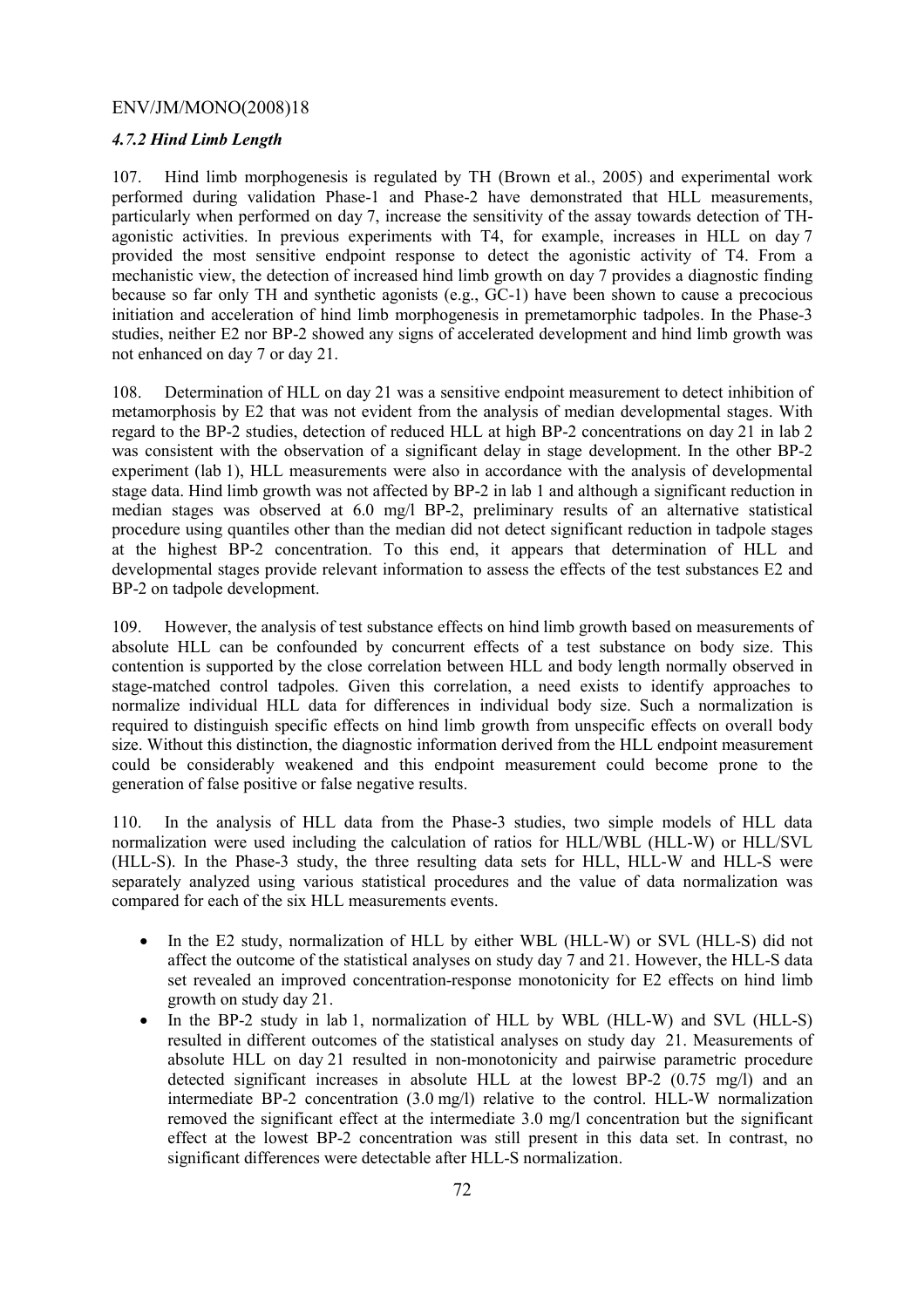• In the BP-2 study in lab 2, normalization of HLL by WBL (HLL-W) and SVL (HLL-S) resulted in different outcomes of the statistical analyses on study day 7 and day 21. For the day 7 data sets, significant increases in absolute HLL were detected at the two highest BP-2 concentrations. HLL-W normalization removed the significant effect at the second highest BP-2 concentration. In contrast, using the data set derived from HLL-S normalization, significant decreases in HLL were detected for all BP-2 concentrations. For the day 21 data sets, significant decreases in absolute HLL were detected at the two highest BP-2 concentrations and HLL-W as well as HLL-S normalization removed the significant effect at the second highest BP-2 concentration.

111. Based on the data sets generated during Phase-3, the comparison of the three different approaches of HLL data analysis did not demonstrate a superior value of one specific approach. However, some preliminary conclusions are possible.

- For day 21 HLL measurements, HLL-W normalization is not recommended because WBL is readily affected by development to climax stages. The concurrent tissue resorption at climax stages will result in decreasing WBL values and the positive correlation between WBL and HLL is no longer given. However, HLL-W normalization might provide a normalization approach in experiments where the test animal population does not show development to climax stages.
- SVL is much less affected by the overall reduction of body size at climax stages although SVL will also decrease due to the resorption of the anal vent at climax stages. In the three experiments during Phase-3, HLL-S normalization on study day 21 was effective in removing significant differences present at intermediate concentrations in the absolute HLL data sets of the BP-2 study in lab 1. This result suggests that the use of SVL could indeed normalize the HLL data for differences in body size as the spurious increases at intermediate concentrations are otherwise difficult to explain.

112. To this end, normalization of HLL measurements by SVL appears very promising to generate consistent data sets. However, given the limited data sets that have been analyzed, a firm assessment of the value of different normalization approaches is not yet possible. The substantial data sets from the Phase-2 studies should therefore be used for model calculations and subsequent statistical reanalyses of the Phase-2 study results. A recommendation is made that the Amphibian Expert should review the available data sets and discuss the use of normalization approaches prior to analysis of HLL measurements.

## *4.7.3 Developmental Stage*

113. Determination of the developmental stage of test animals provides an integrative measure of test substance effects on metamorphosis. It should also be stressed that stage information is an absolute prerequisite for a sound interpretation of all other endpoint responses. Given this, developmental stage determination is a highly relevant core endpoint of the assay.

114. Determination of developmental stage on day 7 did not reveal any deviation from control development in the experiments with E2 and BP-2. These results are in accordance with the results of the Phase-2 studies where, with few exceptions, no statistically significant effects were observed on day 7 stage development by agonists or antagonists. Determination of developmental stage on day 21 was, however, a sensitive endpoint to detect inhibition of metamorphic development in BP-2 experiments.

115. However, it appeared that the currently applied procedures for the statistical analyses of differences in stage development are rather weak. By merely using the median stage of replicate tanks, the information provided by stage determination data might be only partially exploited. In the E2 study during Phase-3, tanks median stages were not different between treatment groups but at high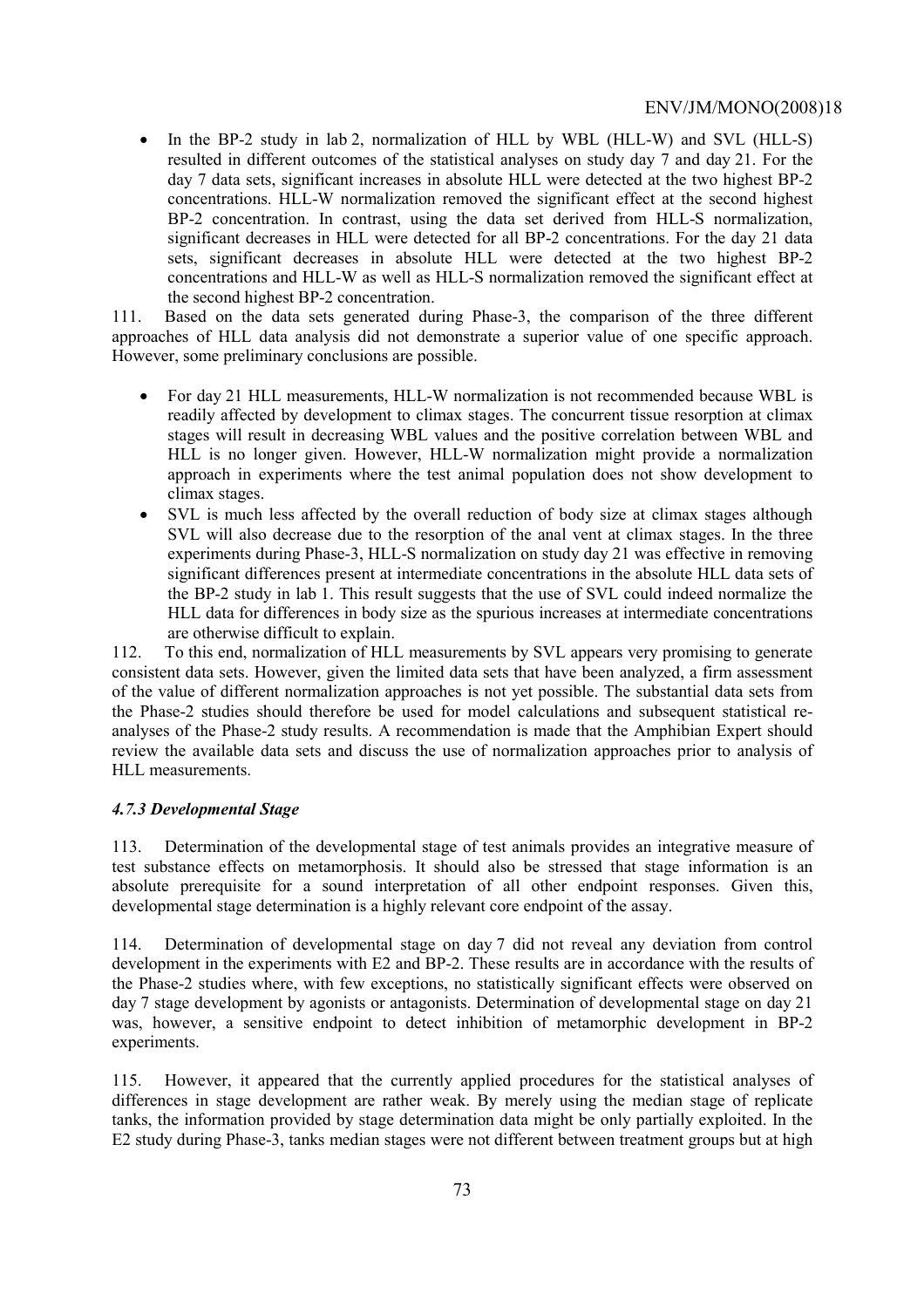E2 concentrations, there were indications that considerably less tadpoles did show development to climax stages relative to the control and the lower E2 concentrations.

116. An alternative procedure for analyzing developmental stage has been brought to the attention of the authors of the draft report. This procedure, called quantile regression, offers an improved methodology. Rather than analyzing the median response (i.e., the 50th quantile) from each tank, other quantiles are analyzed, such as the 25th and 75th, which will provide an improved means to capture an increase in the proportion of under- or over-development that the median does not capture. A new procedure available for the SAS statistical software system offers alternatives ways to analyze such quantiles in addition to the Jonckheere-Terpstra analysis of such quantiles. Further work will be required to evaluate this method and will be done in the near future and sent to the VMG-eco team.

# *4.7.4 Thyroid Histopathology*

117. Histopathology of thyroid tissue was relevant and reliable for the discrimination of thyroid system-related and unspecific activities affecting tadpole development. Thyroid histopathology was clearly the most sensitive and most diagnostic endpoint to detect the effects of BP-2 on the thyroid gland. Similar observations were already made in Phase-1 and Phase-2 experiments with the TH synthesis inhibitor PTU and the inhibitor of iodide uptake sodium perchlorate.

118. During Phase-3, qualitatively consistent histological findings were observed in the BP-2 studies demonstrating the robustness of thyroid histopathology to identify putative anti-thyroidal compounds (Schmutzler et al., 2007) in the amphibian metamorphosis model. The demonstration of mild to moderate follicular hypertrophy in the BP-2 study of lab 1 by using the graded scoring system support the value of the histopathological assessment scheme to detect even mild alterations in thyroid gland function. In addition, the scoring system also clearly revealed marked quantitative differences between the two BP-2 studies by demonstrating a much more severe effect of BP-2 on follicular cell hypertrophy/hyperplasia and glandular size. To this end, the Phase-3 studies confirmed the robustness and sensitivity of the histopathological assessment approach to detect thyroidal activity in the amphibian metamorphosis assay. During the histological assessment of thyroid tissue sampled in the E2 and BP-2 studies in lab 1, it was found that the application of an additional severity score of 0.5 improved the graded assessment of the overall mild to moderate changes in follicular cell hypertrophy. The introduction of a severity score of 0.5 (reflecting a small increase in epithelial cell height - cuboidal cell shape) to distinguish between the flat cell shape (grade 0) and the low columnar cell shape (grade 1) resulted in overall severity scores that closely reflected the results of the initial qualitative assessment.

119. Histopathology of thyroid tissue was also relevant for the characterization of the E2 effects pattern on tadpole development. E2 treatment caused retardation of tadpole development but the histopathological assessment of thyroid tissue from E2-treated tadpoles suggests that E2 did not act via one of the classical direct modes of action but presumably exerted a systemic effect that could include alteration of functions of the neuroendocrine regulatory circuits. This assumption was based on the observation that thyroid tissue did not show signs of enhanced activity but rather a tendency to a state of reduced activity. Because of existing stage differences in the tissue samples, it is likely that the slight differences observed might merely reflect the differnce in developmental stage and the concurrent activity of the thyroid gland.

120. A recommendation is made that the Amphibian Expert should discuss the problem of confounding effects of stage differences in the subpopulation of test animals selected for sampling of thyroid tissue. Here, attention should be focussed on a possible change in sampling scheme from a random sampling to stage-matched sampling of tissues for subsequent thyroid histopathology.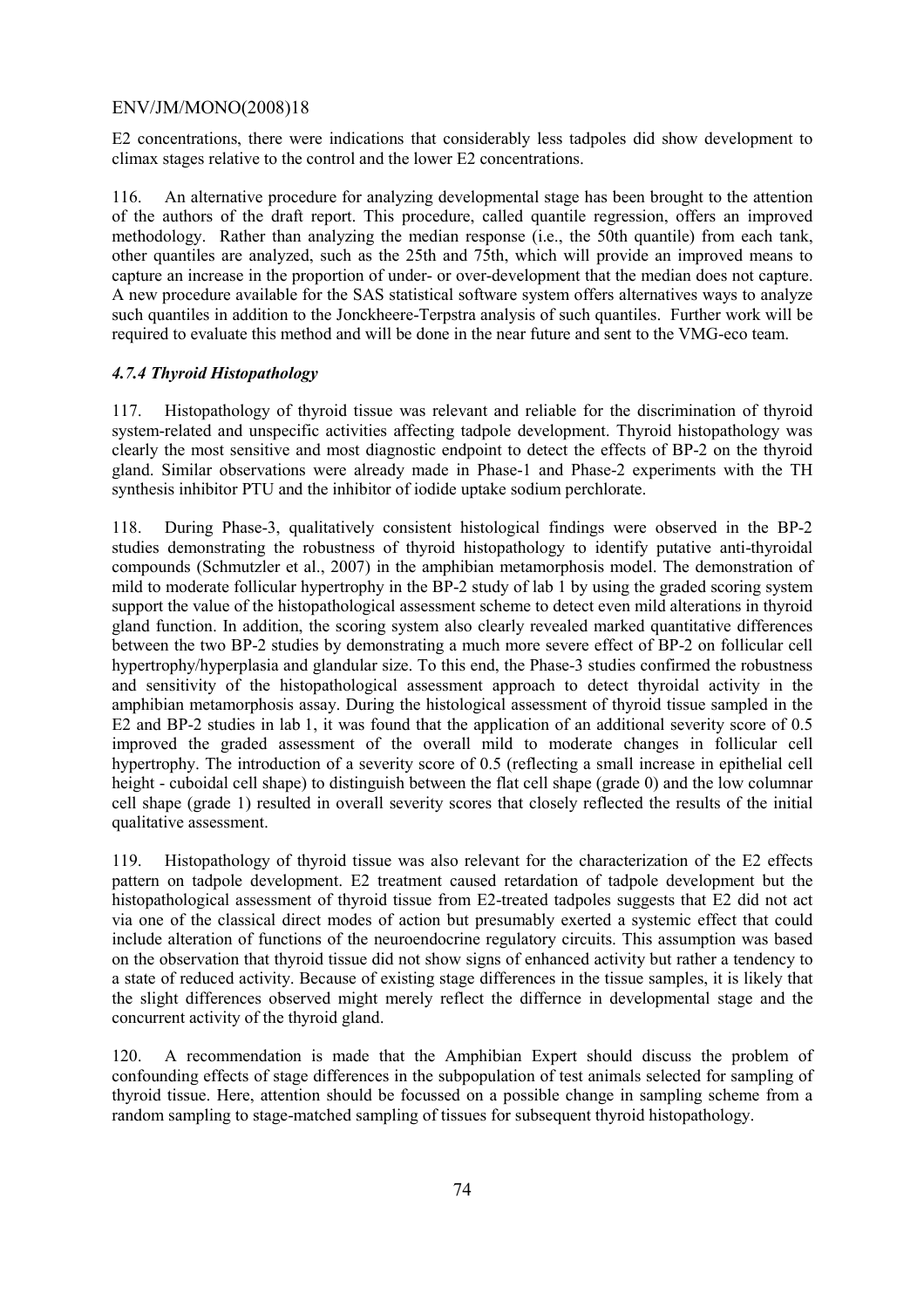# **5.0 RECOMMENDATIONS FOR AMPHIBIAN EXPERT GROUP WORK**

121. During the analysis of experimental data from the Phase-3 validation as well as during the initial commenting phase on the draft report of the Phase-3 study, a number of problems and questions has been raised that will require discussion and further work by the Amphibian Expert Group. The following section serves as a short summary of issues that need to be discussed by the Amphibian Expert Group.

#### **5.1 Differences in iodide concentrations in the dilution water**

122. Attention should be paid to a review of experimental data generated during the validation work and the identification of possible lab-to-lab differences due to differences in iodide concentrations. In addition, the need for a definition of tolerable iodide concentrations in the dilution water should be discussed. It will also be very valuable to explore, if experimental data about the effects of iodide on tadpole development are available for the Expert Group.

## **5.2 Definition of Criteria to Characterize Overt Toxicity**

123. The Expert Group should discuss which endpoints measurements are relevant for identification of overt toxicity and should discuss and finally provide clear criteria for overt toxicity.

#### **5.3 Developmental rate differences between independent experiments**

124. The Expert Group should discuss the issue of differences in developmental rates across different experiments. Attention should be paid to the identification of factors that are responsible for such differences, measures to minimize these differences (e.g., further standardization of the preexposure rearing conditions) and the definition of a tolerable range of developmental rates.

#### **5.4 Development of tadpoles to climax stages**

125. The Expert Group should discuss the issue of the confounding effects of development to climax stages on the assessment of growth-related parameters. Attention should be paid to a possible reduction of the experimental period and the identification of alternative approaches to assess tadpole growth circumventing the need for a reduction of the experimental period.

## **5.5 Sampling Strategy (histopathology)**

126. The Expert Group should discuss the issue of the possible confounding effects of developmental stage differences between tissue samples on the assessment of histopathological parameters. Attention should be paid to a possible change in the sampling strategy from a random sampling to a stage-matched sampling approach.

#### **5.6 Alternative statistical procedure for the Analysis of Staging data**

127. An alternative procedure for analyzing developmental stage involving recent developments in statistical analysis, called quantile regression, appears to offer an improved methodology. A new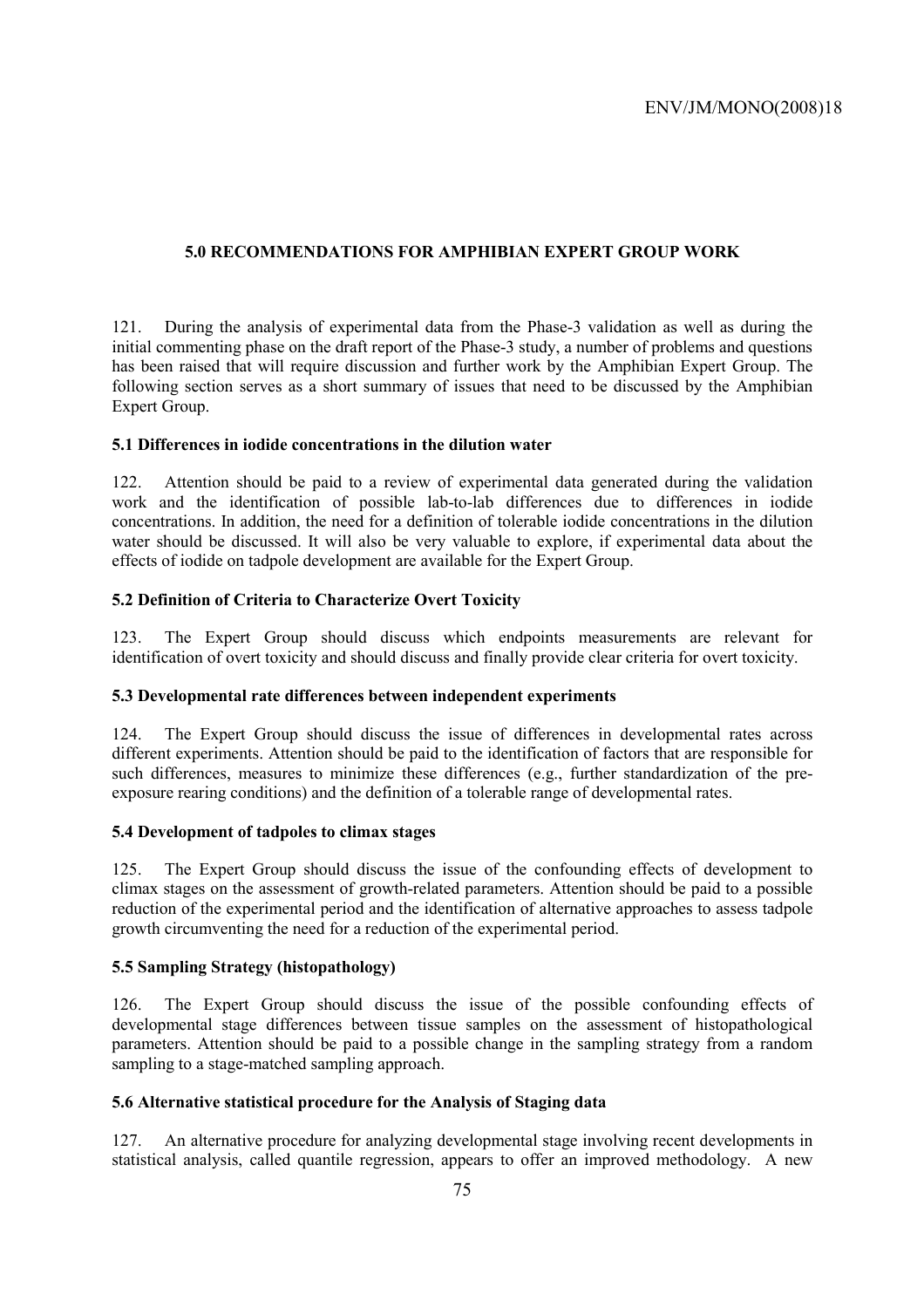procedure available for the SAS statistical software system offers alternatives ways to analyze such quantiles in addition to the Jonckheere-Terpstra analysis of such quantiles. Further work will be required to evaluate this method and the Expert Group should encourage a statistical consultation to determine the appropriateness of the methodology for the intended purpose.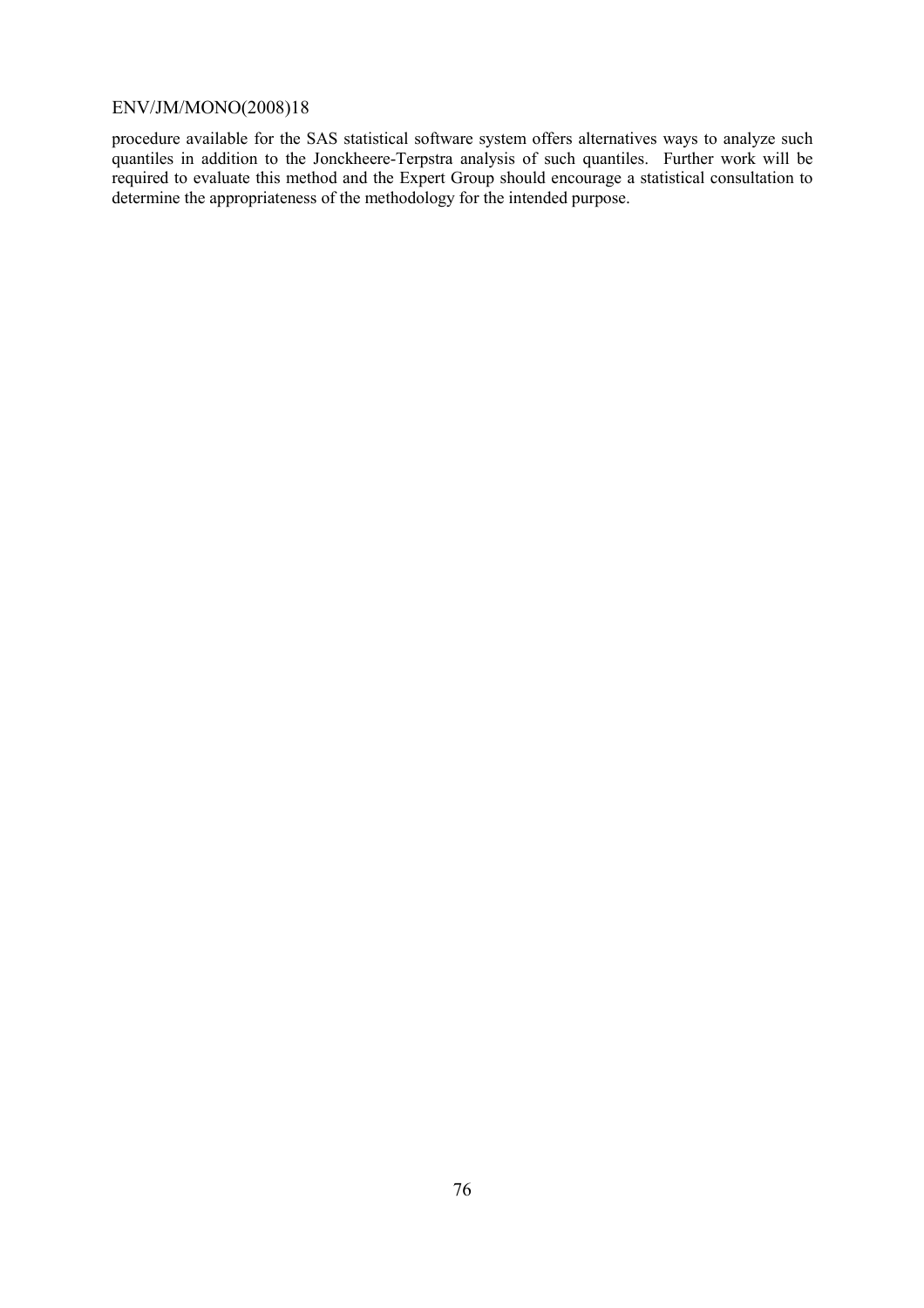#### **6.0 CONCLUSION**

128. Based on the results from Phase-1, Phase-2 and Phase-3 experimental work, the validation programme for the Amphibian Metamorphosis Assay successfully achieved the goal of demonstrating the ability of the proposed study protocol to detect thyroid system-disrupting compounds and to distinguish activities of test substances that are not directly related to thyroid system function. The Phase-1 and Phase-2 studies could clearly show that the proposed combination of different apical morphological endpoint measurements with thyroid histopathology provides for a highly sensitive and reproducible test method to detect a wide array of modes and mechanisms of action that disrupt thyroid system function. The response profiles of the various endpoints were different for the individual test substances but reproducible across laboratories. The changes in specific endpoints caused by each of the test substances were in close agreement with the expected modes of action. The Phase-2 results supported the inclusion of the proposed endpoints as useful and relevant for a protocol of the amphibian metamorphosis assay. The discussion of Phase-1 and Phase-2 results culminated in a proposal for a decision logic for the conduct and interpretation of the assay. Based on these achievements, the study protocol was challenged in Phase-3 with regard to its ability to detect the effects of a putative weakly active test substance (BP-2) and an endocrine active compounds that acts via mechanisms not directly related to the thyroid system (E2). To this end, the results of Phase-3 demonstrate the robustness and sensitivity of the test protocol to detect test substances with putative weak activity on the thyroid system. However, recent findings of a rather strong activity of BP-2 in *in vitro* assays and the marked difference in the severity of BP-2 effects on the thyroid system in two different laboratories could be interpreted that the actual potency of BP-2 to disrupt thyroid system function is dependent on iodide supply. These findings further highlight the need to verify and report iodide concentrations in the test systems used for conduct of the assay. The combined assessment of responses of the currently proposed endpoint measurements also provided the basis for the evaluation of E2 as being not active on the thyroid system in the Amphibian Metamorphosis Assay. This finding is important as no diagnostic evidence for thyroid system disruption was detected for a wider range of E2 concentrations encompassing treatment levels with low to strong estrogenic activity. Thus, the Phase-3 results provide further confidence that the test protocol is capable to distinguish between direct modes of action on the thyroid system and estrogenic action. The latter finding is important when considering that a fairly large number of chemicals have been shown to possess weak to moderate estrogenic activity.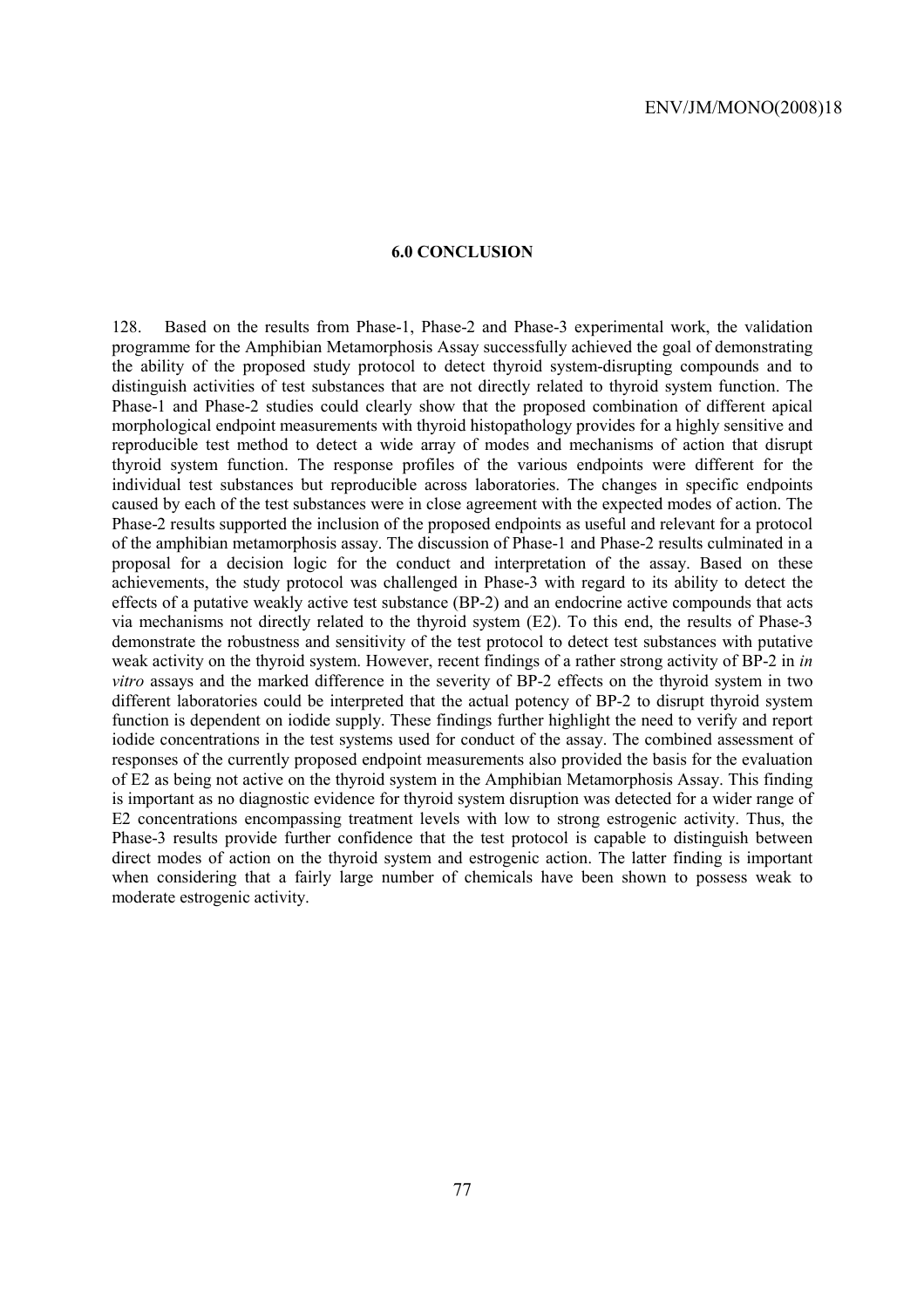#### **7.0 REFERENCES**

- Baker, B.S. and Tata, J.R. (1992): Prolactin prevents the autoinduction of thyroid hormone receptor mRNA during amphibian metamorphosis. Dev. Biol. 149, 463-467
- Banu, S.K., Govindarajulu, P. and Aruldhas, M.M. (2001): Developmental profiles of TSH, sex steroids, and their receptors in the thyroid and their relevance to thyroid growth in immature rats. Steroids 67, 137-144
- Brown, D.D., Cai, L., Das, B., Marsh-Armstrong, N., Schreiber, A.M. and Juste, R. (2005): Thyroid hormone controls multiple independent programs required for limb development in *Xenopus laevis* metamorphosis. Proc. Natl. Acad. Sci. USA 102, 12455-12458
- Brucker-Davis, F. (1998): Effects of environmental synthetic chemicals on thyroid function. Thyroid 8, 827-856
- Buckbinder, L. and Brown, D.D. (1993): Expression of the *Xenopus laevis* prolactin and thyrotropin genes during metamorphosis. Proc. Natl. Acad. Sci. USA 90, 3820-3824
- Chhabra, R.S. (2000): NTP technical report on the toxicity studies of benzophenone (CAS No. 119- 61-9). Administered in feed to F344/N rats and B6C3F mice. Toxic Rep Ser. 61, 1-53, A1-13.
- Colborn, T. (2002): Clues from wildlife to create an assay for thyroid system disruption. Environ. Health Perspect. 110 (Suppl. 3), 363-367
- Degitz, S.J., Holcombe, G.W., Flynn, K.M., Kosian, P.A., Korte, J.J., and Tietge, J.E. (2005): Progress towards development of an amphibian-based thyroid screening assay using *Xenopus laevis*. Organismal and thyroidal responses to the model compounds 6-propylthiouracil, methimazole, and thyroxine. Toxicol. Sci. 87, 353-364
- Denver, R.J. (1996): Neuroendocrine control of amphibian metamorphosis. In: Metamorphosis. Postembryonic Reprogramming of Gene Expression in Amphibian and Insect Cells. Gilbert, L.I., Tata, J.R. and Atkinson, B.G. (eds.), Academic Press, San Diego, US, 433-464
- Denver, R.J., Glennemeier, K.A. and Boorse, G.C. (2002): Endocrinology of complex life cycles. In: Amphibian Hormones, Brain and Behavior, Vol. 2, (D. Pfaff, A. Arnold, A. Etgen, S. Fahrbach, R. Moss & R. Rubin (eds), Academic Press, San Diego, CA, USA, pp 469-513.
- Divi, R.L. and Doerge, D.R. (1994): Mechanism-based inactivation of lactoperoxidase and thyroid peroxidase by resorcinol derivatives. Biochem. 33, 9668-9674
- Fort, D.J., Degitz, S., Tietge, J., Touart, L.W. (2007): The hypothalamic-pituitary-thyroid (HPT) axis in frogs and its role in frog development and reproduction. Crit. Rev. Toxicol. 37, 117-61
- French, J.E. (1992): NTP technical report on the toxicity studies of 2-Hydroxy-4 methoxybenzophenone (CAS No. 131-57-7) Adminstered Topically and in Dosed Feed to F344/N Rats and B6C3F1 Mice. Toxic Rep Ser. 21, 1-E14
- Gray, K.M. and Janssens, P.A. (1990): Gonadal hormones inhibit the induction of metamorphosis by thyroid hormones in *Xenopus laevis* tadpoles *in vivo*, but not *in vitro*. Gen. Comp. Endocrinol. 77, 202-211
- Hayes, T.B. and Licht, P. (1993): Metabolism of exogenous steroids by anuran larvae. Gen. Comp. Endocrinol. 91, 250-258
- Hayes, T.B. (1997): Steroids as potential modulators of thyroid hormone activity in anuron metamorphosis. Am. Zool. 37, 185-194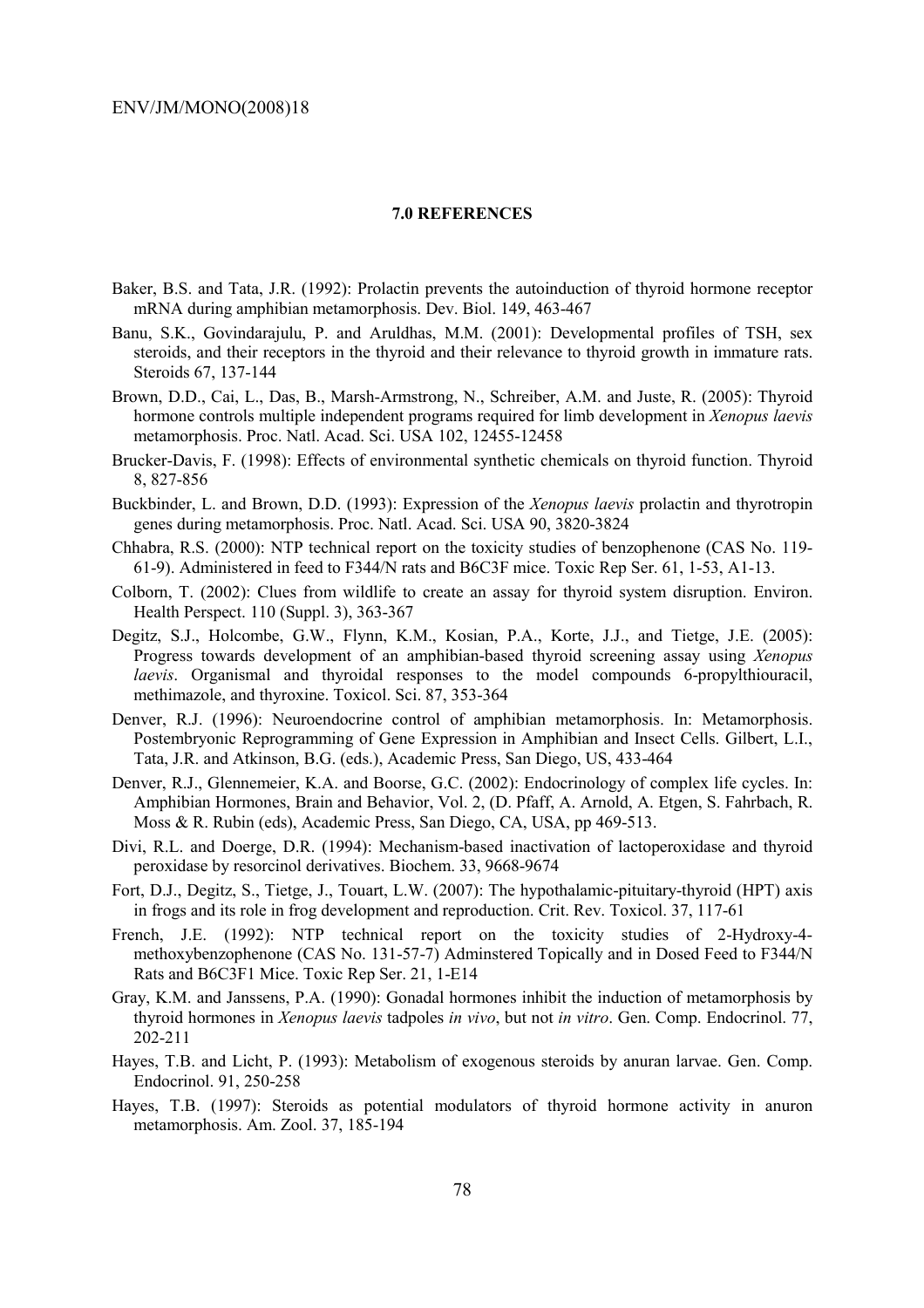- Hoshino, N., Tani, E., Wako, Y. and Takahashi, K. (2005): A two-generation reproductive toxicity study of benzophenone in rats. J. Toxicol. Sci. 30(Spec. No.), 5-20
- Huang, H. and Brown, D.D. (2000): Prolactin is not a juvenile hormone in *Xenopus laevis*  metamorphosis. Proc. Natl. Acad. Sci. USA 97, 195-199
- Jarry, H., Christoffel, J., Rimoldi, G., Koch, L. and Wuttke, W. (2004): Multi-organic endocrine disrupting activity of the UV screen benzophenone 2 (BP2) in ovariectomized adult rats after 5 days treatment. Toxicology 205, 87-93
- Kikuyama, S., Kawamura, K., Tanaka, S. and Yamamoto, K. (1993): Aspects of amphibian metamorphosis. Hormonal control. Int. Rev. Cytol. 145, 105-148
- Klammer, H., Schlecht, C., Wuttke, W., Schmutzler, C., Gotthardt, I., Kohrle, J. and Jarry H. (2007): Effects of a 5-day treatment with the UV-filter octyl-methoxycinnamate (OMC) on the function of the hypothalamo-pituitary-thyroid function in rats. Toxicology 238, 192-199
- Leloup-Hatey, J., Buscagalia, M., Jolivet-Jaudet, G. and Leloup, J. (1990): Interrenal function during the metamorphosis in anuran amphibia. In: Biology and Physiology of Amphibians. Fortschritte der Zoologie Vol. 38, Hanke, W. (ed.), Gustav Fischer Verlag, Stuttgart, 1990, 139-154
- Lima, L.P., Barros, I.A., Lisboa, P.C., Araujo, R.L., Silva, A.C., Rosenthal, D., Ferreira, A.C., and Carvalho, D.P. (2006): Estrogen effects on thyroid iodide uptake and thyroperoxidase activity in normal and ovariectomized rats. Steroids 71, 653-659
- Mitsui, N., Fujii, T., Miyahara, M., Oka, T., Kashiwagi, A., Kashiwagi, K., Hanada, H., Urushitani, H., Santo, N., Tooi, O. and Iguchi, T. (2005): Development of metamorphosis assay using *Silurana tropicalis* for the detection of thyroid system-disrupting chemicals. Ecotoxicol. Environ. Saf. 64, 281-287
- Nieuwkoop, P.D. and Faber, J. (1994): Normal Table of *Xenopus laevis* (Daudin). Garland, New York.
- National Toxicology Program (NTP) (2006): Toxicology and carcinogenesis studies of benzophenone (CAS No. 119-61-9) in F344/N rats and B6C3F1 mice (feed studies). Natl Toxicol. Program. Tech Rep Ser. 533, 1-264
- Opitz, R., Braunbeck, T., Bogi, C., Pickford, D. B., Nentwig, G., Oehlmann, J., Tooi, O., Lutz, I., and Kloas, W. (2005): Description and initial evaluation of a *Xenopus* metamorphosis assay for detection of thyroid system-disrupting activities of environmental compounds. Environ. Toxicol. Chem. 24, 653-664
- Opitz, R., Hartmann, S., Blank, T., Braunbeck, T., Lutz, I., and Kloas, W. (2006): Evaluation of Histological and Molecular Endpoints for Enhanced Detection of Thyroid System Disruption in *Xenopus laevis* Tadpoles. Toxicol. Sci. 90, 337-348
- Pickford, D.B., Hetheridge, M.J., Caunter, J.E., Hall, A.T. and Hutchinson, T.H. (2003): Assessing chronic toxicity of bisphenol A to larvae of the African clawed frog (*Xenopus laevis*) in a flowthrough exposure system. Chemosphere 53, 223-235
- Regard, E. (1978): Cytophysiology of the amphibian thyroid gland through larval development and metamorphosis. Int. Rev. Cytol. 52, 81-118
- Schlecht, C., Klammer, H., Jarry, H. and Wuttke, W. (2004): Effects of estradiol, benzophenone-2 and benzophenone-3 on the expression pattern of the estrogen receptors (ER) alpha and beta, the estrogen receptor-related receptor 1 (ERR1) and the aryl hydrocarbon receptor (AhR) in adult ovariectomized rats. Toxicology 205, 123-130
- Schlumpf, M., Schmid, P., Durrer, S., Conscience M, Maerkel K, Henseler M, Gruetter M, Herzog I, Reolon S, Ceccatelli R, Faass O, Stutz E, Jarry H, Wuttke W, Lichtensteiger W. (2004): Endocrine activity and developmental toxicity of cosmetic UV filters - an update. Toxicology 205, 113-122
- Schmutzler C, Hamann I, Hofmann PJ, Kovacs G, Stemmler L, Mentrup B, Schomburg L, Ambrugger P, Gruters A, Seidlova-Wuttke D, Jarry H, Wuttke W, Kohrle J. (2004): Endocrine